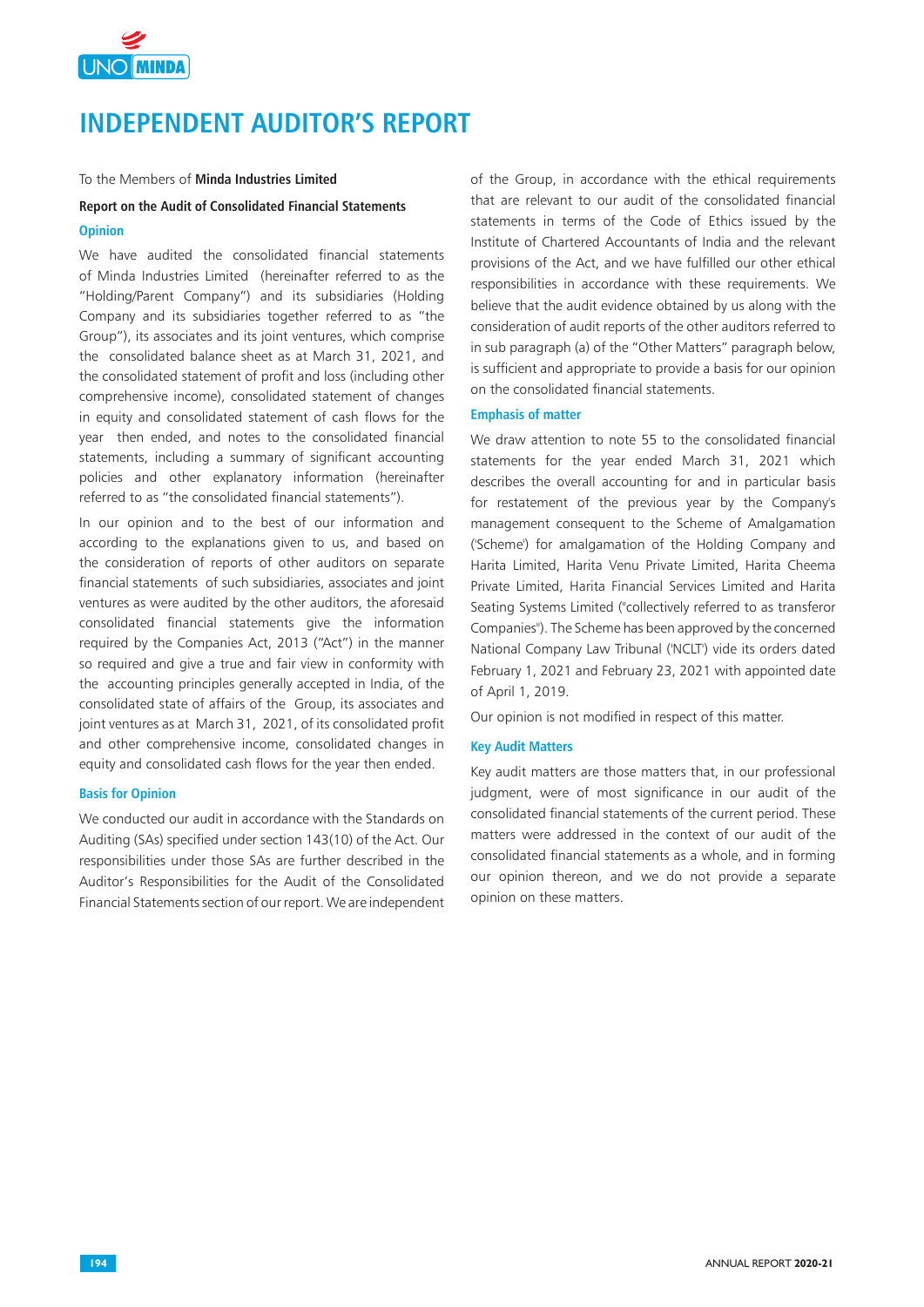### **Description of Key Audit Matters**

|    | <b>Key Audit Matters</b>                                                                                                                                                                                                                                                                                                                                                                                                                  |                | How the matter was addressed in our audit                                                                                                                                                                                                                                                                                                             |
|----|-------------------------------------------------------------------------------------------------------------------------------------------------------------------------------------------------------------------------------------------------------------------------------------------------------------------------------------------------------------------------------------------------------------------------------------------|----------------|-------------------------------------------------------------------------------------------------------------------------------------------------------------------------------------------------------------------------------------------------------------------------------------------------------------------------------------------------------|
| 1. | <b>Revenue Recognition</b>                                                                                                                                                                                                                                                                                                                                                                                                                |                | Our audit procedures included:                                                                                                                                                                                                                                                                                                                        |
|    | See note 2(b)(k) and 28 to the consolidated financial<br>statements                                                                                                                                                                                                                                                                                                                                                                       |                | Assessing the appropriateness of the revenue recognition<br>accounting policies by comparing with applicable                                                                                                                                                                                                                                          |
|    | Revenue from sale of goods is recognised when control                                                                                                                                                                                                                                                                                                                                                                                     |                | accounting standards.                                                                                                                                                                                                                                                                                                                                 |
|    | of the products being sold is transferred to the customer<br>and when there are no longer any unfulfilled obligations.                                                                                                                                                                                                                                                                                                                    |                | Evaluating the integrity of the information and technology<br>general control environment and testing the operating                                                                                                                                                                                                                                   |
|    | The performance obligations in the contracts are fulfilled<br>at the time of dispatch, delivery or upon formal customer $\vert$ -<br>acceptance depending on customer terms and conditions.<br>Revenue is measured at fair value of the consideration<br>received or receivable, after deduction of any discounts/<br>rebates and any taxes or duties such as goods and services<br>tax, etc. Customer acceptance is used to estimate the |                | effectiveness of key IT application controls.<br>Evaluating the design and implementation of Group's key<br>financial controls in respect of revenue recognition and<br>tested of the operating effectiveness of such controls for a<br>sample of transactions (using random sampling)<br>Testing the effectiveness of such controls over revenue cut |
|    | provision for price increase/decrease. Revenue is only<br>recognised to the extent, where it is highly probable, a<br>significant reversal will not occur.                                                                                                                                                                                                                                                                                |                | off at period-end.<br>Testing by selecting samples (using statistical sampling) of<br>revenue transactions recorded during the year. For such                                                                                                                                                                                                         |
|    | Standards on Auditing presume that there is fraud risk<br>with regard to revenue recognition. The timing of revenue                                                                                                                                                                                                                                                                                                                       |                | samples, verified the underlying documents including<br>customer contracts/ purchase order to identify terms and<br>conditions relating to goods acceptance.                                                                                                                                                                                          |
|    | recognition is relevant to the reported performance of the<br>Group. The Group considers revenue as a key measure for<br>evaluation of performance. There is a risk of revenue being<br>recorded before control is transferred.                                                                                                                                                                                                           | $\overline{a}$ | Testing on a sample basis (selected based on specified<br>risk-based criteria), the supporting documents for sales<br>transactions recorded during the period closer to the year<br>end and subsequent to the year end to determine whether<br>revenue was recognised in the correct period.                                                          |
|    |                                                                                                                                                                                                                                                                                                                                                                                                                                           |                | Performing analytical procedures on current year revenue<br>based on trends and where appropriate, conducted<br>further enquiries and testing.                                                                                                                                                                                                        |
|    | <b>Key Audit Matters</b>                                                                                                                                                                                                                                                                                                                                                                                                                  |                | How the matter was addressed in our audit                                                                                                                                                                                                                                                                                                             |
| 2. | Evaluation of impairment indicators in investments in<br>associates and joint ventures                                                                                                                                                                                                                                                                                                                                                    |                | In view of the significance of the matter we applied the<br>following audit procedures in this area, among others to obtain<br>sufficient appropriate audit evidence:                                                                                                                                                                                 |
|    | See note 2(a)(F) and 4 to the consolidated financial<br>statements                                                                                                                                                                                                                                                                                                                                                                        |                | Assessed the appropriateness of accounting policy for<br>impairment of investment in associates and joint ventures                                                                                                                                                                                                                                    |
|    | Investments in associates and joint ventures<br>The Group carries its investments in associates and joint                                                                                                                                                                                                                                                                                                                                 |                | as per relevant accounting standard.                                                                                                                                                                                                                                                                                                                  |
|    | ventures at cost (net of provision) at an aggregate amount<br>of Rs. 527.69 Crores as at March 31, 2021.                                                                                                                                                                                                                                                                                                                                  |                | Evaluated the Group's assessment for identification of<br>indicators of impairment.                                                                                                                                                                                                                                                                   |
|    | The Group has identified the investments where indicator<br>of impairment exists and performed an impairment<br>assessment on those investments as at March 31, 2021.                                                                                                                                                                                                                                                                     |                | Evaluated the design implementation of key internal<br>financial controls with respect to impairment including<br>determination of recoverable value and tested the<br>operating effectiveness of such controls.                                                                                                                                      |
|    | The Group adjusts the carrying value of the investment<br>for the consequential impairment loss, if any, based upon<br>valuation carried out internally or by independent experts.                                                                                                                                                                                                                                                        |                | Evaluated the impairment model used by the Group. This<br>included assessing the appropriateness of key assumptions<br>used, with particular attention to future sales estimates,                                                                                                                                                                     |
|    | The recoverable amount is considered to be the higher of<br>the Holding Company's assessment of value in use and fair<br>value less cost of disposal. These models use several key                                                                                                                                                                                                                                                        |                | margins, growth rate, discount rate and other assumptions<br>based on historical data, our knowledge of the Group and<br>the industry with assistance of our valuation specialist.                                                                                                                                                                    |
|    | assumptions, including future sales estimates, margins,<br>growth rate, discount rate, etc. We have identified the<br>assessment of impairment in respect of investment in                                                                                                                                                                                                                                                                |                | Considered historical forecasting accuracy, by comparing<br>previously forecasted cash flows to actual numbers<br>achieved.                                                                                                                                                                                                                           |
|    | associates and joint ventures as a key audit matter since<br>it involves significant judgement in making the above<br>estimates and is dependent on external factors such as                                                                                                                                                                                                                                                              | $\blacksquare$ | Performed sensitivity analysis of the key assumptions<br>used to determine, which changes to assumptions would<br>change the outcome of impairment assessment.                                                                                                                                                                                        |
|    | future market conditions and the economic environment.                                                                                                                                                                                                                                                                                                                                                                                    |                | Assessed the adequacy of the disclosures relating to<br>impairment of investments.                                                                                                                                                                                                                                                                    |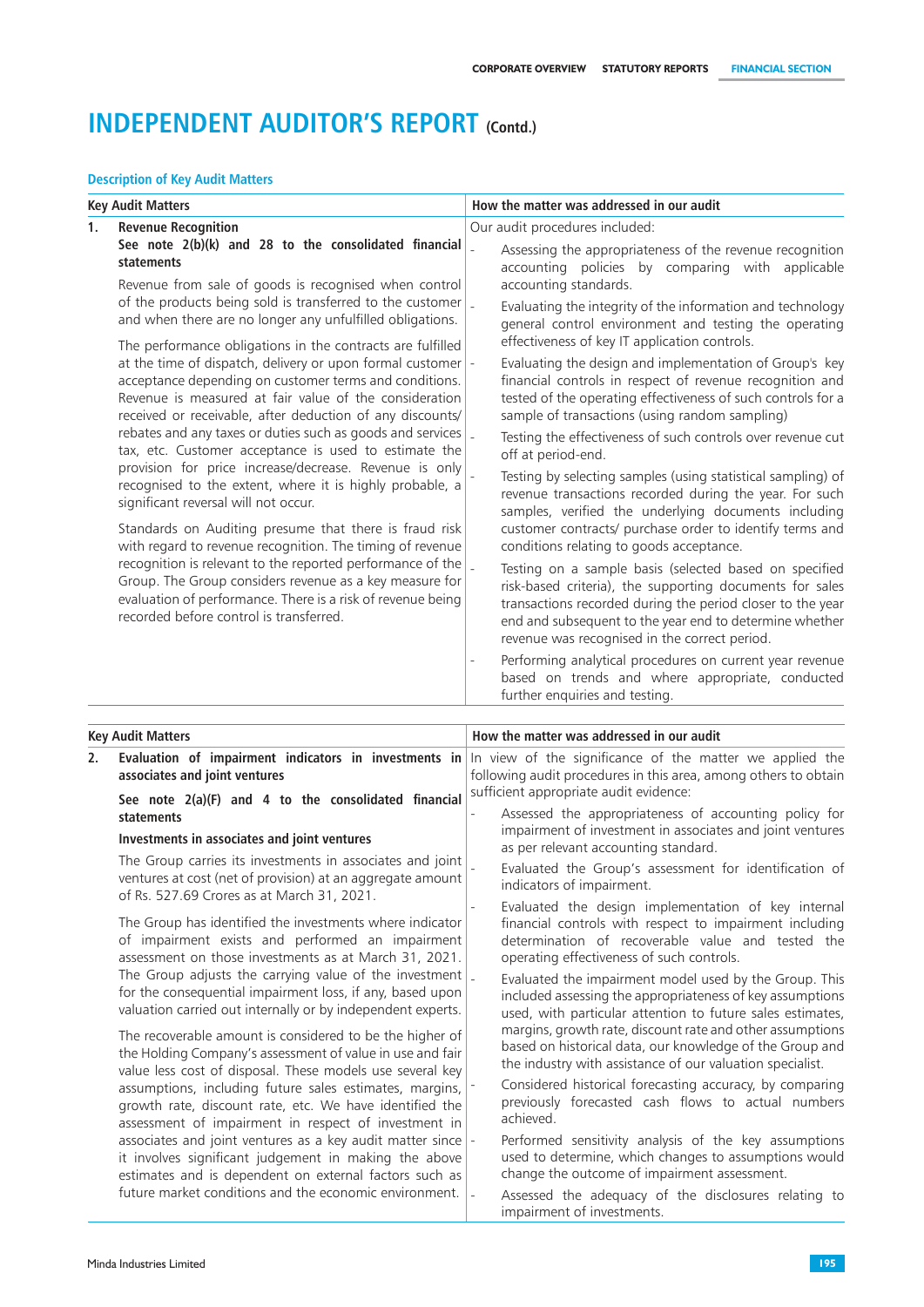

|    | <b>Key Audit Matters</b>                                                                                                                                                                                                                                                                                                                                                                                                                                                                                                                         |  | How the matter was addressed in our audit                                                                                                                                                                                                                                                                        |  |  |
|----|--------------------------------------------------------------------------------------------------------------------------------------------------------------------------------------------------------------------------------------------------------------------------------------------------------------------------------------------------------------------------------------------------------------------------------------------------------------------------------------------------------------------------------------------------|--|------------------------------------------------------------------------------------------------------------------------------------------------------------------------------------------------------------------------------------------------------------------------------------------------------------------|--|--|
| 3. | <b>Impairment of goodwill</b><br>See note 2(b)(e), 55 and 56 to the consolidated financial<br>statements                                                                                                                                                                                                                                                                                                                                                                                                                                         |  | In view of the significance of the matter, the auditor of the<br>Holding company and auditor of the subsidiary applied the<br>following audit procedures in this area, among others to obtain<br>sufficient appropriate audit evidence:                                                                          |  |  |
|    | The Group has goodwill on consolidation of Rs 281.72<br>Crores as at March 31, 2021.<br>The majority of goodwill has been allocated to four                                                                                                                                                                                                                                                                                                                                                                                                      |  | Assessed the appropriateness of accounting policy for<br>impairment of goodwill as per relevant accounting<br>standard.                                                                                                                                                                                          |  |  |
|    | subsidiaries, Mindarika Private Limited, Minda Delvis<br>GmbH, Harita Fehrer Limited, iSYS RTS GmbH and an<br>acquired division of the Parent Company.                                                                                                                                                                                                                                                                                                                                                                                           |  | Evaluated the design and implementation of key internal<br>financial controls with respect to impairment including<br>determination of recoverable value and tested the                                                                                                                                          |  |  |
|    | The annual impairment testing of goodwill is considered<br>to be a key audit matter due to the complexity of the<br>accounting requirements and the significant judgement<br>required in determining the assumptions to be used to<br>estimate the recoverable amount. The recoverable amount<br>of the CGUs, which is based on value in use model, has<br>been derived from discounted forecast cash flow forecasts.<br>This model uses several key assumptions, including future<br>sales estimates, margins, growth rate, discount rate, etc. |  | operating effectiveness of such controls.<br>Involved independent valuation specialist to assist in<br>evaluating the appropriateness of the assumptions<br>applied, which included comparing the weighted-average<br>cost of capital with sector averages for the relevant market<br>in which the CGUs operate; |  |  |
|    |                                                                                                                                                                                                                                                                                                                                                                                                                                                                                                                                                  |  | Considered historical forecasting accuracy, by comparing<br>previously forecasted cash flows to actual numbers<br>achieved.                                                                                                                                                                                      |  |  |
|    |                                                                                                                                                                                                                                                                                                                                                                                                                                                                                                                                                  |  | Performed sensitivity analysis, which included assessing<br>the effect of reasonably possible reductions in growth<br>rates and forecast cash flows to evaluate the impact on<br>the currently estimated headroom; and                                                                                           |  |  |
|    |                                                                                                                                                                                                                                                                                                                                                                                                                                                                                                                                                  |  | Assessed the adequacy of the disclosures relating to<br>impairment of goodwill.                                                                                                                                                                                                                                  |  |  |

### **Other Information**

The Holding Company's management and Board of Directors are responsible for the other information. The other information comprises the information included in the Holding Company's annual report, but does not include the consolidated financial statements and our auditors' report thereon.

Our opinion on the consolidated financial statements does not cover the other information and we do not express any form of assurance conclusion thereon.

In connection with our audit of the consolidated financial statements, our responsibility is to read the other information and, in doing so, consider whether the other information is materially inconsistent with the consolidated financial statements or our knowledge obtained in the audit or otherwise appears to be materially misstated. If, based on the work we have performed and based on the work done/ audit report of other auditors, we conclude that there is a material misstatement of this other information, we are required to report that fact. We have nothing to report in this regard.

### **Management's and Board of Directors' Responsibilities for the Consolidated Financial Statements**

The Holding Company's Management and Board of Directors are responsible for the preparation and presentation of these consolidated financial statements in term of the requirements of the Act that give a true and fair view of the

consolidated state of affairs, consolidated profit/ loss and other comprehensive income, consolidated statement of changes in equity and consolidated cash flows of the Group including its associates and joint ventures in accordance with the accounting principles generally accepted in India, including the Indian Accounting Standards (Ind AS) specified under section 133 of the Act. The respective Management and Board of Directors of the companies included in the Group and of its associates and joint ventures are responsible for maintenance of adequate accounting records in accordance with the provisions of the Act for safeguarding the assets of each company. and for preventing and detecting frauds and other irregularities; the selection and application of appropriate accounting policies; making judgments and estimates that are reasonable and prudent; and the design, implementation and maintenance of adequate internal financial controls, that were operating effectively for ensuring accuracy and completeness of the accounting records, relevant to the preparation and presentation of the consolidated financial statements that give a true and fair view and are free from material misstatement, whether due to fraud or error, which have been used for the purpose of preparation of the consolidated financial statements by the Management and Directors of the Holding Company, as aforesaid.

In preparing the consolidated financial statements, the respective Management and Board of Directors of the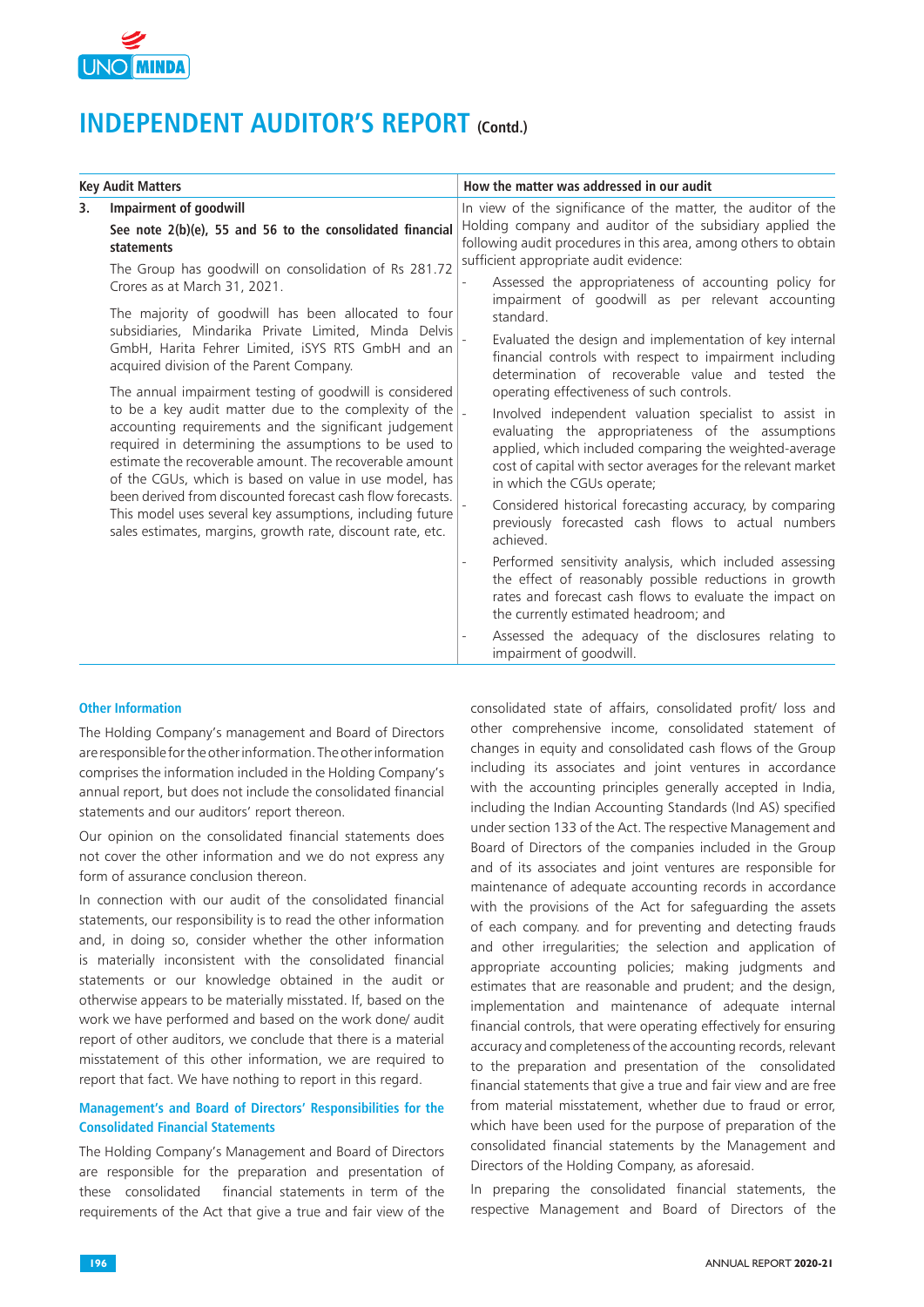companies included in the Group and of its associates and joint ventures are responsible for assessing the ability of each company to continue as a going concern, disclosing, as applicable, matters related to going concern and using the going concern basis of accounting unless the respective Board of Directors either intends to liquidate the Company or to cease operations, or has no realistic alternative but to do so.

The respective Board of Directors of the companies included in the Group and of its associates and joint ventures is responsible for overseeing the financial reporting process of each company.

## **Auditor's Responsibilities for the Audit of the Consolidated Financial Statements**

Our objectives are to obtain reasonable assurance about whether the consolidated financial statements as a whole are free from material misstatement, whether due to fraud or error, and to issue an auditor's report that includes our opinion. Reasonable assurance is a high level of assurance, but is not a guarantee that an audit conducted in accordance with SAs will always detect a material misstatement when it exists. Misstatements can arise from fraud or error and are considered material if, individually or in the aggregate, they could reasonably be expected to influence the economic decisions of users taken on the basis of these consolidated financial statements.

As part of an audit in accordance with SAs, we exercise professional judgment and maintain professional skepticism throughout the audit. We also:

- Identify and assess the risks of material misstatement of the consolidated financial statements, whether due to fraud or error, design and perform audit procedures responsive to those risks, and obtain audit evidence that is sufficient and appropriate to provide a basis for our opinion. The risk of not detecting a material misstatement resulting from fraud is higher than for one resulting from error, as fraud may involve collusion, forgery, intentional omissions, misrepresentations, or the override of internal control.
- Obtain an understanding of internal control relevant to the audit in order to design audit procedures that are appropriate in the circumstances. Under section 143(3) (i) of the Act, we are also responsible for expressing our opinion on the internal financial controls with reference to the consolidated financial statements and the operating effectiveness of such controls based on our audit.
- Evaluate the appropriateness of accounting policies used and the reasonableness of accounting estimates and related disclosures made by the Management and Board of Directors.
- Conclude on the appropriateness of Management and Board of Directors use of the going concern basis of accounting in preparation of consolidated financial statements and, based on the audit evidence obtained, whether a material uncertainty exists related to events or conditions that may cast significant doubt on the appropriateness of this assumption. If we conclude that a material uncertainty exists, we are required to draw attention in our auditor's report to the related disclosures in the consolidated financial statements or, if such disclosures are inadequate, to modify our opinion. Our conclusions are based on the audit evidence obtained up to the date of our auditor's report. However, future events or conditions may cause the Group and its associates and joint ventures to cease to continue as a going concern.
- Evaluate the overall presentation, structure and content of the consolidated financial statements, including the disclosures, and whether the consolidated financial statements represent the underlying transactions and events in a manner that achieves fair presentation.
- Obtain sufficient appropriate audit evidence regarding the financial information of such entities or business activities within the Group and its associates and joint ventures to express an opinion on the consolidated financial statements. We are responsible for the direction, supervision and performance of the audit of financial information of such entities included in the consolidated financial statements of which we are the independent auditors. For the other entities included in the consolidated financial statements, which have been audited by other auditors, such other auditors remain responsible for the direction, supervision and performance of the audits carried out by them. We remain solely responsible for our audit opinion. Our responsibilities in this regard are further described in section titled 'Other Matters' in this audit report.
	- We believe that the audit evidence obtained by us along with the consideration of audit reports of the other auditors referred to in 'Other Matters' paragraph below, is sufficient and appropriate to provide a basis for our audit opinion on the consolidated financial statements.

We communicate with those charged with governance of the Holding Company and such other entities included in the consolidated financial statements of which we are the independent auditors regarding, among other matters, the planned scope and timing of the audit and significant audit findings, including any significant deficiencies in internal control that we identify during our audit.

We also provide those charged with governance with a statement that we have complied with relevant ethical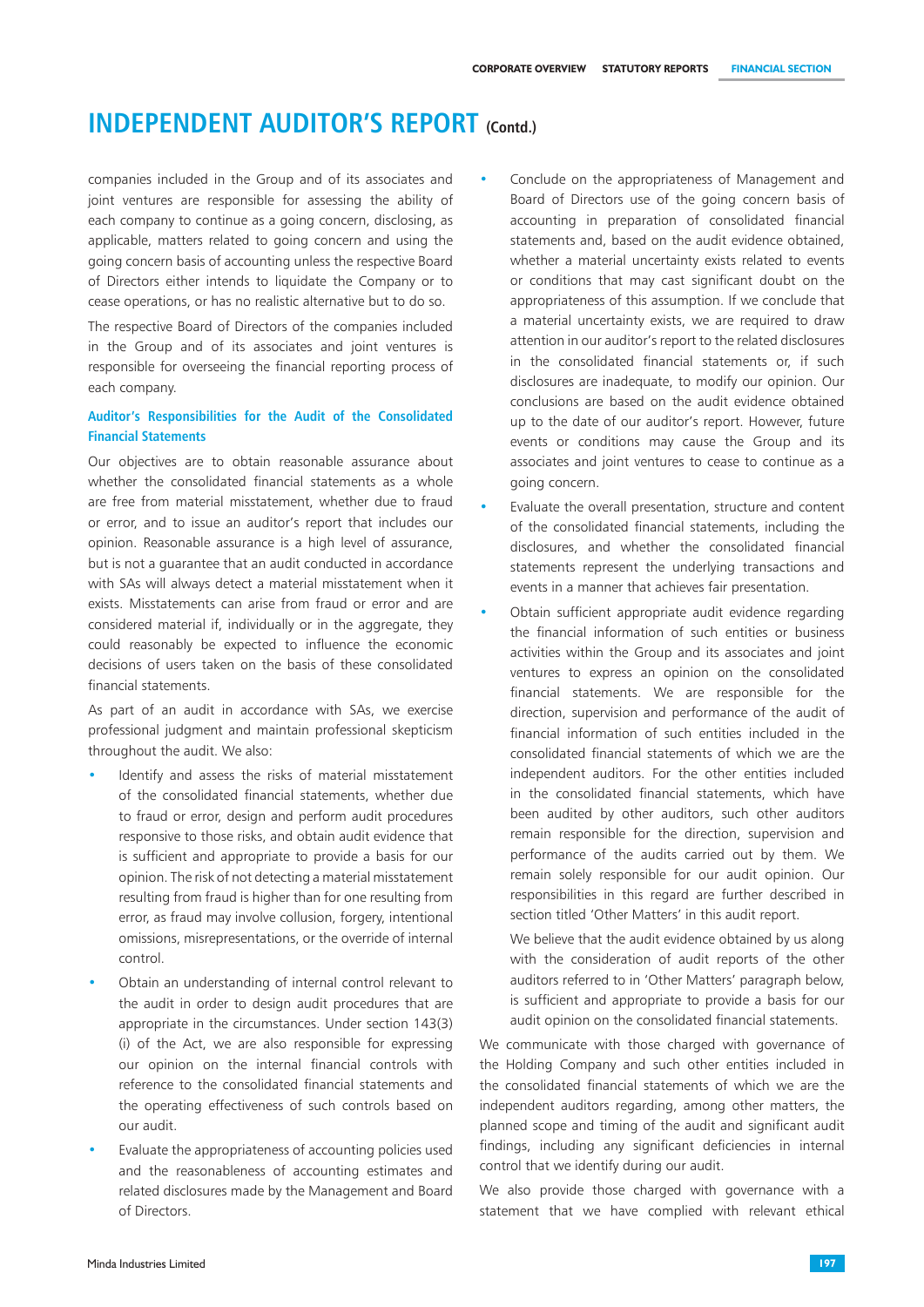

requirements regarding independence, and to communicate with them all relationships and other matters that may reasonably be thought to bear on our independence, and where applicable, related safeguards.

From the matters communicated with those charged with governance, we determine those matters that were of most significance in the audit of the consolidated financial statements of the current period and are therefore the key audit matters. We describe these matters in our auditors' report unless law or regulation precludes public disclosure about the matter or when, in extremely rare circumstances, we determine that a matter should not be communicated in our report because the adverse consequences of doing so would reasonably be expected to outweigh the public interest benefits of such communication.

#### **Other Matters**

a) We did not audit the financial statements of twenty subsidiaries (including one subsidiary converted into joint venture w.e.f. March 15, 2021), whose financial statements reflect total assets (before consolidation adjustments) of Rs. 1,170.12 crores as at March 31, 2021, total revenues (before consolidation adjustments) of Rs. 1,673.10 crores and net cash inflows (before consolidation adjustments) amounting to Rs. 0.63 crores for the year ended on that date, as considered in the consolidated financial statements. The consolidated financial statements also include the Group's share of net profit after tax of Rs. 26.92 crores for the year ended March 31, 2021, in respect of twelve associates/ joint ventures (including one joint venture converted from subsidiary w.e.f. March 15, 2021), whose financial statements have not been audited by us. These financial statements have been audited by other auditors whose reports have been furnished to us by the Management/ component auditor and our opinion on the consolidated financial statements, in so far as it relates to the amounts and disclosures included in respect of these subsidiaries, joint ventures/associates, and our report in terms of sub-section (3) of Section 143 of the Act, in so far as it relates to the aforesaid subsidiaries, joint ventures and associates is based solely on the audit reports of the other auditors.

Certain of these subsidiaries and a joint venture are located outside India whose financial statements and other financial information have been prepared in accordance with accounting principles generally accepted in their respective countries and which have been audited by other auditors under generally accepted auditing standards applicable in their respective countries. The Holding Company's management has converted the financial statements of such subsidiaries

and a joint venture located outside India from accounting principles generally accepted in their respective countries to accounting principles generally accepted in India. We have audited these conversion adjustments made by the Holding Company's management. Our opinion in so far as it relates to the balances and affairs of such subsidiaries and a joint venture located outside India is based on the report of other auditors and the conversion adjustments prepared by the management of the Holding Company and audited by us.

- b) The consolidated financial statements also include the Group's share of net loss after tax of Rs. 4.90 crores for the year ended March 31, 2021, as considered in the consolidated financial statements, in respect of one joint venture, whose financial statements/ financial information have not been audited by us or by other auditor. These unaudited financial statements/ financial information have been furnished to us by the Management and our opinion on the consolidated financial statements, in so far as it relates to the amounts and disclosures included in respect of this joint venture, and our report in terms of sub-sections (3) of Section 143 of the Act in so far as it relates to the aforesaid joint venture, is based solely on such unaudited financial statements/financial information. In our opinion and according to the information and explanations given to us by the Management, these financial statements/ financial information are not material to the Group.
- c) We did not audit the financial statements of Harita Limited, Harita Venu Private Limited, Harita Cheema Private Limited, Harita Financial Services Limited and Harita Seating Systems Limited whose financial statements reflects total assets (before eliminations) of Rs 306.74 Crores as at March 31, 2020 and total revenues (before eliminations) of Rs 353.74 Crores and net cash outflows (before eliminations) amounting to Rs 17.17 Crores for the previous year ended March 31, 2020 included in these consolidated financial statements consequent to its amalgamation with the Company with the appointed date of April 1, 2019 (refer note 55 to the consolidated financial statements).

These financial statements were audited by other auditors, as adjusted for the accounting effects of the Scheme recorded by the Company (in particular, the accounting effects of lnd AS 103 'Business Combinations') and other consequential adjustments, which have been audited by us.

Our opinion on the consolidated financial statements, and our report on Other Legal and Regulatory Requirements below, is not modified in respect of the above matters with respect to our reliance on the work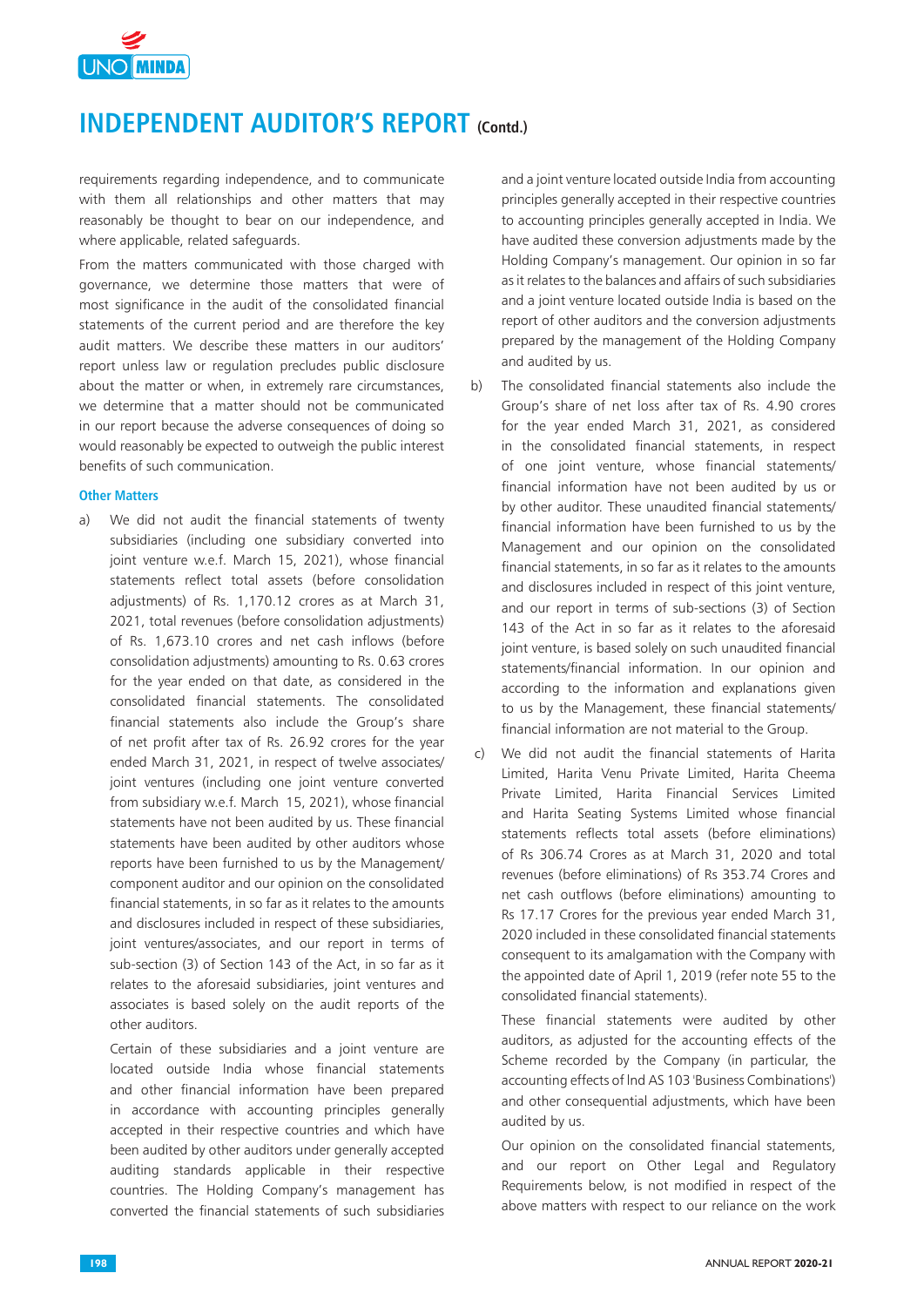done and the reports of the other auditors and the financial statements/financial information certified by the Management.

#### **Report on Other Legal and Regulatory Requirements**

- (A) As required by Section 143(3) of the Act, based on our audit and on the consideration of reports of the other auditors on separate financial statements of such subsidiaries, associates and joint ventures as were audited by other auditors, as noted in the 'Other Matters' paragraph, we report, to the extent applicable, that:
	- a) We have sought and obtained all the information and explanations which to the best of our knowledge and belief were necessary for the purposes of our audit of the aforesaid consolidated financial statements.
	- b) In our opinion, proper books of account as required by law relating to preparation of the aforesaid consolidated financial statements have been kept so far as it appears from our examination of those books and the reports of the other auditors.
	- c) The consolidated balance sheet, the consolidated statement of profit and loss (including other comprehensive income), the consolidated statement of changes in equity and the consolidated statement of cash flows dealt with by this Report are in agreement with the relevant books of account maintained for the purpose of preparation of the consolidated financial statements.
	- d) In our opinion, the aforesaid consolidated financial statements comply with the Ind AS specified under section 133 of the Act.
	- e) On the basis of the written representations received from the directors of the Holding Company as on March 31, 2021 taken on record by the Board of Directors of the Holding Company and the reports of the statutory auditors of its subsidiary companies, associate companies and joint venture companies incorporated in India, none of the directors of the Group companies, its associate companies, and joint venture companies incorporated in India is disqualified as on March 31, 2021 from being appointed as a director in terms of Section 164(2) of the Act.
	- f) With respect to the adequacy of the internal financial controls with reference to financial statements of the Holding Company, its subsidiary companies, associate companies and joint venture companies incorporated in India and the operating effectiveness of such controls, refer to our separate Report in "Annexure A".
- (B) With respect to the other matters to be included in the Auditor's Report in accordance with Rule 11 of the Companies (Audit and Auditor's) Rules, 2014, in our opinion and to the best of our information and according to the explanations given to us and based on the consideration of the reports of the other auditors

on separate financial statements of the subsidiaries, associates and joint ventures , as noted in the 'Other Matters' paragraph:

- i. The consolidated financial statements disclose the impact of pending litigations as at March 31, 2021 on the consolidated financial position of the Group, its associates and joint ventures. Refer Note 39 and 51 to the consolidated financial statements.
- ii. The Group, its associates and joint venture did not have any material foreseeable losses on long-term contracts including derivative contracts during the year ended March 31, 2021.
- iii. There has been no delay in transferring amounts to the Investor Education and Protection Fund by the Group, associate companies and joint venture companies incorporated in India during the year ended March 31, 2021; and
- iv. The disclosures in the consolidated financial statements regarding holdings as well as dealings in specified bank notes during the period from November 8, 2016 to December 30, 2016 have not been made in the consolidated financial statements since they do not pertain to the financial year ended March 31, 2021.
- (C) With respect to the matter to be included in the Auditor's report under section 197(16):

In our opinion and according to the information and explanations given to us and based on the reports of the statutory auditors of such subsidiary companies, associate companies and joint venture companies incorporated in India which were not audited by us, the remuneration paid during the current year by the Holding Company, its subsidiary companies, associate companies and joint venture companies to its directors is in accordance with the provisions of Section 197 of the Act, if applicable. The remuneration paid to any director by the Holding Company, its subsidiary company and a joint venture Company is not in excess of the limit laid down under Section 197 of the Act except one subsidiary company which has obtained shareholder's approval by way of special resolution for such payments. The Ministry of Corporate Affairs has not prescribed other details under Section 197(16) which are required to be commented upon by us.

#### For **B S R & Co. LLP**

Chartered Accountants Firm's Registration No: 101248W/W-100022

### **Rajiv Goyal**

Partner

Place: Gurugram Membership Number: 094549 Date: June 13, 2021 ICAI UDIN: 21094549AAAADE6371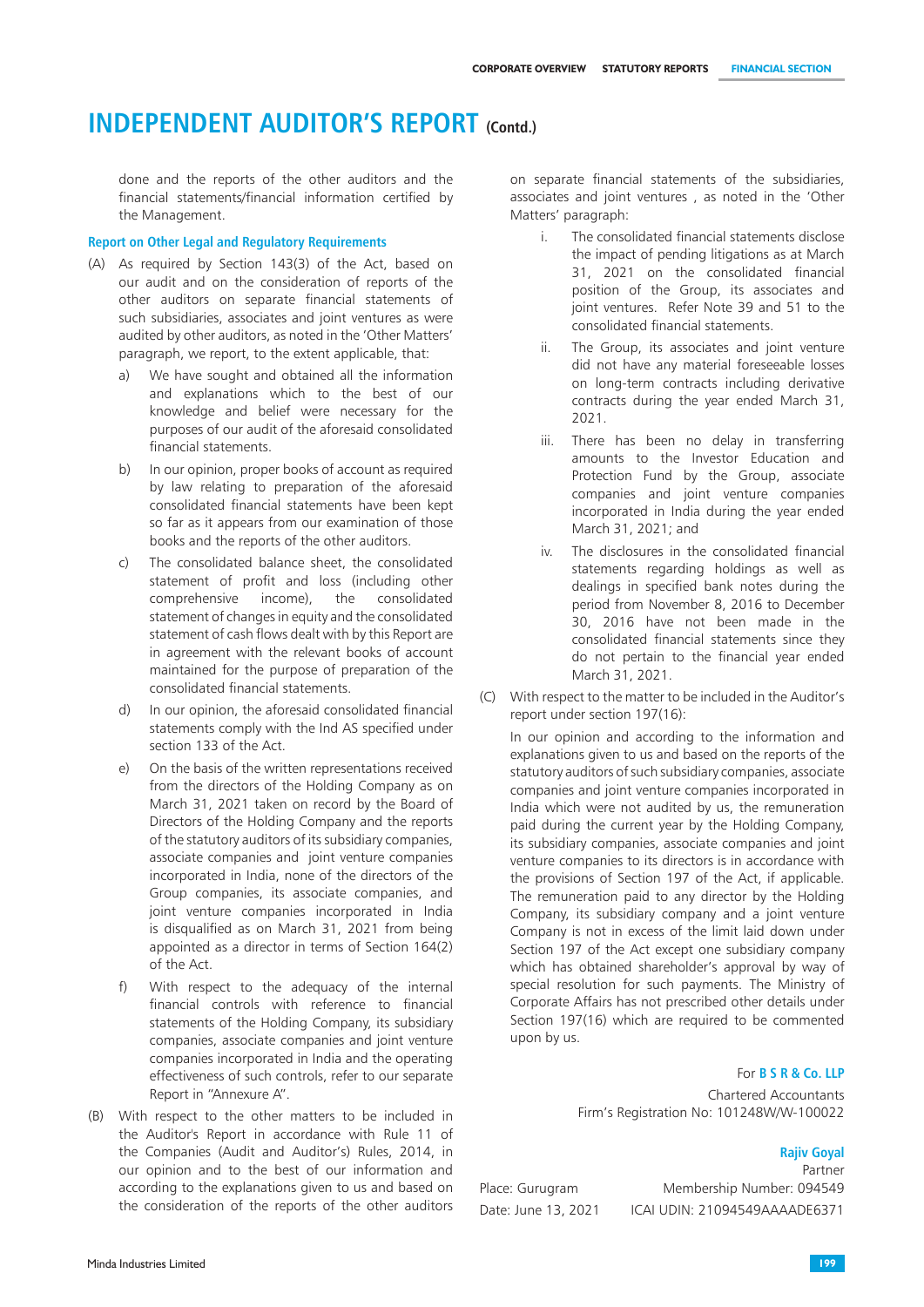

# **ANNEXURE A**

**Annexure A to the Independent Auditors' report on the consolidated financial statements of Minda Industries Limited for the period ended March 31, 2021**

**Report on the internal financial controls with reference to the aforesaid consolidated financial statements under Clause (i) of Sub-section 3 of Section 143 of the Companies Act, 2013** 

## **(Referred to in paragraph A(f) under 'Report on Other Legal and Regulatory Requirements' section of our report of even date) Opinion**

In conjunction with our audit of the consolidated financial statements of Minda Industries Limited (hereinafter referred to as "the Holding Company") as of and for the year ended March 31, 2021, we have audited the internal financial controls with reference to consolidated financial statements of Holding Company and such companies incorporated in India under the Companies Act, 2013 which are its subsidiary companies, its associate companies and its joint venture companies, as of that date.

In our opinion, the Holding Company and such companies incorporated in India which are its subsidiary companies, its associate companies and joint venture companies, have, in all material respects, adequate internal financial controls with reference to consolidated financial statements and such internal financial controls were operating effectively as at March 31, 2021, based on the internal financial controls with reference to consolidated financial statements criteria established by such companies considering the essential components of such internal controls stated in the Guidance Note on Audit of Internal Financial Controls Over Financial Reporting issued by the Institute of Chartered Accountants of India (the "Guidance Note").

#### **Management's Responsibility for Internal Financial Controls**

The respective Company's management and the Board of Directors are responsible for establishing and maintaining internal financial controls with reference to consolidated financial statements based on the criteria established by the respective Company considering the essential components of internal control stated in the Guidance Note. These responsibilities include the design, implementation and maintenance of adequate internal financial controls that were operating effectively for ensuring the orderly and efficient conduct of its business, including adherence to the respective company's policies, the safeguarding of its assets, the prevention and detection of frauds and errors, the accuracy and completeness of the accounting records, and the timely preparation of reliable financial information, as required under the Companies Act, 2013 (hereinafter referred to as "the Act").

### **Auditors' Responsibility**

Our responsibility is to express an opinion on the internal financial controls with reference to consolidated financial statements based on our audit. We conducted our audit in accordance with the Guidance Note and the Standards on Auditing, prescribed under section 143(10) of the Act, to the extent applicable to an audit of internal financial controls with reference to consolidated financial statements. Those Standards and the Guidance Note require that we comply with ethical requirements and plan and perform the audit to obtain reasonable assurance about whether adequate internal financial controls with reference to consolidated financial statements were established and maintained and if such controls operated effectively in all material respects.

Our audit involves performing procedures to obtain audit evidence about the adequacy of the internal financial controls with reference to consolidated financial statements and their operating effectiveness. Our audit of internal financial controls with reference to consolidated financial statements included obtaining an understanding of internal financial controls with reference to consolidated financial statements, assessing the risk that a material weakness exists, and testing and evaluating the design and operating effectiveness of the internal controls based on the assessed risk. The procedures selected depend on the auditor's judgement, including the assessment of the risks of material misstatement of the consolidated financial statements, whether due to fraud or error.

We believe that the audit evidence we have obtained and the audit evidence obtained by the other auditors of the relevant subsidiary companies, associate companies and joint venture companies in terms of their reports referred to in the Other Matters paragraph below, is sufficient and appropriate to provide a basis for our audit opinion on the internal financial controls with reference to consolidated financial statements.

#### **Meaning of Internal Financial controls with Reference to Consolidated Financial Statements**

A company's internal financial controls with reference to consolidated financial statements is a process designed to provide reasonable assurance regarding the reliability of financial reporting and the preparation of Consolidated financial statements for external purposes in accordance with generally accepted accounting principles. A company's internal financial controls with reference to consolidated financial statements includes those policies and procedures that (1) pertain to the maintenance of records that, in reasonable detail, accurately and fairly reflect the transactions and dispositions of the assets of the company; (2) provide reasonable assurance that transactions are recorded as necessary to permit preparation of consolidated financial statements in accordance with generally accepted accounting principles, and that receipts and expenditures of the company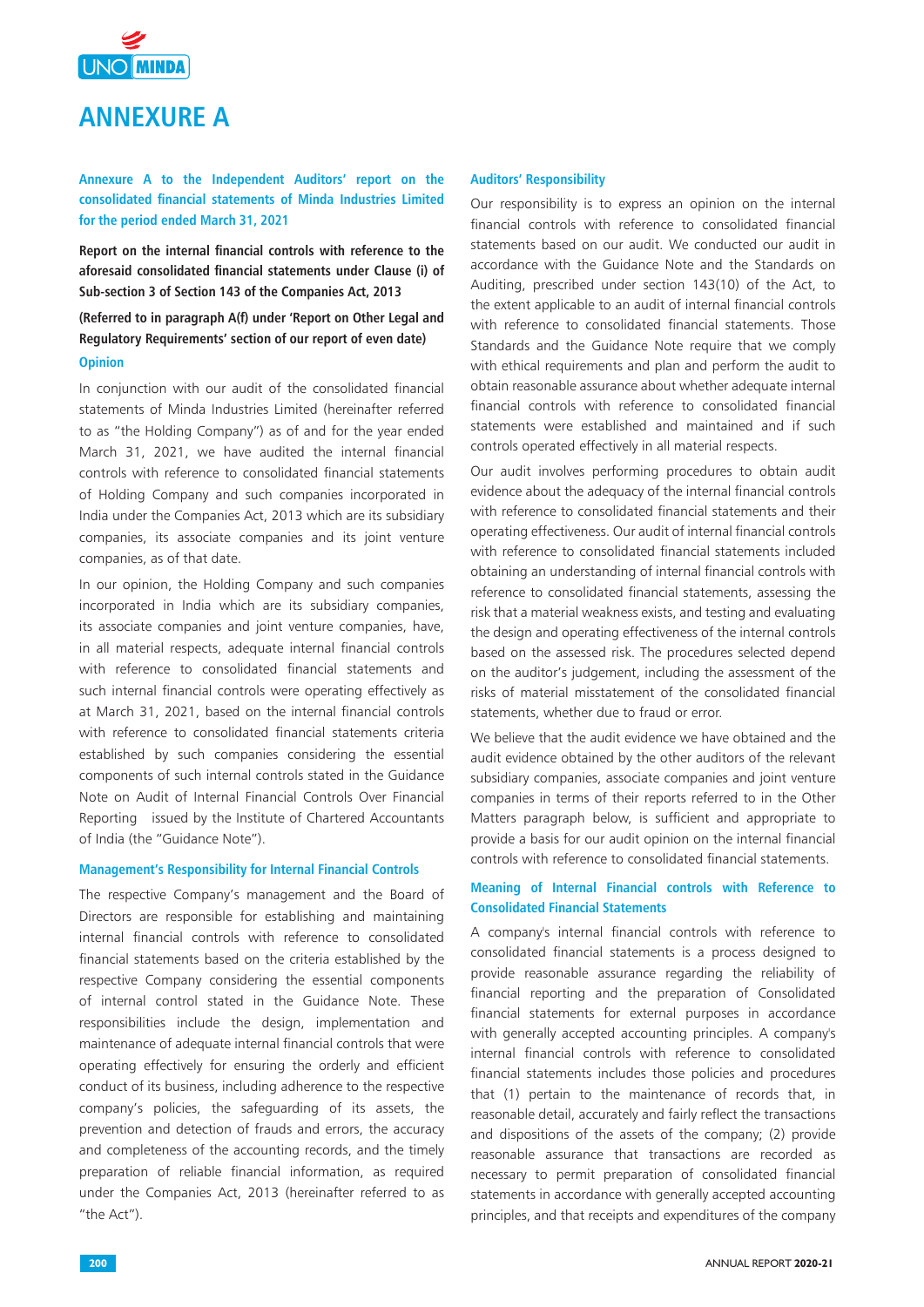are being made only in accordance with authorisations of management and directors of the company; and (3) provide reasonable assurance regarding prevention or timely detection of unauthorised acquisition, use, or disposition of the company's assets that could have a material effect on the consolidated financial statements.

### **Inherent Limitations of Internal Financial controls with Reference to consolidated Financial Statements**

Because of the inherent limitations of internal financial controls with reference to consolidated financial statements, including the possibility of collusion or improper management override of controls, material misstatements due to error or fraud may occur and not be detected. Also, projections of any evaluation of the internal financial controls with reference to consolidated financial statements to future periods are subject to the risk that the internal financial controls with reference to consolidated financial statements may become inadequate because of changes in conditions, or that the degree of compliance with the policies or procedures may deteriorate.

#### **Other Matters**

Our aforesaid report under Section 143(3)(i) of the Act on the adequacy and operating effectiveness of the internal financial controls with reference to consolidated financial statements insofar as it relates to two subsidiary companies and eight associate/joint venture companies, which are companies incorporated in India, is based on the corresponding reports of the auditors of such companies incorporated in India.

### For **B S R & Co. LLP**

Chartered Accountants Firm's Registration No: 101248W/W-100022

#### **Rajiv Goyal**

Partner Place: Gurugram Membership Number: 094549 Date: June 13, 2021 ICAI UDIN: 21094549AAAADE6371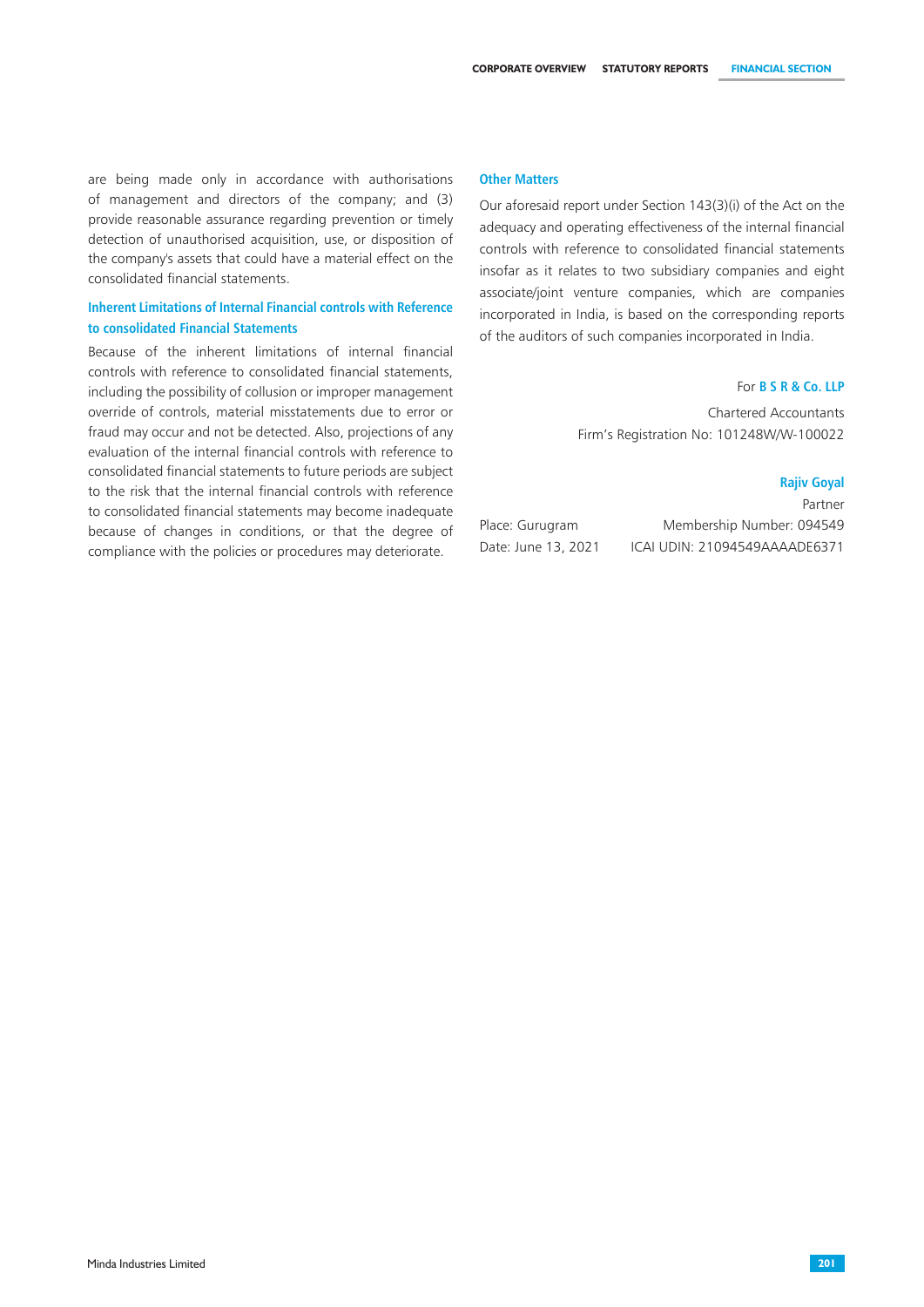

# **CONSOLIDATED BALANCE SHEET**

**AS AT MARCH 31, 2021**

|                                                                                   |                | (All amounts in Indian ₹ Crore, unless otherwise stated) |                |
|-----------------------------------------------------------------------------------|----------------|----------------------------------------------------------|----------------|
| <b>Particulars</b>                                                                | <b>Notes</b>   | As at                                                    | As at          |
|                                                                                   |                | March 31, 2021                                           | March 31, 2020 |
| <b>ASSETS</b>                                                                     |                |                                                          |                |
| Non-current assets                                                                |                |                                                          |                |
| Property, plant and equipment                                                     | 3A             | 2,050.65                                                 | 1,910.87       |
| Capital work-in-progress                                                          | 3B             | 111.94                                                   | 340.04         |
| Right-of-use assets                                                               | 3C             | 174.93                                                   | 165.94         |
| Intangible assets                                                                 | 3D             | 289.47                                                   | 311.44         |
| Intangible assets under development                                               | 3E             | 22.36                                                    | 20.00          |
| Goodwill on Consolidation                                                         | 3F             | 281.72                                                   | 285.98         |
| <b>Financial assets</b>                                                           |                |                                                          |                |
| (i)<br>Investments                                                                | $\overline{4}$ | 528.61                                                   | 373.37         |
| (ii)<br>Loans                                                                     | 5              | 27.26                                                    | 16.16          |
| Other financial assets<br>(iii)                                                   | 6              | 3.70                                                     | 10.28          |
| Income tax asset (net)                                                            | $\overline{7}$ | 26.17                                                    | 48.07          |
| Other non-current assets                                                          | 8              | 39.27                                                    | 52.76          |
| <b>Total non-current assets</b>                                                   |                | 3,556.08                                                 | 3,534.91       |
| <b>Current assets</b>                                                             |                |                                                          |                |
| Inventories                                                                       | 9              | 750.56                                                   | 609.52         |
| <b>Financial assets</b>                                                           |                |                                                          |                |
| (i)<br>Investments                                                                | 10             | 1.56                                                     | 24.95          |
| (ii)<br>Trade receivables                                                         | 11             | 1,198.82                                                 | 863.24         |
| (iii)<br>Cash and cash equivalents                                                | 12             | 205.61                                                   | 263.67         |
| (iv)<br>Bank balances other than those included in cash and cash equivalents      | 13             | 32.57                                                    | 77.24          |
| (v)<br>Loans                                                                      | 14             | 2.94                                                     | 6.27           |
| Other financial assets<br>(vi)                                                    | 15             | 27.28                                                    | 39.88          |
| Other current assets                                                              | 16             | 202.01                                                   | 153.68         |
| <b>Total current assets</b>                                                       |                | 2,421.35                                                 | 2.038.45       |
| Assets held for sale                                                              | 27             |                                                          | 7.49           |
| <b>Total Assets</b><br><b>EQUITY AND LIABILITIES</b>                              |                | 5,977.43                                                 | 5,580.85       |
|                                                                                   |                |                                                          |                |
| Equity                                                                            | 17(a)          | 54.39                                                    | 52.44          |
| Equity share capital<br>Other equity                                              | 17(b)          | 2,202.18                                                 | 1,808.64       |
| Equity attributable to owners of the Company                                      |                | 2,256.57                                                 | 1,861.08       |
| Non-controlling interest                                                          | 17(d)          | 306.45                                                   | 282.84         |
| <b>Total Equity</b>                                                               |                |                                                          |                |
| <b>Liabilities</b>                                                                |                | 2,563.02                                                 | 2,143.92       |
| <b>Non-current liabilities</b>                                                    |                |                                                          |                |
| Financial liabilities                                                             |                |                                                          |                |
| (i)<br><b>Borrowings</b>                                                          | 18             | 539.12                                                   | 780.32         |
| Lease liabilities<br>(ii)                                                         |                | 90.55                                                    | 98.06          |
| (iii)<br>Trade payables                                                           |                |                                                          | 0.50           |
| Other financial liabilities<br>(iv)                                               | 19             | 89.57                                                    | 75.13          |
| Provisions                                                                        | 20             | 135.07                                                   | 124.77         |
| Deferred tax liabilities (net)                                                    | 21             | 29.93                                                    | 41.02          |
| <b>Total non-current liabilities</b>                                              |                | 884.24                                                   | 1,119.80       |
| <b>Current liabilities</b>                                                        |                |                                                          |                |
| <b>Financial liabilities</b>                                                      |                |                                                          |                |
| (i)<br>Borrowings                                                                 | 22             | 313.78                                                   | 237.95         |
| (i)<br>Lease liabilities                                                          |                | 20.16                                                    | 18.76          |
| (iii)<br>Trade payables                                                           | 23             |                                                          |                |
| total outstanding dues of micro enterprises and small enterprises<br>(a)          |                | 181.68                                                   | 100.32         |
| total outstanding dues of creditors other than micro and small enterprises<br>(b) |                | 1,108.11                                                 | 1,018.18       |
| (iv)<br>Other financial liabilities                                               | 24             | 757.37                                                   | 783.25         |
| Other current liabilities                                                         | 25             | 110.03                                                   | 121.17         |
| Provisions                                                                        | 26             | 39.04                                                    | 33.16          |
| <b>Total current liabilities</b>                                                  |                | 2,530.17                                                 | 2,312.79       |
| Liabilities related to assets held for sale                                       | 27             |                                                          | 4.34           |
| <b>Total Equity and Liabilities</b>                                               |                | 5,977.43                                                 | 5,580.85       |
| Significant accounting policies                                                   | 2(b)           |                                                          |                |

The notes referred to above form an integral part of the consolidated financial statements

As per our report of even date attached For and on behalf of the Board of Directors of **Minda Industries Limited**

For **B S R & Co. LLP Nirmal K Minda Anand Kumar Minda** Chartered Accountants Chairman and Managing Director Director ICAI Firm Registration No: 101248W/W-100022 DIN No. 00014942 DIN No. 00007964

Place : Gurugram<br>Date : June 13, 2021

Place : Gurugram<br>Date : June 13, 2021

**Rajiv Goyal Sunil Bohra Tarun Kumar Srivastava** Company Secretary<br>
Membership No. - A11994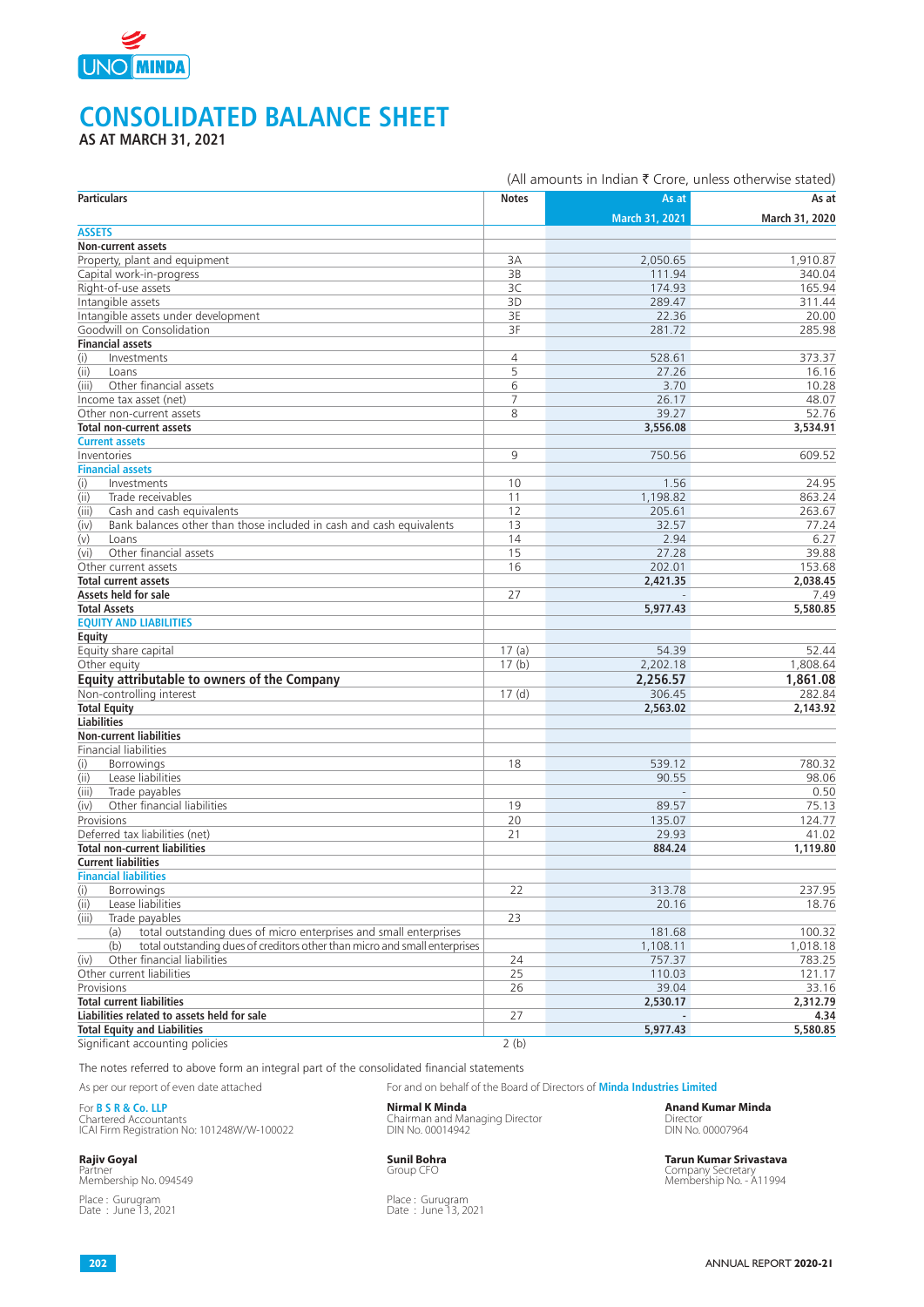# **CONSOLIDATED STATEMENT OF PROFIT AND LOSS**

**FOR THE YEAR ENDED MARCH 31, 2021**

|                                                                                                     |              | (All amounts in Indian $\bar{\tau}$ Crore, unless otherwise stated) |                    |
|-----------------------------------------------------------------------------------------------------|--------------|---------------------------------------------------------------------|--------------------|
| <b>Particulars</b>                                                                                  | <b>Notes</b> | For the year ended                                                  | For the year ended |
|                                                                                                     |              | March 31, 2021                                                      | March 31, 2020     |
| Income                                                                                              |              |                                                                     |                    |
| Revenue from operations                                                                             | 28           | 6,373.74                                                            | 6,222.03           |
| Other income                                                                                        | 29           | 47.03                                                               | 40.49              |
| <b>Total income</b>                                                                                 |              | 6,420.77                                                            | 6,262.52           |
| <b>Expenses</b>                                                                                     |              |                                                                     |                    |
| Cost of materials consumed                                                                          | 30           | 3,456.43                                                            | 3,214.72           |
| Purchases of stock in trade                                                                         | 31           | 528.76                                                              | 613.28             |
| Changes in inventories of finished goods, stock in trade and work-in-<br>progress                   | 32           | (65.90)                                                             | (17.72)            |
| Employee benefits expense                                                                           | 33           | 981.69                                                              | 943.83             |
| Finance costs                                                                                       | 34           | 73.65                                                               | 94.17              |
| Depreciation and amortisation expense                                                               | 35           | 375.30                                                              | 340.07             |
| Other expenses                                                                                      | 36           | 747.77                                                              | 796.12             |
| <b>Total expenses</b>                                                                               |              | 6,097.70                                                            | 5,984.47           |
| Profit before share of profit /(loss) of associates and joint ventures,<br>exceptional item and tax |              | 323.07                                                              | 278.05             |
| Exceptional item                                                                                    | 37           |                                                                     |                    |
| Profit before share of profit /(loss) of associates and joint ventures and tax                      |              | 1.73<br>324.80                                                      | (34.46)<br>243.59  |
| <b>Tax expense</b>                                                                                  |              |                                                                     |                    |
|                                                                                                     |              |                                                                     | 93.63              |
| Current tax                                                                                         |              | 98.29                                                               |                    |
| Deferred tax (credit) / charge                                                                      |              | 2.24                                                                | (25.01)            |
| Tax expense                                                                                         |              | 100.53                                                              | 68.62              |
| Profit before share of profit /(loss) of associates and joint ventures and<br>after tax             |              | 224.27                                                              | 174.97             |
| Add:- Share of profit of associates and joint ventures                                              |              | 24.17                                                               | 12.97              |
| Total profit after share of profit of associates and joint ventures                                 |              | 248.44                                                              | 187.94             |
| Other comprehensive income/(loss)                                                                   |              |                                                                     |                    |
| Items that will not be reclassified subsequently to profit or loss<br>(a)                           |              |                                                                     |                    |
| Remeasurements of defined benefit (liability)/ asset<br>(i)                                         |              | 3.77                                                                | (7.77)             |
| (ii)<br>Income tax relating to items that will not be reclassified to profit or loss                |              | (1.26)                                                              | 2.84               |
|                                                                                                     |              | 2.51                                                                | (4.93)             |
| Items that will be reclassified subsequently to profit or loss<br>(b)                               |              |                                                                     |                    |
| Foreign currency translation reserve<br>(i)                                                         |              | 8.26                                                                | 2.80               |
| (iii)<br>Others                                                                                     |              | 3.98                                                                |                    |
|                                                                                                     |              | 12.24                                                               | 2.80               |
| Other comprehensive income/(loss), net of tax $(a + b)$                                             |              | 14.75                                                               | (2.13)             |
| <b>Total comprehensive income</b>                                                                   |              | 263.19                                                              | 185.81             |
| <b>Profit attributable to:</b>                                                                      |              |                                                                     |                    |
| Owners of Minda Industries Limited                                                                  |              | 206.63                                                              | 155.18             |
| Non-controlling interest                                                                            |              | 41.81                                                               | 32.76              |
|                                                                                                     |              | 248.44                                                              | 187.94             |
| Other comprehensive income attributable to:                                                         |              |                                                                     |                    |
| Owners of Minda Industries Limited                                                                  |              | 14.31                                                               | (1.93)             |
| Non-controlling interest                                                                            |              | 0.44                                                                | (0.20)             |
|                                                                                                     |              | 14.75                                                               | (2.13)             |
| Total comprehensive income attributable to:                                                         |              |                                                                     |                    |
| Owners of Minda Industries Limited                                                                  |              | 220.94                                                              | 153.25             |
| Non-controlling interest                                                                            |              | 42.25                                                               | 32.56              |
|                                                                                                     |              | 263.19                                                              | 185.81             |
| Earnings per equity share [nominal value of share $\bar{z}$ 2 (Previous year $\bar{z}$ 2)]          | 38           |                                                                     |                    |
| Basic $(₹)$                                                                                         |              | 7.73                                                                | 5.92               |
| Diluted $(\overline{\tau})$                                                                         |              | 7.41                                                                | 5.65               |
| Significant accounting policies                                                                     | 2(b)         |                                                                     |                    |

The notes referred to above form an integral part of the consolidated financial statements

As per our report of even date attached For and on behalf of the Board of Directors of **Minda Industries Limited**

For **B S R & Co. LLP Nirmal K Minda Anand Kumar Minda** Chartered Accountants Chairman and Managing Director Director ICAI Firm Registration No: 101248W/W-100022 DIN No. 00014942 DIN No. 00007964

Place : Gurugram Place : Gurugram Place : Gurugram Place : Gurugram Date : June 13, 2021

**Rajiv Goyal Sunil Bohra Sunil Bohra Sunil Bohra Tarun Kumar Srivastava Partner Suniversity of the Struck of Struck and Script Company Secretary (Script All 1994)**<br>
Membership No. 094549 **Suniversity All 1994** Memb Company Secretary<br>Membership No. - A11994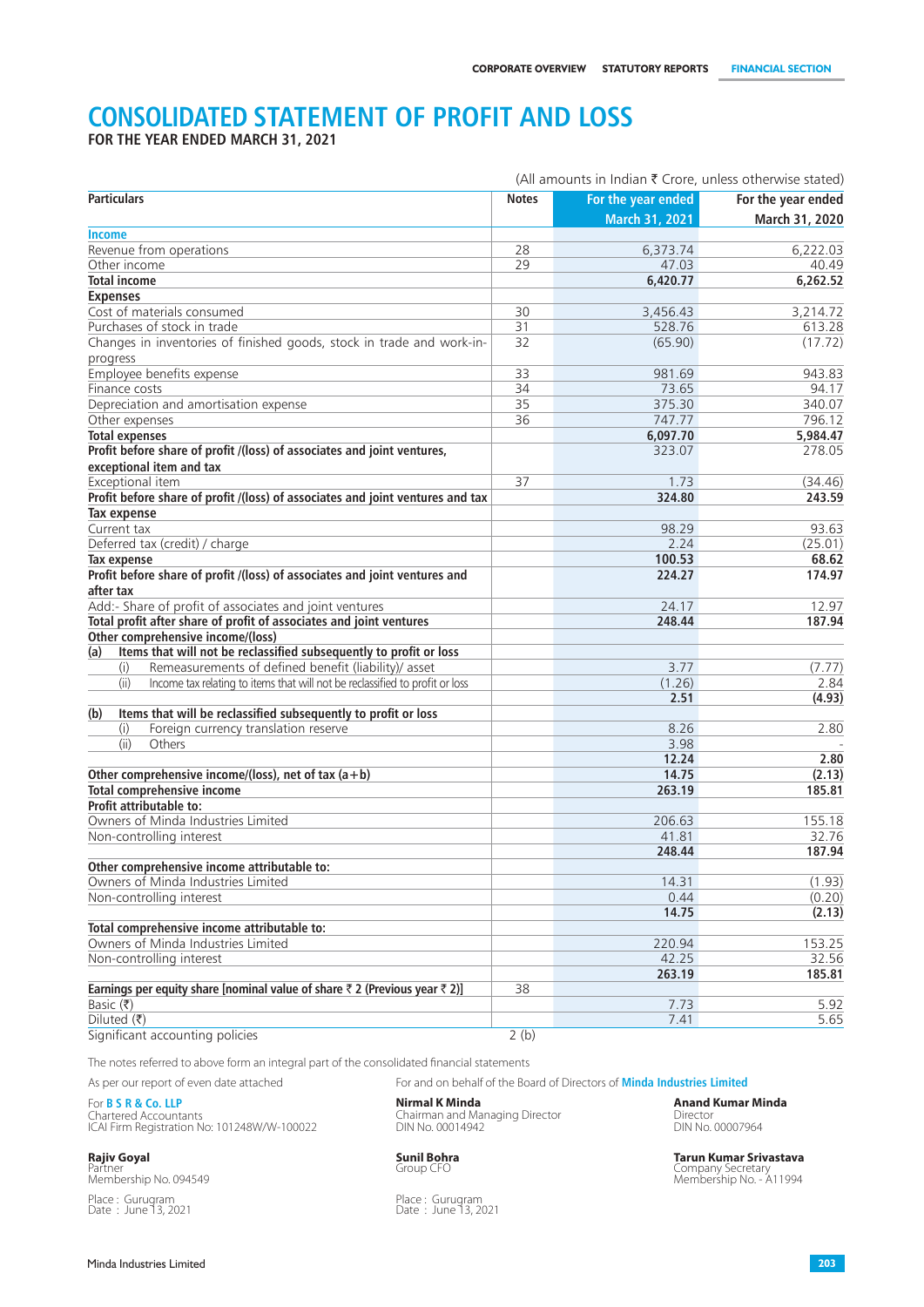

# **CONSOLIDATED CASH FLOW STATEMENT**

**FOR THE YEAR ENDED MARCH 31, 2021**

|           |                                                                                 | (All amounts in Indian ₹ Crores, unless otherwise stated) |                                      |
|-----------|---------------------------------------------------------------------------------|-----------------------------------------------------------|--------------------------------------|
|           | <b>Particulars</b>                                                              | For the year ended<br>March 31, 2021                      | For the year ended<br>March 31, 2020 |
| А.        | <b>Cash flows from operating activities:</b>                                    |                                                           |                                      |
|           | Profit before tax                                                               | 324.80                                                    | 243.59                               |
|           | Adjustments for:                                                                |                                                           |                                      |
|           | Depreciation and amortisation                                                   | 375.30                                                    | 340.07                               |
|           | Finance costs                                                                   | 73.65                                                     | 94.17                                |
|           | Interest income on fixed deposits                                               | (5.85)                                                    | (9.60)                               |
|           | Liabilities / provisions no longer required written back                        | (3.21)                                                    | (1.40)                               |
|           | Expenses incurred for share allotment under equity settled share based payments | 1.05                                                      | 1.20                                 |
|           | Unrealised (gain)/ loss on foreign currency fluctuations (net)                  | (2.73)                                                    | 27.94                                |
|           | Mark to market gain on forward contract                                         | (0.56)                                                    | (7.08)                               |
|           | Doubtful trade and other receivables provided for                               | 4.73                                                      | 4.76                                 |
|           | Gain/ FV on investment                                                          | (4.30)                                                    | 3.55                                 |
|           | Provision for warranty                                                          | 15.10                                                     | 13.92                                |
|           | Net profit on sale of property, plant and equipments                            | 2.50                                                      | 7.87                                 |
|           |                                                                                 | 455.68                                                    | 475.40                               |
|           | Operating profit before working capital changes                                 | 780.48                                                    | 718.99                               |
|           | Adjustments for working capital changes:                                        |                                                           |                                      |
|           | Decrease/ (increase) in inventories                                             | (141.04)                                                  | 11.29                                |
|           | Decrease/ (increase) in trade receivable                                        | (340.37)                                                  | 265.41                               |
|           | Decrease/ (increase) in loan current                                            | (11.09)                                                   | (3.42)                               |
|           | Decrease/ (increase) in loan non current                                        | 3.33                                                      | 7.56                                 |
|           | Decrease/ (increase) in other current financial assets                          | 11.75                                                     | 2.46                                 |
|           | Decrease/ (increase) in other non-current financial assets                      | 1.91                                                      | (0.31)                               |
|           | Decrease/ (increase) in other non-current assets                                | 7.21                                                      | 15.67                                |
|           | Decrease/ (increase) in other current assets                                    | (48.33)                                                   | 4.86                                 |
|           | Increase/ (decrease) in trade payables                                          | 174.02                                                    | 93.92                                |
|           | Increase/ (decrease) in other Current financial liabilities                     | (24.56)                                                   | 16.33                                |
|           | Increase/(decrease) in other current liabilities                                | (11.13)                                                   | 33.27                                |
|           | Increase/(decrease) in short-term provisions                                    | 5.86                                                      | 7.77                                 |
|           | Increase/(decrease) in other non current financial liabilities                  | 14.44                                                     | (10.02)                              |
|           | Increase in long-term provisions                                                | 7.23                                                      | 1.59                                 |
|           |                                                                                 | (350.77)                                                  | 446.38                               |
|           | Cash generated from operations                                                  | 429.71                                                    | 1165.37                              |
|           | Income tax paid                                                                 | (87.00)                                                   | (116.82)                             |
|           | Net Cash flows from operating activities (A)                                    | 342.71                                                    | 1048.55                              |
| <b>B.</b> | <b>Cash flows from investing activities</b>                                     |                                                           |                                      |
|           | Payment for acquisition of subsidiaries and jointly controlled entities         | (155.60)                                                  | (176.80)                             |
|           | Sale/(Purchase) of Investment                                                   | 27.68                                                     | (17.50)                              |
|           | Purchase of Property, Plant and Equipment                                       | (299.05)                                                  | (606.81)                             |
|           | Proceeds from sale of property, plant and equipments                            | 10.97                                                     | 15.47                                |
|           | Interest received on fixed deposits                                             | 5.93                                                      | 10.21                                |
|           | Decrease in deposits (with original maturity more than three months)            | 49.10                                                     | (59.79)                              |
|           | Net cash used in investing activities (B)                                       | (360.97)                                                  | (835.22)                             |
| C.        | <b>Cash flows from financing activities</b>                                     |                                                           |                                      |
|           | Proceeds from issue of equity share capital                                     | 12.29                                                     |                                      |
|           | Security premium                                                                | 238.40                                                    |                                      |
|           | Purchase of Non controlling interest                                            | (52.00)                                                   |                                      |
|           | Proceeds from/ (repayment of) short term borrowings                             | 75.83                                                     | (142.79)                             |
|           |                                                                                 |                                                           |                                      |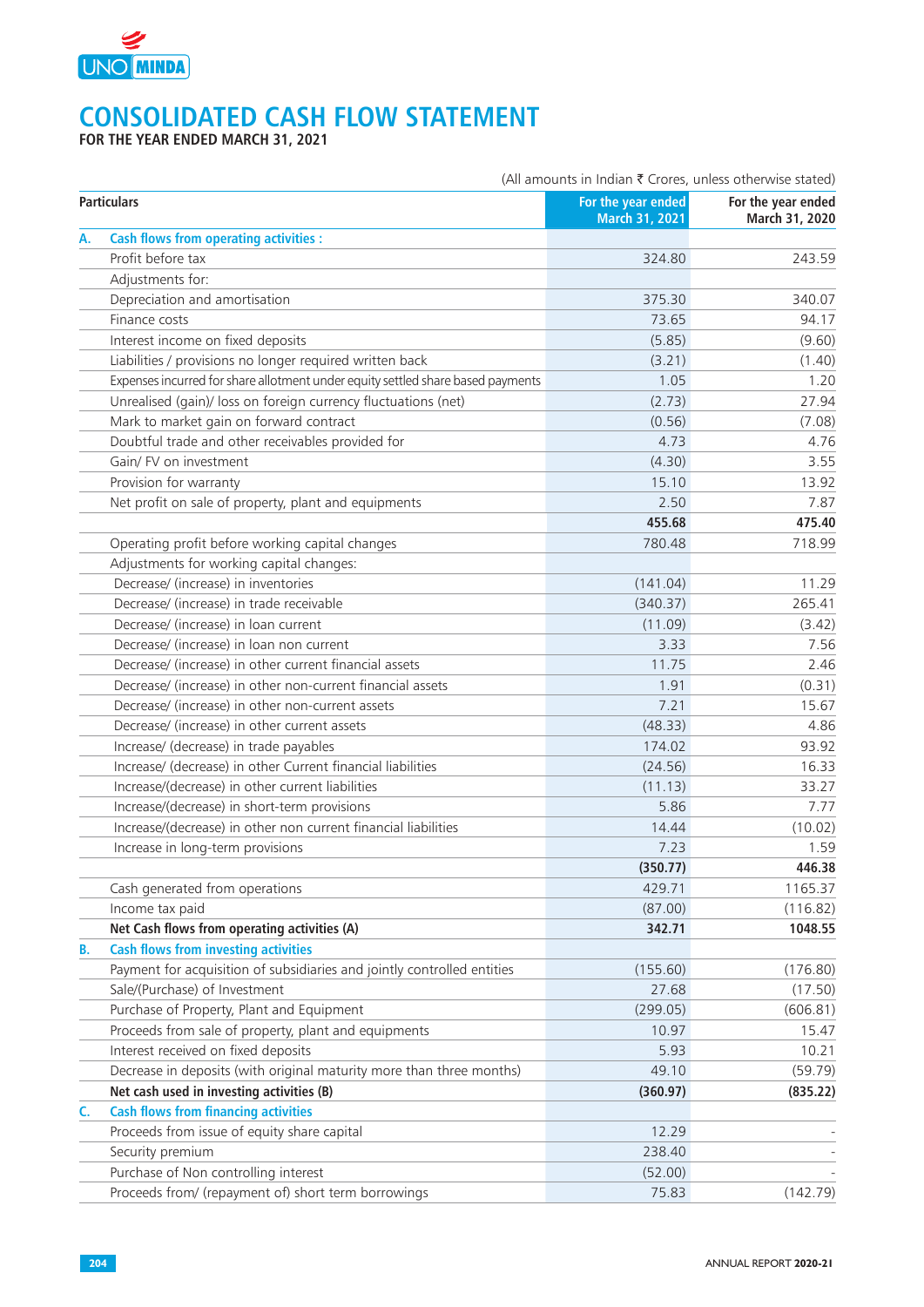# **CONSOLIDATED CASH FLOW STATEMENT**

**FOR THE YEAR ENDED MARCH 31, 2021**

| <b>Particulars</b>                                                  | For the year ended<br><b>March 31, 2021</b> | For the year ended<br>March 31, 2020 |
|---------------------------------------------------------------------|---------------------------------------------|--------------------------------------|
| Proceeds from/ (repayment of) Long term borrowings                  | (221.84)                                    | 181.71                               |
| Interest paid on borrowings                                         | (74.31)                                     | (90.85)                              |
| Dividend paid (including corporate dividend tax)                    | (18.61)                                     | (43.97)                              |
| Net cash used in financing activities (C)                           | (40.24)                                     | (95.90)                              |
| Net increase/ (decrease) in cash and cash equivalents $(A + B + C)$ | (58.50)                                     | 117.43                               |
| Foreign currency translation adjustment                             | 0.44                                        | 2.78                                 |
| Cash and cash equivalents pursuant to acquisition - refer note 55   |                                             | 22.58                                |
| Cash and cash equivalents as at beginning                           | 263.67                                      | 120.88                               |
| Cash and cash equivalents as at closing                             | 205.61                                      | 263.67                               |
| "Cash on hand"                                                      | 0.74                                        | 1.14                                 |
| Balances with banks:                                                |                                             |                                      |
| - on current accounts                                               | 159.47                                      | 230.43                               |
| - on deposit accounts                                               | 45.40                                       | 32.10                                |
| Cash and cash equivalents at the end of the year (refer note 12)    | 205.61                                      | 263.67                               |

The notes referred to above form an integral part of the consolidated financial statements

1 The Cash Flow Statement has been prepared under the 'Indirect Method' as set out in Ind AS 7, as specified under the section 133 of the Companies Act, 2013.

2 Purchase of Property, Plant and Equipment includes movement of Capital work-in-progress (including capital advances) during the year.

3 Changes in liabilities arising from financing activities

| <b>Particulars</b>                                                   | For the year ended<br>March 31, 2021 | For the year ended<br>March 31, 2020 |
|----------------------------------------------------------------------|--------------------------------------|--------------------------------------|
| <b>Opening balance of secured loans</b>                              |                                      |                                      |
| Indian currency term loan (including current maturities)             | 360.75                               | 442.93                               |
| Local currency term loan (including current maturities)              | 157.57                               | 31.00                                |
| Foreign currency term loan (including current maturities)            | 440.56                               | 255.15                               |
| Short term borrowings                                                | 237.95                               | 380.74                               |
| <b>Cash flows</b>                                                    |                                      |                                      |
| Repayment of long term secured loan (Including foreign fluctuation)  | (243.49)                             | (250.28)                             |
| Proceeds from long term secured loan (Including foreign fluctuation) | 19.36                                | 480.07                               |
| Increase in short term borrowings (Net)                              | 75.83                                | (142.79)                             |
| Pursuant to acquisition                                              |                                      |                                      |
|                                                                      | (148.30)                             | 86.91                                |
| <b>Closing balance of secured loans</b>                              |                                      |                                      |
| Indian currency term loan (including current maturities)             | 216.94                               | 360.75                               |
| Local currency term loan (including current maturities)              | 178.70                               | 157.57                               |
| Foreign currency term loan (including current maturities)            | 339.11                               | 440.56                               |
| Short term borrowings                                                | 313.78                               | 237.95                               |

The notes referred to above form an integral part of the consolidated financial statements

For **B S R & Co. LLP Nirmal K Minda Anand Kumar Minda** ICAI Firm Registration No: 101248W/W-100022

Partner Company Secretary Company Secretary Company Secretary Company Secretary Company Secretary Company Secretary<br>
Membership No. 094549

As per our report of even date attached For and on behalf of the Board of Directors of **Minda Industries Limited**

Chairman and Managing Director **Chairman and Managing Director** DIN No. 00007964

Place : Gurugram Place : Gurugram Place : Gurugram Place : Gurugram Place : Gurugram Place : Gurugram Place : Gurugram Place : Sune 13, 20 Date: June 13, 2021

**Rajiv Goyal Sunil Bohra Tarun Kumar Srivastava** Membership No. - A11994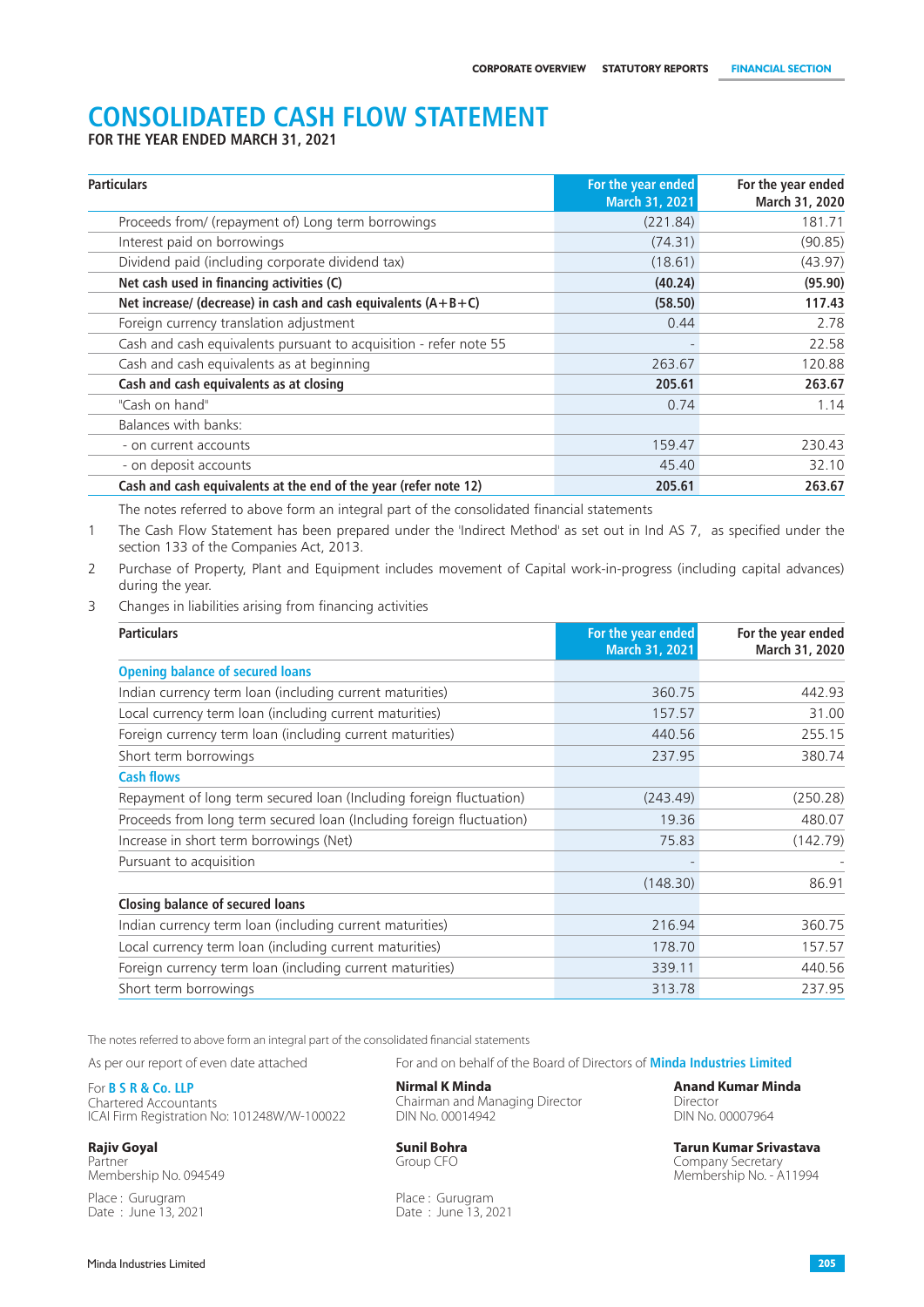

|                                               | (All amounts in Indian ₹ Crore, unless otherwise stated) |
|-----------------------------------------------|----------------------------------------------------------|
| articulars                                    | Amount                                                   |
| calance as at the April 01, 2019              | 52.44                                                    |
| hanges in equity share capital during 2019-20 |                                                          |
| calance as at March 31, 2020                  | 52.44                                                    |
| hanges in equity share capital during 2020-21 | 1.95                                                     |
| alance as at March 31, 2021                   | 54.39                                                    |

**UNO MINDA** 

| (All amounts in Indian ₹ Crore, unless otherwise stated)<br>Shares Retained<br>earnings<br>206.63<br>1.48<br>1,086.47<br>(9.52)<br>pending<br><b>Issuance</b><br>(Refer<br>note<br>52.00<br>(52.00)<br>55)<br>options<br>Employee<br>stock<br>reserve<br><b>1.20</b><br>1.05<br>General<br>reserves<br>71.06<br>Capital<br>reserves<br>arising on<br>consoli<br>dation<br>177.01<br>52.44<br>1.95<br>54.39<br>52.44<br>reserves<br>Capital<br>3.28<br>redem<br>Capital<br>ption<br>reserve<br>18.39<br>Securities<br>premium<br>390.33<br>240.85<br>(2.41)<br>(3.13)<br>Equity<br>component<br>of other<br>financial<br>instru<br>ments<br>6.55<br>$\mathbf{I}$<br>3.98<br>$\mathbf{I}$<br>$\blacksquare$<br>$\mathbf{I}$<br>$\mathbf{I}$<br>portion of<br>Cash Flow<br>Effective<br>Hedges<br>Other comprehensive<br>income/(loss)<br>5.38<br>8.14<br>currency<br>translation<br>Foreign<br>reserve<br>Note 17)<br>Limited:<br>urements of<br>(3.03)<br>2.19<br>$\mathbf{I}$<br>$\mathbf{1}$<br>л.<br>$\overline{1}$<br>obligations<br>Benefits<br>Remeas<br>ਨੂ<br>* Includes ₹1.95 Crore towards right issue of shares (Refer<br>Other equity attributable to owners of Minda Industries<br>Define<br>Changes in equity share capital during 2019-20<br>Changes in equity share capital during 2020-21<br>Security premium on shares issued under Rights issue<br>Interim dividend for the year ended March 31, 2021<br>Pursuant to loss of control in a subsidiary (refer note 55)<br>Purchase of Non controlling interest (refer note 55)<br>Other comprehensive income/(loss) (net of tax)<br>Amount utilised towards Rights issue expenses<br>Employee stock compensation expense<br>Balance as at the April 01, 2019<br>Balance as at March 31, 2020<br>Balance as at March 31, 2021<br>Balance as at April 01, 2020<br>Profit for the year<br>Particulars<br>ê |
|------------------------------------------------------------------------------------------------------------------------------------------------------------------------------------------------------------------------------------------------------------------------------------------------------------------------------------------------------------------------------------------------------------------------------------------------------------------------------------------------------------------------------------------------------------------------------------------------------------------------------------------------------------------------------------------------------------------------------------------------------------------------------------------------------------------------------------------------------------------------------------------------------------------------------------------------------------------------------------------------------------------------------------------------------------------------------------------------------------------------------------------------------------------------------------------------------------------------------------------------------------------------------------------------------------------------------------------------------------------------------------------------------------------------------------------------------------------------------------------------------------------------------------------------------------------------------------------------------------------------------------------------------------------------------------------------------------------------------------------------------------------------------------------------------------------------------------------------------------------------|
|                                                                                                                                                                                                                                                                                                                                                                                                                                                                                                                                                                                                                                                                                                                                                                                                                                                                                                                                                                                                                                                                                                                                                                                                                                                                                                                                                                                                                                                                                                                                                                                                                                                                                                                                                                                                                                                                        |
|                                                                                                                                                                                                                                                                                                                                                                                                                                                                                                                                                                                                                                                                                                                                                                                                                                                                                                                                                                                                                                                                                                                                                                                                                                                                                                                                                                                                                                                                                                                                                                                                                                                                                                                                                                                                                                                                        |
|                                                                                                                                                                                                                                                                                                                                                                                                                                                                                                                                                                                                                                                                                                                                                                                                                                                                                                                                                                                                                                                                                                                                                                                                                                                                                                                                                                                                                                                                                                                                                                                                                                                                                                                                                                                                                                                                        |
|                                                                                                                                                                                                                                                                                                                                                                                                                                                                                                                                                                                                                                                                                                                                                                                                                                                                                                                                                                                                                                                                                                                                                                                                                                                                                                                                                                                                                                                                                                                                                                                                                                                                                                                                                                                                                                                                        |
|                                                                                                                                                                                                                                                                                                                                                                                                                                                                                                                                                                                                                                                                                                                                                                                                                                                                                                                                                                                                                                                                                                                                                                                                                                                                                                                                                                                                                                                                                                                                                                                                                                                                                                                                                                                                                                                                        |
|                                                                                                                                                                                                                                                                                                                                                                                                                                                                                                                                                                                                                                                                                                                                                                                                                                                                                                                                                                                                                                                                                                                                                                                                                                                                                                                                                                                                                                                                                                                                                                                                                                                                                                                                                                                                                                                                        |
|                                                                                                                                                                                                                                                                                                                                                                                                                                                                                                                                                                                                                                                                                                                                                                                                                                                                                                                                                                                                                                                                                                                                                                                                                                                                                                                                                                                                                                                                                                                                                                                                                                                                                                                                                                                                                                                                        |
|                                                                                                                                                                                                                                                                                                                                                                                                                                                                                                                                                                                                                                                                                                                                                                                                                                                                                                                                                                                                                                                                                                                                                                                                                                                                                                                                                                                                                                                                                                                                                                                                                                                                                                                                                                                                                                                                        |
|                                                                                                                                                                                                                                                                                                                                                                                                                                                                                                                                                                                                                                                                                                                                                                                                                                                                                                                                                                                                                                                                                                                                                                                                                                                                                                                                                                                                                                                                                                                                                                                                                                                                                                                                                                                                                                                                        |
|                                                                                                                                                                                                                                                                                                                                                                                                                                                                                                                                                                                                                                                                                                                                                                                                                                                                                                                                                                                                                                                                                                                                                                                                                                                                                                                                                                                                                                                                                                                                                                                                                                                                                                                                                                                                                                                                        |
|                                                                                                                                                                                                                                                                                                                                                                                                                                                                                                                                                                                                                                                                                                                                                                                                                                                                                                                                                                                                                                                                                                                                                                                                                                                                                                                                                                                                                                                                                                                                                                                                                                                                                                                                                                                                                                                                        |
|                                                                                                                                                                                                                                                                                                                                                                                                                                                                                                                                                                                                                                                                                                                                                                                                                                                                                                                                                                                                                                                                                                                                                                                                                                                                                                                                                                                                                                                                                                                                                                                                                                                                                                                                                                                                                                                                        |
|                                                                                                                                                                                                                                                                                                                                                                                                                                                                                                                                                                                                                                                                                                                                                                                                                                                                                                                                                                                                                                                                                                                                                                                                                                                                                                                                                                                                                                                                                                                                                                                                                                                                                                                                                                                                                                                                        |
|                                                                                                                                                                                                                                                                                                                                                                                                                                                                                                                                                                                                                                                                                                                                                                                                                                                                                                                                                                                                                                                                                                                                                                                                                                                                                                                                                                                                                                                                                                                                                                                                                                                                                                                                                                                                                                                                        |
|                                                                                                                                                                                                                                                                                                                                                                                                                                                                                                                                                                                                                                                                                                                                                                                                                                                                                                                                                                                                                                                                                                                                                                                                                                                                                                                                                                                                                                                                                                                                                                                                                                                                                                                                                                                                                                                                        |
|                                                                                                                                                                                                                                                                                                                                                                                                                                                                                                                                                                                                                                                                                                                                                                                                                                                                                                                                                                                                                                                                                                                                                                                                                                                                                                                                                                                                                                                                                                                                                                                                                                                                                                                                                                                                                                                                        |
|                                                                                                                                                                                                                                                                                                                                                                                                                                                                                                                                                                                                                                                                                                                                                                                                                                                                                                                                                                                                                                                                                                                                                                                                                                                                                                                                                                                                                                                                                                                                                                                                                                                                                                                                                                                                                                                                        |
| $\mathbf{L}$                                                                                                                                                                                                                                                                                                                                                                                                                                                                                                                                                                                                                                                                                                                                                                                                                                                                                                                                                                                                                                                                                                                                                                                                                                                                                                                                                                                                                                                                                                                                                                                                                                                                                                                                                                                                                                                           |
| (3.72)<br>Others                                                                                                                                                                                                                                                                                                                                                                                                                                                                                                                                                                                                                                                                                                                                                                                                                                                                                                                                                                                                                                                                                                                                                                                                                                                                                                                                                                                                                                                                                                                                                                                                                                                                                                                                                                                                                                                       |
| 1,281.34<br>÷<br>2.25<br>71.06<br>177.01<br>3.28<br>18.39<br>625.64<br>6.55<br>3.98<br>13.52<br>.84)<br>S<br>Balance as at March 31, 2021                                                                                                                                                                                                                                                                                                                                                                                                                                                                                                                                                                                                                                                                                                                                                                                                                                                                                                                                                                                                                                                                                                                                                                                                                                                                                                                                                                                                                                                                                                                                                                                                                                                                                                                              |

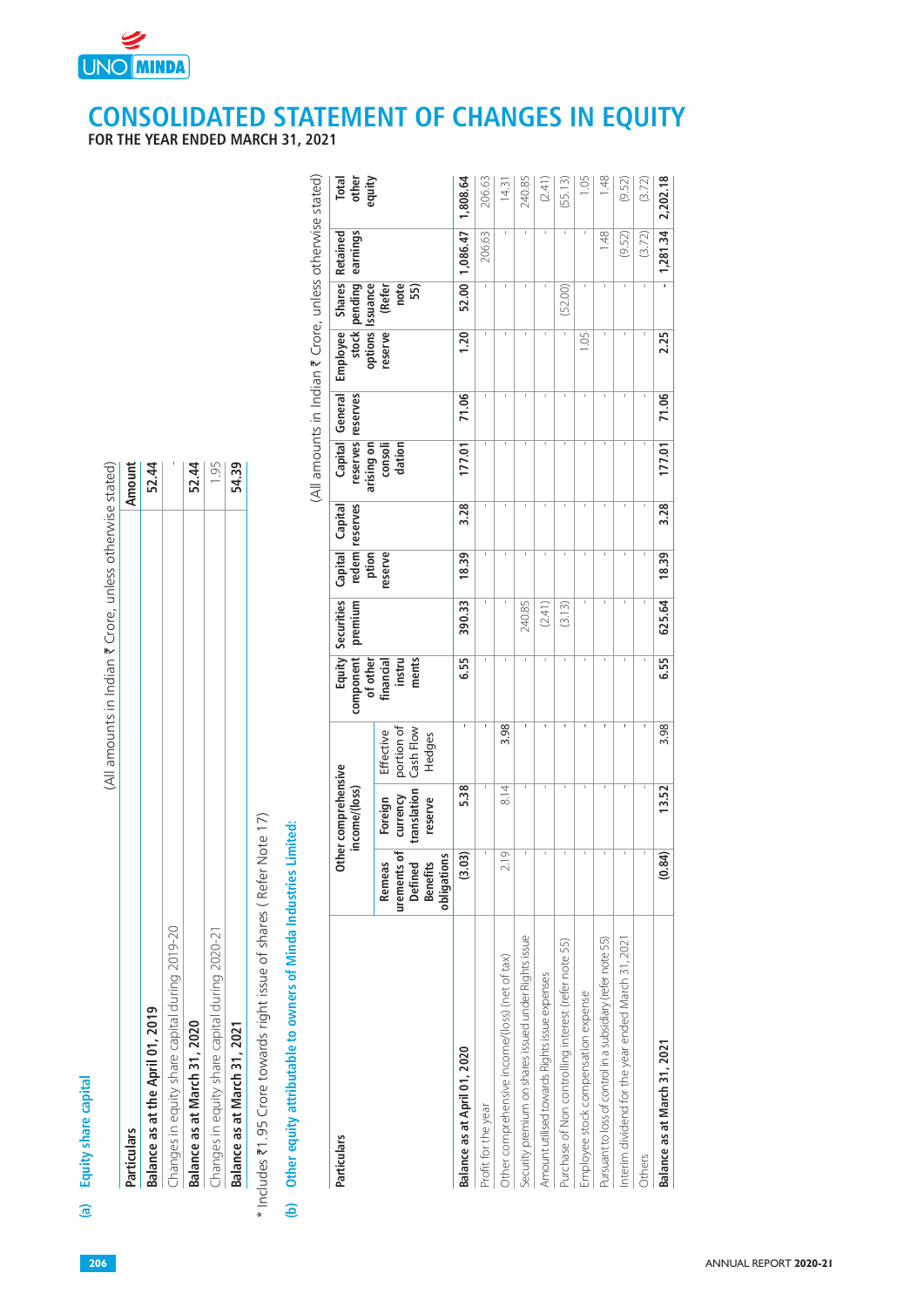| 44.88<br>155.18<br>1.20<br>(0.04)<br>(5.42)<br>1,808.64<br>1,651.72<br>(4.45)<br>(0.42)<br>(1.93)<br>(16.27)<br>(10.49)<br>(5.32)<br>155.18<br>1,011.12<br>(37.46)<br>(16.27)<br>(10.49)<br>(5.42)<br>(0.42)<br>1,086.47<br>(5.32)<br>(4.45)<br>52.00<br>52.00<br>1.20<br>1.20<br>71.06<br>70.64<br>0.42<br>Amount<br>(All amounts in Indian ₹ Crore, unless otherwise stated)<br>32.76<br>282.84<br>9.80<br>0.44<br>$\frac{(0.06)}{306.45}$<br>(4.64)<br>(0.20)<br>(11.79)<br>$\frac{41.81}{(9.09)}$<br>(19.29)<br>266.71<br>177.01<br>177.01<br>3.28<br>3.32<br>(0.04)<br>Tarun Kumar Srivastava<br>Company Secretary<br>Membership No. - A11994<br>Anand Kumar Minda<br>DIN No. 00007964<br>0.10<br>18.29<br>18.39<br>Director<br>For and on behalf of the Board of Directors of Minda Industries Limited<br>29.82<br>360.51<br>390.33<br>ments<br>6.55<br>6.55<br>Effective<br>portion of<br>Cash Flow<br>Hedges<br>Chairman and Managing Director<br>DIN No. 00014942<br>The notes referred to above form an integral part of the standalone financial statements<br>2.80<br>2.58<br>5.38<br>currency<br>translation<br>Profit for the year<br>Dividend paid/ Drawings during the year<br>Addition in non-controlling interest due to issue of shares to minority shareholder<br>Pursuant to loss of control in a subsidiary (refer note 55)<br>Other comprehensiv<br>reserve<br>Foreign<br>Nirmal K Minda<br>The notes referred to above form an integral part of the standalone financial statements<br>Sunil Bohra<br>$\circ$<br>1.48<br>(3.03)<br>(4.51)<br>$\blacksquare$<br>$\left  \cdot \right $<br>urements of<br>Defined<br>Benefits<br>obligations<br>Group CF<br>Remeas<br>Addition during the year (including pursuant to acquisition)<br>Interim dividend for the year ended March 31, 2020<br>Other comprehensive income/(loss) (net of tax)<br>Final dividend for the year ended March 31, 2019<br>Other comprehensive income/(loss) (net of tax)<br>Effect of business combination (refer note 55)<br>Profit for the year<br>Transition impact of Ind AS 116 net of tax<br>Dividend paid during the year<br>Employee stock compensation expense<br>For <b>B S R &amp; Co. LLP</b><br>Chartered Accountants<br>ICAI Firm Registration No: 101248W/W-100022<br>Transition impact of Ind AS 116 net of tax<br>Significant accounting policies<br>As per our report of even date attached<br>Balance as at March 31, 2020<br>Balance as at March 31, 2020<br>Balance as at March 31, 2021<br>Balance as at April 01, 2019<br>Balance as at April 01, 2019<br>Dividend distribution tax<br>Non Controlling Interest<br>Utilised during the Year<br>Profit for the year<br>Adjustment<br>Particulars<br>Others<br>Rajiv Goyal<br>$\mathbf{C}$ | Particulars                      | Other comprehensive<br>income/(loss) | Equity<br>component<br>of other<br>financial<br>financial | Securities<br>premium | Capital<br>redem<br>ption<br>reserve | Capital<br>reserves | Capital<br>reserves<br>arising on<br>consoli<br>dation | General<br>reserves | (All amounts in Indian ₹ Crore, unless otherwise stated)<br>Employee<br>stock<br>options | <b>Shares</b><br>pending<br>Issuance<br>(Refer<br>note 55) | Retained Total other<br>earnings | equity |
|---------------------------------------------------------------------------------------------------------------------------------------------------------------------------------------------------------------------------------------------------------------------------------------------------------------------------------------------------------------------------------------------------------------------------------------------------------------------------------------------------------------------------------------------------------------------------------------------------------------------------------------------------------------------------------------------------------------------------------------------------------------------------------------------------------------------------------------------------------------------------------------------------------------------------------------------------------------------------------------------------------------------------------------------------------------------------------------------------------------------------------------------------------------------------------------------------------------------------------------------------------------------------------------------------------------------------------------------------------------------------------------------------------------------------------------------------------------------------------------------------------------------------------------------------------------------------------------------------------------------------------------------------------------------------------------------------------------------------------------------------------------------------------------------------------------------------------------------------------------------------------------------------------------------------------------------------------------------------------------------------------------------------------------------------------------------------------------------------------------------------------------------------------------------------------------------------------------------------------------------------------------------------------------------------------------------------------------------------------------------------------------------------------------------------------------------------------------------------------------------------------------------------------------------------------------------------------------------------------------------------------------------------------------------------------------------------------------------------------------------------------------|----------------------------------|--------------------------------------|-----------------------------------------------------------|-----------------------|--------------------------------------|---------------------|--------------------------------------------------------|---------------------|------------------------------------------------------------------------------------------|------------------------------------------------------------|----------------------------------|--------|
|                                                                                                                                                                                                                                                                                                                                                                                                                                                                                                                                                                                                                                                                                                                                                                                                                                                                                                                                                                                                                                                                                                                                                                                                                                                                                                                                                                                                                                                                                                                                                                                                                                                                                                                                                                                                                                                                                                                                                                                                                                                                                                                                                                                                                                                                                                                                                                                                                                                                                                                                                                                                                                                                                                                                                               |                                  |                                      |                                                           |                       |                                      |                     |                                                        |                     | reserve                                                                                  |                                                            |                                  |        |
|                                                                                                                                                                                                                                                                                                                                                                                                                                                                                                                                                                                                                                                                                                                                                                                                                                                                                                                                                                                                                                                                                                                                                                                                                                                                                                                                                                                                                                                                                                                                                                                                                                                                                                                                                                                                                                                                                                                                                                                                                                                                                                                                                                                                                                                                                                                                                                                                                                                                                                                                                                                                                                                                                                                                                               |                                  |                                      |                                                           |                       |                                      |                     |                                                        |                     |                                                                                          |                                                            |                                  |        |
|                                                                                                                                                                                                                                                                                                                                                                                                                                                                                                                                                                                                                                                                                                                                                                                                                                                                                                                                                                                                                                                                                                                                                                                                                                                                                                                                                                                                                                                                                                                                                                                                                                                                                                                                                                                                                                                                                                                                                                                                                                                                                                                                                                                                                                                                                                                                                                                                                                                                                                                                                                                                                                                                                                                                                               |                                  |                                      |                                                           |                       |                                      |                     |                                                        |                     |                                                                                          |                                                            |                                  |        |
|                                                                                                                                                                                                                                                                                                                                                                                                                                                                                                                                                                                                                                                                                                                                                                                                                                                                                                                                                                                                                                                                                                                                                                                                                                                                                                                                                                                                                                                                                                                                                                                                                                                                                                                                                                                                                                                                                                                                                                                                                                                                                                                                                                                                                                                                                                                                                                                                                                                                                                                                                                                                                                                                                                                                                               |                                  |                                      |                                                           |                       |                                      |                     |                                                        |                     |                                                                                          |                                                            |                                  |        |
|                                                                                                                                                                                                                                                                                                                                                                                                                                                                                                                                                                                                                                                                                                                                                                                                                                                                                                                                                                                                                                                                                                                                                                                                                                                                                                                                                                                                                                                                                                                                                                                                                                                                                                                                                                                                                                                                                                                                                                                                                                                                                                                                                                                                                                                                                                                                                                                                                                                                                                                                                                                                                                                                                                                                                               |                                  |                                      |                                                           |                       |                                      |                     |                                                        |                     |                                                                                          |                                                            |                                  |        |
|                                                                                                                                                                                                                                                                                                                                                                                                                                                                                                                                                                                                                                                                                                                                                                                                                                                                                                                                                                                                                                                                                                                                                                                                                                                                                                                                                                                                                                                                                                                                                                                                                                                                                                                                                                                                                                                                                                                                                                                                                                                                                                                                                                                                                                                                                                                                                                                                                                                                                                                                                                                                                                                                                                                                                               |                                  |                                      |                                                           |                       |                                      |                     |                                                        |                     |                                                                                          |                                                            |                                  |        |
|                                                                                                                                                                                                                                                                                                                                                                                                                                                                                                                                                                                                                                                                                                                                                                                                                                                                                                                                                                                                                                                                                                                                                                                                                                                                                                                                                                                                                                                                                                                                                                                                                                                                                                                                                                                                                                                                                                                                                                                                                                                                                                                                                                                                                                                                                                                                                                                                                                                                                                                                                                                                                                                                                                                                                               |                                  |                                      |                                                           |                       |                                      |                     |                                                        |                     |                                                                                          |                                                            |                                  |        |
|                                                                                                                                                                                                                                                                                                                                                                                                                                                                                                                                                                                                                                                                                                                                                                                                                                                                                                                                                                                                                                                                                                                                                                                                                                                                                                                                                                                                                                                                                                                                                                                                                                                                                                                                                                                                                                                                                                                                                                                                                                                                                                                                                                                                                                                                                                                                                                                                                                                                                                                                                                                                                                                                                                                                                               |                                  |                                      |                                                           |                       |                                      |                     |                                                        |                     |                                                                                          |                                                            |                                  |        |
|                                                                                                                                                                                                                                                                                                                                                                                                                                                                                                                                                                                                                                                                                                                                                                                                                                                                                                                                                                                                                                                                                                                                                                                                                                                                                                                                                                                                                                                                                                                                                                                                                                                                                                                                                                                                                                                                                                                                                                                                                                                                                                                                                                                                                                                                                                                                                                                                                                                                                                                                                                                                                                                                                                                                                               |                                  |                                      |                                                           |                       |                                      |                     |                                                        |                     |                                                                                          |                                                            |                                  |        |
|                                                                                                                                                                                                                                                                                                                                                                                                                                                                                                                                                                                                                                                                                                                                                                                                                                                                                                                                                                                                                                                                                                                                                                                                                                                                                                                                                                                                                                                                                                                                                                                                                                                                                                                                                                                                                                                                                                                                                                                                                                                                                                                                                                                                                                                                                                                                                                                                                                                                                                                                                                                                                                                                                                                                                               |                                  |                                      |                                                           |                       |                                      |                     |                                                        |                     |                                                                                          |                                                            |                                  |        |
|                                                                                                                                                                                                                                                                                                                                                                                                                                                                                                                                                                                                                                                                                                                                                                                                                                                                                                                                                                                                                                                                                                                                                                                                                                                                                                                                                                                                                                                                                                                                                                                                                                                                                                                                                                                                                                                                                                                                                                                                                                                                                                                                                                                                                                                                                                                                                                                                                                                                                                                                                                                                                                                                                                                                                               |                                  |                                      |                                                           |                       |                                      |                     |                                                        |                     |                                                                                          |                                                            |                                  |        |
|                                                                                                                                                                                                                                                                                                                                                                                                                                                                                                                                                                                                                                                                                                                                                                                                                                                                                                                                                                                                                                                                                                                                                                                                                                                                                                                                                                                                                                                                                                                                                                                                                                                                                                                                                                                                                                                                                                                                                                                                                                                                                                                                                                                                                                                                                                                                                                                                                                                                                                                                                                                                                                                                                                                                                               |                                  |                                      |                                                           |                       |                                      |                     |                                                        |                     |                                                                                          |                                                            |                                  |        |
|                                                                                                                                                                                                                                                                                                                                                                                                                                                                                                                                                                                                                                                                                                                                                                                                                                                                                                                                                                                                                                                                                                                                                                                                                                                                                                                                                                                                                                                                                                                                                                                                                                                                                                                                                                                                                                                                                                                                                                                                                                                                                                                                                                                                                                                                                                                                                                                                                                                                                                                                                                                                                                                                                                                                                               |                                  |                                      |                                                           |                       |                                      |                     |                                                        |                     |                                                                                          |                                                            |                                  |        |
|                                                                                                                                                                                                                                                                                                                                                                                                                                                                                                                                                                                                                                                                                                                                                                                                                                                                                                                                                                                                                                                                                                                                                                                                                                                                                                                                                                                                                                                                                                                                                                                                                                                                                                                                                                                                                                                                                                                                                                                                                                                                                                                                                                                                                                                                                                                                                                                                                                                                                                                                                                                                                                                                                                                                                               |                                  |                                      |                                                           |                       |                                      |                     |                                                        |                     |                                                                                          |                                                            |                                  |        |
|                                                                                                                                                                                                                                                                                                                                                                                                                                                                                                                                                                                                                                                                                                                                                                                                                                                                                                                                                                                                                                                                                                                                                                                                                                                                                                                                                                                                                                                                                                                                                                                                                                                                                                                                                                                                                                                                                                                                                                                                                                                                                                                                                                                                                                                                                                                                                                                                                                                                                                                                                                                                                                                                                                                                                               |                                  |                                      |                                                           |                       |                                      |                     |                                                        |                     |                                                                                          |                                                            |                                  |        |
|                                                                                                                                                                                                                                                                                                                                                                                                                                                                                                                                                                                                                                                                                                                                                                                                                                                                                                                                                                                                                                                                                                                                                                                                                                                                                                                                                                                                                                                                                                                                                                                                                                                                                                                                                                                                                                                                                                                                                                                                                                                                                                                                                                                                                                                                                                                                                                                                                                                                                                                                                                                                                                                                                                                                                               |                                  |                                      |                                                           |                       |                                      |                     |                                                        |                     |                                                                                          |                                                            |                                  |        |
|                                                                                                                                                                                                                                                                                                                                                                                                                                                                                                                                                                                                                                                                                                                                                                                                                                                                                                                                                                                                                                                                                                                                                                                                                                                                                                                                                                                                                                                                                                                                                                                                                                                                                                                                                                                                                                                                                                                                                                                                                                                                                                                                                                                                                                                                                                                                                                                                                                                                                                                                                                                                                                                                                                                                                               |                                  |                                      |                                                           |                       |                                      |                     |                                                        |                     |                                                                                          |                                                            |                                  |        |
|                                                                                                                                                                                                                                                                                                                                                                                                                                                                                                                                                                                                                                                                                                                                                                                                                                                                                                                                                                                                                                                                                                                                                                                                                                                                                                                                                                                                                                                                                                                                                                                                                                                                                                                                                                                                                                                                                                                                                                                                                                                                                                                                                                                                                                                                                                                                                                                                                                                                                                                                                                                                                                                                                                                                                               |                                  |                                      |                                                           |                       |                                      |                     |                                                        |                     |                                                                                          |                                                            |                                  |        |
|                                                                                                                                                                                                                                                                                                                                                                                                                                                                                                                                                                                                                                                                                                                                                                                                                                                                                                                                                                                                                                                                                                                                                                                                                                                                                                                                                                                                                                                                                                                                                                                                                                                                                                                                                                                                                                                                                                                                                                                                                                                                                                                                                                                                                                                                                                                                                                                                                                                                                                                                                                                                                                                                                                                                                               |                                  |                                      |                                                           |                       |                                      |                     |                                                        |                     |                                                                                          |                                                            |                                  |        |
|                                                                                                                                                                                                                                                                                                                                                                                                                                                                                                                                                                                                                                                                                                                                                                                                                                                                                                                                                                                                                                                                                                                                                                                                                                                                                                                                                                                                                                                                                                                                                                                                                                                                                                                                                                                                                                                                                                                                                                                                                                                                                                                                                                                                                                                                                                                                                                                                                                                                                                                                                                                                                                                                                                                                                               |                                  |                                      |                                                           |                       |                                      |                     |                                                        |                     |                                                                                          |                                                            |                                  |        |
|                                                                                                                                                                                                                                                                                                                                                                                                                                                                                                                                                                                                                                                                                                                                                                                                                                                                                                                                                                                                                                                                                                                                                                                                                                                                                                                                                                                                                                                                                                                                                                                                                                                                                                                                                                                                                                                                                                                                                                                                                                                                                                                                                                                                                                                                                                                                                                                                                                                                                                                                                                                                                                                                                                                                                               |                                  |                                      |                                                           |                       |                                      |                     |                                                        |                     |                                                                                          |                                                            |                                  |        |
|                                                                                                                                                                                                                                                                                                                                                                                                                                                                                                                                                                                                                                                                                                                                                                                                                                                                                                                                                                                                                                                                                                                                                                                                                                                                                                                                                                                                                                                                                                                                                                                                                                                                                                                                                                                                                                                                                                                                                                                                                                                                                                                                                                                                                                                                                                                                                                                                                                                                                                                                                                                                                                                                                                                                                               |                                  |                                      |                                                           |                       |                                      |                     |                                                        |                     |                                                                                          |                                                            |                                  |        |
|                                                                                                                                                                                                                                                                                                                                                                                                                                                                                                                                                                                                                                                                                                                                                                                                                                                                                                                                                                                                                                                                                                                                                                                                                                                                                                                                                                                                                                                                                                                                                                                                                                                                                                                                                                                                                                                                                                                                                                                                                                                                                                                                                                                                                                                                                                                                                                                                                                                                                                                                                                                                                                                                                                                                                               |                                  |                                      |                                                           |                       |                                      |                     |                                                        |                     |                                                                                          |                                                            |                                  |        |
|                                                                                                                                                                                                                                                                                                                                                                                                                                                                                                                                                                                                                                                                                                                                                                                                                                                                                                                                                                                                                                                                                                                                                                                                                                                                                                                                                                                                                                                                                                                                                                                                                                                                                                                                                                                                                                                                                                                                                                                                                                                                                                                                                                                                                                                                                                                                                                                                                                                                                                                                                                                                                                                                                                                                                               |                                  |                                      |                                                           |                       |                                      |                     |                                                        |                     |                                                                                          |                                                            |                                  |        |
|                                                                                                                                                                                                                                                                                                                                                                                                                                                                                                                                                                                                                                                                                                                                                                                                                                                                                                                                                                                                                                                                                                                                                                                                                                                                                                                                                                                                                                                                                                                                                                                                                                                                                                                                                                                                                                                                                                                                                                                                                                                                                                                                                                                                                                                                                                                                                                                                                                                                                                                                                                                                                                                                                                                                                               |                                  |                                      |                                                           |                       |                                      |                     |                                                        |                     |                                                                                          |                                                            |                                  |        |
|                                                                                                                                                                                                                                                                                                                                                                                                                                                                                                                                                                                                                                                                                                                                                                                                                                                                                                                                                                                                                                                                                                                                                                                                                                                                                                                                                                                                                                                                                                                                                                                                                                                                                                                                                                                                                                                                                                                                                                                                                                                                                                                                                                                                                                                                                                                                                                                                                                                                                                                                                                                                                                                                                                                                                               |                                  |                                      |                                                           |                       |                                      |                     |                                                        |                     |                                                                                          |                                                            |                                  |        |
|                                                                                                                                                                                                                                                                                                                                                                                                                                                                                                                                                                                                                                                                                                                                                                                                                                                                                                                                                                                                                                                                                                                                                                                                                                                                                                                                                                                                                                                                                                                                                                                                                                                                                                                                                                                                                                                                                                                                                                                                                                                                                                                                                                                                                                                                                                                                                                                                                                                                                                                                                                                                                                                                                                                                                               |                                  |                                      |                                                           |                       |                                      |                     |                                                        |                     |                                                                                          |                                                            |                                  |        |
| Place: Gurugram                                                                                                                                                                                                                                                                                                                                                                                                                                                                                                                                                                                                                                                                                                                                                                                                                                                                                                                                                                                                                                                                                                                                                                                                                                                                                                                                                                                                                                                                                                                                                                                                                                                                                                                                                                                                                                                                                                                                                                                                                                                                                                                                                                                                                                                                                                                                                                                                                                                                                                                                                                                                                                                                                                                                               | Partner<br>Membership No. 094549 |                                      |                                                           |                       |                                      |                     |                                                        |                     |                                                                                          |                                                            |                                  |        |

**CONSOLIDATED STATEMENT OF CHANGES IN EQUITY** 

**FOR THE YEAR ENDED MARCH 31, 2021**

|                                                                                   | (All amounts in Indian र Crore, unless otherwise stated) |                         |
|-----------------------------------------------------------------------------------|----------------------------------------------------------|-------------------------|
| iculars                                                                           |                                                          | Amount                  |
| ance as at April 01, 2019                                                         |                                                          | 266.71                  |
| it for the year                                                                   |                                                          |                         |
| nsition impact of Ind AS 116 net of tax                                           |                                                          | $rac{32.76}{(4.64)}$    |
| dend paid during the year                                                         |                                                          |                         |
| er comprehensive income/(loss) (net of tax)                                       |                                                          |                         |
| ance as at March 31, 2020                                                         |                                                          | $\frac{(0.20)}{282.84}$ |
| fit for the year                                                                  |                                                          | 41.81                   |
| idend paid/ Drawings during the year                                              |                                                          | (9.09)                  |
| dition in non-controlling interest due to issue of shares to minority shareholder |                                                          | 9.80                    |
| suant to loss of control in a subsidiary (refer note 55)                          |                                                          | (62.29)                 |
| ner comprehensive income/(loss) (net of tax)                                      |                                                          | 0.44                    |
| ustment                                                                           |                                                          | (0.06)                  |
| rCOC PS hharle at an annum                                                        |                                                          | 206A5                   |

Date : June 13, 2021 Date : June 13, 2021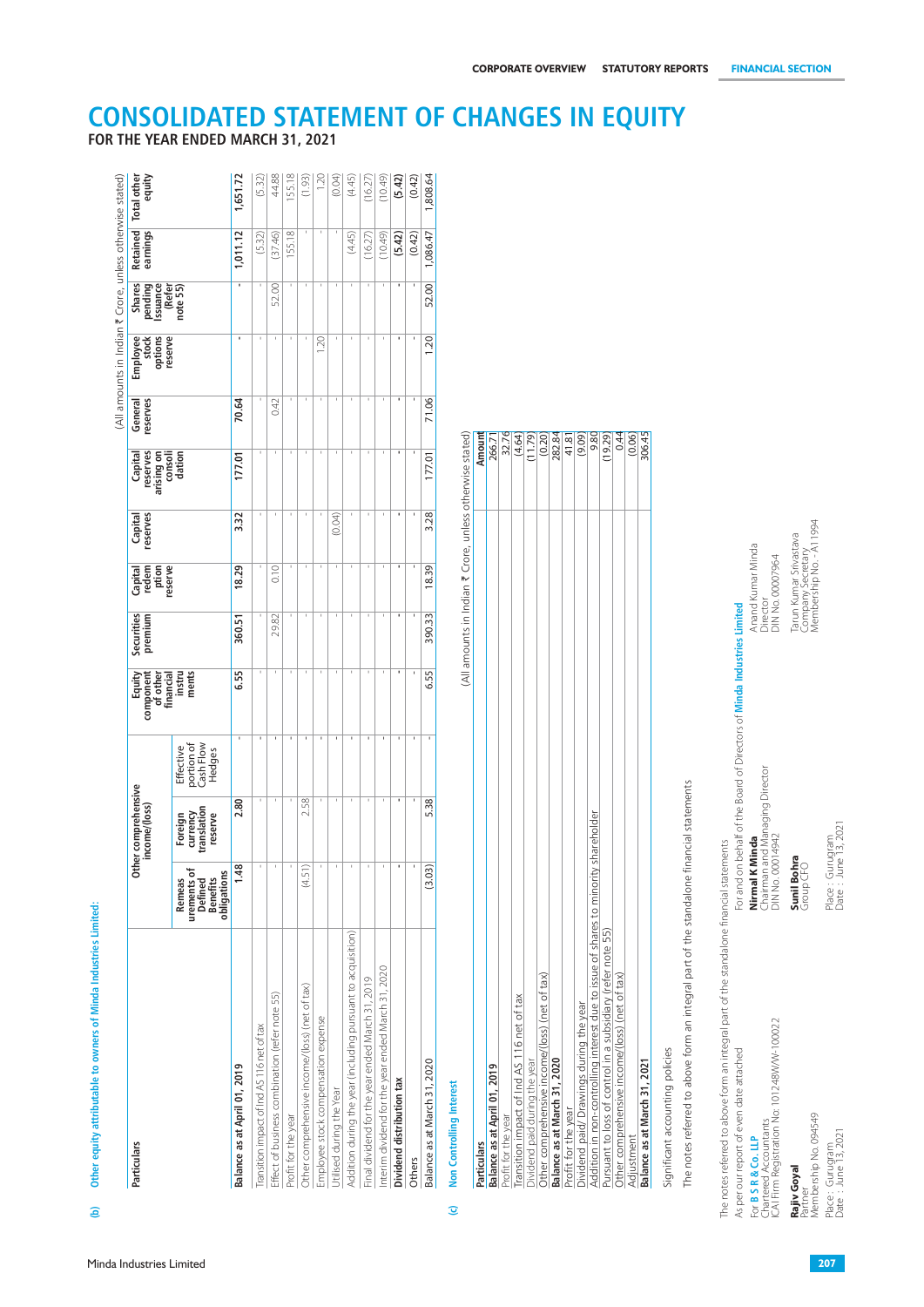

**FOR THE YEAR ENDED MARCH 31, 2021**

(All amounts in Indian  $\bar{\tau}$  Crore, unless otherwise stated)

## **1. CORPORATE INFORMATION**

Minda Industries Limited is a public Company domiciled and headquartered in India. It was incorporated on 16 September 1992 under the Companies Act, 1956 and its shares are listed on the National Stock Exchange of India Limited and BSE Limited having its registered office at B64/1 Wazirpur, Industrial Area, Delhi-110052, India

The consolidated financial statements comprise the Company and its subsidiaries (referred to collectively as the 'Group') and the Group's interest in associates and joint ventures. The Group is engaged in the business of manufacturing of auto components including auto electrical parts and its accessories and ancillary services and caters to both domestic and international markets.

## **2. (a) BASIS OF PREPARATION**

#### **A. Statement of compliance**

The consolidated financial statements have been prepared in accordance with Indian Accounting Standards (Ind AS) notified under the Companies (Indian Accounting Standards) Rules, 2015 (as amended from time to time) notified under Section 133 of Companies Act, 2013, (the 'Act') and other relevant provisions of the Act.

The consolidated financial statements were authorised for issue by the Parent Company's Board of Directors on June 13, 2021.

Details of the Group's accounting policies are included in Note 2 (b).

### **B. Functional and presentation currency**

Items included in the financial statements of each of the Group's entities are measured using the currency of the primary economic environment in which the entity operates ('the functional currency'). The consolidated financial statements are presented in Indian Rupee, which is Minda Industries Limited's functional and presentation currency. All amounts have been rounded-off to the nearest crores, unless otherwise indicated.

### **C. Basis of measurement**

The consolidated financial statements have been prepared on the historical cost basis except for the following items:

| (a) | Certain financial Fair value<br>assets and liabilities<br>(including derivative<br>financial instruments) |                                                                                                            |
|-----|-----------------------------------------------------------------------------------------------------------|------------------------------------------------------------------------------------------------------------|
| (b) | (asset)/ liability                                                                                        | Net defined benefit   Fair value of plan assets<br>less present value<br>of defined benefit<br>obligations |

### **D. Use of estimates and judgements**

In preparing the consolidated financial statements, management has made judgements, estimates and assumptions that affect the application of accounting policies and the reported amounts of assets, liabilities, income and expenses. Actual results may differ from these estimates.

Critical estimates and judgements

This note provides an overview of the areas that involved a higher degree of judgement or complexity, and of items which are more likely to be materially adjusted due to estimates and assumptions turning out to be different than those originally assessed. Detailed information about each of these estimates and judgements is included in relevant notes together with information about the basis of calculation for each affected line item in the financial statements.

Estimates and underlying assumptions are reviewed on an ongoing basis. Revisions to accounting estimates are recognised prospectively.

Areas involving critical estimates or judgements are:

- Estimation of current tax expense and payable  $-$ Note 44
- Estimation of fair value of unlisted securities Note 54
- Estimation of defined benefit obligation Note 43
- Recognition and measurement of provisions and contingencies: key assumptions about the likelihood and magnitude of an outflow of resources – Note 39
- Lease Note 47
- Consolidation: whether the Group has de facto control over an investee
- Business combinations: fair value of the consideration transferred (including contingent consideration) and fair value of the assets acquired and liabilities assumed, measured on a provisional basis – Note 55
- Recognition of deferred tax- Note 21
- Impairment of financial assets

#### **E. Measurement of fair values**

A number of the Group's accounting policies and disclosures require measurement of fair values, for both financial and non-financial assets and liabilities.

Fair values are categorised into different levels in a fair value hierarchy based on the inputs used in the valuation techniques as follows.

Level 1: quoted prices (unadjusted) in active markets for identical assets or liabilities.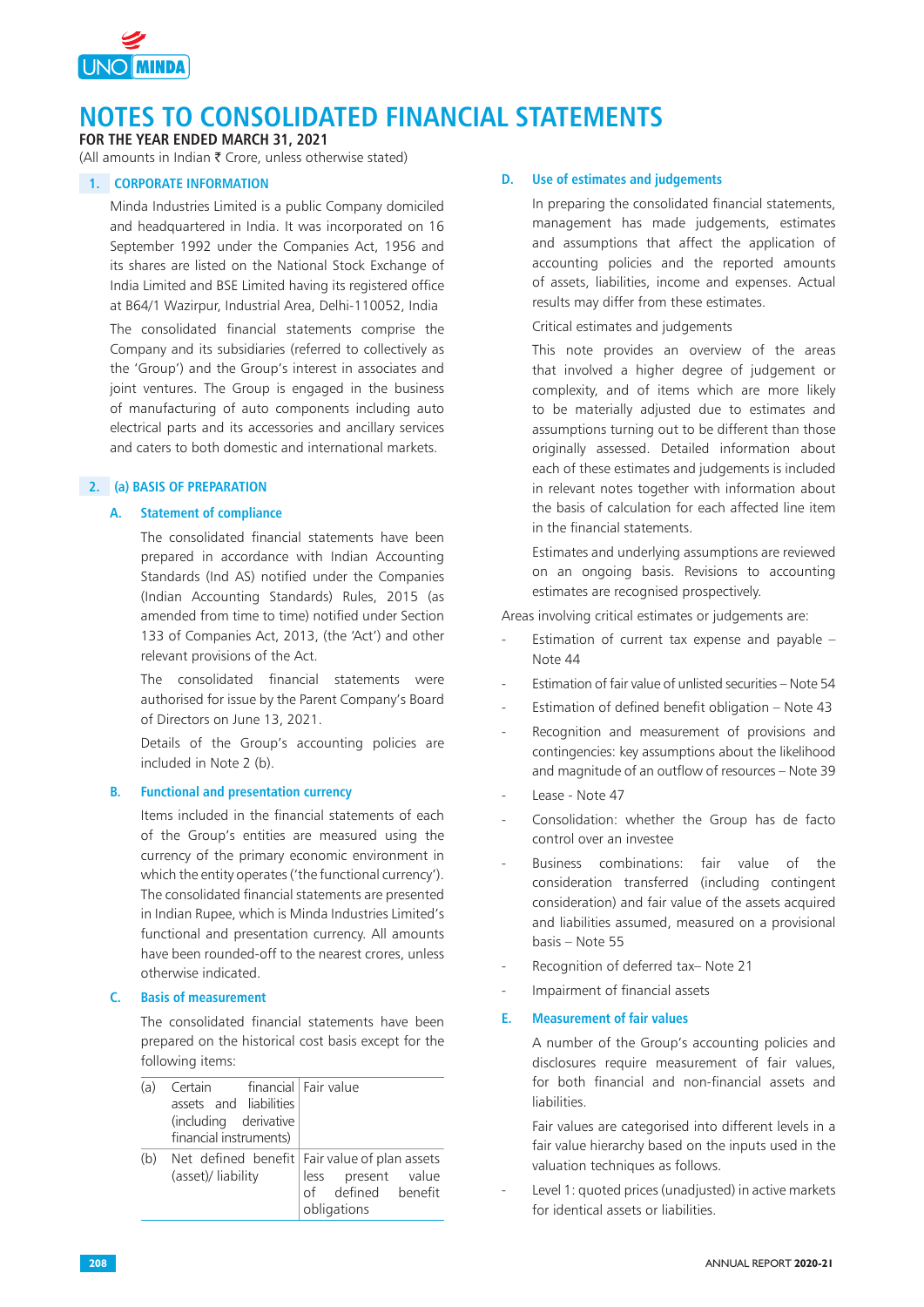#### **FOR THE YEAR ENDED MARCH 31, 2021**

(All amounts in Indian  $\bar{\tau}$  Crore, unless otherwise stated)

- Level 2: inputs other than quoted prices included in Level 1 that are observable for the asset or liability, either directly (i.e. as prices) or indirectly (i.e. derived from prices).
- Level 3: inputs for the asset or liability that are not based on observable market data (unobservable-inputs).

When measuring the fair value of an asset or a liability, the Group uses observable market data as far as possible. If the inputs used to measure the fair value of an asset or a liability fall into different levels of the fair value hierarchy, then the fair value measurement is categorised in its entirety in the same level of the fair value hierarchy as the lowest level input that is significant to the entire measurement.

The Group recognises transfers between levels of the fair value hierarchy at the end of the reporting period during which the change has occurred.

Further information about the assumptions made in measuring fair values is included in the following notes:

- Note 48 share-based payment
- Note 54 fair value measurements
- Note 55 acquisition of subsidiaries, associates and jointly controlled entities

#### **F. Principles of consolidation**

The consolidated financial statements (CFS) are prepared on the following basis in accordance with Ind AS on "Consolidated Financial Statements" (Ind AS – 110), "Investments in Associates and Joint Ventures" (Ind AS – 28) and "Disclosure of interest in other entities" (Ind AS – 112), specified under Section 133 of the Companies Act, 2013.

#### **i. Subsidiaries**

Subsidiaries are entities controlled by the Group. The Group controls an entity when it is exposed to, or has rights to, variable returns from its involvement with the entity and has the ability to affect those returns through its power over the entity. The financial statements of subsidiaries are included in the consolidated financial statements from the date on which control commences until the date on which control ceases.

#### **ii. Non-controlling interests (NCI)**

NCI are measured at their proportionate share of the acquiree's net identifiable assets at the date of acquisition. Changes in the Group's equity interest in a subsidiary that do not result in a loss of control are accounted for as equity transactions.

#### **iii. Loss of control**

When the Group loses control over a subsidiary, it derecognises the assets and liabilities of the subsidiary, and any related NCI and other components of equity. Any interest retained in the former subsidiary is measured at fair value at the date the control is lost. Any resulting gain or loss is recognised in profit or loss.

#### **iv. Equity accounted investees**

The Group's interests in equity accounted investees comprise interests in associates and joint ventures.

An associate is an entity in which the Group has significant influence, but not control or joint control, over the financial and operating policies. A joint venture is an arrangement in which the Group has joint control and has rights to the net assets of the arrangement, rather than rights to its assets and obligations for its liabilities.

Interests in associates and joint ventures are accounted for using the equity method. They are initially recognised at cost which includes transaction costs. Subsequent to initial recognition, the consolidated financial statements include the Group's share of profit or loss and OCI of equity- accounted investees until the date on which significant influence or joint control ceases.

Where an indication of impairment exists, the carrying amount of the investment is assessed and written down immediately to its recoverable amount. On disposal of investments in associates and joint venture, the difference between net disposal proceeds and the carrying amounts are recognized in the Consolidated Statement of Profit and Loss

All financial assets not classified as measured at amortised cost or FVOCI as described above are measured at FVTPL. This includes all derivative financial assets. On initial recognition, the Company may irrevocably designate a financial asset that otherwise meets the requirements to be measured at amortised cost or at FVOCI as at FVTPL if doing so eliminates or significantly reduces an accounting mismatch that would otherwise arise.

Financial assets that are held for trading or are managed and whose performance is evaluated on a fair value basis are measured at FVTPL.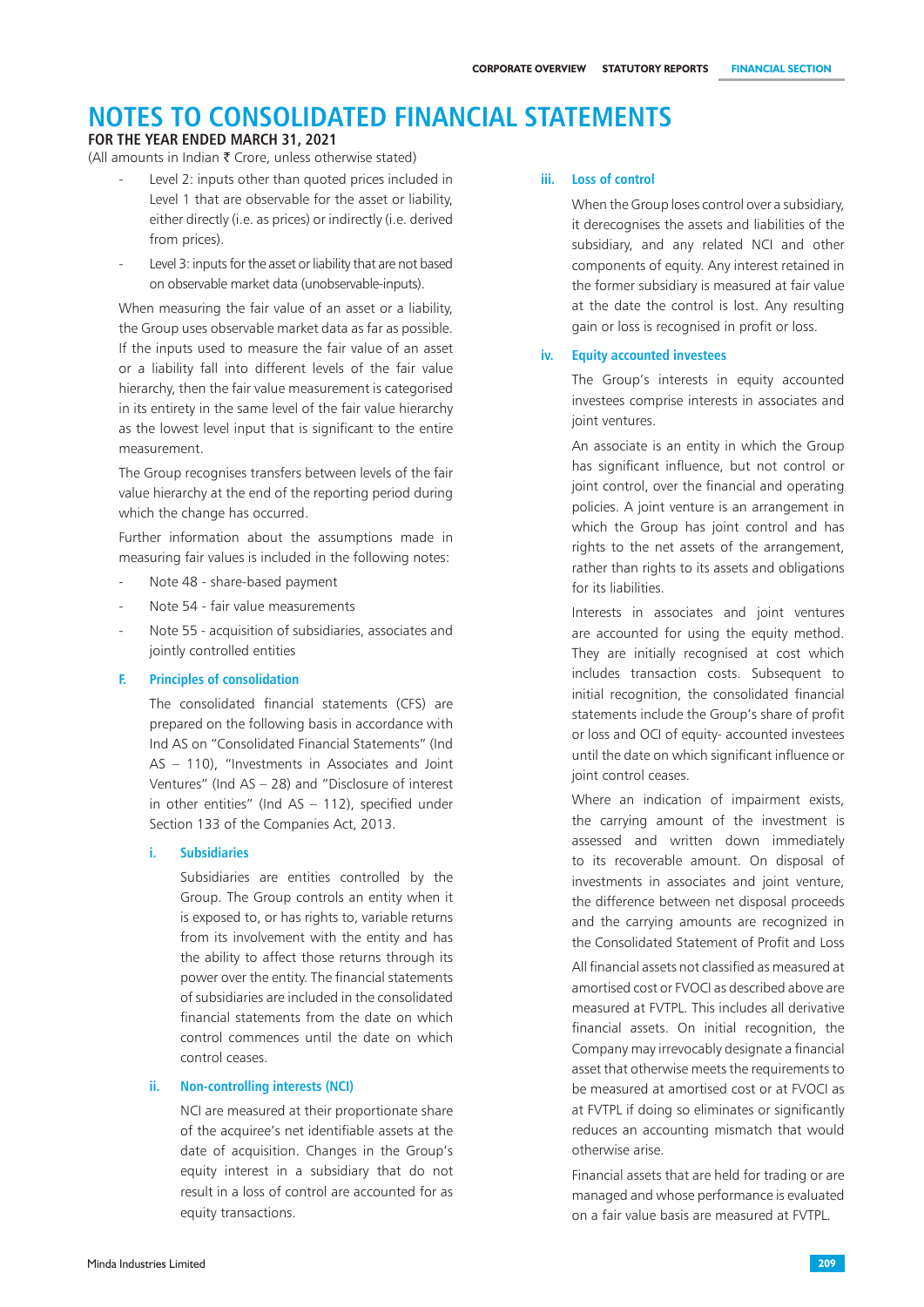

**FOR THE YEAR ENDED MARCH 31, 2021**

(All amounts in Indian  $\bar{\tau}$  Crore, unless otherwise stated)

 **v. Transactions eliminated on consolidation**

Intra-group balances and transactions, and any unrealised income and expenses arising from intra- group transactions, are eliminated. Unrealised gains arising from transactions with equity accounted investees are eliminated against the investment to the extent of the Group's interest in the investee. Unrealised losses are eliminated in the same way as unrealised gains, but only to the extent that there is no evidence of impairment.

### **vi. Business Combination, Goodwill and intangible assets**

Business combinations, other than through common control transactions, are accounted for using the purchase (acquisition) method. The cost of an acquisition is measured as the fair value of the assets given, equity instruments issued and liabilities incurred or assumed at the date of exchange. The cost of acquisition also includes the fair value of any contingent consideration. Identifiable assets acquired and liabilities and contingent liabilities assumed in a business combination are measured initially at their fair value on the date of acquisition.

Business combinations through common control transactions are accounted on a pooling of interest method. Under pooling of interest method, the assets and liabilities of the combining entities are reflected at their carrying amounts, with adjustments only to harmonise accounting policies.

Goodwill is initially measured at cost, being the excess of the aggregate of the consideration transferred and the amount recognised for non-controlling interests, and any previous interest held, over the net identifiable assets acquired and liabilities assumed. If the fair value of the net assets acquired is in excess of the aggregate consideration transferred, the Group re-assesses whether it has correctly identified all of the assets acquired and all of the liabilities assumed and reviews the procedures used to measure the amounts to be recognised at the acquisition date. If the re-assessment still results in an excess of the fair value of net assets acquired over the aggregate consideration transferred, then the gain is recognised in Other Comprehensive

Income (OCI) and accumulated in other equity as capital reserve. However, if there is no clear evidence of bargain purchase, the entity recognises the gain directly in other equity as capital reserve, without routing the same through OCI. Consideration transferred includes the fair values of the assets transferred, liabilities incurred by the Group to the previous owners of the acquiree, and equity interests issued by the Company.

Consideration transferred also includes the fair value of any contingent consideration. Consideration transferred does not include amounts related to the settlement of preexisting relationships. Any goodwill that arises on account of such business combination is tested annually for impairment.

Any contingent consideration is measured at fair value at the date of acquisition. If an obligation to pay contingent consideration that meets the definition of a financial instrument is classified as equity, then it is not re-measured and the settlement is accounted for within other equity. Otherwise, other contingent consideration is re-measured at fair value at each reporting date and subsequent changes in the fair value of the contingent consideration are recorded in the Standalone Statement of Profit and Loss. A contingent liability of the acquiree is assumed in a business combination only if such a liability represents a present obligation and arises from a past event, and its fair value can be measured reliably. On an acquisitionby-acquisition basis, the Group recognises any non-controlling interest in the acquiree either at fair value or at the non-controlling interest's proportionate share of the acquiree's identifiable net assets.

Transaction costs that the Group incurs in connection with a business combination, such as Stamp Duty for title transfer in the name of the Parent Company, finder's fees, legal fees, due diligence fees and other professional and consulting fees, etc are expensed as incurred.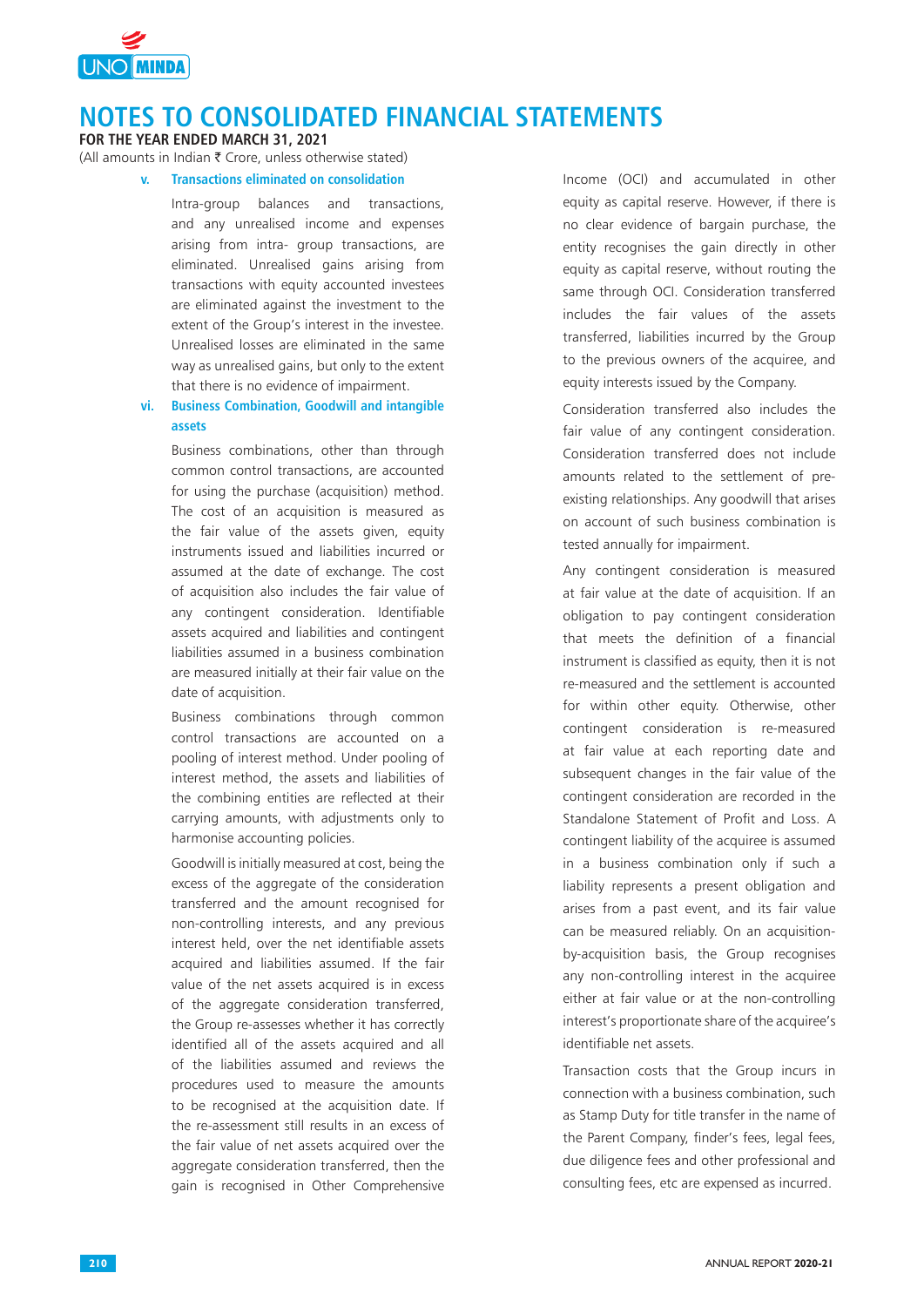**FOR THE YEAR ENDED MARCH 31, 2021**

(All amounts in Indian  $\bar{\tau}$  Crore, unless otherwise stated)

The consolidated financial statements are comprised of the financial statements of the members of the Group as under:

| Name of subsidiaries / Joint ventures / Associates                | Country of     | % of Interest  |                |  |
|-------------------------------------------------------------------|----------------|----------------|----------------|--|
|                                                                   | incorporation  | March 31, 2021 | March 31, 2020 |  |
| <b>Subsidiaries</b>                                               |                |                |                |  |
| Minda Kyoraku Limited                                             | India          | 67.60%         | 67.60%         |  |
| Minda Kosei Aluminum Wheel Private Limited                        | India          | 69.99%         | 69.99%         |  |
| Minda TG Rubber Private Ltd (Refer note 55)                       | India          |                | 51.00%         |  |
| Minda Storage Batteries Private Limited                           | India          | 100.00%        | 100.00%        |  |
| YA Auto Industries (partnership firm)                             | India          | 51.00%         | 51.00%         |  |
| Minda Katolec Electronic Services Private Limited                 | India          | 51.00%         | 51.00%         |  |
| Mindarika Private Limited                                         | India          | 51.00%         | 51.00%         |  |
| <b>iSYS RTS GmbH</b>                                              | Germany        | 80.00%         | 80.00%         |  |
| Harita Fehrer Limited                                             | India          | 100.00%        | 100.00%        |  |
| MI Torica India Private Limited                                   | India          | 60.00%         | 60.00%         |  |
| Downstream subsidiary of MI Torica India Private Limited          |                |                |                |  |
| MITIL Polymer Private Limited                                     | India          | 57.00%         | 57.00%         |  |
| Global Mazinkert S.L.                                             | Spain          | 100.00%        | 100.00%        |  |
| Downstream subsidiaries of Global Mazinkert, S.L.                 |                |                |                |  |
| Clarton Horn, Spain                                               | Spain          | 100.00%        | 100.00%        |  |
| Clarton Horn, Asia                                                | Switzerland    | 100.00%        | 100.00%        |  |
| Clarton Horn, Morocco                                             | Morocco        | 100.00%        | 100.00%        |  |
| Clarton Horn, Signalkoustic                                       | Germany        | 100.00%        | 100.00%        |  |
| Clarton Horn, Mexico                                              | Mexico         | 100.00%        | 100.00%        |  |
| Light & Systems Technical Centre, S.L. Spain                      | Spain          | 100.00%        | 100.00%        |  |
| PT Minda Asean Automotive                                         | Indonesia      | 100.00%        | 100.00%        |  |
| Downstream subsidiary of PT Minda Asean Automotive                |                |                |                |  |
| PT Minda Trading                                                  | Indonesia      | 100.00%        | 100.00%        |  |
| Sam Global Pte Ltd.                                               | Singapore      | 100.00%        | 100.00%        |  |
| Downstream subsidiaries of Sam Global Pte Ltd.                    |                |                |                |  |
| Minda Industries Vietnam Company Limited                          | Vietnam        | 100.00%        | 100.00%        |  |
| Minda Korea Co Ltd                                                | Korea          | 100.00%        |                |  |
| Minda Delvis GmbH                                                 | Germany        | 100.00%        | 100.00%        |  |
| Downstream subsidiaries of Minda Delvis GmbH                      |                |                |                |  |
| Delvis Products GmbH                                              | Germany        | 100.00%        | 100.00%        |  |
| Delvis Solutions GmbH                                             | Germany        | 100.00%        | 100.00%        |  |
| <b>Joint Ventures</b>                                             |                |                |                |  |
| Minda Westport Technologies Limited (formerly known as Minda Emer | India          | 49.10%         | 49.10%         |  |
| Technologies Limited)                                             |                |                |                |  |
| Rinder Riduco, S.A.S. Columbia                                    | Columbia (USA) | 50.00%         | 50.00%         |  |
| ROKI Minda Co. Pvt. Ltd.                                          | India          | 49.00%         | 49.00%         |  |
| Minda TTE DAPS Private Limited                                    | India          | 50.00%         | 50.00%         |  |
| Minda Onkyo India Private Limited                                 | India          | 50.00%         | 50.00%         |  |
| Minda TG Rubber Private Ltd (Refer note 55)                       | India          | 49.90%         |                |  |
| Densoten Minda India Private Limited                              | India          | 49.00%         | 49.00%         |  |
| Minda D-ten India Private Limited                                 | India          | 51.00%         | 51.00%         |  |
| Toyoda Gosei Minda India Pvt. Ltd.                                | India          | 47.80%         | 47.80%         |  |
| Kosei Minda Mould Private Limited                                 | India          | 49.90%         | 49.90%         |  |
| Tokai Rika Minda India Private Limited                            | India          | 30.00%         |                |  |
| <b>Associates</b>                                                 |                |                |                |  |
| Minda NexGenTech Limited                                          | India          | 26.00%         | 26.00%         |  |
| Yogendra Engineering (partnership firm)                           | India          | 48.90%         | 48.90%         |  |
| Auto Components (partnership firm)                                | India          | 48.90%         | 48.90%         |  |
| Kosei Minda Aluminum Company Pvt. Ltd.                            | India          | 30.00%         | 30.00%         |  |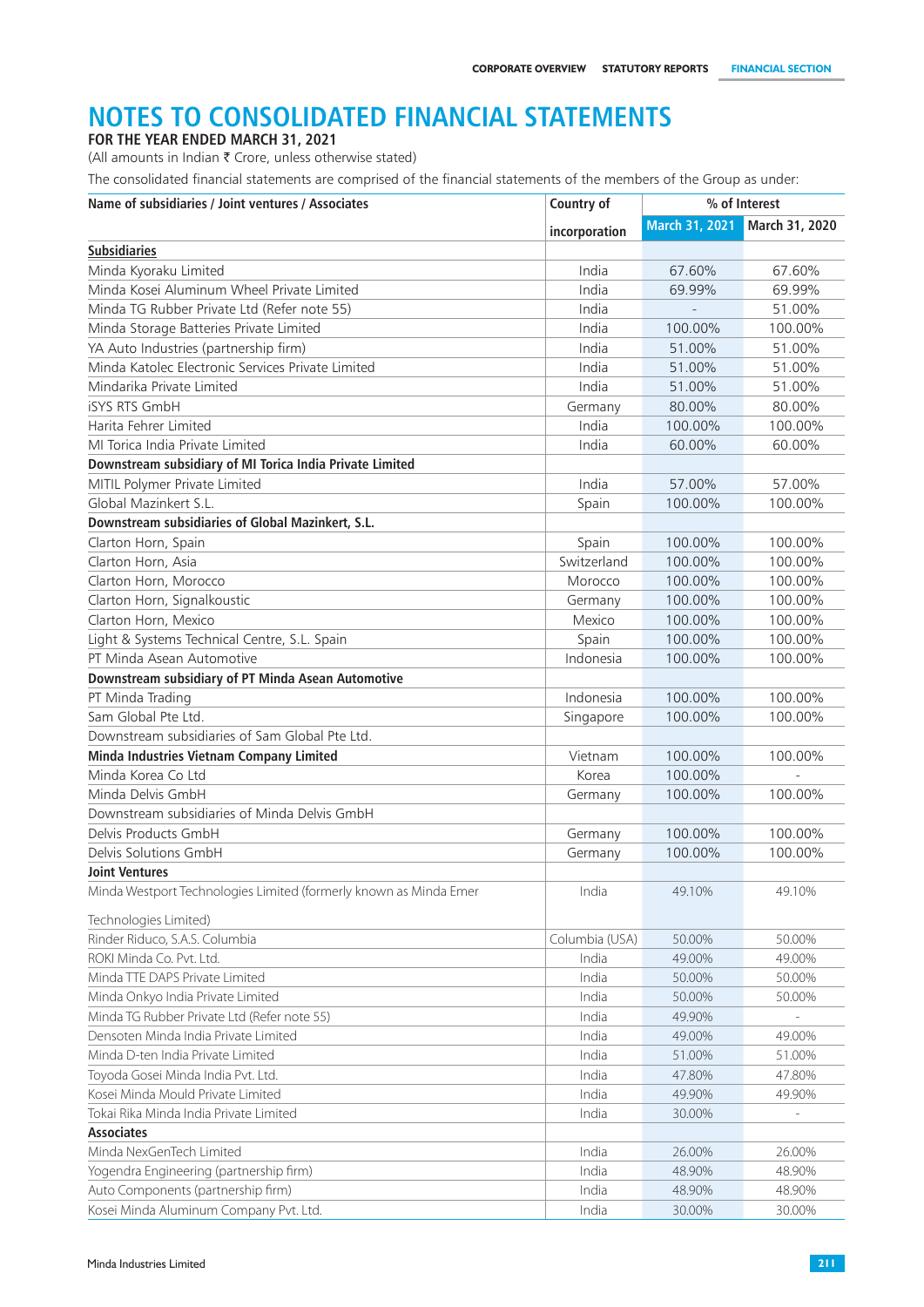

**FOR THE YEAR ENDED MARCH 31, 2021**

(All amounts in Indian  $\bar{\tau}$  Crore, unless otherwise stated)

### **2. (b) SIGNIFICANT ACCOUNTING POLICIES**

The accounting policies set out below have been applied consistently to the period presented in these consolidated financial statements.

#### **a. Foreign currency transactions:**

Transactions in foreign currencies are initially recorded into the respective functional currencies of the Group's entities at the exchange rates at the dates of the transactions or an average rate if the average rate approximates the actual rate at the date of the transaction.

Monetary assets and liabilities denominated in foreign currencies are translated at the functional currency spot rate of exchange at the reporting date.

Non-monetary assets and liabilities that are measured at fair value in a foreign currency are translated using the exchange rate at the date when the fair value was determined. Non-monetary assets and liabilities that are measured based on historical cost in a foreign currency are translated using the exchange rate at the date of the initial transaction. Exchange differences are recognised in profit or loss, except exchange differences arising from the translation of the following items which are recognised in OCI:

 • equity investments at fair value through OCI (FVOCI);

#### **Foreign operations**

The assets and liabilities of foreign operations (subsidiaries, associates, joint ventures) including goodwill and fair value adjustments arising on acquisition, are translated into  $\bar{\tau}$ , the functional currency of the Company, at the exchange rates at the reporting date. The income and expenses of foreign operations are translated into  $\bar{\tau}$  at the exchange rates at the dates of the transactions or an average rate if the average rate approximates the actual rate at the date of the transaction.

Foreign currency translation differences are recognised in OCI and accumulated in equity (as exchange differences on translating the financial statements of a foreign operation), except to the extent that the exchange differences are allocated to NCI.

#### **b. Financial instruments:**

#### **i. Initial Recognition and Measurement**

Trade receivables and debt securities issued are initially recognised when they are originated. All other financial assets and financial liabilities are initially recognised when the Group becomes a party to the contractual provisions of the instrument.

A financial asset or financial liability is initially measured at fair value plus, for an item not at fair value through profit and loss (FVTPL), transaction costs that are directly attributable to its acquisition or issue.

#### **ii. Classification and subsequent measurement Financial assets On initial recognition, a financial asset is classified as measured at**

On initial recognition, a financial asset is classified as measured at:

| Financial<br>Assets at<br><b>FVPL</b>       | These assets are subsequently measured at fair value. Net gains and losses, including any interest or<br>dividend income, are recognised in profit or loss.                                                                                                                                                                         |
|---------------------------------------------|-------------------------------------------------------------------------------------------------------------------------------------------------------------------------------------------------------------------------------------------------------------------------------------------------------------------------------------|
| Financial<br>Assets at<br>amortised<br>cost | These assets are subsequently measured at amortised cost using the effective interest method. The amortised cost is<br>reduced by impairment losses. Interest income, foreign exchange gains and losses and impairment are recognised in<br>profit or loss. Any gains or loss or derecognition is are recognised in profit or loss. |
| Debt                                        | These assets are subsequently measured at fair value. Interest income under effective interest method, foreign                                                                                                                                                                                                                      |
| investments                                 | exchange gains and losses and impairment are recognised in profit or loss. Other income and net gains and                                                                                                                                                                                                                           |
| at FVOCI                                    | losses accumulated in OCI are reclassified to profit or loss.                                                                                                                                                                                                                                                                       |
| Equity                                      | These assets are subsequently measured at fair value. Dividend income are recognised in profit or loss unless                                                                                                                                                                                                                       |
| investments                                 | dividend clearly represents a recovery of part of cost of investment. Other income and net gains and losses                                                                                                                                                                                                                         |
| at FVOCI                                    | are recognised in OCI and are not reclassified to profit or loss.                                                                                                                                                                                                                                                                   |

Financial assets are not reclassified subsequent to their initial recognition, except if and in the period the Group changes its business model for managing financial assets.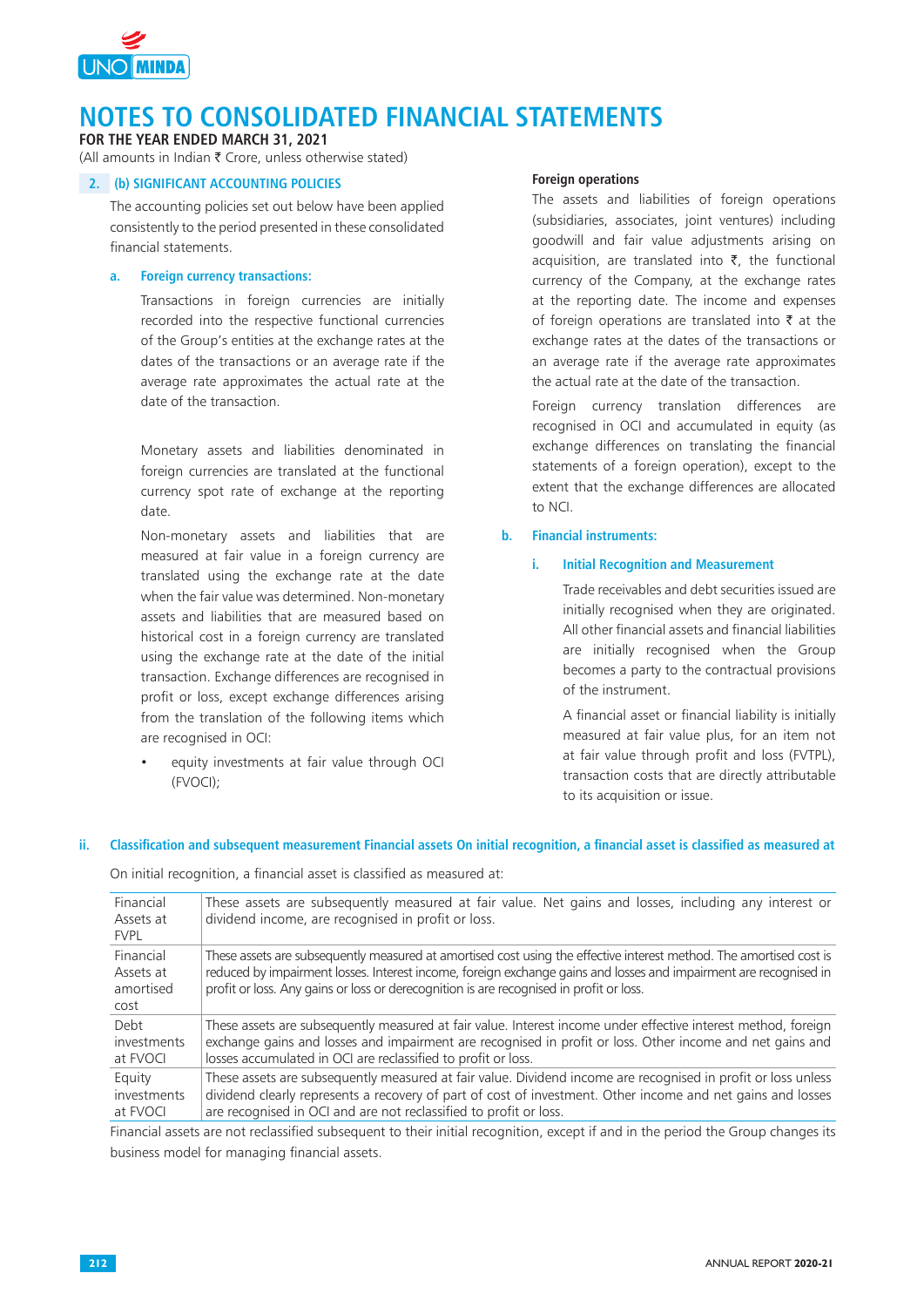### **FOR THE YEAR ENDED MARCH 31, 2021**

A financial asset is measured at amortised cost if it meets both of the following conditions and is not designated as at FVTPL: (All amounts in Indian  $\bar{\bar{\xi}}$  Crore, unless otherwise stated)

- the asset is held within a business model whose objective is to hold assets to collect contractual cash flows; and
- the contractual terms of the financial asset give rise on specified dates to cash flows that are solely payments of principal and interest on the principal amount outstanding.

A debt investment is measured at FVOCI if it meets both of the following conditions and is not designated as at FVTPL:

- the asset is held within a business model whose objective is achieved by both collecting contractual cash flows and selling financial assets; and
- the contractual terms of the financial asset give rise on specified dates to cash flows that are solely payments of principal and interest on the principal amount outstanding.

On initial recognition of an equity investment that is not held for trading, the Group may irrevocably elect to present subsequent changes in the investment's fair value in OCI (designated as FVOCI – equity investment). This election is made on an investment-by-investment basis.

All financial assets not classified as measured at amortised cost or FVOCI as described above are measured at FVTPL. This includes all derivative financial assets. On initial recognition, the Group may irrevocably designate a financial asset that otherwise meets the requirements to be measured at amortised cost or at FVOCI as at FVTPL if doing so eliminates or significantly reduces an accounting mismatch that would otherwise arise.

Financial assets that are held for trading or are managed and whose performance is evaluated on a fair value basis are measured at FVTPL.

#### *Financial assets: Subsequent measurement and gains and losses*

Financial assets at FVTPL: These assets are subsequently measured at fair value. Net gains and losses, including any interest or dividend income, are recognised in profit or loss.

Financial assets at amortised cost: These assets are subsequently measured at amortised cost using the effective interest method. The amortised cost is reduced by impairment losses. Interest income, foreign exchange gains and losses and impairment are recognised in profit or loss. Any gain or loss on derecognition is recognised in profit or loss.

Debt investments at FVOCI: These assets are subsequently measured at fair value. Interest income under the effective interest method, foreign exchange gains and losses and impairment are recognised in profit or loss. Other net gains

and losses are recognised in OCI. On derecognition, gains and losses accumulated in OCI are reclassified to profit or loss.

Equity investments at FVOCI: These assets are subsequently measured at fair value. Dividends are recognised as income in profit or loss unless the dividend clearly represents a recovery of part of the cost of the investment. Other net gains and losses are recognised in OCI and are not reclassified to profit or loss.

### *Financial liabilities: Classification, subsequent measurement and gains and losses*

Financial liabilities are classified as measured at amortised cost or FVTPL. A financial liability is classified as at FVTPL if it is classified as held-for-trading, or it is a derivative or it is designated as such on initial recognition. Financial liabilities at FVTPL are measured at fair value and net gains and losses, including any interest expense, are recognised in profit or loss. Other financial liabilities are subsequently measured at amortised cost using the effective interest method. Interest expense and foreign exchange gains and losses are recognised in profit or loss. Any gain or loss on derecognition is also recognised in profit or loss.

#### **iii. Derecognition**

#### *Financial assets*

The Group derecognises a financial asset when the contractual rights to the cash flows from the financial asset expire, or it transfers the rights to receive the contractual cash flows in a transaction in which substantially all of the risks and rewards of ownership of the financial asset are transferred or in which the Group neither transfers nor retains substantially all of the risks and rewards of ownership and does not retain control of the financial asset.

If the Group enters into transactions whereby it transfers assets recognised on its balance sheet, but retains either all or substantially all of the risks and rewards of the transferred assets, the transferred assets are not derecognised.

#### *Financial liabilities*

The Group derecognises a financial liability when its contractual obligations are discharged or cancelled, or expire.

The Group also derecognises a financial liability when its terms are modified and the cash flows under the modified terms are substantially different. In this case, a new financial liability based on the modified terms is recognised at fair value. The difference between the carrying amount of the financial liability extinguished and the new financial liability with modified terms is recognised in profit or loss.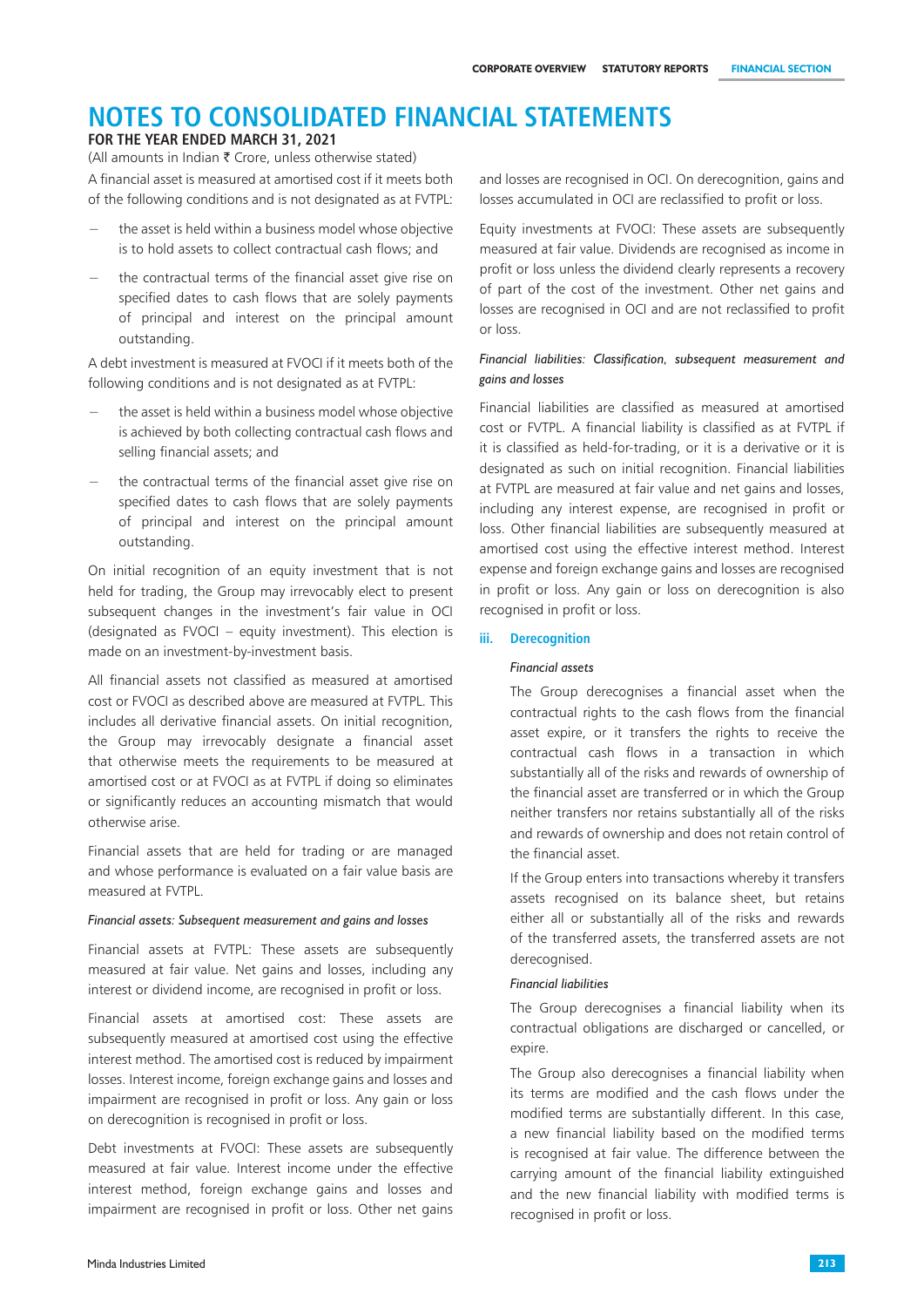

### **FOR THE YEAR ENDED MARCH 31, 2021**

(All amounts in Indian  $\bar{\tau}$  Crore, unless otherwise stated)

### **iv. Offsetting**

Financial assets and financial liabilities are offset and the net amount presented in the balance sheet when, and only when, the Group currently has a legally enforceable right to set off the amounts and it intends either to settle them on a net basis or to realise the asset and settle the liability simultaneously.

## **v. Derivative financial instruments and hedge accounting**

The Group holds derivative financial instruments to hedge its foreign currency and interest rate risk exposures. Embedded derivatives are separated from the host contract and accounted for separately if the host contract is not a financial asset and certain criteria are met.

Derivatives are initially measured at fair value. Subsequent to initial recognition, derivatives are measured at fair value, and changes therein are generally recognised in profit or loss.

#### **vi. Financial guarantee contracts**

The Group on a case to case basis elects to account for financial guarantee contracts as a financial instrument or as an insurance contract, as specified in Ind AS 109 on Financial Instruments and Ind AS 104 on Insurance Contracts. The Group has regarded all its financial guarantee contracts as insurance contracts. At the end of each reporting period the Group performs a liability adequacy test, (i.e. it assesses the likelihood of a pay-out based on current undiscounted estimates of future cash flows), and any deficiency is recognised in profit or loss.

#### **vii. Compound financial instruments**

Compound financial instruments issued by the Group comprise cumulative redeemable preference shares denominated in  $\bar{\tau}$  that are mandatorily redeemable at a fixed or determinable amount at a fixed or future date and the payment of dividends is discretionary. The liability component of a compound

financial instrument is initially recognised at the fair value of a similar liability that does not have an equity conversion option. The equity component is initially recognised at the difference between the fair value of the compound financial instrument as a whole

and the fair value of the liability component. Any directly attributable transaction costs are allocated to the liability and equity components in proportion to their initial carrying amounts.

Subsequent to initial recognition, the liability component of a compound financial instrument is measured at amortised cost using the effective interest method. The equity component of a compound financial instrument is not remeasured subsequently.

Interest related to the financial liability is recognised in profit or loss (unless it qualifies for inclusion in the cost of an asset).

#### **c. Current versus non-current classification**

The Group presents assets and liabilities in the balance sheet based on current/non-current classification. An asset is treated as current when it is:

- (a) expected to be realised in, or is intended to be sold or consumed in Group's normal operating cycle;
- (b) held primarily for the purpose of being traded;
- (c) expected to be realised within twelve months after the reporting date; or
- (d) cash or cash equivalent unless restricted from being exchanged or used to settle a liability for at least twelve months after the reporting date.

All other assets are classified as non-current.

### *A Liability is current when:*

- (a) it is expected to be settled in Group's normal operating cycle;
- (b) it is held primarily for the purpose of being traded;
- (c) it is due to be settled within twelve months after the reporting date; or
- (d) the Group does not have an unconditional right to defer settlement of the liability for at least twelve months after the reporting date.

All other liabilities are classified as non-current.

Deferred tax assets and liabilities are classified as non-current assets and liabilities.

#### *Operating cycle*

Operating cycle is the time between the acquisition of assets for processing and their realisation in cash or cash equivalents. The Group has identified twelve months as its operating cycle.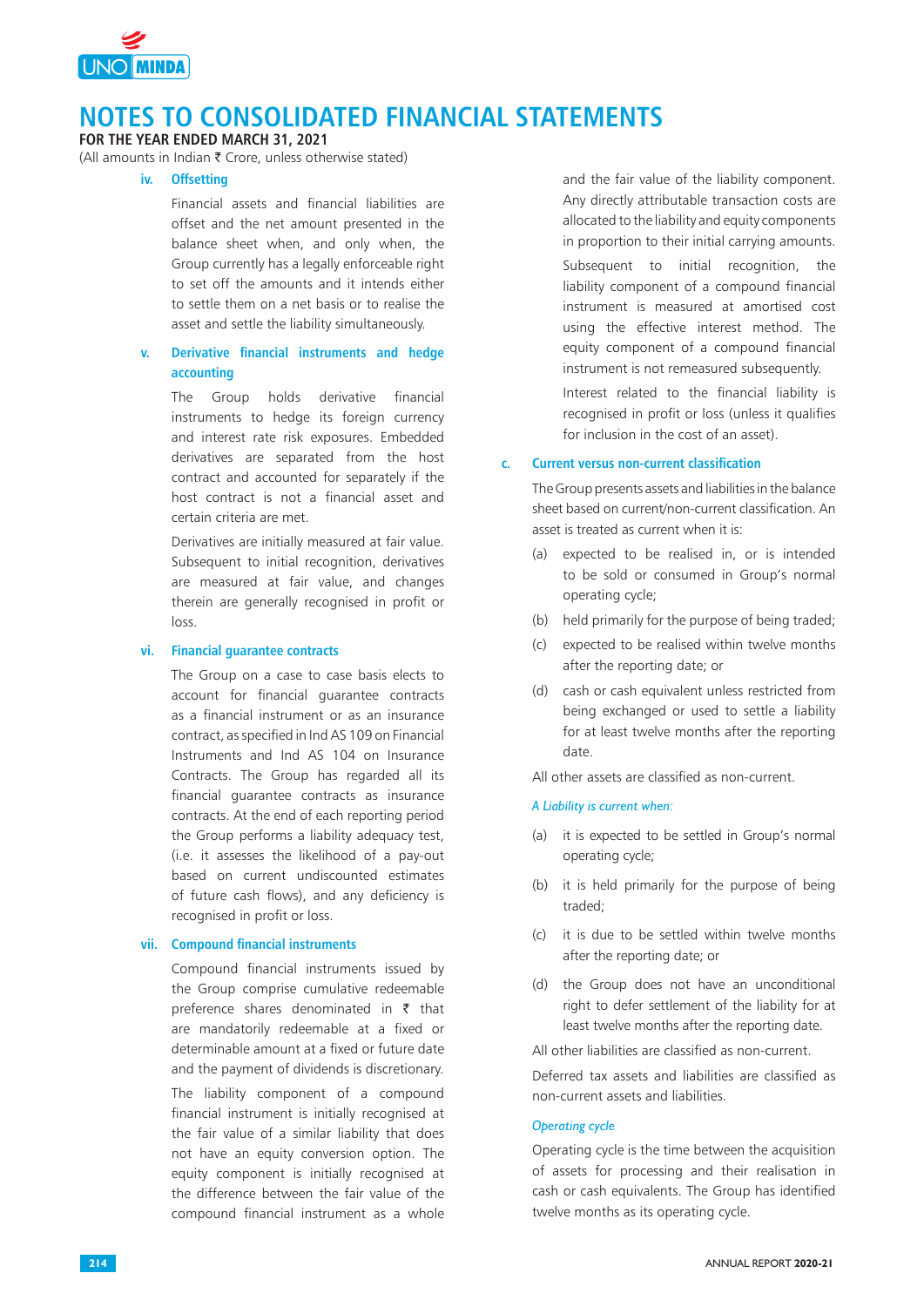### **FOR THE YEAR ENDED MARCH 31, 2021**

(All amounts in Indian  $\bar{\tau}$  Crore, unless otherwise stated)

#### **d. Property, plant and equipment**

#### **i. Initial Recognition and Measurement**

 Items of property, plant and equipment are measured at cost, which includes capitalised borrowing costs, less accumulated depreciation and accumulated impairment losses, if any.

 Cost of an item of property, plant and equipment comprises its purchase price, including import duties and non-refundable purchase taxes, after deducting trade discounts and rebates, any directly attributable cost of bringing the item to its working condition for its intended use and estimated costs of dismantling and removing the item and restoring the site on which it is located.

The cost of a self-constructed item of property, plant and equipment comprises the cost of materials and direct labor, any other costs directly attributable to bringing the item to working condition for its intended use, and estimated costs of dismantling and removing the item and restoring the site on which it is located.

If significant parts of an item of property, plant and equipment have different useful lives, then they are accounted for as separate items (major components) of property, plant and equipment.

Any gain or loss on disposal of an item of property, plant and equipment is recognised in profit or loss.

#### **ii. Subsequent expenditure**

Subsequent expenditure is capitalised only if it is probable that the future economic benefits associated with the expenditure will flow to the Group.

#### **iii. Depreciation**

Depreciation on plant and machinery, tools and dies and on other tangible property, plant and equipment is provided on SLM/ WDV basis, based on the rates as per useful life prescribed in Schedule II to the Companies Act, 2013 except in the case of tools and dies, the useful life based on technical advice is 3 to 6 years.

Leasehold land and leasehold improvements are amortised on a straight line basis over the period of lease or their useful lives, whichever is shorter. Freehold land is not depreciated.

Depreciation on additions (disposals) is provided on a pro-rata basis i.e. from (upto) the date on which asset is ready for use (disposed of).

Depreciation method, useful lives and residual values are reviewed at each financial year-end and adjusted if appropriate. In case of a revision, the unamortised depreciable amount is charged over the revised remaining useful life.

Losses arising from retirement or gains or losses arising from disposal of fixed assets which are carried at cost are recognised in the Consolidated Statement of Profit and Loss.

### **e. Goodwill**

For measurement of goodwill that arises on a business combination see note 2(a)(F)(vi). Subsequent measurement is at cost less any accumulated impairment losses. Goodwill is not amortised and is tested for impairment annually.

#### **f. Other intangible assets**

Intangible assets that are acquired by the Group are measured initially at cost. After initial recognition, an intangible asset is carried at its cost less any accumulated amortisation and any accumulated impairment loss.

Subsequent expenditure is capitalised only when it increases the future economic benefits from the specific asset to which it relates.

Intangible assets are amortised in the Statement of Profit or Loss over their estimated useful lives, from the date that they are available for use based on the expected pattern of consumption of economic benefits of the asset. Accordingly, at present, these are being amortised on straight line basis. Intangible assets are amortised over the best estimate of their respective useful lives as under:

- i) Technical know-how: Amortised over the period of 6 years or over the period of agreement, as applicable
- ii) Computer software: Amortised over the period of 6 years.
- iii) Trade Mark: Amortised over the period of 10 years
- iv) Customer relationship: Amortized over the period of 10 years or over the period of agreement, as applicable

 Amortisation method, useful lives and residual values are reviewed at the end of each financial year and adjusted if appropriate.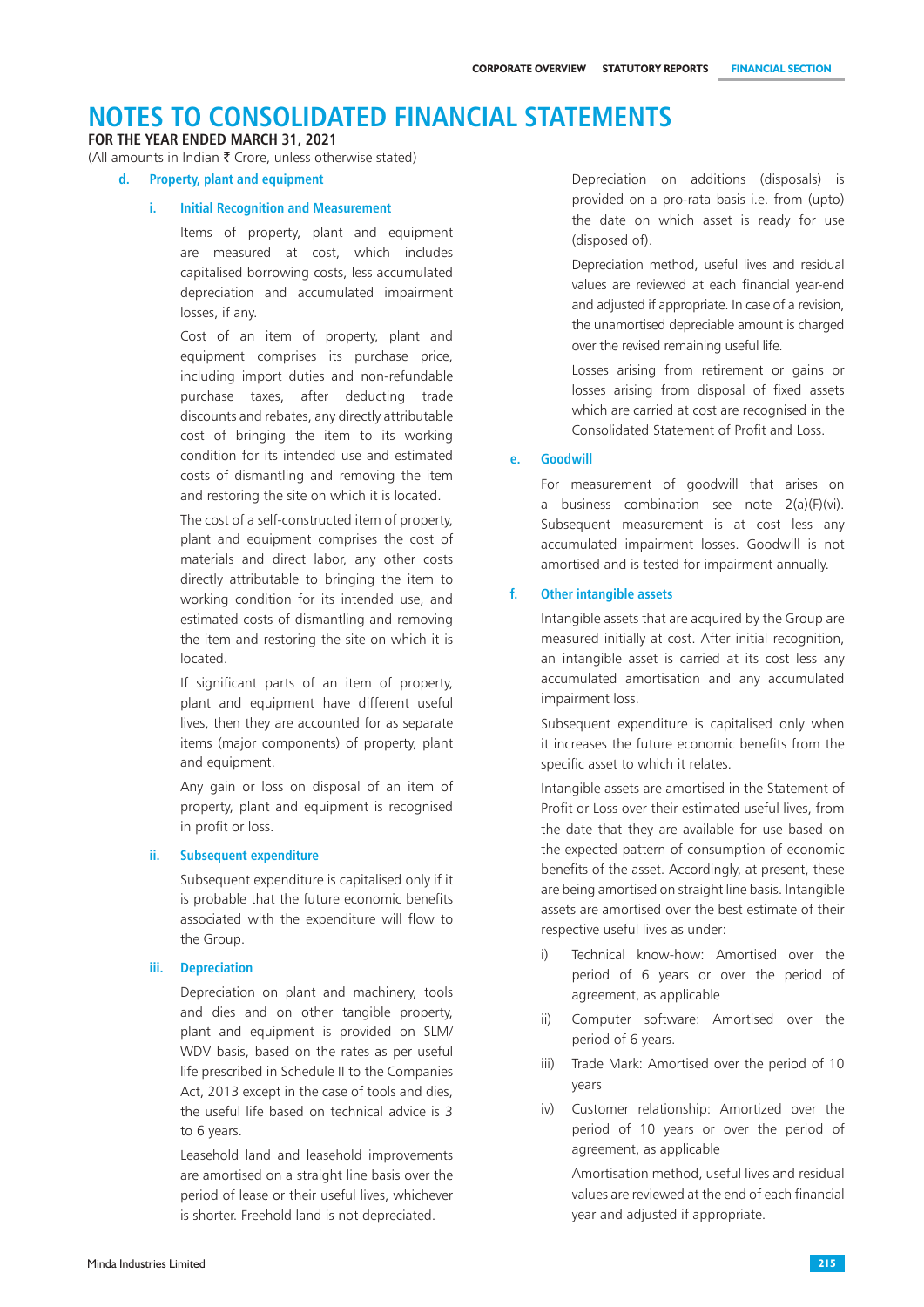

### **FOR THE YEAR ENDED MARCH 31, 2021**

(All amounts in Indian  $\bar{\tau}$  Crore, unless otherwise stated)

An intangible asset is derecognised on disposal or when no future economic benefits are expected from its use and disposal.

Losses arising from retirement and gains or losses arising from disposal of an intangible asset are measured as the difference between the net disposal proceeds and the carrying amount of the asset and are recognised in the Consolidated Statement of Profit and Loss.

### **Internally generated: Research and development**

- a) Expenditure on research activities is recognised in profit or loss as incurred.
- b) Development expenditure is capitalised as part of the cost of the resulting intangible asset only if the expenditure can be measured reliably, the product or process is technically and commercially feasible, future economic benefits are probable, and the Group intends to and has sufficient resources to complete development and to use or sell the asset. Otherwise, it is recognised in profit or loss as incurred. Subsequent to initial recognition, the asset is measured at cost less accumulated amortisation and any accumulated impairment losses.

#### **g. Impairment**

#### **i. Impairment of financial instruments**

The Group recognises loss allowances for expected credit losses on financial assets measured at amortised cost

At each reporting date, the Group assesses whether financial assets carried at amortised cost are credit‑impaired. A financial asset is 'credit‑impaired' when one or more events that have a detrimental impact on the estimated future cash flows of the financial asset have occurred.

The Group measures loss allowances at an amount equal to lifetime expected credit losses. Lifetime expected credit losses are the expected credit losses that result from all possible default events over the expected life of a financial instrument. In all cases, the maximum period considered when estimating expected credit losses is the maximum contractual period over which the Group is exposed to credit risk.

 When determining whether the credit risk of a financial asset has increased significantly since initial recognition and when estimating expected credit losses, the Group considers reasonable and supportable information that is relevant and available without undue cost or effort. This includes both quantitative and qualitative information and analysis, based on the Group's historical experience and informed credit assessment and including forward-looking information.

The Group assumes that the credit risk on a financial asset has increased significantly if it is more than 30 days past due. The Group considers a financial asset to be in default when the financial asset is 90 days or more past due.

#### *Measurement of expected credit losses*

Expected credit losses are a probabilityweighted estimate of credit losses. Credit losses are measured as the present value of all cash shortfalls (i.e. the difference between the cash flows due to the Group in accordance with the contract and the cash flows that the Group expects to receive).

### *Presentation of allowance for expected credit losses in the balance sheet*

Loss allowances for financial assets measured at amortised cost are deducted from the gross carrying amount of the assets.

#### *Write-off*

The gross carrying amount of a financial asset is written off (either partially or in full) to the extent that there is no realistic prospect of recovery. This is generally the case when the Group determines that the debtor does not have assets or sources of income that could generate sufficient cash flows to repay the amounts subject to the write-off. However, financial assets that are written off could still be subject to enforcement activities in order to comply with the Group's procedures for recovery of amounts due.

#### **ii. Impairment of non-financial assets**

The Group's non-financial assets, other than inventories and deferred tax assets, are reviewed at each reporting date to determine whether there is any indication of impairment.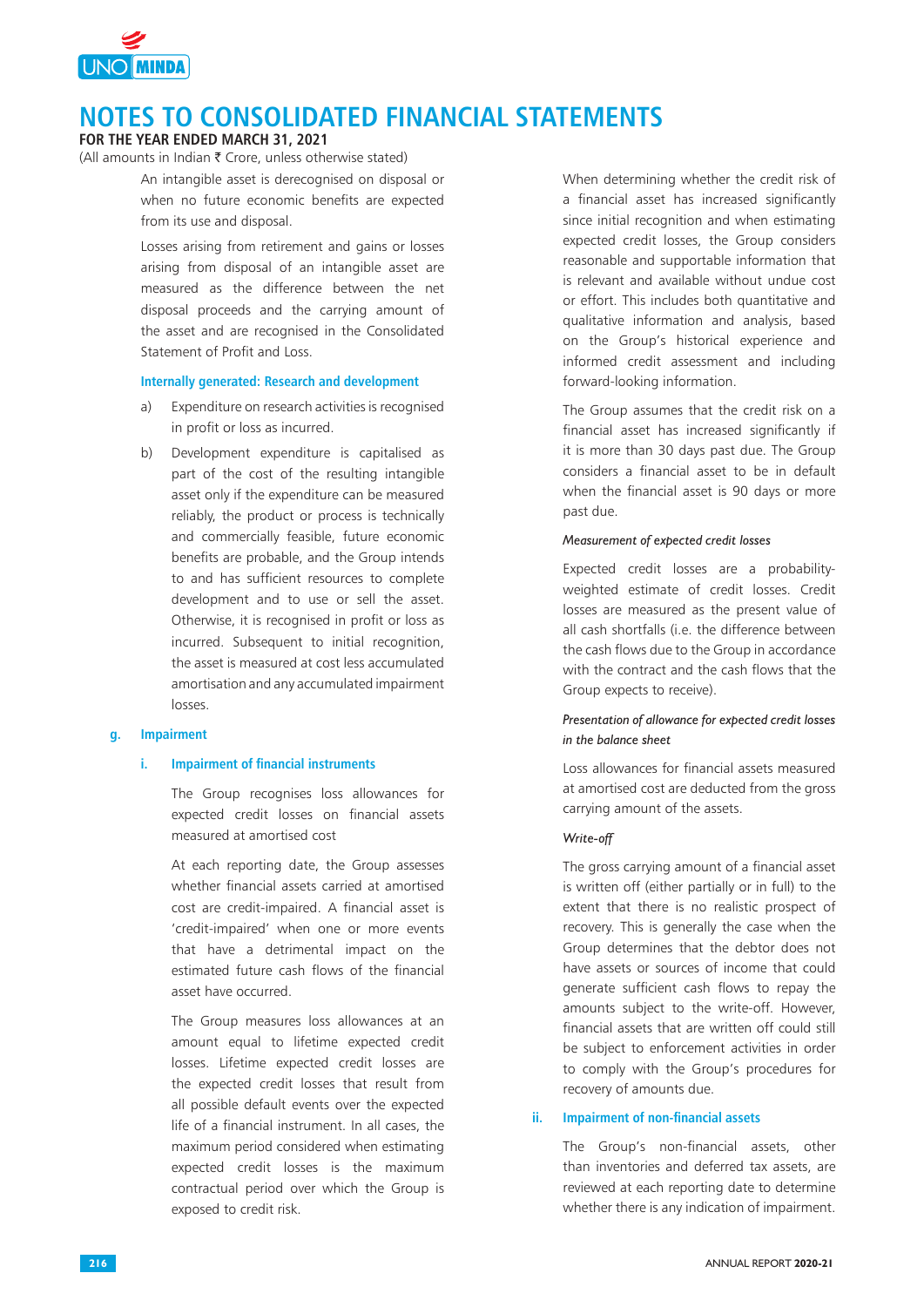#### **FOR THE YEAR ENDED MARCH 31, 2021**

(All amounts in Indian  $\bar{\tau}$  Crore, unless otherwise stated)

If any such indication exists, then the asset's recoverable amount is estimated. Goodwill is tested annually for impairment.

For impairment testing, assets that do not generate independent cash inflows are grouped together into cash-generating units (CGUs). Each CGU represents the smallest group of assets that generates cash inflows that are largely independent of the cash inflows of other assets or CGUs.

Goodwill arising from a business combination is allocated to CGUs or groups of CGUs that are expected to benefit from the synergies of the combination.

The recoverable amount of a CGU (or an individual asset) is the higher of its value in use and its fair value less costs to sell. Value in use is based on the estimated future cash flows, discounted to their present value using a pretax discount rate that reflects current market assessments of the time value of money and the risks specific to the CGU (or the asset).

An impairment loss is recognised if the carrying amount of an asset or CGU exceeds its estimated recoverable amount. Impairment losses are recognised in the Consolidated Statement of Profit and Loss. Impairment loss recognised in respect of a CGU is allocated first to reduce the carrying amount of any goodwill allocated to the CGU, and then to reduce the carrying amounts of the other assets of the CGU (or group of CGUs) on a pro rata basis.

An impairment loss in respect of goodwill is not subsequently reversed. In respect of other assets for which impairment loss has been recognised in prior periods, the Group reviews at each reporting date whether there is any indication that the loss has decreased or no longer exists. An impairment loss is reversed if there has been a change in the estimates used to determine the recoverable amount. Such a reversal is made only to the extent that the asset's carrying amount does not exceed the carrying amount that would have been determined, net of depreciation or amortisation, if no impairment loss had been recognised.

#### **h. Borrowing cost**

Borrowing costs are interest and other costs (including exchange differences relating to foreign currency borrowings to the extent that they are regarded as an adjustment to interest costs) incurred in connection with the borrowing of funds. Borrowing costs directly attributable to acquisition or construction of an asset which necessarily take a substantial period of time to get ready for their intended use are capitalised as part of the cost of that asset. Other borrowing costs are recognised as an expense in the period in which they are incurred.

#### **i. Leases**

### **i Determining whether an arrangement contains a lease**

At inception of a contract, the Group determines whether the contract is, or contains, a lease. The contract is, or contains, a lease if the contract conveys the right to control the use of an identified asset or assets for a period of time in exchange for consideration, even if that right is not explicitly specified in a contract.

At inception or on reassessment of a contract that contains lease component and one or more additional lease or non-lease components, the Group separates payments and other consideration required by the contract into those for each lease component on the basis of their relative stand-alone price and those for non-lease components on the basis of their relative aggregate stand-alone price. If the Group concludes that it is impracticable to separate the payments reliably, then rightof-use asset and Lease liability are recognised at an amount equal to the present value of future lease payments; subsequently the liability is reduced as payments are made and an imputed finance cost on the liability is recognised using the Group's incremental borrowing rate.

 The previous determination pursuant to Ind AS 17 and its 'Appendix C' of whether a contract is a lease has been maintained for existing contracts.

#### **ii. Group as a lessee**

At inception, the Group assesses whether a contract is or contains a lease. This assessment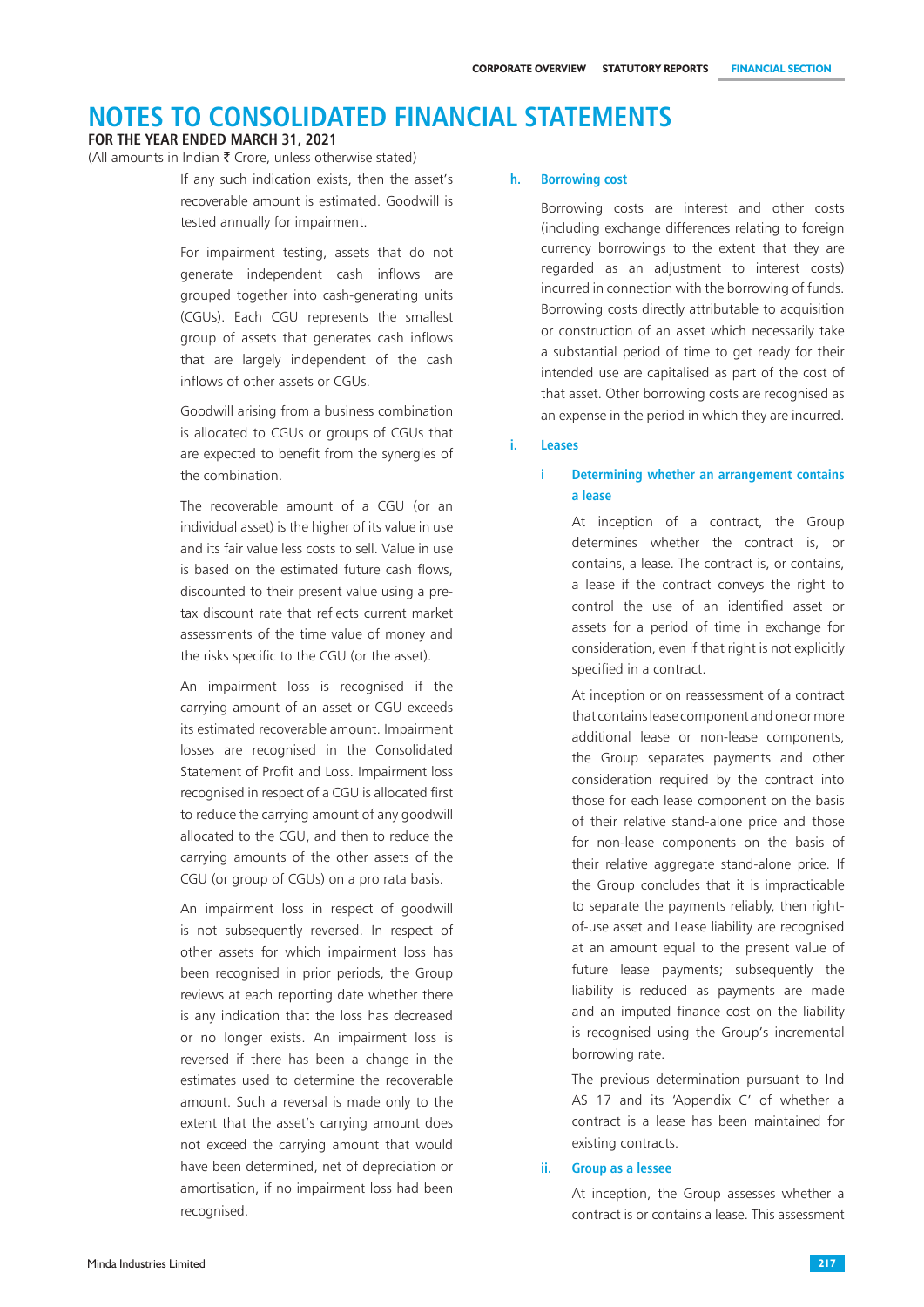

**FOR THE YEAR ENDED MARCH 31, 2021**

(All amounts in Indian  $\bar{\tau}$  Crore, unless otherwise stated)

involves the exercise of judgement about whether it depends on an identified asset, whether the Group obtains substantially all the economic benefits from the use of that asset, and whether the Group has the right to direct the use of that asset.

The Group has elected to separate lease and non-lease components of contracts, wherever possible.

The Group recognises a right-of-use (ROU) asset and a lease liability at the transition date/ lease commencement date. The rightof-use asset is initially measured based on the present value of future lease payments, plus initial direct costs, and cost to dismantle and remove the underlying asset or to restore the underlying asset or the site on which it is located, and lease payments made at or before the commencement date, less any incentives received. The right-of-use asset is depreciated over the shorter of the lease term or the useful life of the underlying asset. The right-of-use asset is subject to testing for impairment if there is an indicator for impairment.

At the commencement date, Group measures the lease liability at the present value of the future lease payments that are not yet paid at that date discounted using interest rate implicit in the lease or, if that rate cannot be readily determined, the Group's incremental borrowing rate. Generally, the Group's uses its incremental borrowing rate as the discount rate. The lease liability is measured at amortised cost using the effective interest method. It is remeasured when there is a change in future lease payments arising from a change in an index or rate, if there is a change in the Company's estimate of the amount expected to be payable under a residual value guarantee, or if the Group changes its assessment of whether it will exercise a purchase, extension or termination option. When the lease liability is remeasured in this way, a corresponding adjustment is made to the carrying amount of the right-ofuse asset, or is recorded in profit or loss if the carrying amount of the right-of-use asset has been reduced to zero.

Contingent rents payments are recognised as an expense in the period in which they are

incurred. Lease payments generally include fixed payments and variable payments that depend on an index (such as an inflation index). When the lease contains an extension or purchase option that the Group considers reasonably certain to be exercised, the cost of the option is included in the lease payments.

The Group presents right-of-use assets that do not meet the definition of investment property and lease liabilities in separately from other assets/liabilities in the balance sheet.

The Group has elected not to recognise rightof-use assets and liabilities for leases where the total lease term is less than or equal to 12 months, or for leases of low value assets. The payments for such leases are recognised in the Consolidated Statement of Profit and Loss on a straight-line basis over the lease term

#### **iii. Group as a Lessor**

Leases in which the Group does not transfer substantially all the risks and rewards incidental to ownership of an underlying assets are classified as operating leases. Rental income from operating lease is recognised on a straight-line basis over the term of the relevant lease unless the payments are structured to increase in line with the general inflation to compensate for the lessor's expected inflationary cost increase. Initial direct costs incurred in negotiating and arranging an operating lease are added to the carrying amount of the leased asset and recognised over the lease term on the same basis as rental income. Contingent rents are recognised as revenue in the period in which they are earned.

Leases are classified as finance leases when substantially all of the risks and rewards incidental to ownership of underlying asset is transferred from the Group to the lessee. Amounts due from lessees under finance leases are recorded as receivables at the Group's net investment in the leases. Finance lease income is allocated to accounting periods so as to reflect a constant periodic rate of return on the net investment outstanding in respect of the lease.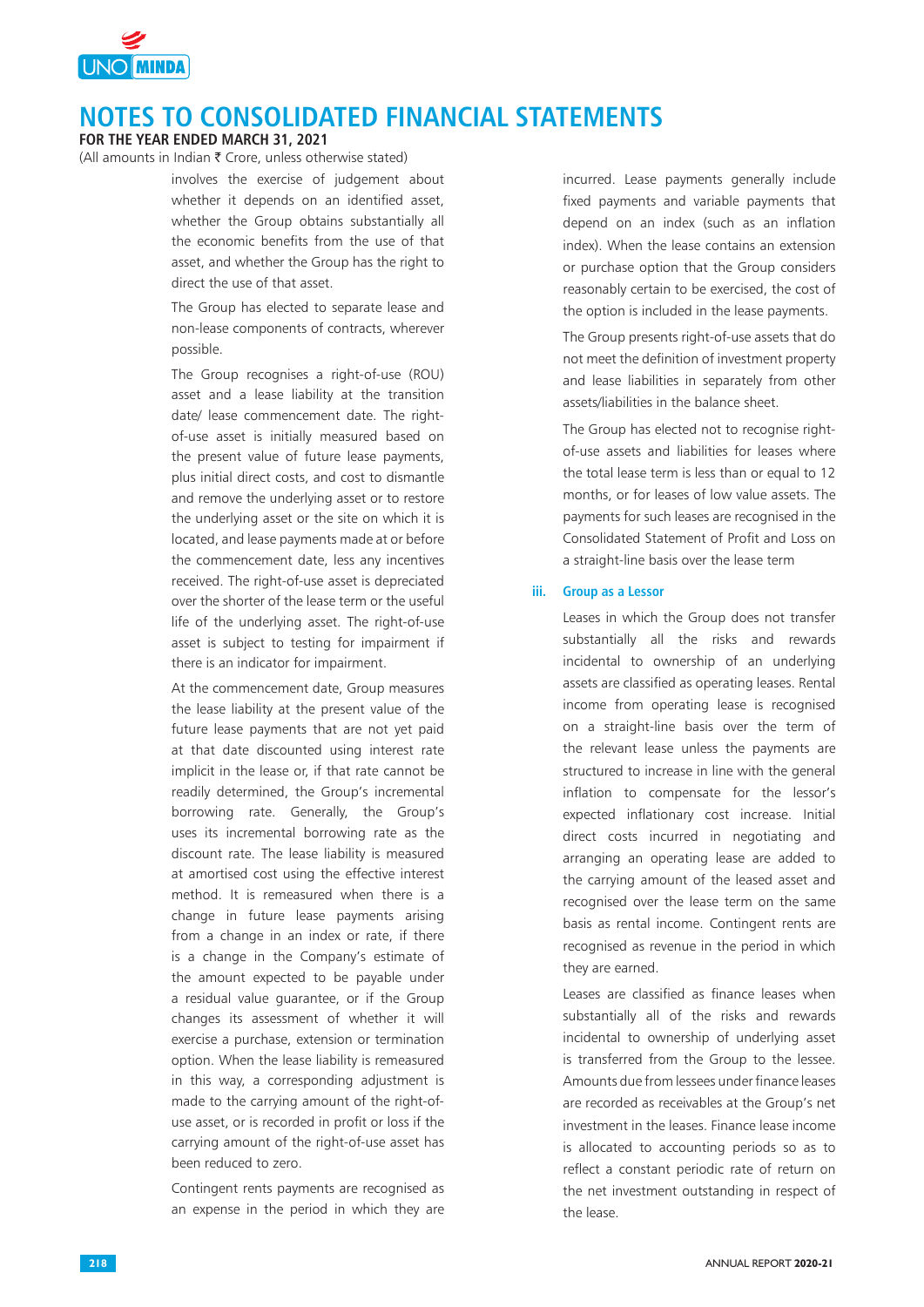### **FOR THE YEAR ENDED MARCH 31, 2021**

(All amounts in Indian  $\bar{\tau}$  Crore, unless otherwise stated)

### **j. Inventories**

Inventories which comprise raw materials, work-inprogress, finished goods, stock-in-trade, stores and spares, and loose tools are carried at the lower of cost and net realisable value.

Cost of inventories comprises all costs of purchase, costs of conversion and other costs incurred in bringing the inventories to their present location and condition.

In determining the cost, weighted average cost method is used. In the case of manufactured inventories and work in progress, fixed production overheads are allocated on the basis of normal capacity of production facilities.

 Net realisable value is the estimated selling price in the ordinary course of business, less the estimated costs of completion and the estimated costs necessary to make the sale.

The net realisable value of work-in-progress is determined with reference to the selling prices of related finished products. Raw materials and other supplies held for use in the production of finished products are not written down below cost except in cases where material prices have declined and it is estimated that the cost of the finished products will exceed their net realisable value.

The comparison of cost and net realisable value is made on an item-by-item basis.

Inventories in transit are valued at cost.

#### **k. Revenue recognition**

#### **(i) Revenue from contract with customer**

Revenue from contracts with customers is recognised when control of the goods or services are transferred to the customer at an amount that reflects the consideration to which the Group expects to be entitled in exchange for those goods or services. The Group has generally concluded that it is the principal in its revenue arrangements, because it typically controls the goods or services before transferring them to the customer.

#### **Sale of goods (including moulds and scrap)**

Revenue from sale of goods is recognised at the point in time when control of the asset is transferred to the customer, generally on delivery of the equipment. The normal credit term is 30 to 90 days upon delivery.

The Group considers whether there are other

promises in the contract that are separate performance obligations to which a portion of the transaction price needs to be allocated (e.g., warranties, customer loyalty points). In determining the transaction price for the sale of equipment, the Group considers the effects of variable consideration, the existence of significant financing components, non-cash consideration, and consideration payable to the customer (if any). Revenue is measured based on the transaction price, which is the consideration, adjusted for volume discounts, service level credits, performance bonuses, price concessions and incentives, if any, as specified in the contract with the customer.

#### **Variable Consideration**

If the consideration in a contract includes a variable amount, the Group estimates the amount of consideration to which it will be entitled in exchange for transferring the goods to the customers. Where customers are provided with discounts, rebates, etc., such discounts and rebates will give rise to variable consideration. The Group follows the most likely amount method in estimating the amount of variable consideration.

- (ii) Management fees, designing fees and service revenue is recognised on an accrual basis as and when the services are rendered in accordance with the terms of the underlying contract.
- (iii) Interest income is recognised using the effective interest method.
- (iv) Dividend income is recognised when the right to receive dividend is established.
- (v) Royalty income is recognised based on the terms of the underlying agreement.
- (vi) Claims lodged with insurance companies are accounted for on an accrual basis, to the extent these are measurable and the ultimate collection is reasonably certain.
- (vii) Export entitlement under Duty Entitlement Pass Book Scheme ('DEPB') is recognised on accrual basis and whenthe right to entitlement has been established.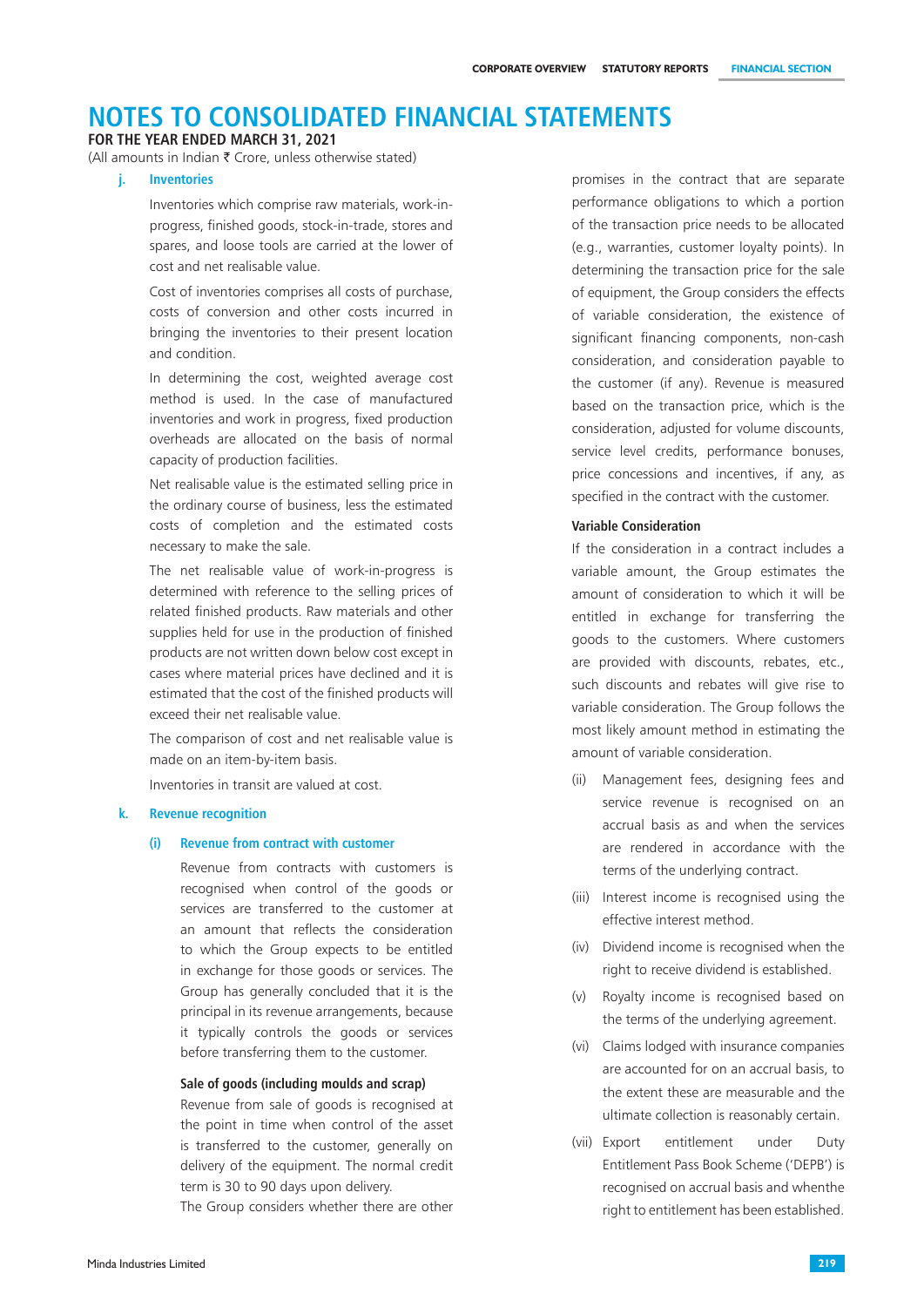

**FOR THE YEAR ENDED MARCH 31, 2021**

(All amounts in Indian  $\bar{\tau}$  Crore, unless otherwise stated)

# **Contract balances Contract assets**

A contract asset is the right to consideration in exchange for goods or services transferred to the customer. If the Group performs by transferring goods or services to a customer before the customer pays consideration or before payment is due, a contract asset is recognised for the earned consideration that is conditional.

#### **Trade receivables**

A receivable represents the Group's right to an amount of consideration that is unconditional (i.e., only the passage of time is required before payment of the consideration is due). Refer to accounting policies of financial assets in section (b) Financial instruments – initial recognition and subsequent measurement.

### **Contract liabilities**

A contract liability is the obligation to transfer goods or services to a customer for which the Group has received consideration (or an amount of consideration is due) from the customer. If a customer pays consideration before the Group transfers goods or services to the customer, a contract liability is recognised when the payment is made or the payment is due (whichever is earlier). Contract liabilities are recognised as revenue when the Group performs under the contract.

#### **l. Government grants**

Government grants are recognised where there is reasonable assurance that the grant will be received and all the attached conditions will be complied with. When the grant relates to an expense item, it is recognised as income on a systematic basis over the periods that the related costs, for which it is intended to compensate, are expensed. When the grant relates to an asset, it is recognised as income in equal amounts over the expected useful life of the related asset.

When the Group receives grants of non-monetary assets, the assets and the grant are recorded at fair value amounts and released to profit or loss over the expected useful life in a pattern of consumption of the benefit of the underlying asset. When loans

or similar assistance are provided by Governments or related institutions, with an interest rate below the current applicable market rate, the effect of this favourable interest is regarded as Government grant. The loan or assistance is initially recognised and measured at fair value and the Government grant is measured as the difference between the initial carrying value of the loan and the proceeds received. The loan is subsequently measured as per the accounting policy applicable to financial liabilities.

#### **m. Provisions (other than employee benefits)**

#### **(i) General**

A provision is recognised if, as a result of a past event, the Group has a present obligation (legal or constructive) that can be estimated reliably, and it is probable that an outflow of economic benefits will be required to settle the obligation. If the effect of time value of money is material provisions are determined by discounting the expected future cash flows (representing the best estimate of the expenditure required to settle the present obligation at the balance sheet date) at a pre-tax rate that reflects the risks specific to the liability. When discounting is used, the increase in the provision due to the passage of time is recognised as a finance cost.

### **(ii) Warranties**

Warranty costs are estimated on the basis of a technical evaluation and past experience. Provision is made for estimated liability in respect of warranty costs in the year of sale of goods and is included in the Consolidated Statement of Profit and Loss. The estimates used for accounting for warranty costs are reviewed periodically and revisions are made, as and when required.

#### **n. Retirement and other employee benefits**

#### **(i) Short term employee benefits**

Short-term employee benefit obligations are measured on an undiscounted basis and are expensed as the related service is provided. A liability is recognised for the amount expected to be paid e.g., under short-term cash bonus, if the Group has a present legal or constructive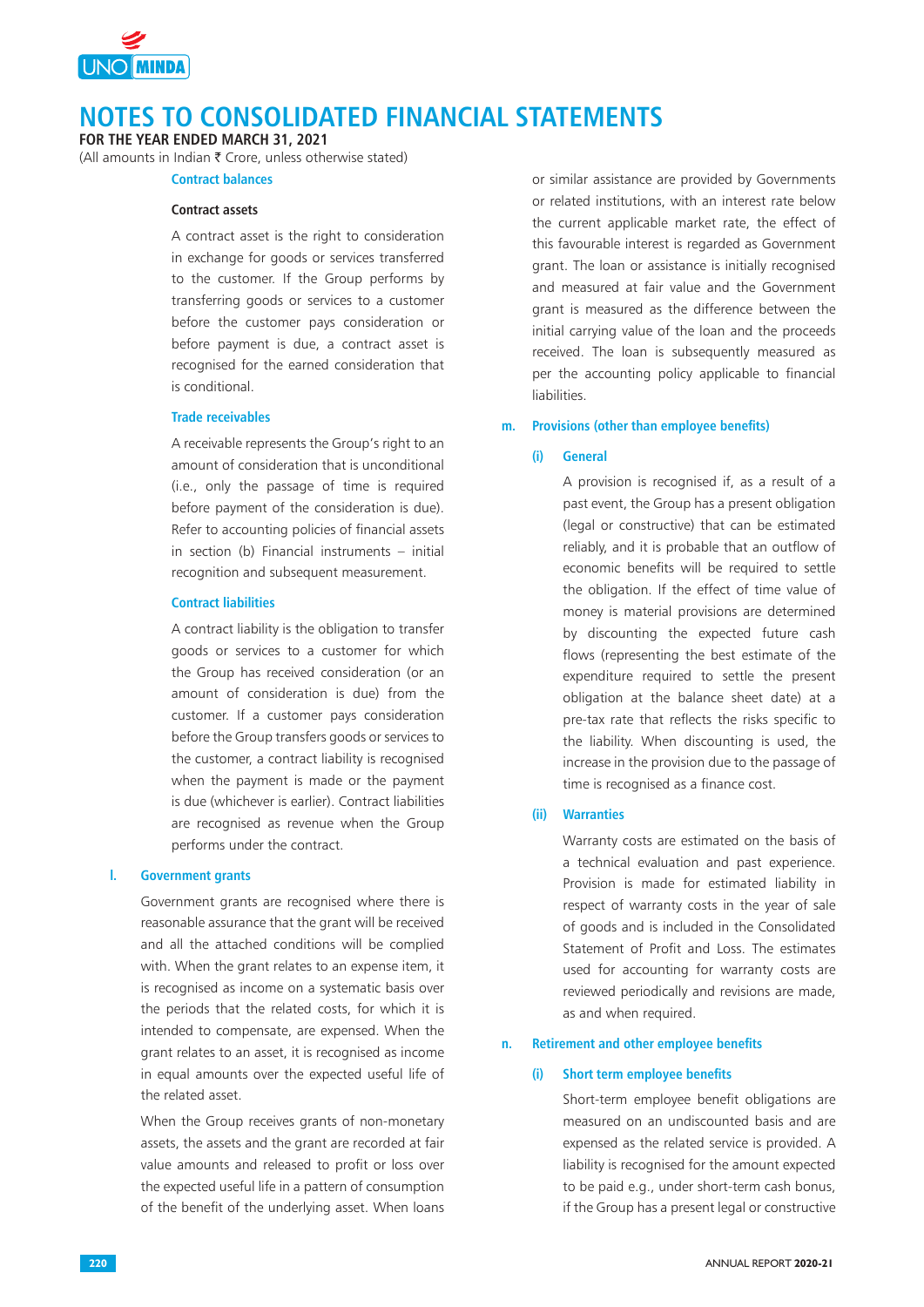#### **FOR THE YEAR ENDED MARCH 31, 2021**

(All amounts in Indian  $\bar{\tau}$  Crore, unless otherwise stated)

obligation to pay this amount as a result of past service provided by the employee, and the amount of obligation can be estimated reliably.

### **(ii) Share-based payment transactions (Equity settled)**

The cost of equity-settled transactions is determined by the fair value at the date when the grant is made using an appropriate valuation model. That cost is recognised, together with a corresponding increase in employee stock option (ESOP) reserves in other equity, over the period in which the performance and/or service conditions are fulfilled in employee benefits expense.

The amount recognised as expense is based on the estimate of the number of awards for which the related service and non-market vesting conditions are expected to be met, such that the amount ultimately recognised as an expense is based on the number of awards that do meet the related service and nonmarket vesting conditions at the vesting date. For share-based payment awards with nonvesting conditions, the grant date fair value of the share-based payment is measured to reflect such conditions and there is no true-up for differences between expected and actual outcomes.

#### **(iii) Defined contribution plans**

A defined contribution plan is a postemployment benefit plan under which an entity pays specified contributions to a separate entity and has no obligation to pay any further amounts. The Group makes specified monthly contributions towards employee provident fund, employee state insurance corporation and superannuation funds which is a defined contribution plan. The Group's contribution is recognised as an expense in the Consolidated Statement of Profit and Loss during the period in which the employee renders the related service.

Prepaid contributions are recognised as an asset to the extent that a cash refund or a reduction in future payments is available.

#### **(iv) Defined benefit plans**

The Group's gratuity benefit scheme is a defined benefit plan. The Group's net obligation in respect of a defined benefit plan is calculated by estimating the amount of future benefit that employees have earned in return for their service in the current and prior periods; that benefit is discounted to determine its present value. The fair value of plan assets is reduced from the gross obligation under the defined benefit plans, to recognise the obligation on net basis. The calculation of the obligation is performed annually by a qualified actuary using the projected unit credit method.

Remeasurements of the net defined benefit liability, which comprise actuarial gains and losses, the return on plan assets (excluding interest), are recognised immediately in the balance sheet with a corresponding debit or credit to other equity through OCI in the period in which they occur. Remeasurements are not reclassified to profit or loss in subsequent period.

 The Group determines the net interest expense (income) on the net defined benefit liability (asset) for the period by applying the discount rate used to measure the defined benefit obligation at the beginning of the annual period to the then-net defined benefit liability (asset), taking into account any changes in the net defined benefit liability (asset) during the period as a result of contributions and benefit payments. Net interest expense and other expenses related to defined benefit plans are recognised in profit or loss.

When the benefits of a plan are changed or when a plan is curtailed, the resulting change in benefit that relates to past service ('past service cost' or 'past service gain') or the gain or loss on curtailment is recognised immediately in profit or loss. The Group recognises gains and losses on the settlement of a defined benefit plan when the settlement occurs.

#### **(v) Other long term employee benefits**

#### **Compensated absences**

The employees can carry-forward a portion of the unutilised accrued compensated absences and utilise it in future service periods or receive cash compensation on termination of employment. Since the compensated absences do not fall due wholly within twelve months after the end of the period in which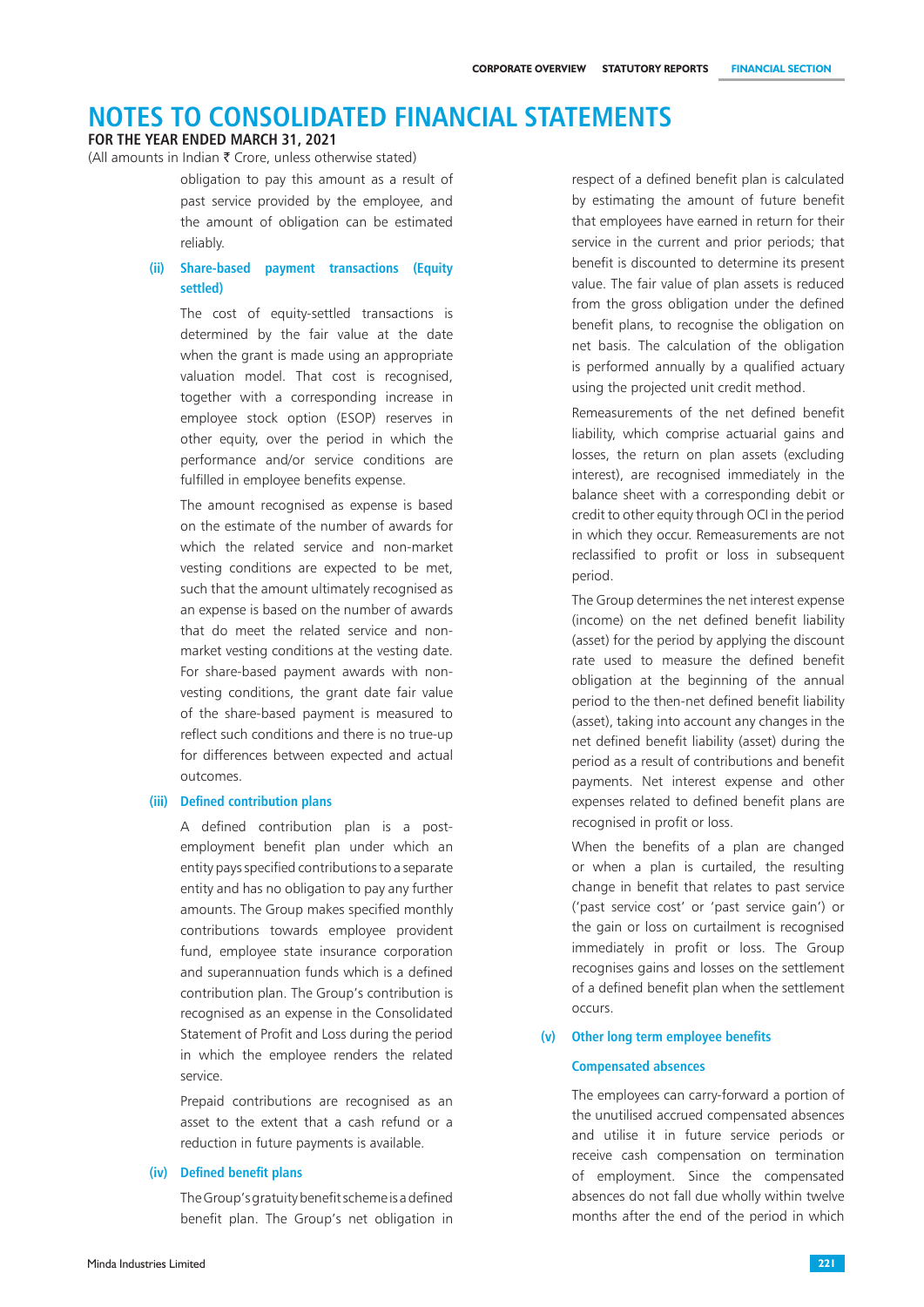

### **FOR THE YEAR ENDED MARCH 31, 2021**

(All amounts in Indian  $\bar{\tau}$  Crore, unless otherwise stated)

the employees render the related service and are also not expected to be utilised wholly within twelve months after the end of such period, the benefit to such extent is classified as a long-term employee benefit. The Group records an obligation for such compensated absences in the period in which the employee renders the services that increase this entitlement. The obligation is measured on the basis of independent actuarial valuation using the projected unit credit method.

Actuarial gains and losses are recognised in the Consolidated Statement of Profit and Loss.

### **(vi) Termination benefits**

Termination benefits are expensed at the earlier of when the Company can no longer withdraw the offer of those benefits and when the Company recognizes costs for a restructuring. If benefits are not expected to be settled wholly within 12 months of the reporting date, then they are discounted.

#### **o. Income taxes**

Income tax comprises current and deferred tax. It is recognised in profit or loss except to the extent that it relates to an item recognised directly in equity or in other comprehensive income.

### **(i) Current tax**

Current tax comprises the expected tax payable or receivable on the taxable income or loss for the year and any adjustment to the tax payable or receivable in respect of previous years. The amount of current tax reflects the best estimate of the tax amount expected to be paid or received after considering the uncertainty, if any, related to income taxes. It is measured using tax rates (and tax laws) enacted or substantively enacted by the reporting date.

Current tax assets and current tax liabilities are offset only if there is a legally enforceable right to set off the recognised amounts, and it is intended to realise the asset and settle the liability on a net basis or simultaneously.

Tax benefits of deductions earned on exercise of employee stock options in excess of compensation charged to income are credited to securities premium.

### **(ii) Deferred tax**

Deferred tax is recognised in respect of temporary differences between the carrying amounts of assets and liabilities for financial reporting purposes and the corresponding amounts used for taxation purposes. Deferred tax is also recognised in respect of carried forward tax losses and tax credits. Deferred tax is not recognised for:

- temporary differences arising on the initial recognition of assets or liabilities in a transaction that affects neither accounting nor taxable profit or loss at the time of the transaction;
- temporary differences related to investments in subsidiaries, associates and joint ventures to the extent that the Group is able to control the timing of the reversal of the temporary differences and it is probable that they will not reverse in the foreseeable future; and
- taxable temporary differences arising on the initial recognition of goodwill.

Deferred tax assets are recognised to the extent that it is probable that future taxable profits will be available against which they can be used. The existence of unused tax losses is strong evidence that future taxable profit may not be available. Therefore, in case of a history of recent losses, the Group recognises a deferred tax asset only to the extent that it has sufficient taxable temporary differences or there is convincing other evidence that sufficient taxable profit will be available against which such deferred tax asset can be realised. Deferred tax assets – unrecognised or recognised, are reviewed at each reporting date and are recognised/ reduced to the extent that it is probable/ no longer probable respectively that the related tax benefit will be realised.

Deferred tax is measured at the tax rates that are expected to apply to the period when the asset is realised or the liability is settled, based on the laws that have been enacted or substantively enacted by the reporting date

The measurement of deferred tax reflects the tax consequences that would follow from the manner in which the Group expects, at the reporting date, to recover or settle the carrying amount of its assets and liabilities.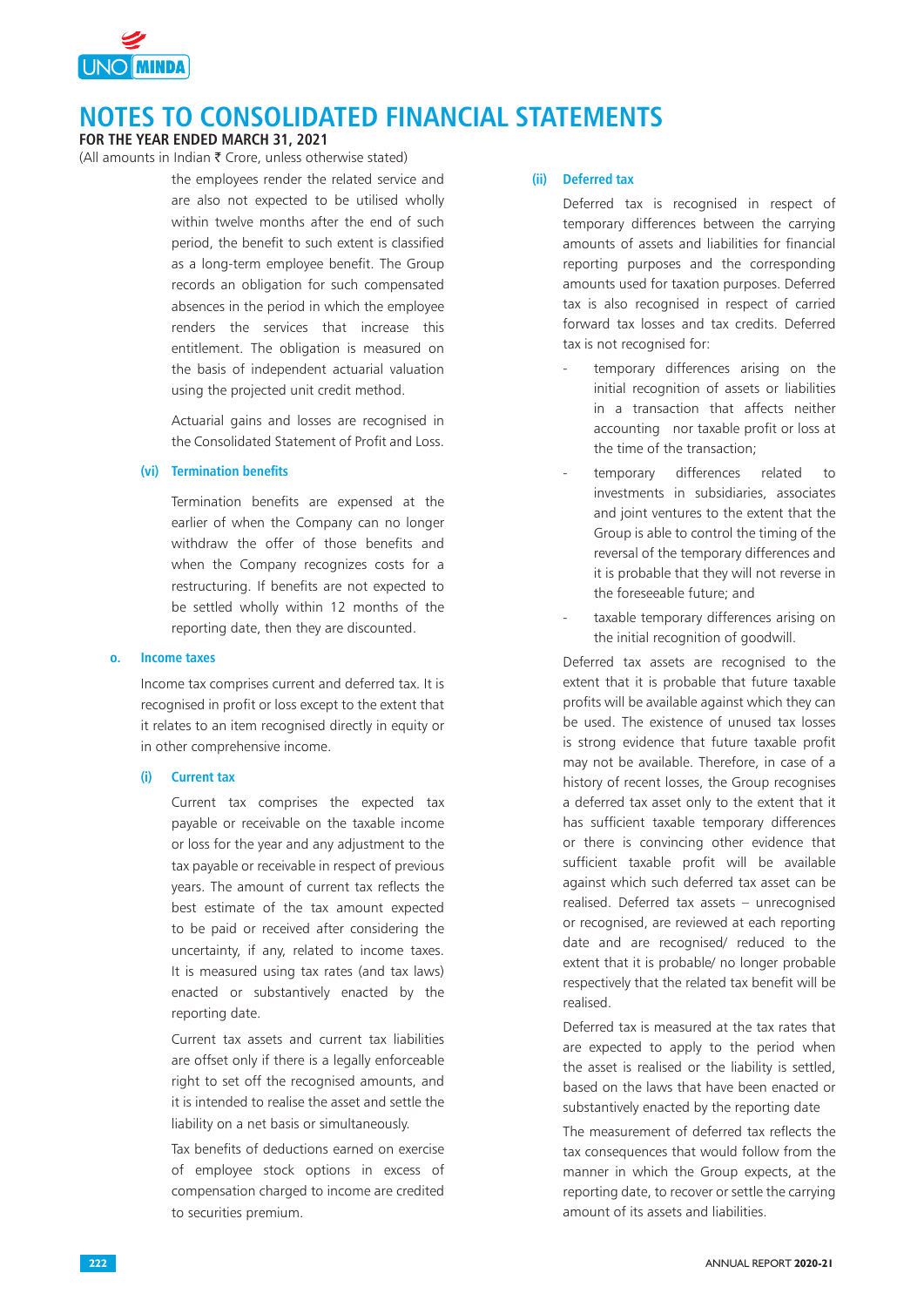#### **FOR THE YEAR ENDED MARCH 31, 2021**

(All amounts in Indian  $\bar{\bar{\xi}}$  Crore, unless otherwise stated)

Deferred tax assets and liabilities are offset if there is a legally enforceable right to offset current tax liabilities and assets, and they relate to income taxes levied by the same tax authority on the same taxable entity, or on different tax entities, but they intend to settle current tax liabilities and assets on a net basis or their tax assets and liabilities will be realised simultaneously.

Deferred tax in respect of timing differences which reverse after the tax holiday period is recognised in the year in which the timing differences originate.

Minimum alternate tax (MAT) paid in a year is charged to the Consolidated Statement of Profit and Loss as current tax for the year. The deferred tax asset is recognised for MAT credit available only to the extent that it is probable that the Group will pay normal income tax during the specified period, i.e., the period for which MAT credit is allowed to be carried forward. In the year in which the Group recognises MAT credit as an asset, it is created by way of credit to the Consolidated Statement of Profit and Loss and shown as part of deferred tax asset. The Group reviews the "MAT credit entitlement" asset at each reporting date and writes down the asset to the extent that it is no longer probable that it will pay normal tax during the specified period.

#### . **p. Earnings per share**

Basic earnings per share are calculated by dividing the net profit or loss for the year attributable to equity shareholders by the weighted average number of equity shares outstanding during the year. The weighted average numbers of equity shares outstanding during the year are adjusted for events of bonus issue and share split that have changed the numbers of equity share outstanding, without a corresponding change in resources.

For the purpose of calculating diluted earnings per share, the net profit or loss for the year attributable

to equity shareholders and the weighted average number of shares outstanding during the year are adjusted for the effects of all dilutive potential equity shares. The dilutive potential equity shares are deemed to be converted as of the beginning of the period, unless they have been issued at a later date.

### **q. Cash and cash equivalents**

Cash and cash equivalents in the balance sheet comprise cash at banks and on hand and shortterm deposits with an original maturity of three months or less, which are subject to an insignificant risk of changes in value.

For the purpose of the statement of cash flows, cash and cash equivalents consist of cash and short term deposits, as defined above, net of outstanding bank overdrafts as they are considered an integral part of the Group's cash management.

### **r. Cash dividend to equity holders**

The Company recognises a liability to make cash or non-cash distributions to equity holders of the parent when the distribution is authorised and the distribution is no longer at the discretion of the Company. As per the corporate laws in India, a distribution is authorised when it is approved by the shareholders. A corresponding amount is recognised directly in equity.

Non-cash distributions are measured at the fair value of the assets to be distributed with fair value re-measurement recognised directly in equity.

Upon distribution of non-cash assets, any difference between the carrying amount of the liability and the carrying amount of the assets distributed is recognised in the Consolidated Statement of Profit and Loss.

#### **s. Recently issued accounting pronouncements**

On March 24, 2021, the Ministry of Corporate Affairs (MCA) through a notification, amended Schedule III of the Companies Act, 2013. The amendments revise Division I, II and III of schedule III and are applicable from April 1, 2021 The Group is evaluating the effect of the amendments on its financial statements.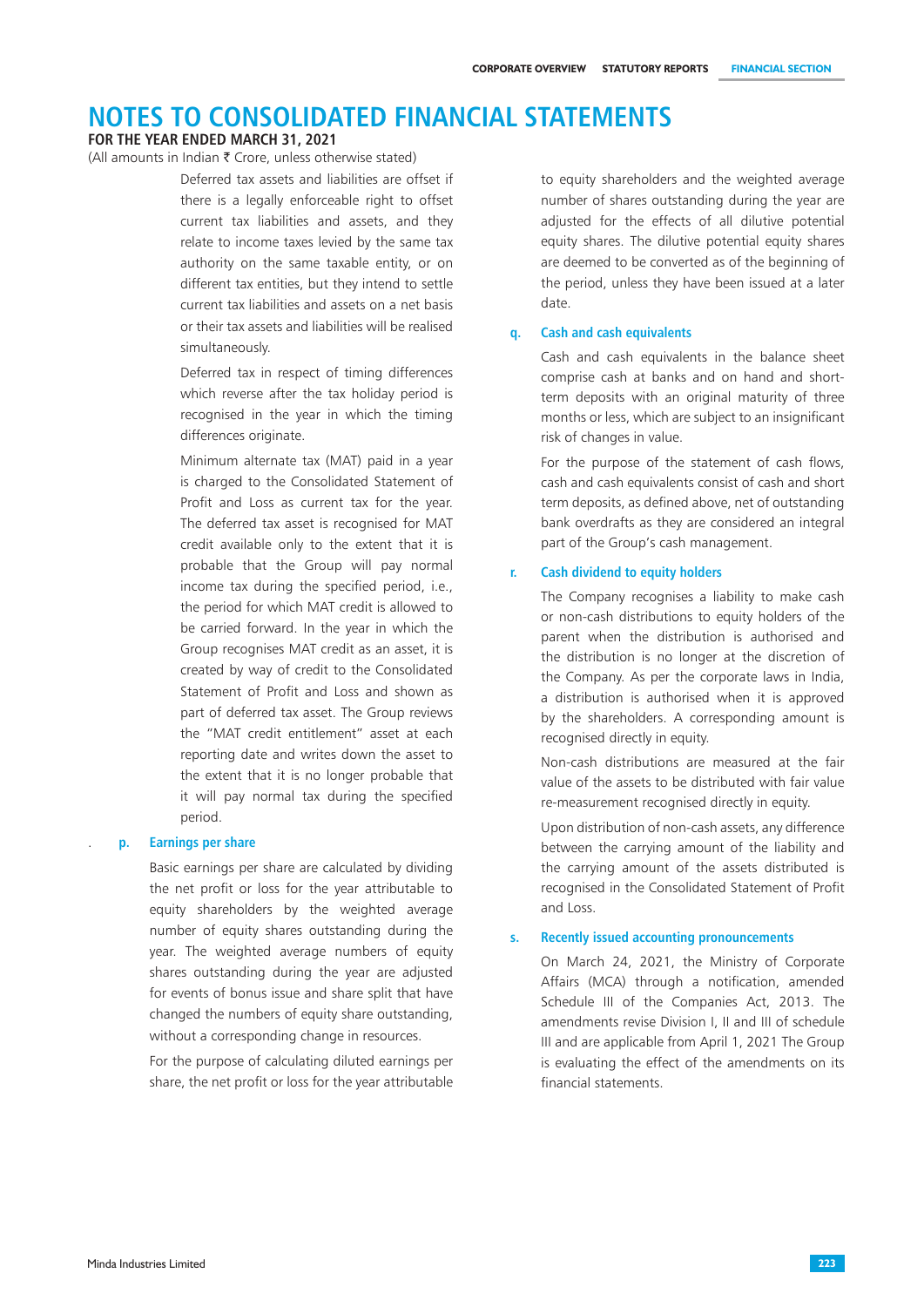

**FOR THE YEAR ENDED MARCH 31, 2021 (Contd.)**

# **3A. PROPERTY, PLANT AND EQUIPMENT:**

|                                                                |         |                             |         |                                         |                                              |        |                            | (All amounts in Indian ₹ Crore, unless otherwise stated) |          |
|----------------------------------------------------------------|---------|-----------------------------|---------|-----------------------------------------|----------------------------------------------|--------|----------------------------|----------------------------------------------------------|----------|
| <b>Particulars</b>                                             | Land-   | Land-<br>Freehold Leasehold |         | <b>Buildings Plant and</b><br>equipment | <b>Furniture Vehicles</b><br>and<br>fixtures |        | <b>Office</b><br>equipment | <b>Computers</b>                                         | Total    |
| <b>Gross carrying amount</b>                                   |         |                             |         |                                         |                                              |        |                            |                                                          |          |
| Balance as at April 01, 2019<br>(as earlier published)         | 203.49  | 24.68                       | 367.57  | 1.419.15                                | 45.09                                        | 17.36  | 15.74                      | 29.64                                                    | 2,122.73 |
| Effect of business combination                                 | 49.28   | 15.57                       | 61.09   | 125.90                                  | 1.23                                         | 0.34   | 3.68                       | 0.10                                                     | 257.19   |
| Balance as at April 01, 2019                                   | 252.77  | 40.25                       | 428.65  | 1,545.05                                | 46.32                                        | 17.70  | 19.42                      | 29.74                                                    | 2,379.92 |
| Transition adjustment of Ind AS<br>116 (refer note 3C)         |         | (24.68)                     | (2.54)  |                                         |                                              |        |                            |                                                          | (27.22)  |
| Additions (pursuant to<br>acquisition - refer note 55)         |         |                             |         | 8.10                                    | 0.30                                         | 0.03   | 0.39                       | 0.76                                                     | 9.58     |
| Additions during the year                                      | 1.84    |                             | 61.63   | 238.62                                  | 13.30                                        | 1.97   | 5.78                       | 7.19                                                     | 330.33   |
| Foreign currency translation impact                            | (0.09)  |                             | 2.96    | 15.29                                   | 7.14                                         | 0.07   | 0.18                       | 0.29                                                     | 25.84    |
| Disposals/Adjustment                                           |         |                             | 0.49    | 19.49                                   | 0.55                                         | 3.07   | 0.67                       | 0.72                                                     | 24.99    |
| Transfer to assets held for sale<br>(refer note 27)            |         |                             | 2.12    | 0.27                                    |                                              |        |                            |                                                          | 2.39     |
| Balance as at March 31, 2020                                   | 254.51  | 15.57                       | 488.09  | 1,787.30                                | 66.51                                        | 16.71  | 25.11                      | 37.26                                                    | 2,691.07 |
| Pursuant to loss of control in a<br>subsidiary (refer note 55) | (15.28) |                             | (15.80) | (55.58)                                 | (0.38)                                       | (0.28) | (0.84)                     | (0.45)                                                   | (88.61)  |
| Additions during the year                                      |         |                             | 110.08  | 372.84                                  | 10.77                                        | 0.82   | 1.53                       | 4.80                                                     | 500.84   |
| Foreign currency translation impact                            | 0.31    |                             | 1.58    | 17.34                                   | 5.11                                         | 0.16   | 0.28                       | 0.62                                                     | 25.40    |
| Disposals/Adjustment                                           |         | 15.57                       | 0.75    | 12.14                                   | (0.23)                                       | 1.92   | 0.68                       | 1.35                                                     | 32.18    |
| Balance as at March 31, 2021                                   | 239.55  |                             | 583.21  | 2,109.76                                | 82.24                                        | 15.49  | 25.39                      | 40.88                                                    | 3,096.52 |
| <b>Accumulated depreciation and</b><br>impairment losses       |         |                             |         |                                         |                                              |        |                            |                                                          |          |
| Balance as at April 01, 2019(as<br>earlier published)          | 0.04    | 0.40                        | 31.96   | 405.87                                  | 29.91                                        | 7.61   | 5.44                       | 12.10                                                    | 493.33   |
| Effect of business combination                                 |         |                             |         |                                         |                                              |        |                            |                                                          |          |
| Balance as at April 01, 2019                                   | 0.04    | 0.40                        | 31.96   | 405.87                                  | 29.91                                        | 7.61   | 5.44                       | 12.10                                                    | 493.33   |
| Additions (pursuant to<br>acquisition - refer note 55)         |         | (0.40)                      | (0.60)  |                                         |                                              |        |                            |                                                          | (1.00)   |
| Foreign currency translation impact                            |         |                             | 2.22    | 15.11                                   | 6.57                                         | 0.09   | 0.02                       | 0.29                                                     | 24.30    |
| Depreciation for the year                                      |         | 0.16                        | 20.86   | 234.13                                  | 12.47                                        | 2.75   | 4.93                       | 8.54                                                     | 283.83   |
| Disposals/Adjustment                                           |         |                             | 0.31    | 12.99                                   | 1.85                                         | 2.41   | 0.48                       | 0.59                                                     | 18.63    |
| Transfer to assets held for sale<br>(refer note 27)            |         |                             | 1.43    | 0.21                                    |                                              |        |                            |                                                          | 1.64     |
| Balance as at March 31, 2020                                   | 0.04    | 0.16                        | 52.70   | 641.91                                  | 47.10                                        | 8.04   | 9.91                       | 20.34                                                    | 780.20   |
| Pursuant to loss of control in a<br>subsidiary                 |         |                             | (3.36)  | (23.35)                                 | (0.21)                                       | (0.18) | (0.73)                     | (0.39)                                                   | (28.22)  |
| Foreign currency translation impact                            |         |                             | 0.74    | 14.04                                   | 4.48                                         | 0.07   | 0.16                       | 0.53                                                     | 20.02    |
| Depreciation for the year                                      |         |                             | 22.77   | 243.97                                  | 13.78                                        | 2.20   | 4.37                       | 8.23                                                     | 295.32   |
| Disposals/Adjustment                                           |         | 0.16                        | 0.60    | 16.51                                   | 1.43                                         | 0.99   | 0.58                       | 1.18                                                     | 21.45    |
| Balance as at March 31, 2021                                   | 0.04    |                             | 72.25   | 860.06                                  | 63.72                                        | 9.14   | 13.13                      | 27.53                                                    | 1,045.87 |
| <b>Carrying amounts (net)</b>                                  |         |                             |         |                                         |                                              |        |                            |                                                          |          |
| As at March 31, 2020                                           | 254.48  | 15.41                       | 435.40  | 1,145.39                                | 19.41                                        | 8.67   | 15.19                      | 16.92                                                    | 1,910.87 |
| As at March 31, 2021                                           | 239.51  |                             | 510.96  | 1,249.70                                | 18.52                                        | 6.35   | 12.26                      | 13.35                                                    | 2,050.65 |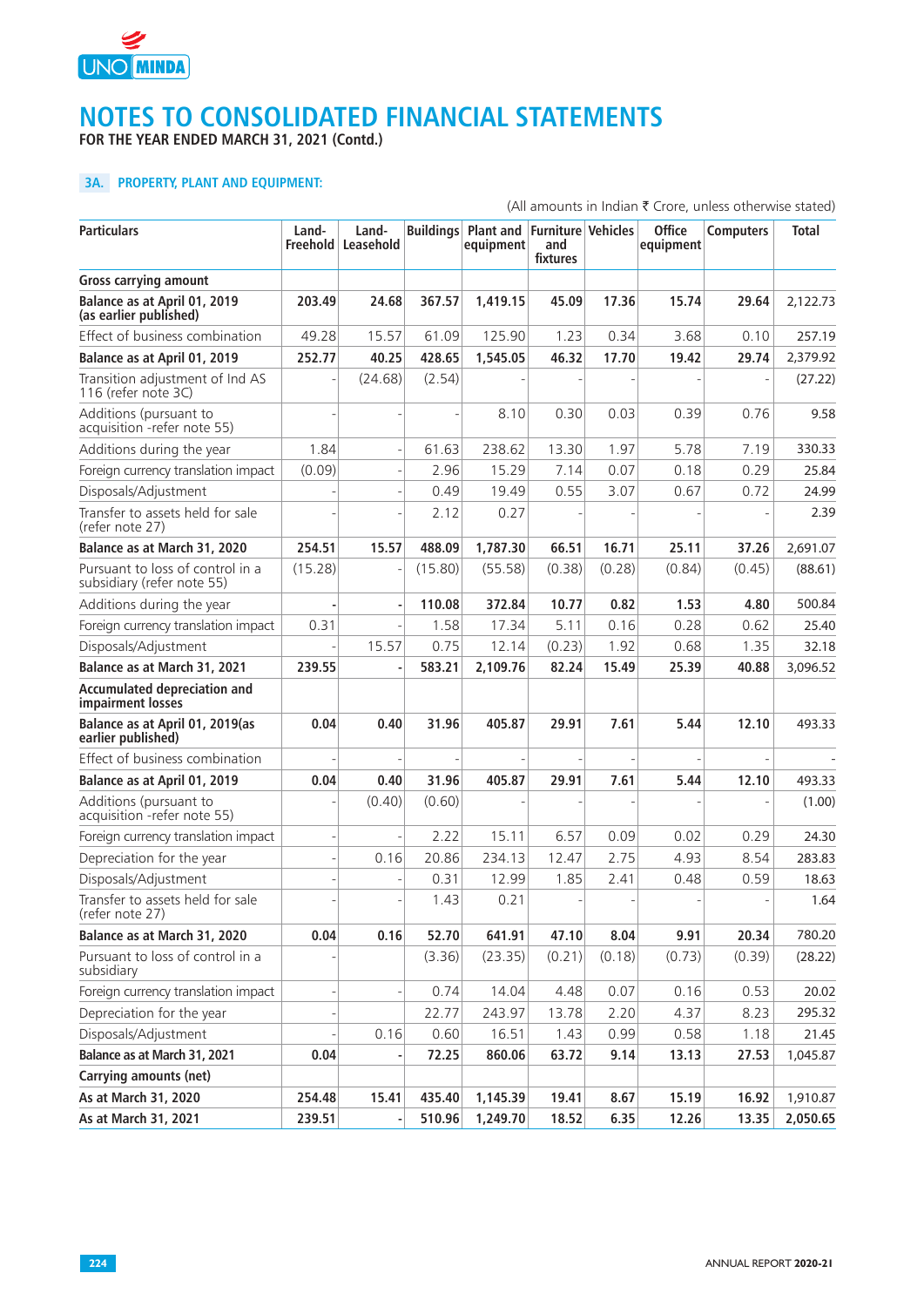**FOR THE YEAR ENDED MARCH 31, 2021 (Contd.)**

#### **3B. CAPITAL WORK-IN-PROGRESS:**

|                                                | (All amounts in Indian $\bar{\tau}$ Crore, unless otherwise stated) |                         |  |  |
|------------------------------------------------|---------------------------------------------------------------------|-------------------------|--|--|
| <b>Particulars</b>                             | As at<br>March 31, 2021                                             | As at<br>March 31, 2020 |  |  |
| <b>Opening Balance (as earlier published)</b>  | 340.04                                                              | 131.52                  |  |  |
| Effect of business combination (refer note 55) |                                                                     | 18.99                   |  |  |
| <b>Opening Balance</b>                         | 340.04                                                              | 150.51                  |  |  |
| Additions                                      | 271.93                                                              | 517.90                  |  |  |
| Deletion                                       | (500.03)                                                            | (328.36)                |  |  |
| <b>Closing Balance</b>                         | 111.94                                                              | 340.04                  |  |  |

#### **3C. RIGHT-OF-USE ASSETS:**

(All amounts in Indian  $\bar{\tau}$  Crore, unless otherwise stated) **Particulars Leasehold Land Building Vehicles Office equipment P&M Totall Balance as at April 1, 2019** - - - - - - Transition adjustment of Ind AS 116 (refer note 3A) **24.88 98.31** - - - 123.19 Effect of business combination (refer note 55)  $\vert$  29.35  $\vert$  -  $\vert$  -  $\vert$  -  $\vert$  29.35 Additions during the year  $\begin{array}{|c|c|c|c|c|c|c|c|c|c|c|c|} \hline \end{array}$  22.14 3.67 -  $\begin{array}{|c|c|c|c|c|c|c|c|c|} \hline \end{array}$  26.31 Additions (pursuant to acquisition -refer note 55)  $\vert$  - 9.64 1.29 1.15 - 112.08 Deductions/ Adjustments (net)  $\begin{vmatrix} 1 & 3.86 \\ -1 & 3.86 \end{vmatrix}$  -  $\begin{vmatrix} 3.86 \\ -1 & -1 \end{vmatrix}$  - 3.86 Foreign currency translation impact - 2.12 - - - 2.12 Transfer to assets held for sale (refer note 27)  $\vert$  6.97  $\vert$  -  $\vert$  -  $\vert$  -  $\vert$  -  $\vert$  6.97 6.97 **Balance as at March 31, 2020 69.40 109.88 1.29 1.15** 0.50 182.22 Additions during the year 15.75 11.09 2.95 2.49 14.20 46.48 Deductions/ Adjustments (net) 14.50 - 14.50 - 14.50 - 14.50 Foreign currency translation impact 0.66 0.59 0.83 - - 2.08 Transfer to assets held for sale (refer note 27) **Balance as at March 31, 2021 85.81 107.06 5.07 3.64** 14.70 216.28 **Accumulated depreciation Balance as at April 1, 2019** Transition adjustment of Ind AS 116 (refer note 3A) 0.40 0.60 - - - 1.00 Depreciation for the year 0.74 14.04 0.17 0.14 0.42 15.51 Transfer to assets held for sale (refer note 27) 0.23 - - - - 0.23 **Balance as at March 31, 2020 0.91 14.64 0.17 0.14** 0.42 16.28 Depreciation for the year 3.85 14.38 4.85 0.04 1.70 24.82 Disposals/Adjustment (0.13) (0.07) (0.05) - - (0.25) **Balance as at March 31, 2021 4.89 29.09 5.07 0.18** 2.12 41.35 **Carrying amounts (net) As at March 31, 2020 68.49 95.24 1.12 1.01** 0.08 165.94 **As at March 31, 2021 80.92 77.97 - 3.46** 12.58 174.93

1. Carrying amount of Property, plant and equipment (included in above) pledged as securities for borrowings (refer note 18 and 21)

2. The amount of borrowing costs capitalised during the year ended March 31, 2021 was ₹ 4.25 Crores (March 31, 2020: ` 12.15 Crores). The rate used to determine the amount of borrowing costs eligible for capitalisation was 8.30% (March 31, 2020: 8.67%) which is the effective interest rate.

3. Freehold land having carrying value as at March 31, 2021  $\bar{\tau}$  66.98 Crores (previous year  $\bar{\tau}$  66.98 Crores) is pending for registration in the name of the Parent Company.

4. Leasehold land having gross block as at March 31, 2021  $\bar{\tau}$  41.52 Crores (previous year  $\bar{\tau}$  41.52 Crores) and accumulated depreciation as at March 31, 2021  $\bar{\tau}$  2.54 Crores (previous year  $\bar{\tau}$  1.38 Crores) is pending for registration in the name of the Parent Company. Further, leasehold land having gross block of  $\bar{\tau}$  6.97 Crores and accumulated depreciation of  $\bar{\tau}$  0.23 Crores included under assets held for sale during the previous year.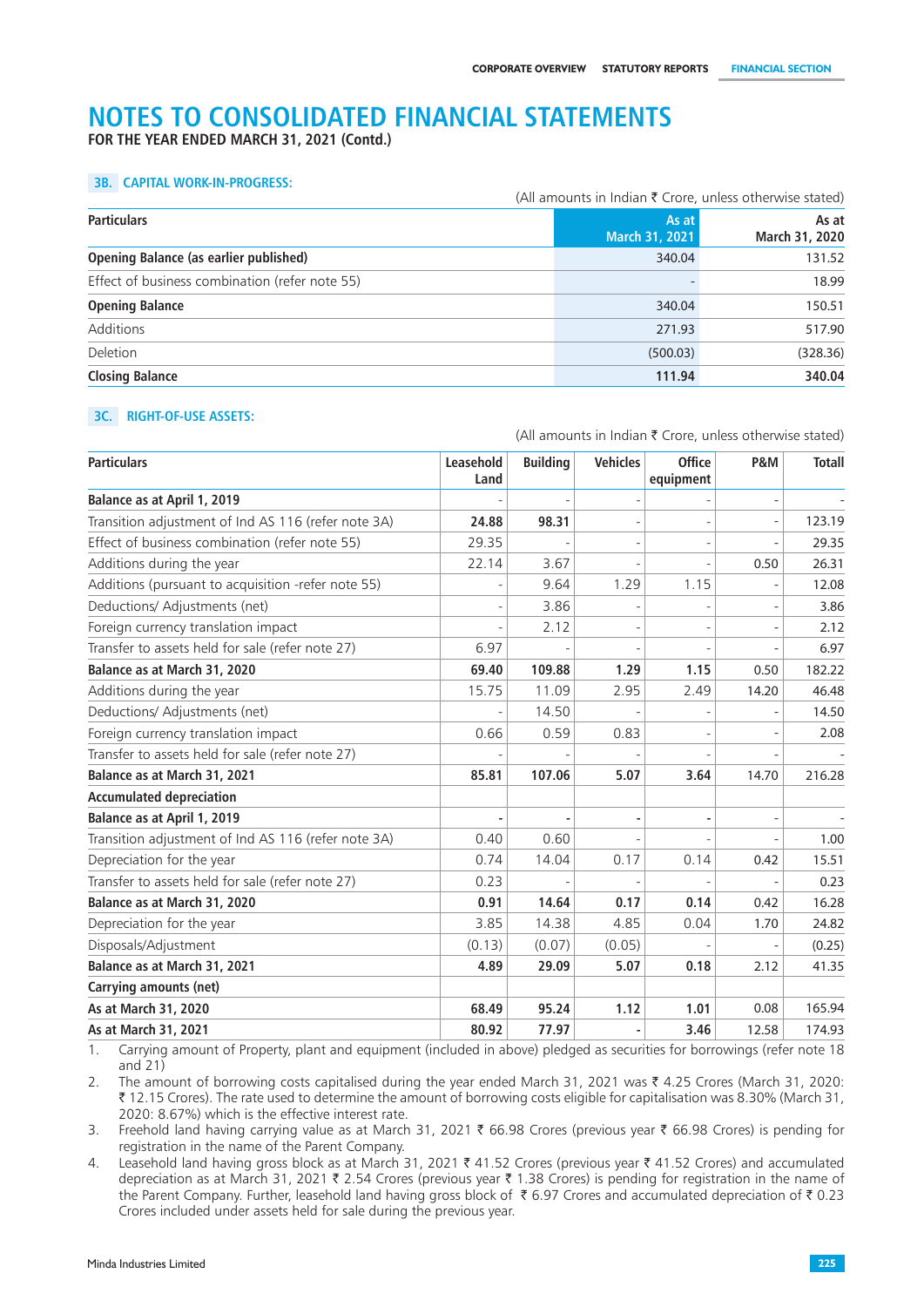

**FOR THE YEAR ENDED MARCH 31, 2021 (Contd.)**

## **3D. INTANGIBLE ASSETS:** (All amounts in Indian  $\bar{z}$  Crore, unless otherwise stated)

| <b>Particulars</b>                                                 | Good           | (All amounts in indian < Crore, unless otherwise stated)<br>Other intangible assets |                              |                             |                             |                                            | <b>Total</b> |
|--------------------------------------------------------------------|----------------|-------------------------------------------------------------------------------------|------------------------------|-----------------------------|-----------------------------|--------------------------------------------|--------------|
|                                                                    | will           |                                                                                     |                              |                             |                             |                                            |              |
|                                                                    |                | <b>Trade</b><br><b>Mark</b>                                                         | <b>Design</b><br><b>Fees</b> | <b>Technical</b><br>Knowhow | Computer<br><b>Software</b> | <b>Customer</b><br><b>Relation</b><br>ship |              |
| <b>Gross carrying amount</b>                                       |                |                                                                                     |                              |                             |                             |                                            |              |
| Balance as at April 1, 2019 (as earlier published)                 | 0.56           | 3.09                                                                                | 2.49                         | 48.34                       | 42.07                       |                                            | 96.55        |
| Effect of business combination (refer note 55)                     |                |                                                                                     |                              | 0.02                        | 1.42                        | 106.60                                     | 108.04       |
| Balance as at April 1, 2019                                        | 0.56           | 3.09                                                                                | 2.49                         | 48.36                       | 43.49                       | 106.60                                     | 204.59       |
| Additions (pursuant to acquisition -refer note 55)                 |                |                                                                                     |                              | 114.25                      | 2.12                        | 14.70                                      | 131.07       |
| Additions during the year                                          |                |                                                                                     |                              | 26.25                       | 8.00                        | 11.50                                      | 45.75        |
| Foreign currency translation impact                                |                | ä,                                                                                  |                              | 0.70                        | (0.11)                      |                                            | 0.59         |
| Disposals/Adjustment                                               | 0.36           |                                                                                     |                              | 0.22                        | 0.11                        |                                            | 0.69         |
| Balance as at March 31, 2020                                       | 0.20           | 3.09                                                                                | 2.49                         | 189.34                      | 53.39                       | 132.80                                     | 381.31       |
| Pursuant to loss of control in a subsidiary (refer note 55)        |                |                                                                                     |                              |                             | (0.76)                      |                                            | (0.76)       |
| Additions during the year                                          |                |                                                                                     |                              | 23.16                       | 6.65                        |                                            | 29.81        |
| Foreign currency translation impact                                | $\overline{a}$ |                                                                                     |                              | 4.15                        | 0.13                        | 0.56                                       | 4.84         |
| Disposals/Adjustment                                               |                |                                                                                     |                              | 1.74                        | 0.53                        |                                            | 2.27         |
| Balance as at March 31, 2021                                       | 0.20           | 3.09                                                                                | 2.49                         | 214.91                      | 58.88                       | 133.36                                     | 412.93       |
| Accumulated amortisation and impairment losses                     |                |                                                                                     |                              |                             |                             |                                            |              |
| Accumulated amortisation and impairment losses at                  | 0.23           | 1.73                                                                                | 2.49                         | 13.62                       | 11.64                       |                                            | 29.71        |
| April 1, 2019 (as earlier published)                               |                |                                                                                     |                              |                             |                             |                                            |              |
| Effect of business combination (refer note 55)                     |                |                                                                                     |                              |                             |                             |                                            |              |
| Accumulated amortisation and impairment losses at<br>April 1, 2019 | 0.23           | 1.73                                                                                | 2.49                         | 13.62                       | 11.64                       |                                            | 29.71        |
| Amortisation for the year                                          | 0.06           | 0.35                                                                                |                              | 16.48                       | 10.85                       | 12.98                                      | 40.72        |
| Foreign currency translation impact                                |                |                                                                                     |                              |                             | (0.11)                      |                                            | (0.11)       |
| Disposals/Adjustment                                               | 0.20           | $\overline{\phantom{a}}$                                                            |                              | 0.22                        | 0.03                        |                                            | 0.45         |
| Balance as at March 31, 2020                                       | 0.09           | 2.08                                                                                | 2.49                         | 29.88                       | 22.35                       | 12.98                                      | 69.87        |
| Amortisation for the year                                          | 0.06           | 0.26                                                                                |                              | 25.50                       | 10.13                       | 19.21                                      | 55.16        |
| Foreign currency translation impact                                |                |                                                                                     |                              | 0.06                        | 0.64                        | 0.01                                       | 0.71         |
| Disposals/Adjustment                                               |                | $\overline{\phantom{a}}$                                                            |                              | 0.98                        | 0.56                        |                                            | 1.54         |
| Pursuant to loss of control in a subsidiary (refer note 55)        |                |                                                                                     |                              |                             | 0.74                        |                                            | 0.74         |
| Balance as at March 31, 2021                                       | 0.15           | 2.34                                                                                | 2.49                         | 54.46                       | 31.82                       | 32.20                                      | 123.46       |
| Carrying amount (net)                                              |                |                                                                                     |                              |                             |                             |                                            |              |
| As at March 31, 2020                                               | 0.11           | 1.01                                                                                |                              | 159.46                      | 31.04                       | 119.82                                     | 311.44       |
| As at March 31, 2021                                               | 0.05           | 0.75                                                                                |                              | 160.45                      | 27.06                       | 101.16                                     | 289.47       |

# **3 E. INTANGIBLE ASSET UNDER DEVELOPMENT:**

|  | (All amounts in Indian ₹ Crore, unless otherwise stated) |
|--|----------------------------------------------------------|
|--|----------------------------------------------------------|

| <b>Particulars</b>     | As at          | As at          |
|------------------------|----------------|----------------|
|                        | March 31, 2021 | March 31, 2020 |
| <b>Opening Balance</b> | 20.00          | 18.61          |
| Additions              | 25.52          | 27.64          |
| Deletion               | (23.16)        | (26.25)        |
| <b>Closing Balance</b> | 22.36          | 20.00          |

### **3F. GOODWILL ON CONSOLIDATION**

(All amounts in Indian  $\bar{\tau}$  Crore, unless otherwise stated)

| <b>Particulars</b>                                          | As at          | As at          |
|-------------------------------------------------------------|----------------|----------------|
|                                                             | March 31, 2021 | March 31, 2020 |
| <b>Opening Balance (as earlier published)</b>               | 285.98         | 164.92         |
| Effect of business combination (refer note 55)              |                | 83.92          |
| <b>Opening Balance</b>                                      |                | 248.84         |
| Additions (pursuant to acquisition -refer note 55)          |                | 37.14          |
| Pursuant to loss of control in a subsidiary (refer note 55) | (4.26)         |                |
| <b>Closing Balance</b>                                      | 281.72         | 285.98         |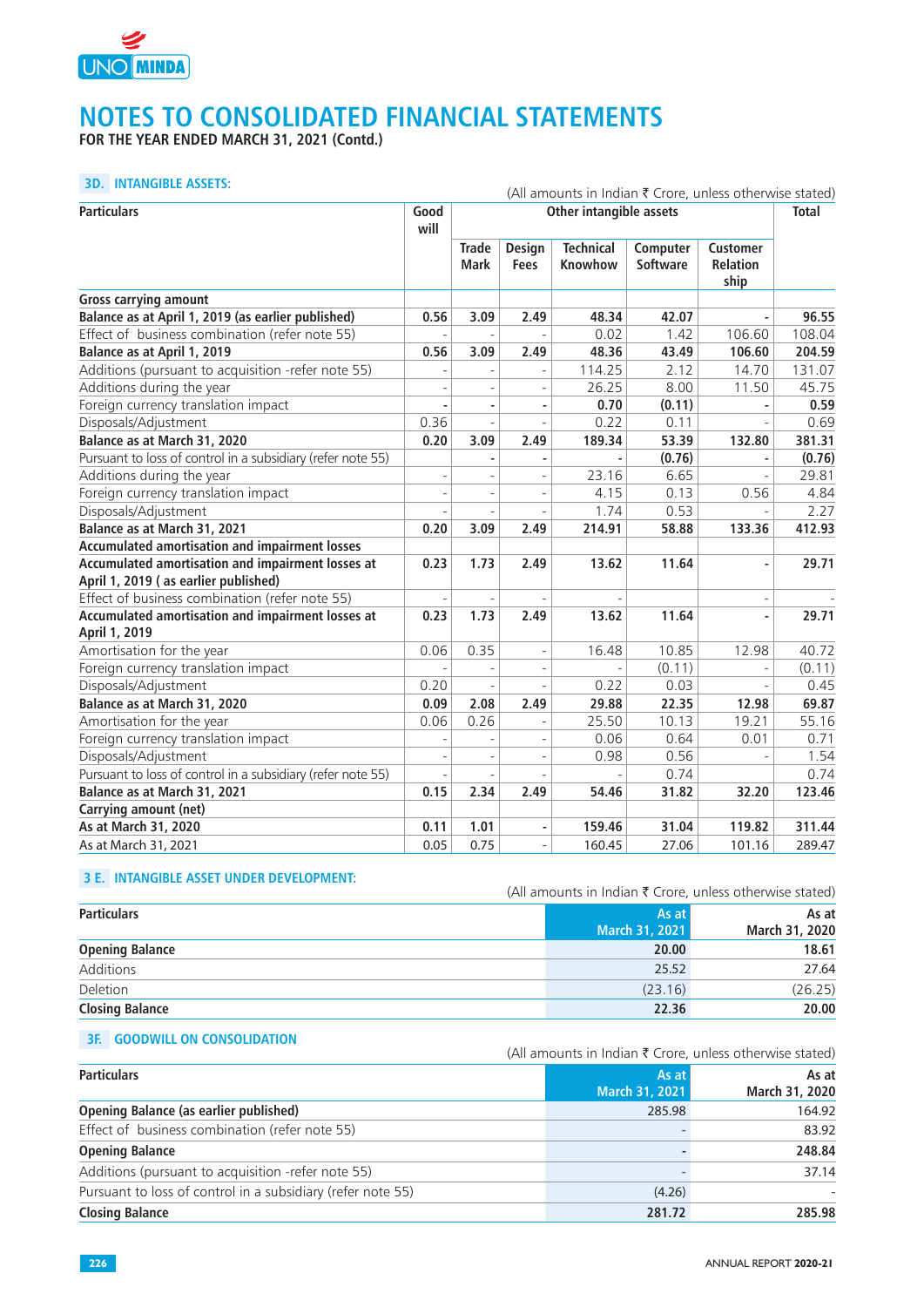**FOR THE YEAR ENDED MARCH 31, 2021 (Contd.)**

# **4. NON-CURRENT INVESTMENTS**

|       |                                                                                                                                                                                                | (All amounts in Indian ₹ Crore, unless otherwise stated) |                         |  |  |
|-------|------------------------------------------------------------------------------------------------------------------------------------------------------------------------------------------------|----------------------------------------------------------|-------------------------|--|--|
|       | <b>Particulars</b>                                                                                                                                                                             | As at<br>March 31, 2021                                  | As at<br>March 31, 2020 |  |  |
|       | <b>Unquoted</b>                                                                                                                                                                                |                                                          |                         |  |  |
|       | Investments measured at cost                                                                                                                                                                   |                                                          |                         |  |  |
| (i)   | Investments in partnership firms**                                                                                                                                                             |                                                          |                         |  |  |
|       | - Auto Component                                                                                                                                                                               | 2.64                                                     | 2.91                    |  |  |
|       | - Yogendra Engineering                                                                                                                                                                         | 0.08                                                     | 0.08                    |  |  |
| (ii)  | <b>Associates</b>                                                                                                                                                                              |                                                          |                         |  |  |
|       | <b>Equity instruments</b>                                                                                                                                                                      |                                                          |                         |  |  |
|       | Minda NexGenTech Limited<br>- 3,120,000 equity shares (previous year 3,120,000 equity shares) of<br>₹ 10/- each, fully paid up                                                                 | 5.59                                                     | 4.11                    |  |  |
|       | Kosei Minda Aluminum Co Private Limited<br>- 28,737,371 equity shares (previous year 28,737,371 equity shares) of<br>₹ 10/- each, fully paid up                                                | 3.52                                                     | 8.20                    |  |  |
| (iii) | Joint ventures                                                                                                                                                                                 |                                                          |                         |  |  |
|       | Equity instruments                                                                                                                                                                             |                                                          |                         |  |  |
|       | Minda Westport Technologies Limited (formerly known as Minda Emer<br>Technologies Limited)<br>-2,725,000 equity shares (previous year 2,725,000 equity shares) of ₹10/-<br>each, fully paid up | 8.19                                                     | 5.07                    |  |  |
|       | Roki Minda Co. Private Limited<br>- 40,924,800 equity shares (previous year 40,924,800 equity shares) of<br>₹ 10/- each, fully paid up                                                         | 110.67                                                   | 92.11                   |  |  |
|       | Minda TTE Daps Private Limited<br>- 4,990,513 equity shares (previous year 4,990,513 equity shares) of<br>₹ 10/- each, fully paid up                                                           |                                                          | 3.38                    |  |  |
|       | Minda Onkyo India Private Limited<br>- 33,043,031 equity shares (previous year 19,500,000 equity shares) of<br>₹ 10/- each, fully paid up                                                      | 3.56                                                     |                         |  |  |
|       | Minda D-Ten India Private Limited<br>- 2,544,900 equity shares (previous year 2,544,900 equity shares) of<br>₹ 10/- each, fully paid up                                                        | 7.89                                                     | 7.33                    |  |  |
|       | Denso Ten Minda India Private Limited<br>- 35,525,000 equity shares (previous year 35,525,000 equity shares) of<br>₹ 10/- each, fully paid up                                                  | 53.41                                                    | 45.51                   |  |  |
|       | Rinder Riduco S.A.S.<br>- 850,000 equity shares (previous year 850,000 equity shares) of COP<br>1/- each, fully paid up                                                                        | 10.40                                                    | 8.88                    |  |  |
|       | Kosei Minda Mould Private Limited<br>- 6,341,645 equity shares (previous year 6,341,645 equity shares) of<br>₹ 10/- each, fully paid up                                                        | 4.34                                                     | 4.61                    |  |  |
|       | Tokai Rika Minda India Private Limited<br>- 65,357,143 equity shares (previous year- Nil equity shares) of ₹ 10/-<br>each, fully paid up                                                       | 63.34                                                    |                         |  |  |
|       | Toyoda Gosei Minda India Private Limited<br>- 243,780,000 equity shares (previous year 210,320,000 equity shares)<br>of ₹ 10/- each, fully paid up                                             | 231.08                                                   | 193.05                  |  |  |
|       | Minda TG Rubber Private Limited (Subsidiary upto 14 March 2021)<br>- 25,766,730 equity shares (previous year - Nil) of ₹ 10/- each, fully paid up                                              | 26.10                                                    |                         |  |  |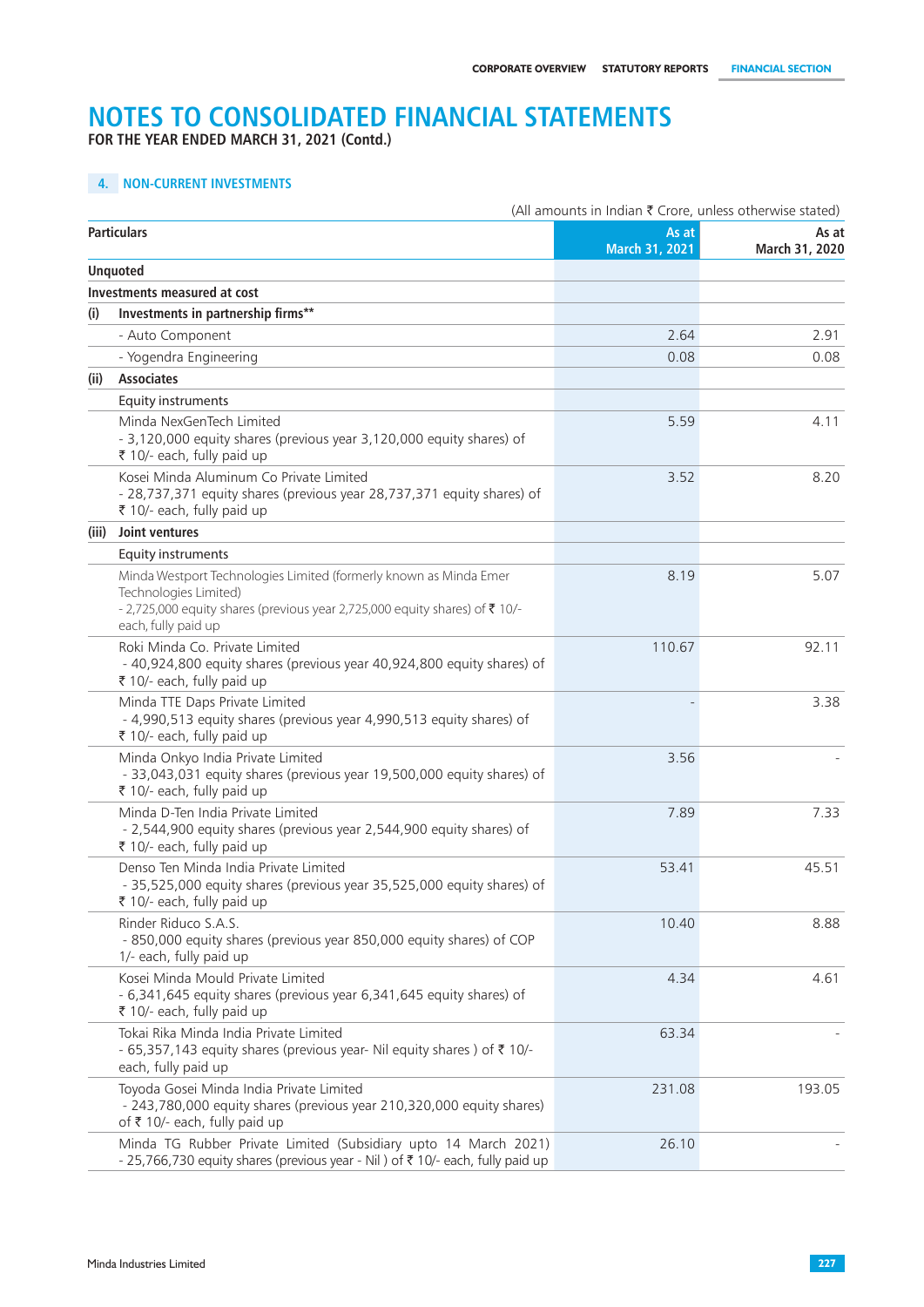

**FOR THE YEAR ENDED MARCH 31, 2021 (Contd.)**

|                                                                                                                                                        | (All amounts in Indian ₹ Crore, unless otherwise stated) |                         |  |
|--------------------------------------------------------------------------------------------------------------------------------------------------------|----------------------------------------------------------|-------------------------|--|
| <b>Particulars</b>                                                                                                                                     | As at<br>March 31, 2021                                  | As at<br>March 31, 2020 |  |
| Investments measured at Fair value through profit and loss:                                                                                            |                                                          |                         |  |
| <b>Unqouted</b>                                                                                                                                        |                                                          |                         |  |
| <b>Equity instruments</b>                                                                                                                              |                                                          |                         |  |
| Paras Green Power LLP                                                                                                                                  | 0.03                                                     | 0.03                    |  |
| Green Infra Wind Energy Theni Limited<br>- 315,523 equity shares (previous year 315,523 equity shares) of ₹ 10/-<br>each, fully paid up                | 0.12                                                     | 0.52                    |  |
| Minda Industria E Comerico De Autopecsa Limited<br>- 25,000 equity shares (previous year 25,000 equity shares) of Brazilian<br>\$1 each, fully paid up | 0.07                                                     | 0.07                    |  |
| OPG Power Generation Private Limited<br>- 37,700 equity shares (previous year 37,700 equity shares) of ₹ 10/-<br>each, fully paid up                   | 0.04                                                     | 0.04                    |  |
| Others (Ungouted)                                                                                                                                      |                                                          |                         |  |
| Life Insurance Corporation of India, Mumbai                                                                                                            | 0.73                                                     | 0.66                    |  |
| (Group annuity policy for Pension to employees)                                                                                                        |                                                          |                         |  |
| Less: Other than temporary diminution in value of non-current<br>investment *                                                                          | 531.80                                                   | 376.56                  |  |
| - Minda NexGenTech Limited                                                                                                                             | (3.12)                                                   | (3.12)                  |  |
| - Minda Industria E Comerico De Autopecsa Limited                                                                                                      | (0.07)                                                   | (0.07)                  |  |
|                                                                                                                                                        | 528.61                                                   | 373.37                  |  |

### **Aggregate value of impairment in the value of investments**

\* Aggregate provision for diminution of non-current investment is  $\bar{\tau}$  3.19 Crores (March 31, 2020  $\bar{\tau}$  3.19 Crores).

\*\*Investment in Partnership Firms

| <b>Partnership Firm</b>          | <b>Name of the Partners</b> | Share in Profit (%)<br>As at<br>March 31, 2021 | Share in Profit (%)<br>As at<br>March 31, 2020 |
|----------------------------------|-----------------------------|------------------------------------------------|------------------------------------------------|
| Auto Component                   | Minda Industries Limited    | 48.90%                                         | 48.90%                                         |
|                                  | Mr. Nirmal K. Minda         | 25.55%                                         | 25.55%                                         |
|                                  | Ms. Palak Minda             | 25.55%                                         | 25.55%                                         |
| Yogendra Engineering             | Minda Industries Limited    | 48.90%                                         | 48.90%                                         |
|                                  | Mr. Sanjeev Garg            | 12.50%                                         | 12.50%                                         |
|                                  | Mrs. Suman Minda            | 38.60%                                         | 38.60%                                         |
| <b>Total Capital of the firm</b> |                             | Amount                                         | <b>Amount</b>                                  |
| Auto Component                   |                             | 8.47                                           | 7.96                                           |
| Yogendra Engineering             |                             | 0.16                                           | 0.16                                           |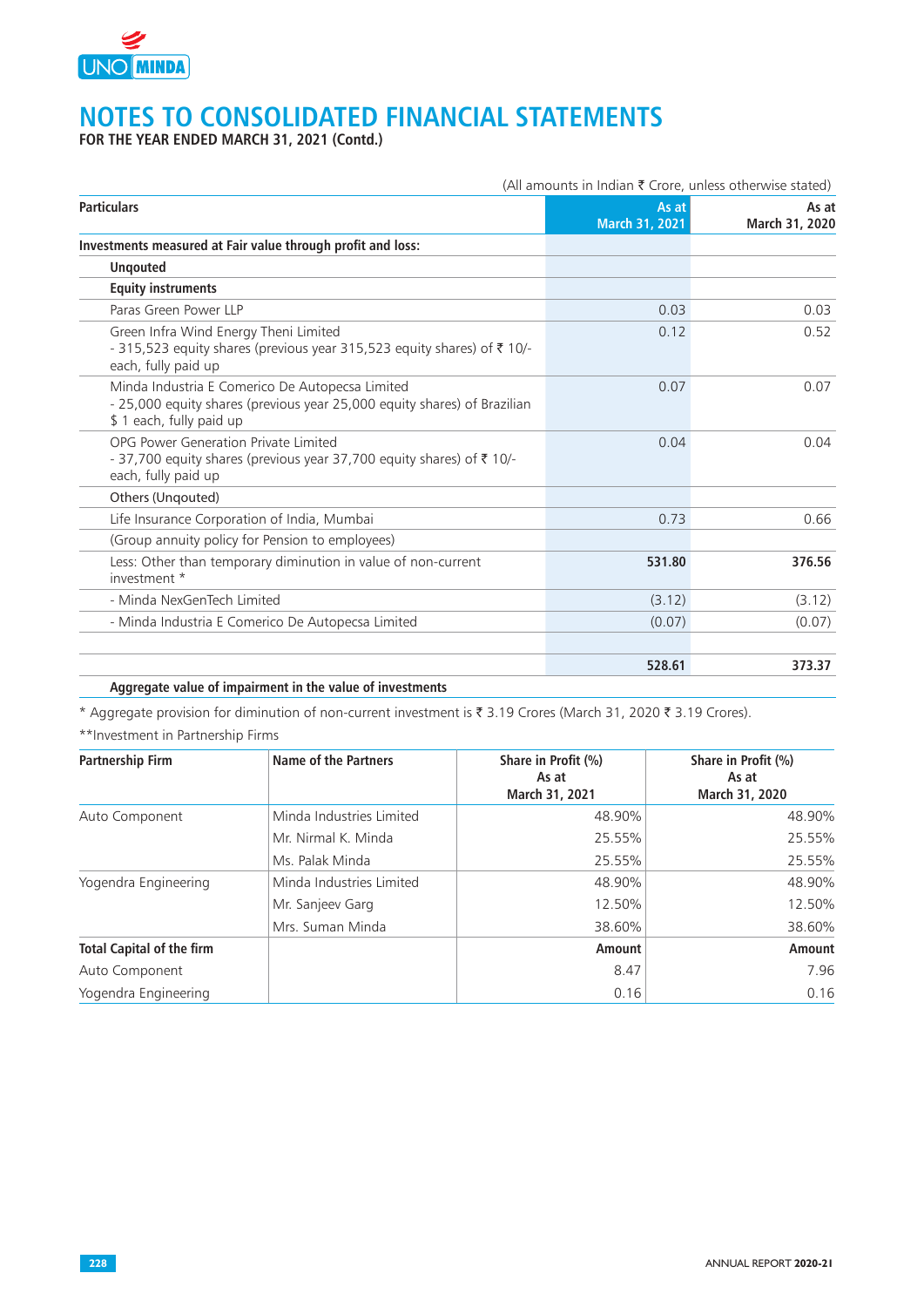**FOR THE YEAR ENDED MARCH 31, 2021 (Contd.)**

### **5. LOANS (NON-CURRENT)**

|                                                         | (All amounts in Indian ₹ Crore, unless otherwise stated) |                         |  |
|---------------------------------------------------------|----------------------------------------------------------|-------------------------|--|
| <b>Particulars</b>                                      | As at<br>March 31, 2021                                  | As at<br>March 31, 2020 |  |
| (Unsecured and considered good unless otherwise stated) |                                                          |                         |  |
| Security deposits                                       | 26.96                                                    | 15.83                   |  |
| Others                                                  | 0.30                                                     | 0.33                    |  |
|                                                         | 27.26                                                    | 16.16                   |  |

## **6. OTHER FINANCIAL ASSETS (NON-CURRENT)**

(All amounts in Indian  $\bar{\tau}$  Crore, unless otherwise stated)

| <b>Particulars</b>                                                    | As at          | As at          |
|-----------------------------------------------------------------------|----------------|----------------|
|                                                                       | March 31, 2021 | March 31, 2020 |
| (Unsecured and considered good unless otherwise stated)               |                |                |
| Bank deposits (due to mature after 12 months from the reporting date) | 1.24           | 5.67           |
| Interest accrued on fixed deposits                                    |                | 0.24           |
| Retention money with customers                                        | 1.65           | 1.65           |
| Forward contract receivable                                           |                | 1.02           |
| Other receivable                                                      | 0.81           | 1.70           |
|                                                                       | 3.70           | 10.28          |

# **7. INCOME TAX ASSETS (NET)**

(All amounts in Indian  $\bar{\tau}$  Crore, unless otherwise stated)

| <b>Particulars</b> | As at I               | As at          |
|--------------------|-----------------------|----------------|
|                    | <b>March 31, 2021</b> | March 31, 2020 |
| Advance income tax | 26.17                 | 48.07          |
|                    | 26.17                 | 48.07          |

### **8. OTHER ASSETS (NON-CURRENT)**

|                                                     |                         | (All amounts in Indian ₹ Crore, unless otherwise stated) |  |
|-----------------------------------------------------|-------------------------|----------------------------------------------------------|--|
| <b>Particulars</b>                                  | As at<br>March 31, 2021 | As at<br>March 31, 2020                                  |  |
| (Unsecured considered good unless otherwise stated) |                         |                                                          |  |
| Capital advances                                    | 38,08                   | 44.36                                                    |  |
| Prepaid Expense                                     | 0.21                    | 0.33                                                     |  |
| Balances with government authorities                |                         | 7.03                                                     |  |
| Others                                              | 0.98                    | 1.04                                                     |  |
|                                                     | 39.27                   | 52.76                                                    |  |

# **9. INVENTORIES**

(All amounts in Indian  $\bar{\tau}$  Crore, unless otherwise stated)

| <b>Particulars</b>                                                                                                                      | As at<br><b>March 31, 2021</b> | As at<br>March 31, 2020 |
|-----------------------------------------------------------------------------------------------------------------------------------------|--------------------------------|-------------------------|
| (At lower of cost and net realisable value, unless otherwise stated)                                                                    |                                |                         |
| Raw materials [Goods in transit ₹ 30.69 Crore (₹ 28.16 Crore as on March 31, 2020)]                                                     | 358.16                         | 281.09                  |
| Work-in-progress                                                                                                                        | 115.80                         | 85.40                   |
| Finished goods [Goods in transit ₹ 31.36 Crore (₹ 12.77 Crore as on March 31, 2020)]                                                    | 108.57                         | 97.02                   |
| Stock-in-trade [Goods in transit ₹ 17.62 Crore (₹ 6.83 Crore as on March 31, 2020)]                                                     | 100.52                         | 85.91                   |
| Stores and spares                                                                                                                       | 47.94                          | 42.38                   |
| Loose tools                                                                                                                             | 19.57                          | 17.71                   |
|                                                                                                                                         | 750.56                         | 609.52                  |
| Carrying amount of inventories (included in above) pledged as securities for<br>borrowings and sanctioned limits (refer note 18 and 22) | 750.56                         | 609.52                  |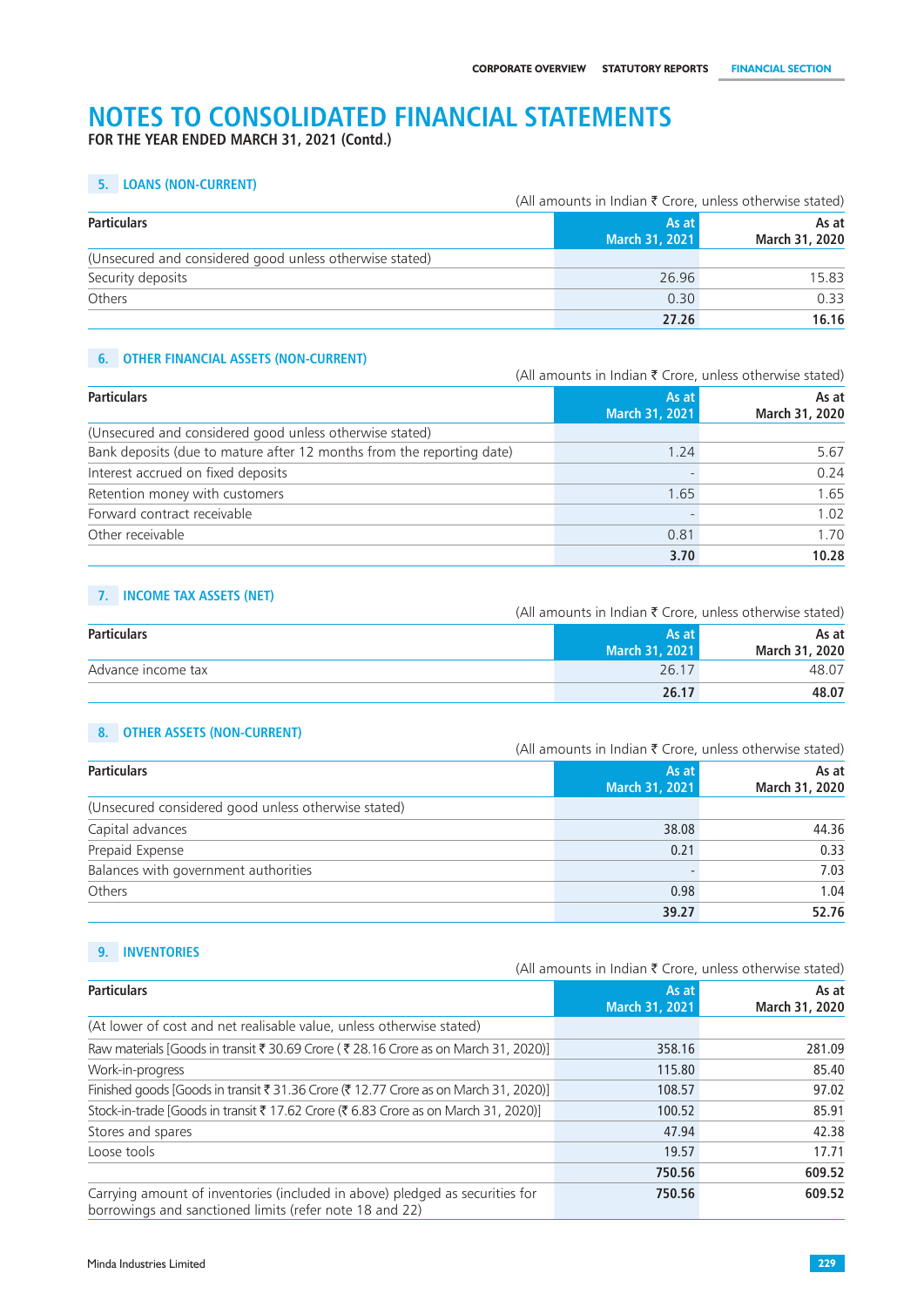

**FOR THE YEAR ENDED MARCH 31, 2021 (Contd.)**

## **10. INVESTMENTS CURRENT**

|                                                                                                      | (All amounts in Indian ₹ Crore, unless otherwise stated) |                         |
|------------------------------------------------------------------------------------------------------|----------------------------------------------------------|-------------------------|
| <b>Particulars</b>                                                                                   | As at<br><b>March 31, 2021</b>                           | As at<br>March 31, 2020 |
| Investments measured at Fair value through profit and loss                                           |                                                          |                         |
| Investments in mutual funds (Unquoted)<br>(i)                                                        |                                                          |                         |
| SBI Liquid Fund                                                                                      | 0.52                                                     | 0.50                    |
| - 1,627.54 (Previous year 1,627.54 units)                                                            |                                                          |                         |
| <b>ICICI Prudential Liquid Fund</b>                                                                  | 0.52                                                     | 0.50                    |
| - 17,216.86 (Previous year 17,216.86 units)                                                          |                                                          |                         |
| <b>HDFC Liquid Fund</b>                                                                              | 0.52                                                     | 18.01                   |
| - 1,296.45 (Previous year 46,837.36 units)                                                           |                                                          |                         |
| (ii)<br><b>Investments in equity shares (Quoted)</b>                                                 |                                                          |                         |
| <b>TVS Motor Co Limited</b><br>- Nil (previous year 200,000) of $\bar{\tau}$ 1/- each, fully paid up |                                                          | 5.94                    |
|                                                                                                      | 1.56                                                     | 24.95                   |
| Aggregate amount of unquoted investments                                                             | 1.56                                                     | 19.02                   |
| Aggregate market value of quoted investments                                                         |                                                          | 5.94                    |
| Aggregate cost of unquoted investments                                                               | 1.50                                                     | 19.02                   |
| Aggregate cost of quoted investments                                                                 |                                                          | 0.32                    |

## **11. TRADE RECEIVABLES \***

|                                                                                       | (All amounts in Indian ₹ Crore, unless otherwise stated) |                         |  |
|---------------------------------------------------------------------------------------|----------------------------------------------------------|-------------------------|--|
| <b>Particulars</b>                                                                    | As at<br><b>March 31, 2021</b>                           | As at<br>March 31, 2020 |  |
| (Unsecured, considered good unless otherwise stated)                                  |                                                          |                         |  |
| Trade receivables considered good- Unsecured                                          | 1,198.82                                                 | 863.24                  |  |
| Trade Receivables which have significant increase in credit risk                      |                                                          |                         |  |
| Trade receivables- credit impaired                                                    | 12.03                                                    | 10.57                   |  |
|                                                                                       | 1,210.85                                                 | 873.81                  |  |
| Less: Allowance for credit impaired                                                   | (12.03)                                                  | (10.57)                 |  |
|                                                                                       | 1,198.82                                                 | 863.24                  |  |
| The movement in change in allowance for expected credit loss and credit<br>impairment |                                                          |                         |  |
| Balance as at beginning of the year                                                   | 10.57                                                    | 5.36                    |  |
| Change in allowance for expected credit loss and credit impairment                    | 4.73                                                     | 4.76                    |  |
| Utilisation/ written back                                                             | (3.27)                                                   | 0.45                    |  |
| Balance as at the end of the year                                                     | 12.03                                                    | 10.57                   |  |

\*The Group exposure to currency and liquidity risks related to the above financial assets is disclosed in Note 50.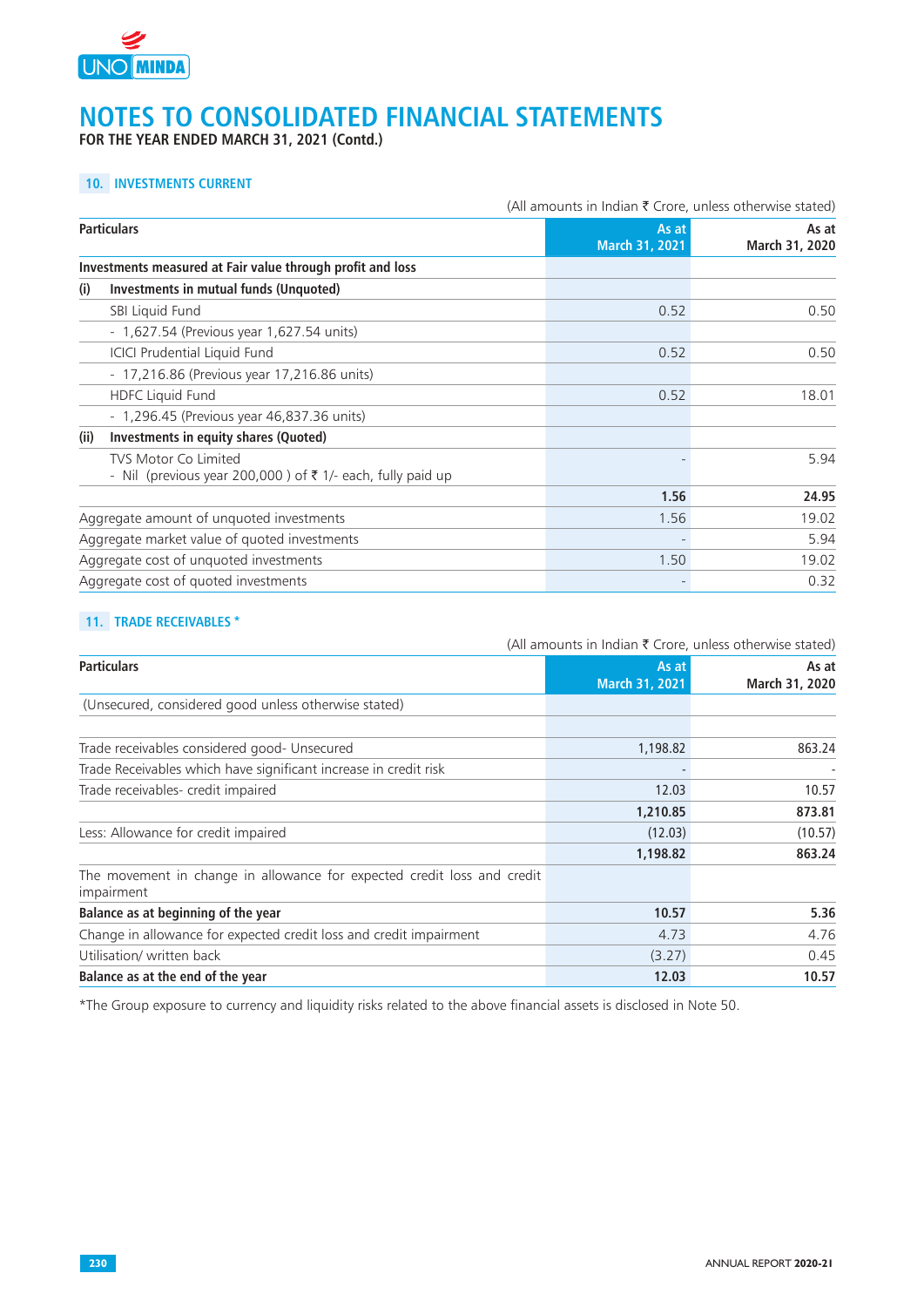**FOR THE YEAR ENDED MARCH 31, 2021 (Contd.)**

## **12. CASH AND CASH EQUIVALENTS**

|                                                                  | (All amounts in Indian $\bar{\tau}$ Crore, unless otherwise stated) |                         |
|------------------------------------------------------------------|---------------------------------------------------------------------|-------------------------|
| <b>Particulars</b>                                               | As at<br>March 31, 2021                                             | As at<br>March 31, 2020 |
| - Balances with banks                                            |                                                                     |                         |
| In current accounts                                              | 159.47                                                              | 230.43                  |
| In deposit accounts (with original maturity of 3 months or less) | 45.40                                                               | 32.10                   |
|                                                                  | 204.87                                                              | 262.53                  |
| - Cash on hand                                                   | 0.74                                                                | 1.14                    |
|                                                                  | 205.61                                                              | 263.67                  |

### **13. BANK BALANCES OTHER THAN THOSE INCLUDED IN CASH AND CASH EQUIVALENTS ABOVE**

|                                                                             | (All amounts in Indian $\bar{\tau}$ Crore, unless otherwise stated) |                                |
|-----------------------------------------------------------------------------|---------------------------------------------------------------------|--------------------------------|
| <b>Particulars</b>                                                          | As at<br>March 31, 2021                                             | As at<br><b>March 31, 2020</b> |
| Bank deposits (due for realisation within 12 months of the reporting date)* | 31.85                                                               | 76.65                          |
| Unpaid dividend accounts**                                                  | 0.72                                                                | 0.59                           |
|                                                                             | 32.57                                                               | 77.24                          |

\* Includes fixed deposit amounting to  $\bar{\tau}$  0.82 Crores (previous year  $\bar{\tau}$  0.77 Crores) pledged against cash credit facilities \*\* Does not include any amount payable to Investor Education and Protection Fund

#### **14. LOANS (CURRENT)**

|                                                         | (All amounts in Indian $\bar{\tau}$ Crore, unless otherwise stated) |                         |  |
|---------------------------------------------------------|---------------------------------------------------------------------|-------------------------|--|
| <b>Particulars</b>                                      | As at<br>March 31, 2021                                             | As at<br>March 31, 2020 |  |
| (Unsecured and considered good unless otherwise stated) |                                                                     |                         |  |
| Security deposits                                       | 0.41                                                                | 0.96                    |  |
| Loan to employees                                       |                                                                     | 1.86                    |  |
| Others                                                  | 2.53                                                                | 3.45                    |  |
|                                                         | 2.94                                                                | 6.27                    |  |

## **15. OTHER FINANCIAL ASSETS (CURRENT)**

|                                                         | (All amounts in Indian $\bar{\tau}$ Crore, unless otherwise stated) |                         |  |
|---------------------------------------------------------|---------------------------------------------------------------------|-------------------------|--|
| <b>Particulars</b>                                      | As at<br>March 31, 2021                                             | As at<br>March 31, 2020 |  |
| (Unsecured and considered good unless otherwise stated) |                                                                     |                         |  |
| Forward contract receivable                             | 5.32                                                                | 11.18                   |  |
| Interest accrued on bank deposits                       | 2.26                                                                | 2.10                    |  |
| Loans and advances to related party and others          |                                                                     | 6.95                    |  |
| Advances to employees                                   | 3.18                                                                | 3.04                    |  |
| Incentive receivable                                    | 3.73                                                                | 11.42                   |  |
| Insurance claims receivable                             | 1.26                                                                | 2.56                    |  |
| Others                                                  | 11.53                                                               | 2.63                    |  |
|                                                         | 27.28                                                               | 39.88                   |  |

#### **16. OTHER CURRENT ASSETS**

|                                                         |                         | (All amounts in Indian $\bar{\tau}$ Crore, unless otherwise stated) |  |  |
|---------------------------------------------------------|-------------------------|---------------------------------------------------------------------|--|--|
| <b>Particulars</b>                                      | As at<br>March 31, 2021 | As at<br>March 31, 2020                                             |  |  |
| (Unsecured and considered good unless otherwise stated) |                         |                                                                     |  |  |
| Prepaid expenses                                        | 19.27                   | 12 51                                                               |  |  |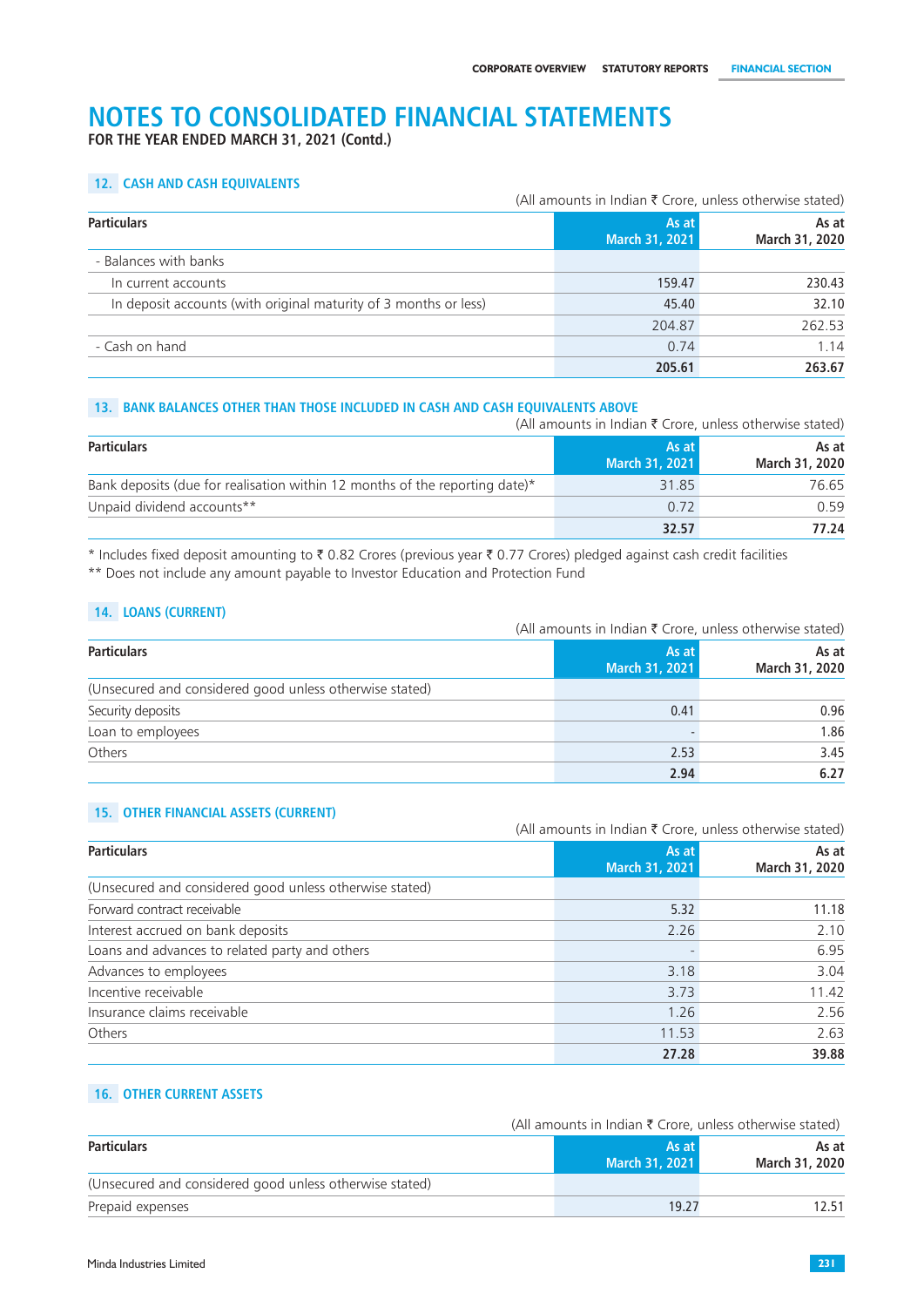

**FOR THE YEAR ENDED MARCH 31, 2021 (Contd.)**

|                                      |                | (All amounts in Indian ₹ Crore, unless otherwise stated) |  |  |  |
|--------------------------------------|----------------|----------------------------------------------------------|--|--|--|
| <b>Particulars</b>                   | March 31, 2021 | As at<br>As at<br>March 31, 2020                         |  |  |  |
| Advance to suppliers                 |                |                                                          |  |  |  |
| - Considered good                    |                | 44.10<br>69.63                                           |  |  |  |
| - Considered doubtful                |                | 0.06<br>2.33                                             |  |  |  |
| Less: Provision for loss allowance   | (2.33)         | (0.06)                                                   |  |  |  |
| Balances with government authorities |                |                                                          |  |  |  |
| - Considered good                    | 112.26         | 93.98                                                    |  |  |  |
| - Considered doubtful                |                | 0.06<br>0.29                                             |  |  |  |
| Less: Provision for loss allowance   | (0.29)         | (0.06)                                                   |  |  |  |
| Others                               |                | 3.09<br>0.85                                             |  |  |  |
|                                      | 202.01         | 153.68                                                   |  |  |  |

### **17(a) EQUITY SHARE CAPITAL**

## **(i) Authorised**

| <b>Particulars</b>                                                                       | As at<br>March 31, 2021 |               | As at<br>March 31, 2020 |               |
|------------------------------------------------------------------------------------------|-------------------------|---------------|-------------------------|---------------|
|                                                                                          | <b>Number</b>           | <b>Amount</b> | <b>Number</b>           | <b>Amount</b> |
| <b>Equity share capital</b>                                                              |                         |               |                         |               |
| Equity shares of $\bar{\tau}$ 2/- each with voting rights                                | 65,07,53,000            |               | 130.15 31,75,00,000     | 63.50         |
| Equity shares of ₹10/- each with voting rights                                           |                         |               | 6,37,00,000             | 63.70         |
| Equity shares of ₹100/- each with voting rights                                          |                         |               | 2,95,060                | 2.95          |
| Equity shares of ₹10/- each with voting rights $*#$                                      | 1,70,46,000             | 17.05         | 1,70,46,000             | 17.05         |
| Preference share capital                                                                 |                         |               |                         |               |
| 9% Cumulative redeemable preference shares of ₹10/-<br>each (Class 'A')                  | 30,00,000               | 3.00          | 30,00,000               | 3.00          |
| 3% Cumulative compulsorily convertible preference<br>shares of ₹2,187/- each (Class 'B') | 1,83,500                | 40.13         | 1,83,500                | 40.13         |
| 3% Cumulative redeemable preference shares of ₹10/-<br>each (Class 'C')                  | 35,00,000               | 3.50          | 35,00,000               | 3.50          |
| 1% Non-cumulative fully convertible preference shares of<br>₹10/- each (Class 'D')       | 1,00,00,000             | 10.00         | 1,00,00,000             | 10.00         |
| 8% Non-cumulative redeemable preference shares of<br>₹10/- each (Class 'E')              | 2,75,00,000             | 27.50         | 2,75,00,000             | 27.50         |
| 14% Non-cumulative Redeemable Preference shares of ₹10/- each*                           | 20,00,000               | 2.00          | 20,00,000               | 2.00          |
| 13.5% Preference shares of ₹10/- each (Class 'A') *                                      | 2,000                   | 0.00          | 2,000                   | 0.00          |
| 13.5% Preference shares of ₹100/- each (Class 'B') *                                     | 600                     | 0.01          | 600                     | 0.01          |
| 2% Redeemable preference shares of ₹10/- each (Class 'C') *                              | 1,10,000                | 0.11          | 1,10,000                | 0.11          |
|                                                                                          | 71,40,95,100            | 233.44        | 44,48,37,160            | 233.44        |

\* Represents effects of business combination (refer note 55)

# Formalities for conversion to  $\bar{\tau}$  2 per share completed subsequent to the year end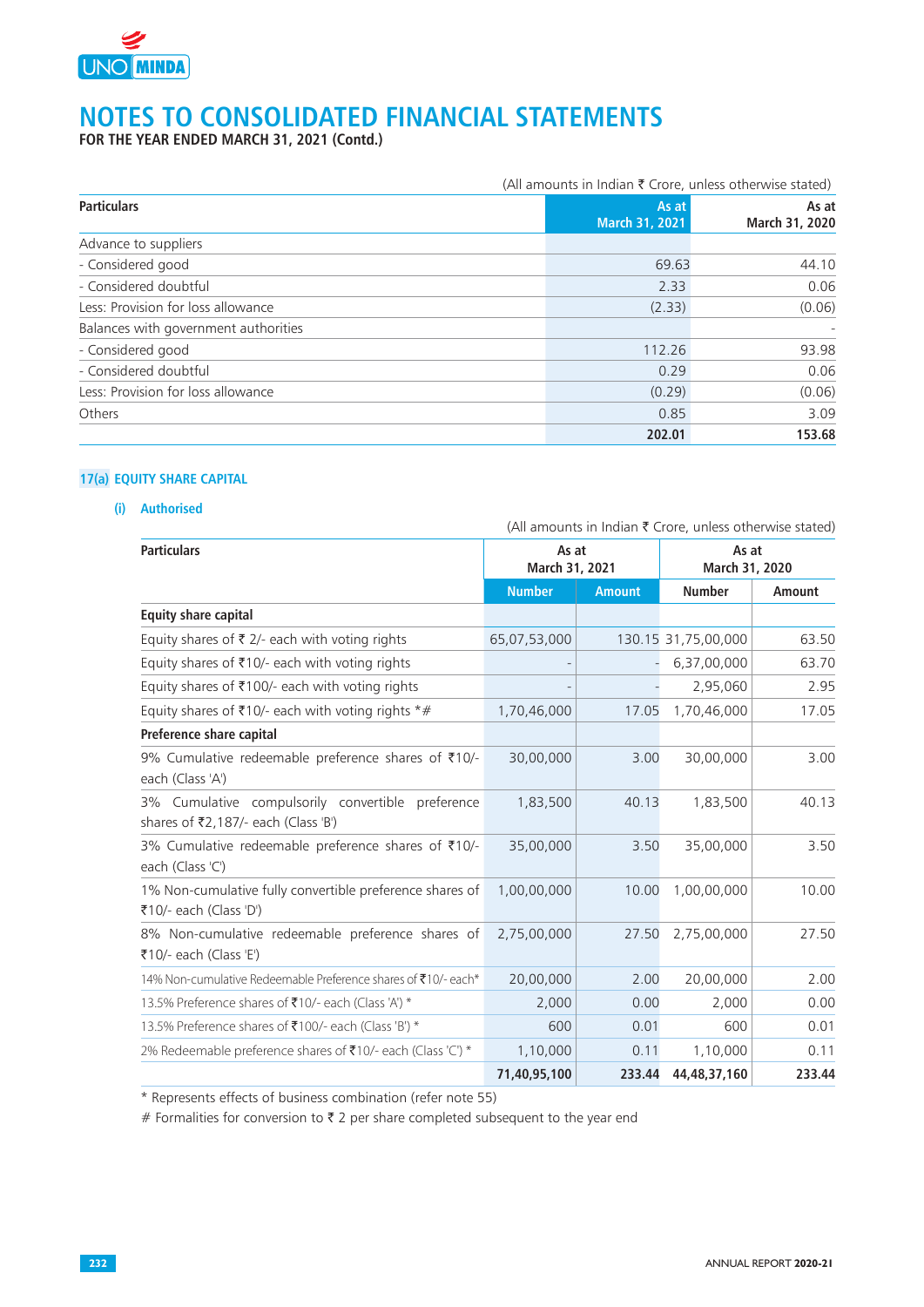**FOR THE YEAR ENDED MARCH 31, 2021 (Contd.)**

#### **(ii) Issued, subscribed and fully paid up**

|                                                           |               |                         | (All amounts in Indian ₹ Crore, unless otherwise stated) |                         |  |
|-----------------------------------------------------------|---------------|-------------------------|----------------------------------------------------------|-------------------------|--|
| <b>Particulars</b>                                        |               | As at<br>March 31, 2021 |                                                          | As at<br>March 31, 2020 |  |
|                                                           | <b>Number</b> | Amount                  | <b>Number</b>                                            | Amount                  |  |
| <b>Equity share capital</b>                               |               |                         |                                                          |                         |  |
| Equity shares of $\bar{\tau}$ 2/- each with voting rights | 27,19,28,704  |                         | 54.39 26,22,16,965                                       | 52.44                   |  |
|                                                           | 27,19,28,704  | 54.39                   | 26,22,16,965                                             | 52.44                   |  |

#### **iii) Reconciliation of the number of shares and amount outstanding at the beginning and at the end of the reporting period:**

(All amounts in Indian  $\bar{\tau}$  Crore, unless otherwise stated)

| <b>Particulars</b>                                                                 | As at<br>March 31, 2021 |        | As at<br>March 31, 2020 |        |
|------------------------------------------------------------------------------------|-------------------------|--------|-------------------------|--------|
|                                                                                    | <b>Number</b>           | Amount | <b>Number</b>           | Amount |
| <b>Equity shares</b>                                                               |                         |        |                         |        |
| Balance at the beginning of the year                                               | 26,22,16,965            |        | 52.44 26,22,16,965      | 52.44  |
| Add: Increase in number of shares on account of Right<br>issue [Refer note (vii) ] | 97.11.739               | 1.95   |                         |        |
| Balance at the end of the year                                                     | 27,19,28,704            | 54.39  | 26,22,16,965            | 52.44  |

#### **(iv) (i) Rights, preferences and restrictions attached to equity shares**

The Parent Company has only one class of issued equity shares capital having par value of  $\bar{\tau}$  2/- per share (March 31, 2020  $\bar{\tau}$  2/- per share). Each shareholder is entitled to one vote per share held. The dividend proposed by the Board of Directors is subject to the approval of the shareholders in the ensuing Annual General Meeting. In the event of liquidation, the equity shareholders are eligible to receive the remaining assets of the Company after distribution of all preferential assets, in proportion to their shareholding.

The Board at its meeting held on February 04, 2021, declared an interim dividend of  $\bar{\tau}$  0.35 per equity share i.e. 17.50% on 27,19,28,704 equity shares of ₹ 2 each (previous year ₹ 0.40/- per equity share). Further, the Board at its Meeting held on June 13, 2021, has recommended a final dividend of ` 0.50 per equity share i.e. 25.00% (previous year ₹ Nil) for the financial year ended on March 31, 2021, subject to the approval of shareholders at the ensuing Annual General Meeting.

#### **(v) Details of shareholders holding more than 5% shares in the Company:**

| <b>Particulars</b>                       | As at<br>March 31, 2021         |                                         | As at<br>March 31, 2020         |                                         |
|------------------------------------------|---------------------------------|-----------------------------------------|---------------------------------|-----------------------------------------|
| Class of shares /<br>Name of shareholder | <b>Number of</b><br>shares held | % holding in<br>that class of<br>shares | <b>Number of</b><br>shares held | % holding in<br>that class of<br>shares |
| Equity shares with voting rights         |                                 |                                         |                                 |                                         |
| Mr. Nirmal K Minda                       | 6,70,62,700                     | 24.66%                                  | 6,53,71,530                     | 24.93%                                  |
| Mrs. Suman Minda                         | 4,00,00,737                     | 14.71%                                  | 3,85,72,140                     | 14.71%                                  |
| Minda Investments Limited                | 6,69,44,957                     | 24.62%                                  | 6,38,50,140                     | 24.35%                                  |
| Matthews Asia Dividend Fund              | 1,36,19,268                     | 5.01%                                   | 1,39,29,676                     | 5.31%                                   |

**(vi)** Aggregate number and class of shares allotted as fully paid up pursuant to contract(s) without payment being received in cash for the period of five years immediately preceding the balance sheet date is 174,342,310.

**(vii)** On August 11, 2020, the Board of Directors of the Parent Company approved issue of 97,11,739 fully paid up equity shares of face value of ₹ 2 each (the "Rights Equity Shares") amounting to ₹ 242.79 Crores at a price of ₹ 250 per Rights Equity Share (including premium of  $\bar{\tau}$  248 per Rights Equity Share), in the ratio of 1 Rights Equity Shares for every 27 existing fully paid-up shares held by the eligible equity shareholders as on August 17, 2020, the Record date. Further, on September 15, 2020, the Rights Issue Committee of the Board of Directors approved the allotment of Rights Equity Shares in relation to the said Rights Issue and consequently Rights issue shares were issued during the year. There is no deviation in use of proceeds from the objects stated in the Offer document for rights issue.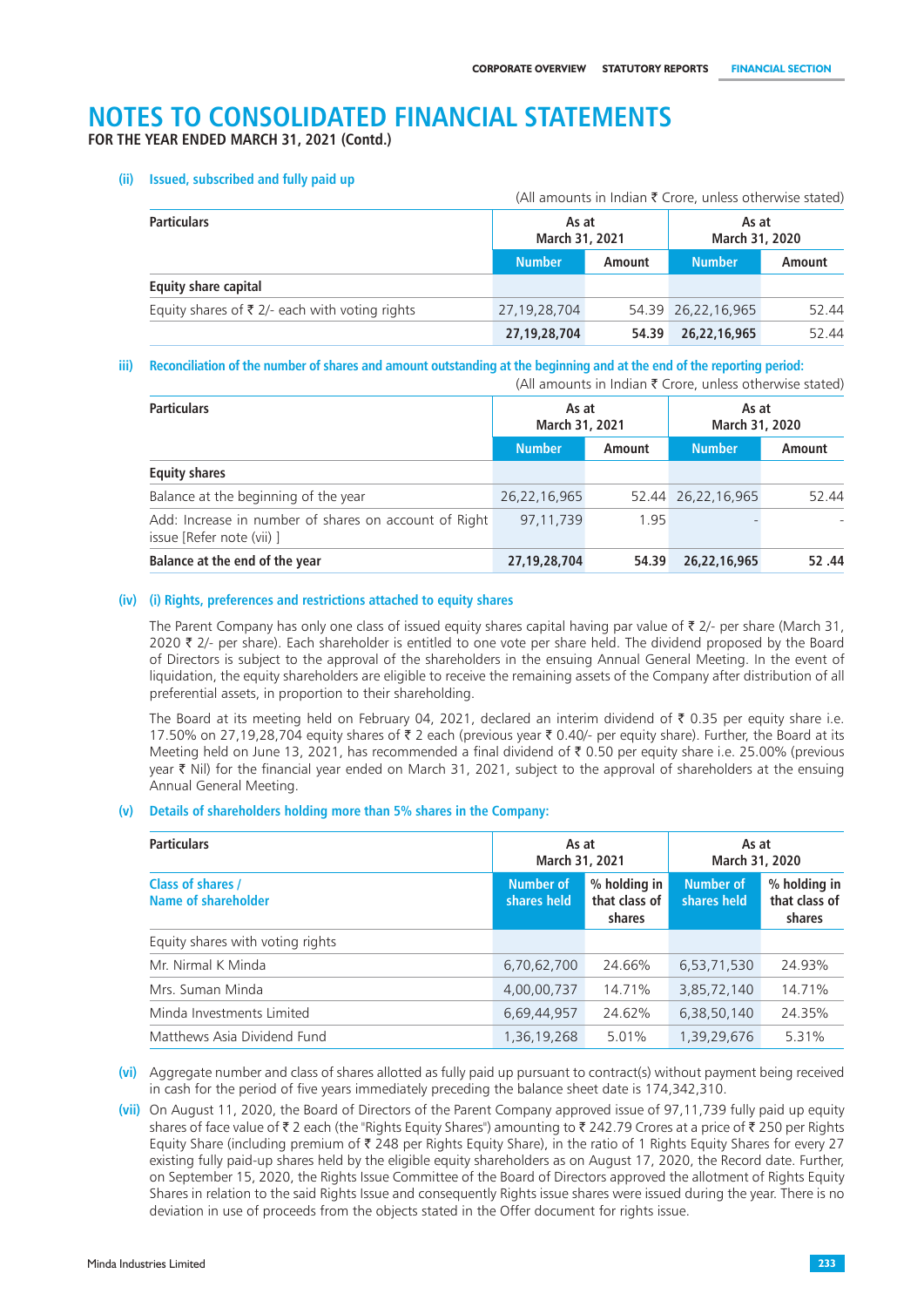

**FOR THE YEAR ENDED MARCH 31, 2021 (Contd.)**

| Particulars                                                     |                                                                    | Other comprehensive<br>income/(loss)          |                                                   | Equity<br>component                      | Securities<br>premium | redem<br>Capital | Capital<br>reserves | reserves                          | reserves            | Capital General Employee<br>stock | pending<br><b>Shares</b>              | Retained<br>earnings | other<br>Total |
|-----------------------------------------------------------------|--------------------------------------------------------------------|-----------------------------------------------|---------------------------------------------------|------------------------------------------|-----------------------|------------------|---------------------|-----------------------------------|---------------------|-----------------------------------|---------------------------------------|----------------------|----------------|
|                                                                 | obligations<br>of Defined<br>urements<br><b>Benefits</b><br>Remeas | translation<br>currency<br>Foreign<br>reserve | Effective<br>portion<br>of Cash<br>Hedges<br>Flow | of other<br>instru<br>ments<br>financial |                       | ption<br>reserve |                     | arising<br>ã<br>consoli<br>dation |                     | options<br>reserve                | Issu ance<br>(Refer<br>note 55)       |                      | equity         |
| Balance as at April 1, 2020                                     | (3.03)                                                             | 5.38                                          |                                                   | 6.55                                     | 390.33                | 18.39            | 3.28                | 177.01                            | 71.06               | 1.20                              | 52.00                                 | 1,086.47             | 1,808.64       |
| Profit for the year                                             |                                                                    |                                               |                                                   |                                          |                       |                  |                     |                                   |                     |                                   |                                       | 206.63               | 206.63         |
| Other comprehensive income/(loss) (net of tax)                  | 2.19                                                               | 8.14                                          | 3.98                                              |                                          |                       | $\mathbf{I}$     |                     |                                   |                     |                                   |                                       |                      | 14.31          |
| Security premium on shares issued under Rights issue            |                                                                    |                                               |                                                   |                                          | 240.85                | $\mathbf{I}$     |                     |                                   |                     |                                   |                                       |                      | 240.85         |
| Amount utilised towards Rights issue expenses                   |                                                                    |                                               |                                                   |                                          | (2.41)                | $\mathbf{I}$     |                     |                                   |                     |                                   |                                       |                      | (2.41)         |
| Purchase of Non controlling interest (refer note 55)            |                                                                    |                                               |                                                   |                                          | (3.13)                | $\mathbf{I}$     |                     | $\mathbf{I}$                      |                     |                                   | (52.00)                               |                      | (55.13)        |
| Employee stock compensation expense                             | $\mathbf{L}$                                                       |                                               |                                                   |                                          |                       | $\mathbf{I}$     | $\mathbf{L}$        |                                   |                     | 1.05                              |                                       |                      | 1.05           |
| Pursuant to loss of control in a subsidiary (refer note 55)     |                                                                    |                                               |                                                   |                                          |                       |                  |                     |                                   |                     |                                   |                                       | 1.48                 | 1.48           |
| Interim dividend for the year ended March 31, 2021              |                                                                    |                                               |                                                   |                                          |                       |                  |                     |                                   |                     |                                   |                                       | (9.52)               | (9.52)         |
| Others                                                          |                                                                    |                                               |                                                   |                                          |                       |                  |                     |                                   |                     |                                   |                                       | (3.72)               | (3.72)         |
| Balance as at March 31, 2021                                    | (0.85)                                                             | 13.52                                         | 3.98                                              | 6.55                                     | 625.64                | 18.39            | 3.28                | 177.01                            | 71.06               | 2.25                              | $\blacksquare$                        | 1,281.36             | 2,202.18       |
| Particulars                                                     |                                                                    | Other comprehensive<br>income/(loss)          |                                                   | Equity<br>component                      | Securities<br>premium | redem<br>Capital | reserves<br>Capital | Capital<br>reserves               | General<br>reserves | stock<br>Employee                 | <b>Shares</b><br>pending              | earnings<br>Retained | other<br>Total |
|                                                                 | obligations<br>of Defined<br>urements<br><b>Benefits</b><br>Remeas | translation<br>currency<br>Foreign<br>reserve | Effective<br>portion<br>of Cash<br>Hedges<br>Flow | of other<br>ments<br>instru<br>financial |                       | ption<br>reserve |                     | arising<br>ã<br>consoli<br>dation |                     | options<br>reserve                | note<br>Issu<br>ance<br>(Refer<br>55) |                      | equity         |
| Balance as at April 1, 2019                                     | 1.48                                                               | 2.80                                          |                                                   | 6.55                                     | 360.51                | 18.29            | 3.32                | 177.01                            | 70.64               |                                   |                                       | 1,011.12 1,651.72    |                |
| Transition impact of Ind AS 116 net of tax                      |                                                                    |                                               |                                                   |                                          |                       |                  |                     |                                   | (0.00)              |                                   |                                       | (5.32)               | (5.32)         |
| Effect of business combination (refer note 55)                  |                                                                    |                                               |                                                   |                                          | 29.82                 | 0.10             |                     |                                   | 0.42                |                                   | 52.00                                 | (37.46)              | 44.88          |
| Profit for the year                                             |                                                                    |                                               |                                                   |                                          |                       |                  | $\mathbf{I}$        |                                   |                     | л.                                |                                       | 155.18               | 155.18         |
| Other comprehensive income/(loss) (net of tax)                  | (4.51)                                                             | 58<br>$\sim$                                  |                                                   |                                          |                       |                  |                     |                                   |                     |                                   |                                       |                      | (1.93)         |
| Employee stock compensation expense                             |                                                                    |                                               |                                                   |                                          |                       | $\mathbf{I}$     |                     | $\blacksquare$                    |                     | 1.20                              | $\blacksquare$                        |                      | 1.20           |
| Utilised during the Year                                        |                                                                    | $\mathbf{I}$                                  |                                                   |                                          |                       | $\mathbf{I}$     | (0.04)              | $\mathbf{I}$                      |                     |                                   | $\mathbf{I}$                          |                      | (0.04)         |
| Addition during the year (including pursuant to<br>acquisition) |                                                                    |                                               |                                                   |                                          |                       |                  |                     |                                   |                     |                                   |                                       | (4.45)               | (4.45)         |
| Final dividend for the year ended March 31, 2019                | п.                                                                 |                                               |                                                   |                                          |                       | п.               |                     |                                   |                     |                                   | <b>T</b>                              | (16.27)              | (16.27)        |
| Interim dividend for the year ended March 31, 2020              | $\mathbf{I}$                                                       |                                               |                                                   |                                          |                       | $\mathbf{I}$     | $\mathbf I$         |                                   |                     |                                   | $\mathbf{I}$                          | (0.49)               | (10.49)        |
| Dividend distribution tax                                       |                                                                    |                                               |                                                   |                                          |                       |                  |                     |                                   |                     |                                   |                                       | (5.42)               | (5.42)         |
| Others                                                          |                                                                    |                                               |                                                   |                                          |                       |                  |                     |                                   |                     |                                   |                                       | (0.41)               | (0.41)         |
| Balance as at March 31, 2020                                    | (3.03)                                                             | 5.38                                          |                                                   | 6.55                                     | 390.33                | 18.39            | 3.28                | 177.01                            | 71.06               | 1.20                              | 52.00                                 | 1,086.48             | 1,808.64       |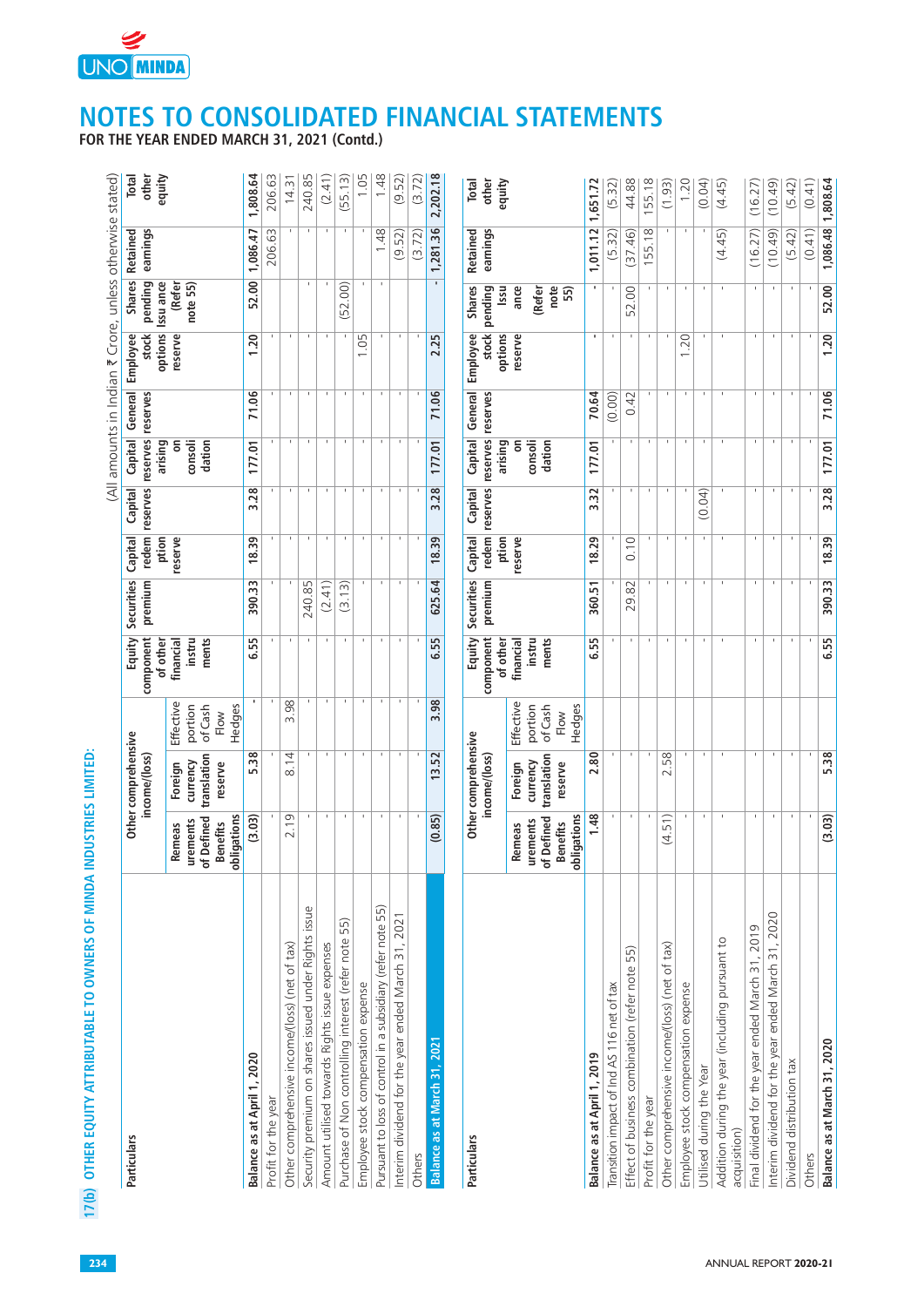**FOR THE YEAR ENDED MARCH 31, 2021 (Contd.)**

**The Description of the nature and purpose of each reserve within other equity is as follows:** 

- a) Securities premium: Securities premium is credited when shares are issued at premium. It is utilised in accordance with<br>the provisions of the Companies Act 2013, to issue bonus shares, to provide for premium on redempti debentures, write-off equity related expenses like underwriting costs, etc.
- b) Capital redemption reserve: The capital redemption reserve is a non-distributable reserve and represents preference shares redeemed
- c) General reserve: The parent Company appropriates apportion to general reserve out of profits voluntarily and the said<br>reserve is available for payment of dividend to shareholders.
- d) Employee stock options reserve: The Parent Company has share option schemes under which options to subscribe for<br>the Company's shares have been granted to certain executives and senior employees. The reserve is used to the value of equity settled stock options provided to employees, including key management personnel, as part of their remuneration. Refer to Note 48 for further details of these plans.
- e) Equity component of other financial instruments: Equity component of the compound financial instruments is credited to other equity.
- f) Capital reserve arising on consolidation:
- Capital Reserve arising on consolidation is the reserve created on acquisition of subsidiaries, joint ventures and associates. g) Foreign currency translation reserve:
- This reserve is created due to changes in historic rates and closing rates of assets and liabilities of foreign subsidiary entities.
- h) Other comprehensive Income (OCI) amount pertaining to remeasurements of defined benefit liabilities (Asset) comprises actuarial gain & losses.
- i) Share pending issuance represents shares to be issued to a non-resident shareholder of transferor Company persuant to business combination (refer note 55)
- **j) Effective portion of Cash Flow Hedges:**

The cash flow hedging reserve represents the cumulative portion of gains or losses arising on changes in fair value of designated portion of hedging instruments entered into for cash flow hedges. The cumulative gain or loss arising on changes in fair value of the designated portion of the hedging instruments that are recognised and accumulated under the heading of cash flow reserve will be reclassified to Statement of Profit and Loss only when the hedged transaction affects the profit or loss or included as a basis adjustment to the non financial hedged items.

#### **17(c) DISTRIBUTION MADE**

|                                                                                                          | (All amounts in Indian $\bar{\tau}$ Crore, unless otherwise stated) |                         |
|----------------------------------------------------------------------------------------------------------|---------------------------------------------------------------------|-------------------------|
| <b>Particulars</b>                                                                                       | As at<br>March 31, 2021                                             | As at<br>March 31, 2020 |
| Cash dividends on equity shares declared and paid:                                                       |                                                                     |                         |
| Final dividend for the year ended on March 31, 2020 ₹ Nil per share (March 31, 2019 ₹ 0.65/- per Share)  |                                                                     | 17.04                   |
| Interim dividend for the year ended on March 31, 2021 ₹ 0.35 per share (March 31, 2020 ₹ 0.40 per share) | 9.52                                                                | 10.49                   |
| Dividend distribution tax on above (DDT)                                                                 |                                                                     | 5.42                    |
|                                                                                                          | 9.52                                                                | 32.95                   |
| Proposed Dividends on equity shares*:                                                                    |                                                                     |                         |
| Final dividend for the year ended on March 31, 2021 @ 0.50 per share (March 31, 2020 @ ₹ Nil per share)  | 13.60                                                               |                         |
|                                                                                                          | 13.60                                                               |                         |

#### **17(d) NON CONTROLLING INTEREST:**

| <b>Particulars</b>                                                    | As at<br>March 31, 2020 |
|-----------------------------------------------------------------------|-------------------------|
| Balance as at April 01, 2019                                          | 266.71                  |
| Profit for the year                                                   | 32.76                   |
| Transition impact of Ind AS 116 net of tax                            | (4.64)                  |
| Dividend paid/ Drawings during the year                               | (11.79)                 |
| Other comprehensive income/(loss) (net of tax)                        | (0.20)                  |
| Balance as at March 31, 2020                                          | 282.84                  |
| Profit for the year                                                   | 41.81                   |
| Dividend paid/ Drawings during the year                               | (9.09)                  |
| Addition in non-controlling interest due to renouncing of right issue | 9.80                    |
| Pursuant to loss of control in a subsidiary (refer note 55)           | (19.29)                 |
| Other comprehensive income/(loss) (net of tax)                        | 0.44                    |
| Adjustment                                                            | (0.06)                  |
| Balance as at March 31, 2021                                          | 306.45                  |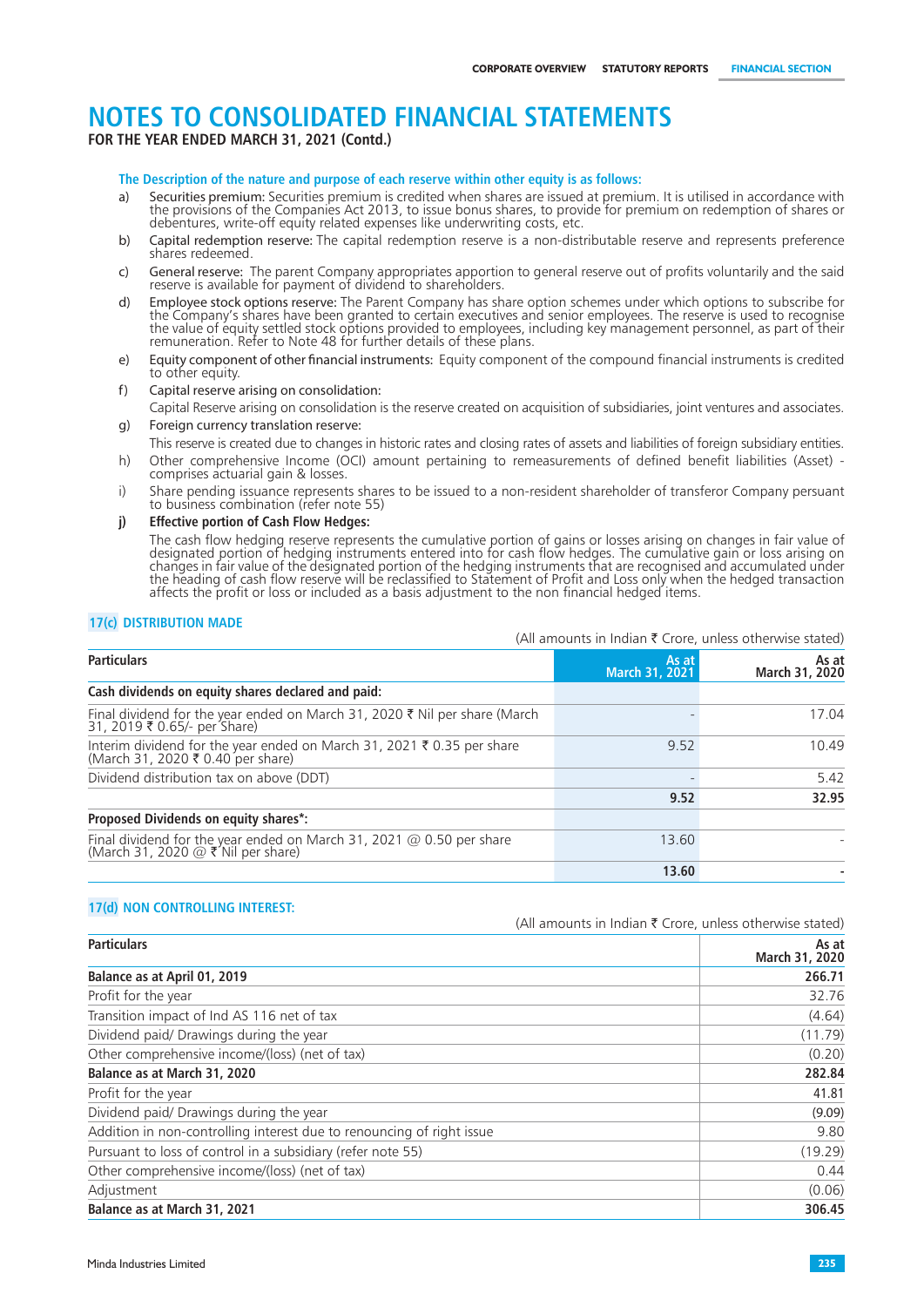

**FOR THE YEAR ENDED MARCH 31, 2021 (Contd.)**

### **18. NON-CURRENT BORROWINGS**

|                                                                  | (All amounts in Indian ₹ Crore, unless otherwise stated) |                         |  |
|------------------------------------------------------------------|----------------------------------------------------------|-------------------------|--|
| <b>Particulars</b>                                               | As at<br>March 31, 2021                                  | As at<br>March 31, 2020 |  |
| <b>Term loans</b>                                                |                                                          |                         |  |
| <b>Secured</b>                                                   |                                                          |                         |  |
| From banks                                                       | 665.12                                                   | 877.76                  |  |
| From others                                                      | 9.66                                                     | 26.73                   |  |
| Less: Current maturities of long term borrowings (Refer note 24) | 164.12                                                   | 145.23                  |  |
|                                                                  | 510.66                                                   | 759.26                  |  |
| <b>Term loans</b>                                                |                                                          |                         |  |
| <b>Unsecured</b>                                                 |                                                          |                         |  |
| From banks                                                       | 29.94                                                    | 46.66                   |  |
| From others                                                      | 30.02                                                    | 7.72                    |  |
| Less: Current maturities of long term borrowings (Refer note 24) | 31.50                                                    | 33.32                   |  |
|                                                                  | 28.46                                                    | 21.06                   |  |
|                                                                  | 539.12                                                   | 780.32                  |  |

|   | S.No Nature of security (including current<br>portion of term loan)                                                                                                                                                                                                                                                                                                                                                                                                                                                                                                                                                                                                                                                                                         | Terms of repayment and rate of interest                                                                                                                                                                               | As at<br>March 31, 2021 | As at<br>March 31, 2020 |
|---|-------------------------------------------------------------------------------------------------------------------------------------------------------------------------------------------------------------------------------------------------------------------------------------------------------------------------------------------------------------------------------------------------------------------------------------------------------------------------------------------------------------------------------------------------------------------------------------------------------------------------------------------------------------------------------------------------------------------------------------------------------------|-----------------------------------------------------------------------------------------------------------------------------------------------------------------------------------------------------------------------|-------------------------|-------------------------|
| 1 | Rupee term loan from HDFC Bank obtained<br>by the Parent Company is secured by:<br>Movable Property, plant and equipment<br>~First Pari passu charge on all movable<br>Property, plant and equipment of the<br>company<br>Immovable<br>Property,<br>and<br>plant<br>equipment $\sim$ First Pari passu charge on<br>Immovable Property, plant and equipment<br>of the company. Collateral Details -<br>i)<br>Fatehpur,<br>PO.<br>Village Nawada,<br>Sikandarpur Badda, Manesar, Gurgaon<br>ii)<br>34-35 KM, GT Karnal Road, Village<br>Rasoi, Distt. Sonepat, Haryana<br>Plot No ME-I and ME-II, Sector-<br>$\parallel$<br>2A, IMT Manesar<br>iv)<br>Land & Bldg at Plot no. B-3, SIPCOT<br>Industrial Park at Pillaipakkam,<br>Vengadu Taluk, Sriperumpudur | Total loan sanctioned amounting to<br>₹100 Crore having tenure of 60 Months<br>including moratorium of 18 months<br>and repayment in 7 equal semi-annual<br>payable post moratorium<br>Rate of interest- HDFC 1Y MCLR | 75.00                   | 100.00                  |
|   | (v)<br>Plot No 5, Sector 10, Industrial<br>Area, IIE Pantnagar, Udham Singh<br>Nagar, Uttrakhand and                                                                                                                                                                                                                                                                                                                                                                                                                                                                                                                                                                                                                                                        |                                                                                                                                                                                                                       |                         |                         |
|   | Plot No 5(A), Sector 10, Industrial<br>VI)<br>Area, IIE Pantnagar, Udham Singh<br>Nagar, Uttrakhand.<br>Also, Negative Lien on:                                                                                                                                                                                                                                                                                                                                                                                                                                                                                                                                                                                                                             |                                                                                                                                                                                                                       |                         |                         |
|   | i)<br>Property No. B-6, MIDC, Chakan<br>Industrial Area, Mahalunge, Taluka<br>Khed, measuring 9300 sq mt and<br>11970 sq mt                                                                                                                                                                                                                                                                                                                                                                                                                                                                                                                                                                                                                                 |                                                                                                                                                                                                                       |                         |                         |
|   | ii)<br>Property No. B-1/5 MIDC, Chakan<br>Industrial Area, Mahalunge, Taluka<br>Khed, measuring 18022 sq mt.                                                                                                                                                                                                                                                                                                                                                                                                                                                                                                                                                                                                                                                |                                                                                                                                                                                                                       |                         |                         |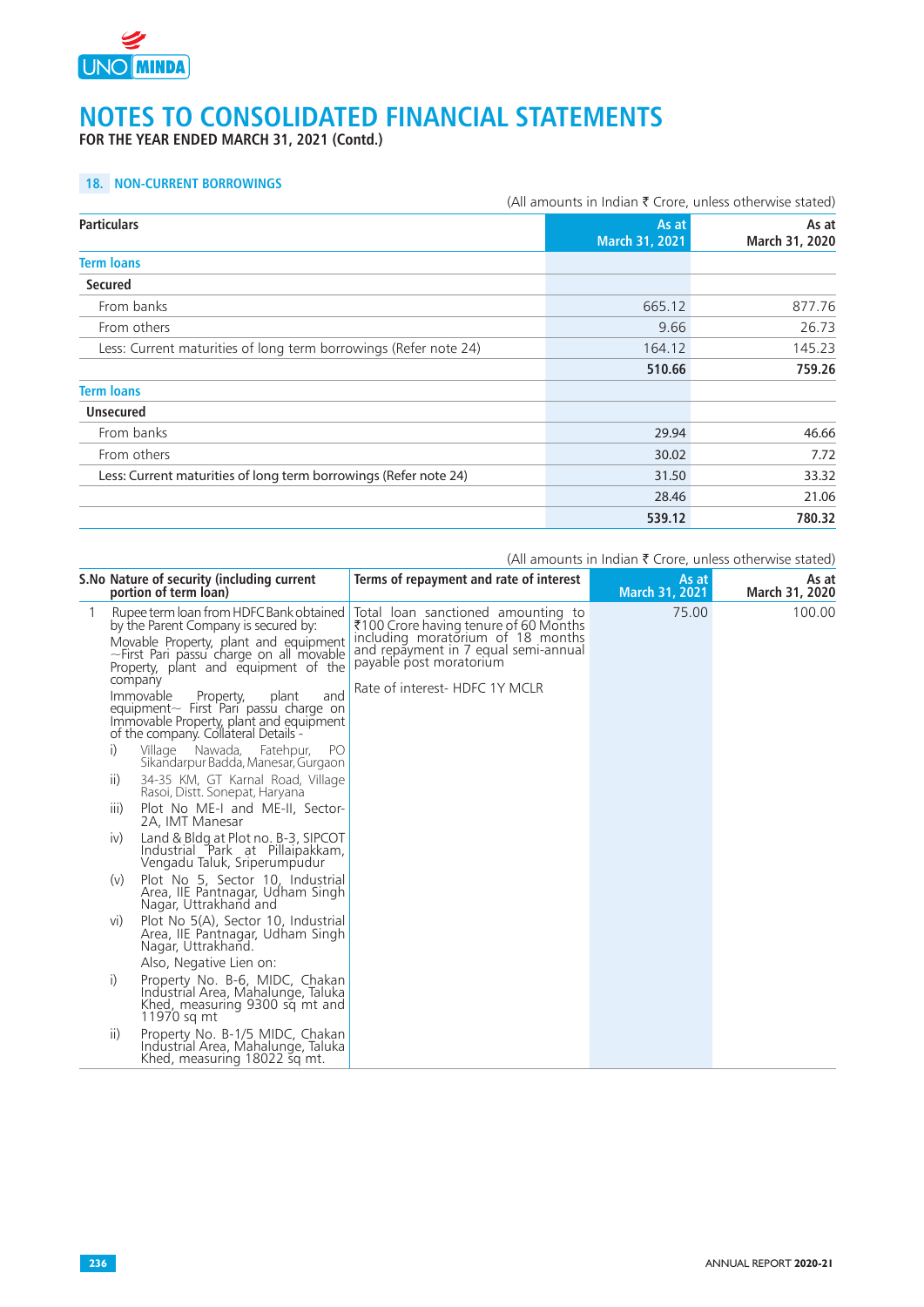**FOR THE YEAR ENDED MARCH 31, 2021 (Contd.)**

|   | S. No Nature of security (including current<br>portion of term loan)                                                                                                                                                                                                                                                                                                                                                                                                                                                                                                                                                                                                                                                                                                                                                                                                                                                                                                                                                                                                                | Terms of repayment and rate of interest                                                                                                                                                                                 | As at<br>March 31, 2021 | As at<br>March 31, 2020 |
|---|-------------------------------------------------------------------------------------------------------------------------------------------------------------------------------------------------------------------------------------------------------------------------------------------------------------------------------------------------------------------------------------------------------------------------------------------------------------------------------------------------------------------------------------------------------------------------------------------------------------------------------------------------------------------------------------------------------------------------------------------------------------------------------------------------------------------------------------------------------------------------------------------------------------------------------------------------------------------------------------------------------------------------------------------------------------------------------------|-------------------------------------------------------------------------------------------------------------------------------------------------------------------------------------------------------------------------|-------------------------|-------------------------|
| 2 | Rupee term loan from Axis Bank<br>obtained by the Parent Company is<br>secured by:<br>First pari passu charge on the fixed<br>Assets of the Parent Company<br>I.e.<br>plant and machinery including land &<br>building as mentioned below:<br>i)<br>Village Nawada, Fatehpur, PO<br>Sikandarpur Badda,<br>Manesar,<br>Gurugram.<br>34-35 KM, GT Karnal Road, Village<br>$\overline{  }$<br>Rasoi, Distt. Sonepat, Haryana.<br>Plot No.- 5, Sector-10, Industrial<br>$\parallel$<br>Area, IIE Pant Nagar, Udham Singh<br>Nagar<br>Plot No 5(A), Sector 10, Industrial<br>$\mathsf{iv}$<br>Area, IIE Pantnagar, Udham Singh<br>Nagar, Uttrakhand.<br>Plot No ME-I and ME-II, Sector-<br>V)<br>2A, IMT Manesar :<br>Negative Lien on :<br>i)<br>Plot No. B-1/5, Chakan Industrial<br>Area, Nogoje, Taluka Khed, Pune<br>B-6, MIDC Chakan Industrial Area,<br>$\overline{11}$<br>Village Mahalunge, Taluka Khed,<br>Distt. Pune.<br>Second pari passu charge on the entire<br>current assets of the Company both<br>present and future.                                                 | Total loan sanctioned amounting to<br>₹85 Crore having tenure of 5 years<br>including moratorium of 6 months<br>and repayment in 20 equal quarterly<br>payable post moratorium<br>Rate of interest- $3M$ MCLR $+$ 10bps |                         | 68.00                   |
| 3 | External Commercial Borrowing from<br>HSBC Bank obtained by the Parent to USD 1 Crore having tenure of 60<br>Company is secured by :<br>First pari passu charge on the fixed<br>Assets of the Company <i>i.e.</i> plant and<br>machinery including land & building as<br>mentioned below:<br>i)<br>Village Nawada, Fatehpur,<br>- PO<br>Manesar,<br>Sikandarpur<br>Badda,<br>Gurugram.<br>34-35 KM, GT Karnal Road, Village<br>$\parallel$<br>Rasoi, Distt. Sonepat, Haryana.<br>Plot No.- 5, Sector-10, Industrial<br>$\parallel$<br>Area, IIE Pant Nagar, Udham Singh<br>Nagar, Uttrakhand.<br>Plot No 5(A), Sector 10, Industrial<br>IV)<br>Area, IIE Pantnagar, Udham Singh<br>Nagar, Uttrakhañd.<br>Plot No ME-I and ME-II, Sector-<br>V)<br>2A, IMT Manesar<br>Plot no. B-3, SIPCOT Industrial Park<br>vi)<br>at Pillaipakkam, Vengadu Taluk,<br>Sriperumpudur<br>Negative Lien on :<br>Plot No. B-1/5, Chakan Industrial<br>i)<br>Area, Nogoje, Taluka Khed, Pune<br>B-6, MIDC Chakan Industrial Area,<br>$\overline{11}$<br>Village Mahalunge, Taluka Khed,<br>Distt. Pune. | Total loan sanctioned amounting<br>month including moratorium of 12<br>months and repayment in 16 equal<br>quarterly installments post moratorium<br>Rate of interest- $3 \text{ M LIBOR} + 105 \text{ bps}$            | 45.90                   | 65.96                   |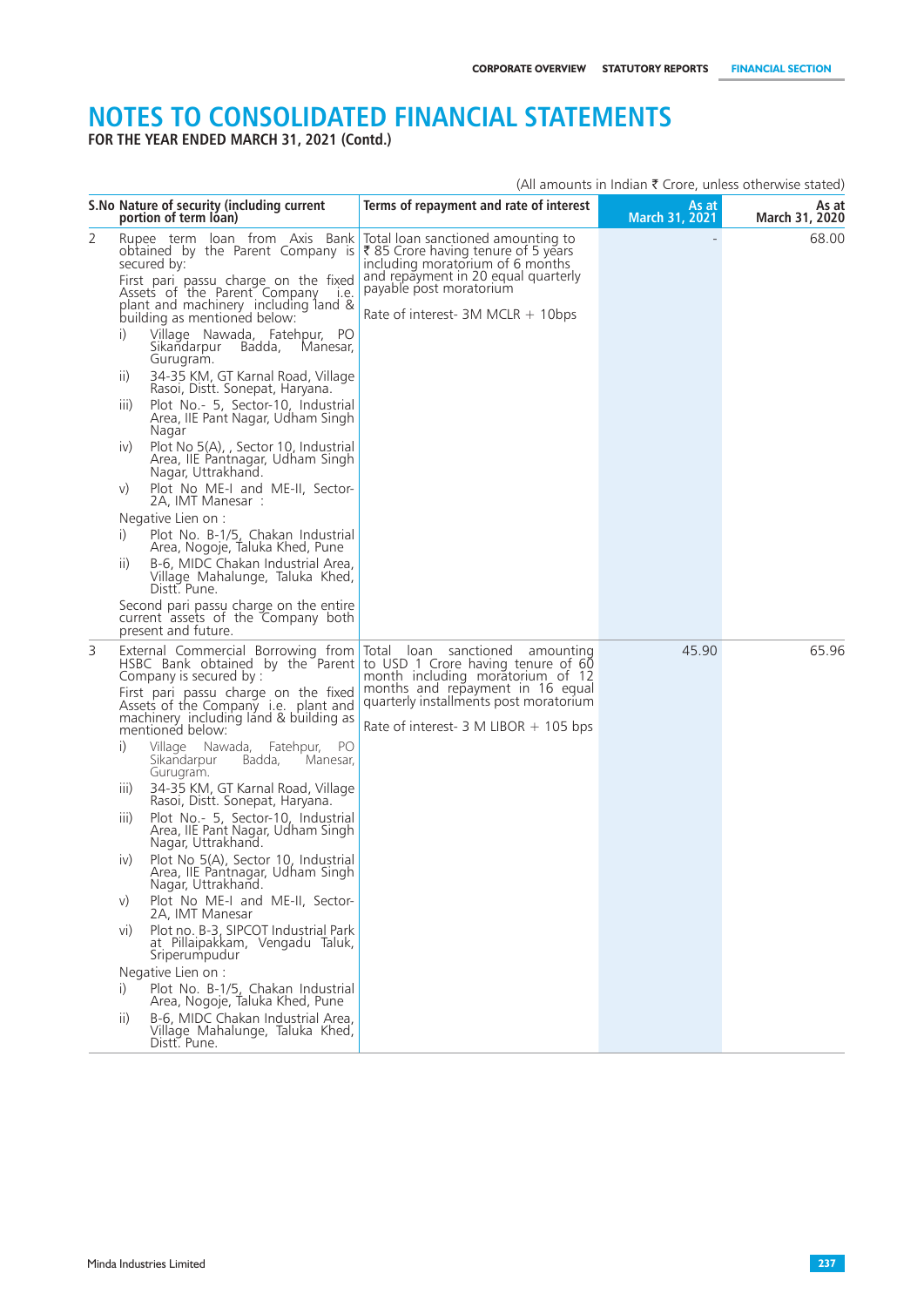

**FOR THE YEAR ENDED MARCH 31, 2021 (Contd.)**

|   | S. No Nature of security (including current<br>portion of term loan)                                                                                                                                                                                                                                                                                                                                                                                                                                                                                                                                                                                                                                                                                                                                                                                                                                                                                                                                                                                                                                                                      | Terms of repayment and rate of interest                                                                                                                                                                                                               | As at<br>March 31, 2021 | As at<br>March 31, 2020 |
|---|-------------------------------------------------------------------------------------------------------------------------------------------------------------------------------------------------------------------------------------------------------------------------------------------------------------------------------------------------------------------------------------------------------------------------------------------------------------------------------------------------------------------------------------------------------------------------------------------------------------------------------------------------------------------------------------------------------------------------------------------------------------------------------------------------------------------------------------------------------------------------------------------------------------------------------------------------------------------------------------------------------------------------------------------------------------------------------------------------------------------------------------------|-------------------------------------------------------------------------------------------------------------------------------------------------------------------------------------------------------------------------------------------------------|-------------------------|-------------------------|
| 4 | External Commercial Borrowing from<br>Citi Bank N.A. obtained by the Parent<br>Company is secured by:<br>First pari passu charge on the fixed<br>Assets of the Company i.e. plant and<br>machinery including land & building as<br>mentioned below:<br>i)<br>Village Nawada, Fatehpur, PO<br>Badda,<br>Manesar,<br>Sikandarpur<br>Gurugram.<br>34-35 KM, GT Karnal Road, Village<br>$\overline{11}$<br>Rasoi, Distt. Sonepat, Haryana.<br>Plot No.- 5, Sector-10, Industrial<br>iii)<br>Area, IIE Pant Nagar, Udham Singh<br>Nagar, Uttrakhand.<br>Plot No 5(A), Sector 10, Industrial<br>iv)<br>Area, IIE Pantnagar, Udham Singh<br>Nagar, Uttrakhand.<br>Plot No ME-I and ME-II, Sector-<br>V)<br>2A, IMT Manesar                                                                                                                                                                                                                                                                                                                                                                                                                       | Total loan sanctioned amounting to<br>USD 0.8 Crore having tenure of 5 Years<br>including moratorium of 12 months<br>and repayment in 17 equal quarterly<br>installments post moratorium<br>Rate of interest- $3$ M LIBOR + 90 bps                    | 32.53                   | 46.70                   |
| 5 | External Commercial Borrowing from<br>HSBC Bank obtained by the Parent<br>Company is secured:<br>First Parri Passu charge on entire<br>block of Movable Property, plant and<br>equipments except those wherein<br>lenders have exclusive charge. First Pari<br>passu charge on Equitable Mortgage at<br>below locations:<br>i)<br>Village Nawada, Fatehpur, PO<br>Sikandarpur Badda,<br>Manesar,<br>Gurugram.<br>34-35 KM, GT Karnal Road, Village<br>$\vert \vert$<br>Rasoi, Distt. Sonepat, Haryana.<br>Plot No. - 5, Sector-10, Industrial<br>$\overline{III}$ )<br>Area, IIE Pant Nagar, Udham Singh<br>Nagar, Uttrakhand.<br>Plot No 5(A), Sector 10, Industrial<br>$\mathsf{iv}$<br>Area, IIE Pantnagar, Udham Singh<br>Nagar, Uttrakhand.<br>Plot No ME-I and ME-II, Sector-<br>V)<br>2A, IMT Manesar<br>Plot no. B-3, SIPCOT Industrial Park<br>V <sub>1</sub><br>at Pillaipakkam, Vengadu Taluk,<br>Sriperumpudur<br>Negative Lien on :<br>i)<br>Plot No. B-1/5, Chakan Industrial<br>Area, Nogoje, Taluka Khed, Pune<br>B-6, MIDC Chakan Industrial Area,<br>$\overline{11}$<br>Village Mahalunge, Taluka Khed,<br>Distt. Pune. | Total loan sanctioned amounting to<br>USD 1.50 Crore having tenure of 75<br>month including moratorium of 15<br>months and repayment in 20 equal<br>quarterly installments post moratorium<br>Rate of interest- $3 \text{ M LIBOR} + 100 \text{ bps}$ | 110.26                  | 113.08                  |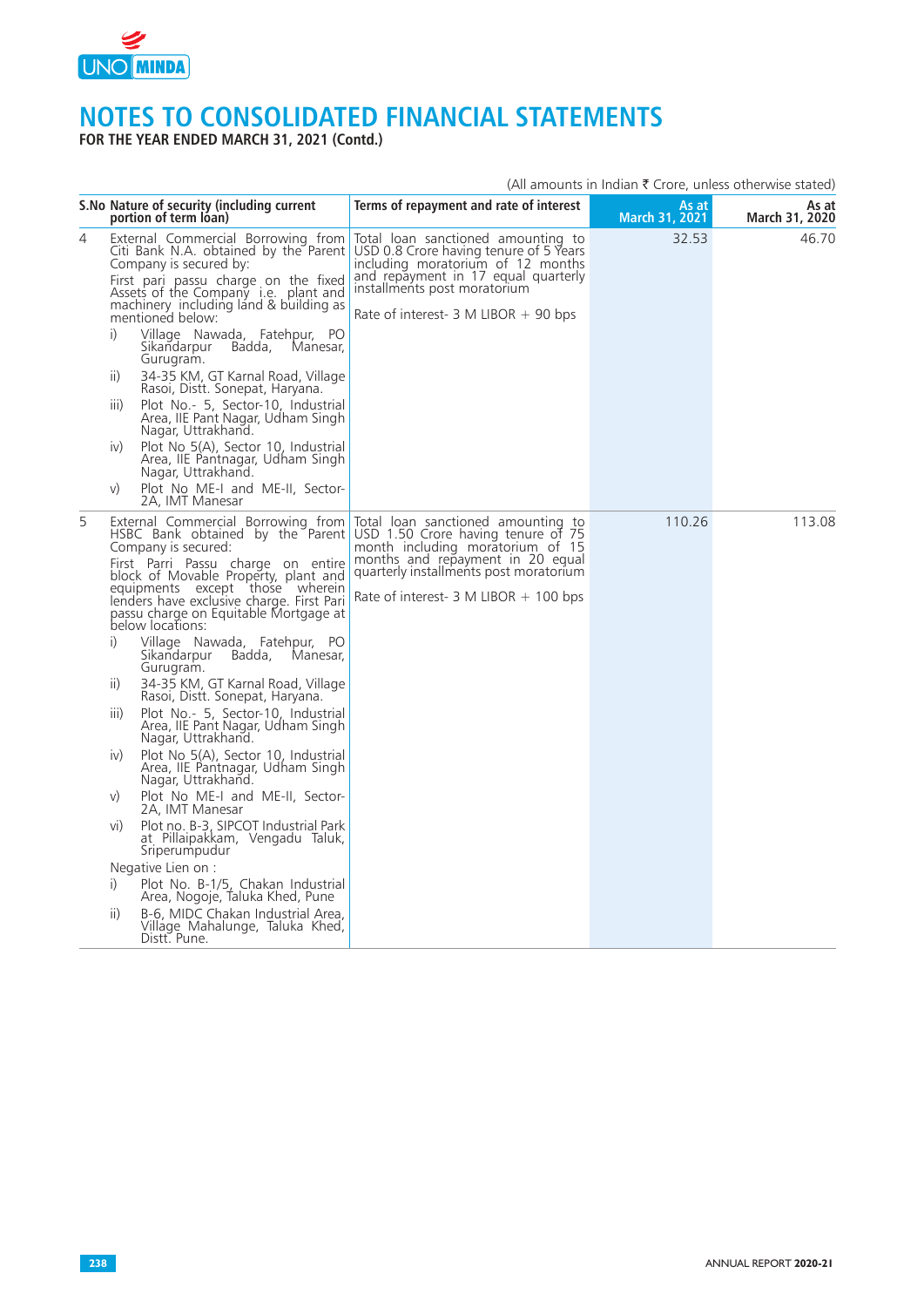**FOR THE YEAR ENDED MARCH 31, 2021 (Contd.)**

|   | S.No Nature of security (including current<br>portion of term loan)                                                                                                                                                                                                                                                                                                                                                                                                                                                                                                                                                                                                                                                                                                                                                                                                                                                                                                                                                                                                                                                                    | Terms of repayment and rate of interest                                                                                                                                                                                                           | As at<br>March 31, 2021 | As at<br>March 31, 2020 |
|---|----------------------------------------------------------------------------------------------------------------------------------------------------------------------------------------------------------------------------------------------------------------------------------------------------------------------------------------------------------------------------------------------------------------------------------------------------------------------------------------------------------------------------------------------------------------------------------------------------------------------------------------------------------------------------------------------------------------------------------------------------------------------------------------------------------------------------------------------------------------------------------------------------------------------------------------------------------------------------------------------------------------------------------------------------------------------------------------------------------------------------------------|---------------------------------------------------------------------------------------------------------------------------------------------------------------------------------------------------------------------------------------------------|-------------------------|-------------------------|
| 6 | External Commercial Borrowing from<br>Citi Bank obtained by the Parent<br>Company is secured:<br>First pari passu charge on all movable<br>and all immovable property, plant and<br>equipment of the Company as below;<br>i)<br>Village Nawada, Fatehpur, PO<br>Sikandarpur<br>Badda, Manesar,<br>Gurugram.<br>$\overline{11}$<br>34-35 KM, GT Karnal Road, Village<br>Rasoi, Distt. Sonepat, Haryana.<br>Plot no. -5, Sector - 10, Industrial<br>iii)<br>Area, IIE Pant Nagar, Udham Singh<br>Nagar, Uttrakhand.<br>Plot no. 5A, Sector - 10, Industrial<br>iv)<br>Area, IIE Pant Nagar, Udham Singh<br>Nagar, Uttrakhand.<br>Plot No ME-I and ME-II, Sector 2A,<br>V)<br>IMT Manesar, Gurugram.<br>Plot no. B-3, SIPCOT Industrial Park<br>V <sub>1</sub><br>at Pillaipakkam, Vengadu Taluk,<br>Sriperumpudur<br>Negative Lien on :<br>Plot No. B-1/5, Chakan Industrial<br>$\left( \right)$<br>Area, Nogoje, Taluka Khed, Pune<br>B-6, MIDC Chakan Industrial Area,<br>$\overline{11}$<br>Village Mahalunge, Taluka Khed,<br>Distt. Pune.<br>Second pari passu charge on all<br>present and future current assets of the<br>Company | Total loan sanctioned amounting to<br>USD 1.40 Crore having tenure of 5<br>Years including moratorium of 18<br>months and repayment in 14 equal<br>quarterly installments post moratorium<br>Rate of interest- 3 M LIBOR + 75 bps                 | 95.56                   | 105.54                  |
| 7 | Rupee term loan from Axis Bank<br>obtained by the Parent Company is<br>secured:<br>First pari passu charge on the property,<br>plant and equipment of the Company<br>i.e. plant and machinery including land<br>& building as mentioned below:<br>i)<br>Village Nawada, Fatehpur, PO<br>Sikandarpur Badda, Manesar,<br>Gurugram.<br>34-35 KM, GT Karnal Road, Village<br>$\vert \vert$<br>Rasoi, Distt. Sonepat, Haryana.<br>Plot No.- 5, Sector-10, Industrial<br>iii)<br>Area, IIE Pant Nagar, Udham Singh<br>Nagar, Uttrakhand.<br>iv)<br>Plot No 5(A), , Sector 10, Industrial<br>Area, IIE Pantnagar, Udham Singh<br>Nagar, Uttrakhand.<br>Plot No ME-I and ME-II, Sector-<br>V)<br>2A, IMT Manesar<br>Plot no. B-3, SIPCOT Industrial Park<br>V)<br>at Pillaipakkam, Vengadu Taluk,<br>Sriperumpudur<br>Negative Lien on :<br>Plot No. B-1/5, Chakan Industrial<br>i)<br>Area, Nogoje, Taluka Khed, Pune<br>B-6, MIDC Chakan Industrial Area,<br>ii)<br>Village Mahalunge, Taluka Khed,<br>Distt. Pune.<br>Second pari passu charge on the entire<br>current assets of the Company both<br>present and future.                   | Total loan sanctioned amounting to<br>₹ 38 Crore having tenure of 5.5 years<br>including moratorium of 18 months<br>and repayment in 16 equal quarterly<br>installments post moratorium<br>Rate of interest- $3 \text{ M } MCLR + 10 \text{ bps}$ | 30.00                   | 30.00                   |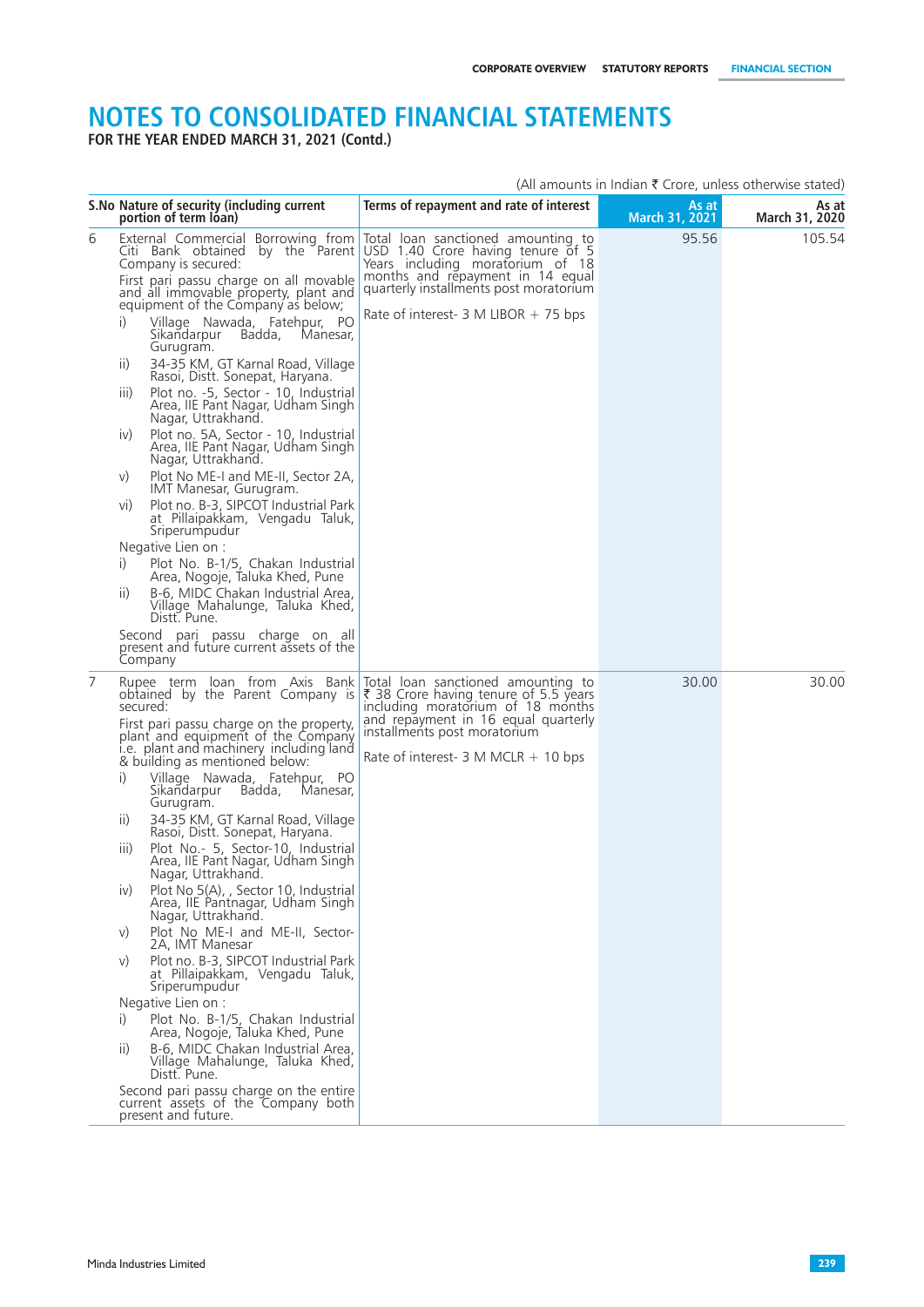

**FOR THE YEAR ENDED MARCH 31, 2021 (Contd.)**

|    | S. No Nature of security (including current<br>portion of term loan)                                                                                                                                                                                                                                                                                                                                                                                                                                                                                   |    | Terms of repayment and rate of interest                                                                                                                                                                                                                                                                                                                                                                                                                                                                                                                                                                                                                                                                                                                                                                                                                                                                                                                                           | As at<br>March 31, 2021 | As at<br>March 31, 2020 |
|----|--------------------------------------------------------------------------------------------------------------------------------------------------------------------------------------------------------------------------------------------------------------------------------------------------------------------------------------------------------------------------------------------------------------------------------------------------------------------------------------------------------------------------------------------------------|----|-----------------------------------------------------------------------------------------------------------------------------------------------------------------------------------------------------------------------------------------------------------------------------------------------------------------------------------------------------------------------------------------------------------------------------------------------------------------------------------------------------------------------------------------------------------------------------------------------------------------------------------------------------------------------------------------------------------------------------------------------------------------------------------------------------------------------------------------------------------------------------------------------------------------------------------------------------------------------------------|-------------------------|-------------------------|
| 8  | Foreign currency loan from CITI Bank Rate of interest - 3 months MCLR + 2%<br>obtained Minda Kyoraku Limited is spread, Company has taken a interest<br>secured by:<br>First charge on Property, plant and<br>equipment of the Company situated<br>at Gujarat Unit (Both movable and The principal amount of USD 0.21<br>immovable<br>Property,<br>plant<br>and<br>equipments)                                                                                                                                                                         |    | rate swap contract to fixed interest<br>liabilites $\omega$ 5.20% P.A. on outsanding<br>₹ principal amount.<br>Crores is repayable in 20 equal quarterly<br>installments of USD 0.01 Crores<br>commencing from April 9, 2020<br>Company has entered in to partial<br>hedge contract for principal repayment                                                                                                                                                                                                                                                                                                                                                                                                                                                                                                                                                                                                                                                                       | 12.42                   | 16.04                   |
| 9  | FCNR Loan from ICICI Bank obtained by a)<br>Minda Kyoraku Limited is secured by:<br>- First Pari Passu charge by way of<br>mortgage over all the immovable fixed<br>assets related Gujarat Project both<br>present and future (Immovable Fixed<br>Assets)<br>- First Pari Passu charge on all the<br>movable fixed assets related to Gujarat<br>Project both present and future<br>(Movable Fixed Assets)<br>- Second Pari Passu charge by way of<br>hypothecation over current assets both<br>present and future of the borrower<br>(Current Assests) | b) | Rate of interest - 3 months MCLR<br>+ 2% spread, Company has taken<br>a interest rate swap contract to<br>fixed interest liabilities $@$ 6.68%<br>P.A. on outstanding USD principal<br>amount.<br>The principal amount of USD 0.14<br>Crores is repayable in 14 equal<br>quarterly installments of USD<br>0.01 Crores commencing from<br>December 31, 2019, Company<br>has entered in to partial hedge<br>contract for principal repayment.<br>Rate of interest - 3 months MCLR<br>+ 2% spread, Company has taken<br>a interest rate swap contract to<br>fixed interest liabilities $\omega$ 6.61%<br>P.A. on outstanding USD principal<br>amount<br>The principal amount of USD<br>0.14 Crores is repayable in 9<br>equal quarterly installments of<br>USD 0.01 Crores commencing<br>from December 31, 2019 and<br>last payment for USD 0.05 Crores<br>will be paid on February 28,<br>2022. The Company has entered<br>in to partial hedge contract for<br>principal repayment. | 11.57                   | 17.94                   |
| 10 | Rupee loan from<br>IndusInd<br>bank a)<br>obtained by Minda Kosei Aluminum<br>Wheel Private Limited is secured by:<br>- First pari passu charge by way of<br>equitable mortgage on immovable<br>property (land and building) located<br>at Bawal, Haryana and by way of<br>hypothecation on all present and future<br>moveable PPE.<br>- Second pari passu charge by way of<br>hypothecation on all the present and<br>future current assets.                                                                                                          | b) | Rate of interest - floating $\omega$<br>Indusind Bank base rate 6 month<br>MCLR. Currently 7.50% at March<br>31, 2021 (March 31, 2020:<br>$8.95\%$<br>Maximum tenure of loan is for<br>96 months from the date of first<br>disbursement. Principal amount<br>is repayable in 24 quarterly<br>instalments after a moratorium<br>period of 24 months from the<br>date of first disbursement. First<br>disbursement of the loan was in<br>year 2018-19.<br>Rate of interest - floating $@$<br>Indusind Bank base rate 6 month<br>MCLR. Currently 7.50% at March<br>31, 2021 (March 31, 2020:<br>$8.95\%$<br>Maximum tenure of loan is for<br>96 months from the date of first<br>disbursement. Principal amount<br>is repayable in 24 quarterly<br>instalments after a moratorium<br>period of 24 months from the<br>date of first disbursement. First<br>disbursement of the loan was in<br>vear 2015-16.                                                                           | 21.44                   | 25.91                   |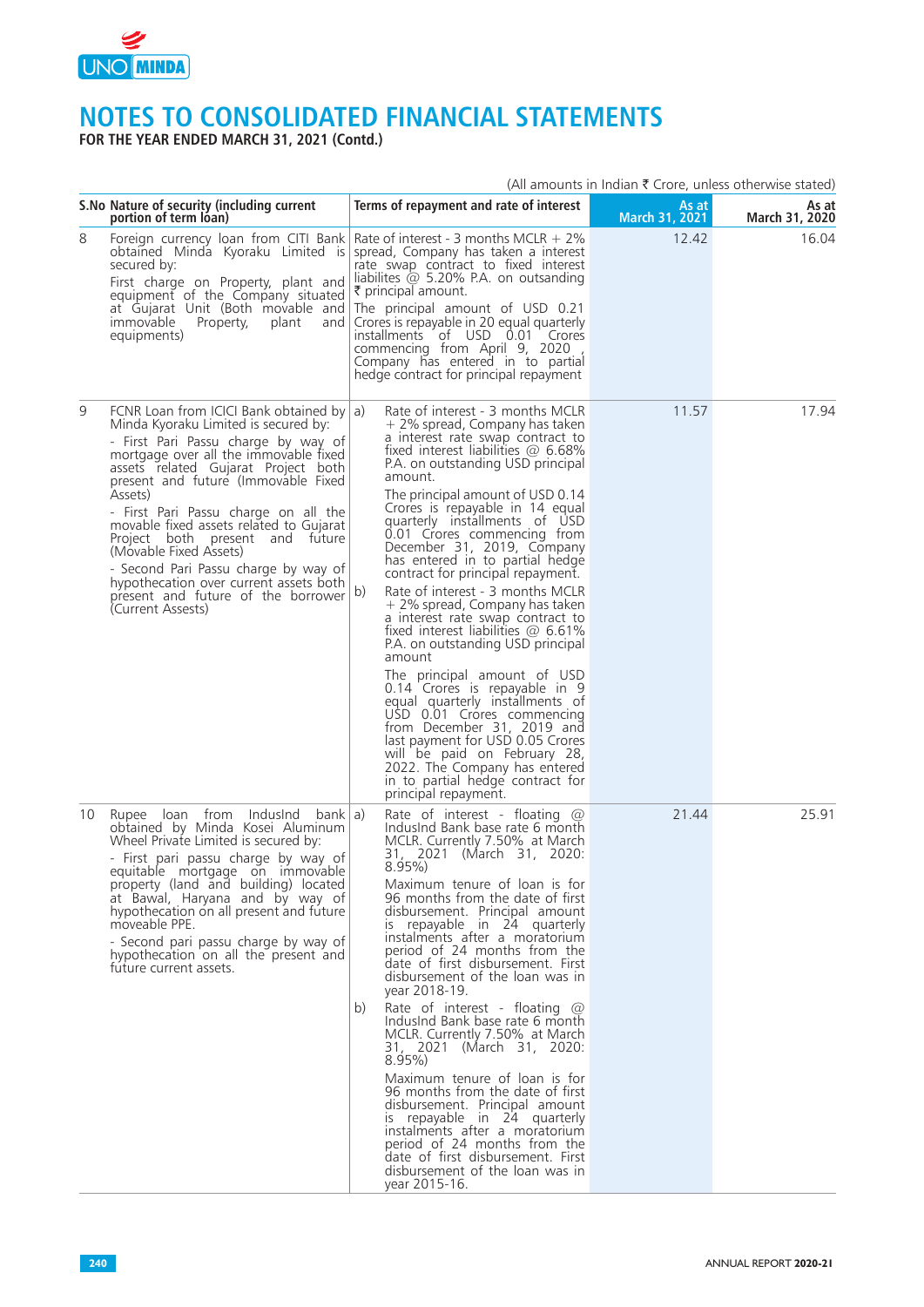**FOR THE YEAR ENDED MARCH 31, 2021 (Contd.)**

|    | (All amounts in Indian $\bar{\tau}$ Crore, unless otherwise stated)                                                                                                                                                                                                                                                                                                                       |                                                                                                                                                                                                                                                                                                |                         |                         |
|----|-------------------------------------------------------------------------------------------------------------------------------------------------------------------------------------------------------------------------------------------------------------------------------------------------------------------------------------------------------------------------------------------|------------------------------------------------------------------------------------------------------------------------------------------------------------------------------------------------------------------------------------------------------------------------------------------------|-------------------------|-------------------------|
|    | S. No Nature of security (including current<br>portion of term loan):                                                                                                                                                                                                                                                                                                                     | Terms of repayment and rate of interest                                                                                                                                                                                                                                                        | As at<br>March 31, 2021 | As at<br>March 31, 2020 |
|    | 11 Foreign currency loan from SCB Bank Cost of funds + Bank's margin of<br>obtained by Minda Kosei Aluminum<br>Wheel Private Limited is secured by:                                                                                                                                                                                                                                       | 1.50%. Currently 8.55% at March 31,<br>2021 (March 31, 2020: 8.55%)                                                                                                                                                                                                                            | 30.87                   | 40.71                   |
|    | PPE (both present and future) of Gujarat<br>plant.<br>- Second pari passu charge on current                                                                                                                                                                                                                                                                                               | - First pari passu charge on all movable Maximum tenure of loan shall not<br>exceed 7 years from the date of first<br>disbursement.<br>Principal<br>amount<br>is repayable in 20 equal quarterly                                                                                               |                         |                         |
|    | assets.                                                                                                                                                                                                                                                                                                                                                                                   | installments after a moratorium period<br>of 24 months from the date of first<br>disbursement, with first repayment<br>date to not go beyond December 31,<br>2019.                                                                                                                             |                         |                         |
| 12 | Rupee term loan from HDFC banks by a)<br>M/s Minda Kosei Aluminum Wheel<br>Private Limited is secured by:<br>- First pari passu charge on equitable<br>mortgage over immovable PPE (land<br>and building of Gujarat Plant) and                                                                                                                                                            | Rate of interest - floating $@$ HDFC<br>Bank base rate 6 month MCLR.<br>Currently 7.40% as at March 31,<br>2021 (March 31, 2020: 8.45%<br>Maximum tenure of loan is for<br>84 months from the date of first                                                                                    | 41.58                   | 42.50                   |
|    | movable PPE (plant and equipment of<br>Gujarat plant and Bawal Phase 1 plant)<br>- Second pari passu charge on stock and<br>book debts                                                                                                                                                                                                                                                    | disbursement. Principal amount<br>repayable in 20 quarterly<br>is i<br>instalments after a moratorium<br>period of 24 months from the<br>date of first disbursement. First<br>disbursement of the loan was in<br>year 2017-18.                                                                 |                         |                         |
|    |                                                                                                                                                                                                                                                                                                                                                                                           | Rate of interest - floating @ HDFC<br>b)<br>Bank base rate 6 month MCLR<br>Currently 7.40% as at March 31,<br>2021 (March 31, 2020: 8.45%                                                                                                                                                      |                         |                         |
|    |                                                                                                                                                                                                                                                                                                                                                                                           | Maximum tenure of loan is for<br>84 months from the date of first<br>disbursement. Principal amount<br>is repayable in 20 quarterly<br>instalments after a moratorium<br>period of 24 months from the<br>date of first disbursement. First<br>disbursement of the loan was in<br>year 2018-19. |                         |                         |
|    | 13 Rupee term loan from Axis Bank is Loan1-<br>secured by way of first paripassu charge amounting to ₹ 30 Crores of which<br>on present and future movable assets of loan of ₹ 15 Crores was availed in<br>the Parent Company (also refer note 55). current year repayable in 24 quarterly<br>(Primary Security)<br>and equitable<br>mortgage of land and building situated<br>at Chakan. | loan<br>Total<br>sanctioned<br>instalments of $\bar{\tau}$ 1.25 Crores each<br>starting after 12 months from the date<br>of first disbursement.                                                                                                                                                | 15.01                   | 36.09                   |
|    | (Pune), Second charge by way of<br>hypothecation of entire current assets                                                                                                                                                                                                                                                                                                                 | Rate of interest : MCLR $+1\%$ , currently<br>$8.8\%$ p.a.                                                                                                                                                                                                                                     |                         |                         |
|    | of the Parent Company                                                                                                                                                                                                                                                                                                                                                                     | Loan 2- Total<br>loan sanctioned<br>amounting to ₹ 22 Crores repayable<br>in 20 quarterly instalment of ₹ 1.10<br>Crores each starting after 6 months<br>from the date of first disbursement<br>Rate of interest : MCLR $+1\%$ , currently<br>8.8% p.a.                                        |                         |                         |
| 14 | Term loan from Bajaj Finance Limited is<br>secured by exclusive charge by way of ₹ 28 Crores, repayable in 22 quarterly<br>equitable mortgage of land and building<br>located at Bahadurgarh (Haryana) of from March 2020.<br>the Parent Company                                                                                                                                          | sanctioned<br>Loan<br>amounting<br>to<br>instalments of $\bar{\tau}$ 1.27 Crores starting<br>Rate of interest : 9% p.a.                                                                                                                                                                        | 9.66                    | 26.73                   |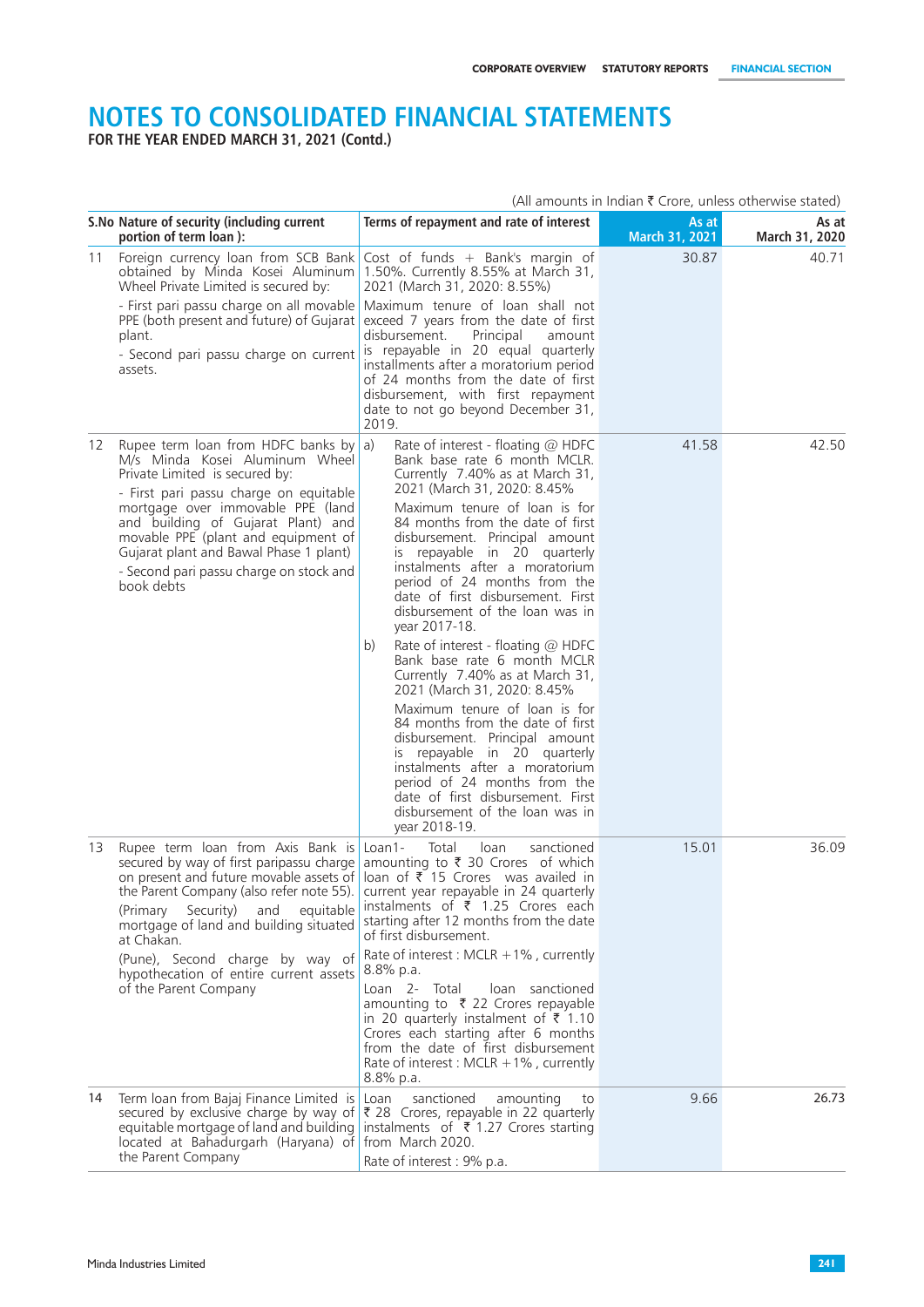

**FOR THE YEAR ENDED MARCH 31, 2021 (Contd.)**

|    | S. No Nature of security (including current<br>portion of term loan):                                                                                                                                                        | Terms of repayment and rate of interest                                                                                                                                                                                                                    | As at<br>March 31, 2021 | As at<br>March 31, 2020 |
|----|------------------------------------------------------------------------------------------------------------------------------------------------------------------------------------------------------------------------------|------------------------------------------------------------------------------------------------------------------------------------------------------------------------------------------------------------------------------------------------------------|-------------------------|-------------------------|
| 15 | Rupee term loan from HDFC Bank<br>obtained by Minda Katolec Electronics ₹ 15.07 Crores having tenure of 5 years<br>Services Private Limited:                                                                                 | Capex loan sanctioned amounting to<br>including moratorium of 6 months.                                                                                                                                                                                    | 12.25                   | 14.65                   |
|    | Secured by exclusive hypothecation Rate of interest at 8.45% as on March<br>on stock in trade, book debts and 31, 2021<br>receivables, plant and machinery, fixed<br>deposits and movable assets (both<br>present & future). |                                                                                                                                                                                                                                                            |                         |                         |
| 16 | ECB loan from Standard Chartered Bank Sanctioned amount \$ 0.40 Crores<br>obtained by Mindarika Private limited:                                                                                                             | Rate of interest - 2.25%+Libor                                                                                                                                                                                                                             |                         | 0.89                    |
|    | Secured by:<br>- First exclusive mortgage of the Land/<br>Building situated at Chennai.<br>- First exclusive charge on assets financed instalment of the loan)<br>out of external commercial borrowing<br>(ECB).             | Repayable in 17 equal quarterly<br>instalments starting from Mar'16<br>and Apr'16 (i.e. 12 months after first<br>Last instalment due in April 2020                                                                                                         |                         |                         |
| 17 | from<br><b>HSBC</b><br>loan<br><b>Term</b><br>Mindarika<br>Private<br>limited<br>by<br>Secured by: First charge on the movable<br>property, plant and equipment of Gujarat<br>plant with minimum asset cover of 1.25x        | bank Sanctioned amount ₹ 32.50 Crore<br>Rate of interest - 3 month MCLR<br>$+0.05%$<br>Repayable in 16 quarterly equal<br>instalments starting from Apr'19<br>(i.e. 12 months from the date of first<br>disbursement). Last instalment due in<br>Apr 2023. |                         | 16.87                   |
| 18 | Term Loan from Axis Bank by the Parent<br>Company (unsecured)                                                                                                                                                                | Bullet Repayment after 1 years from<br>respective<br>drawdowns.<br>date<br>of<br>Repo Rate + Spread 0.75%                                                                                                                                                  | 12.00                   |                         |
| 19 | from Banco Balbao Vijcaya Argentaria to EUR 0.45 Crore, repayable in 20<br>S.A. obtained by the Parent Company<br>(unsecured)                                                                                                | - External commercial borrowings Total loan sanctioned amounting<br>quarterly instalments from July, 2016.<br>Rate of interest- 1.79% p.a.                                                                                                                 |                         | 10.63                   |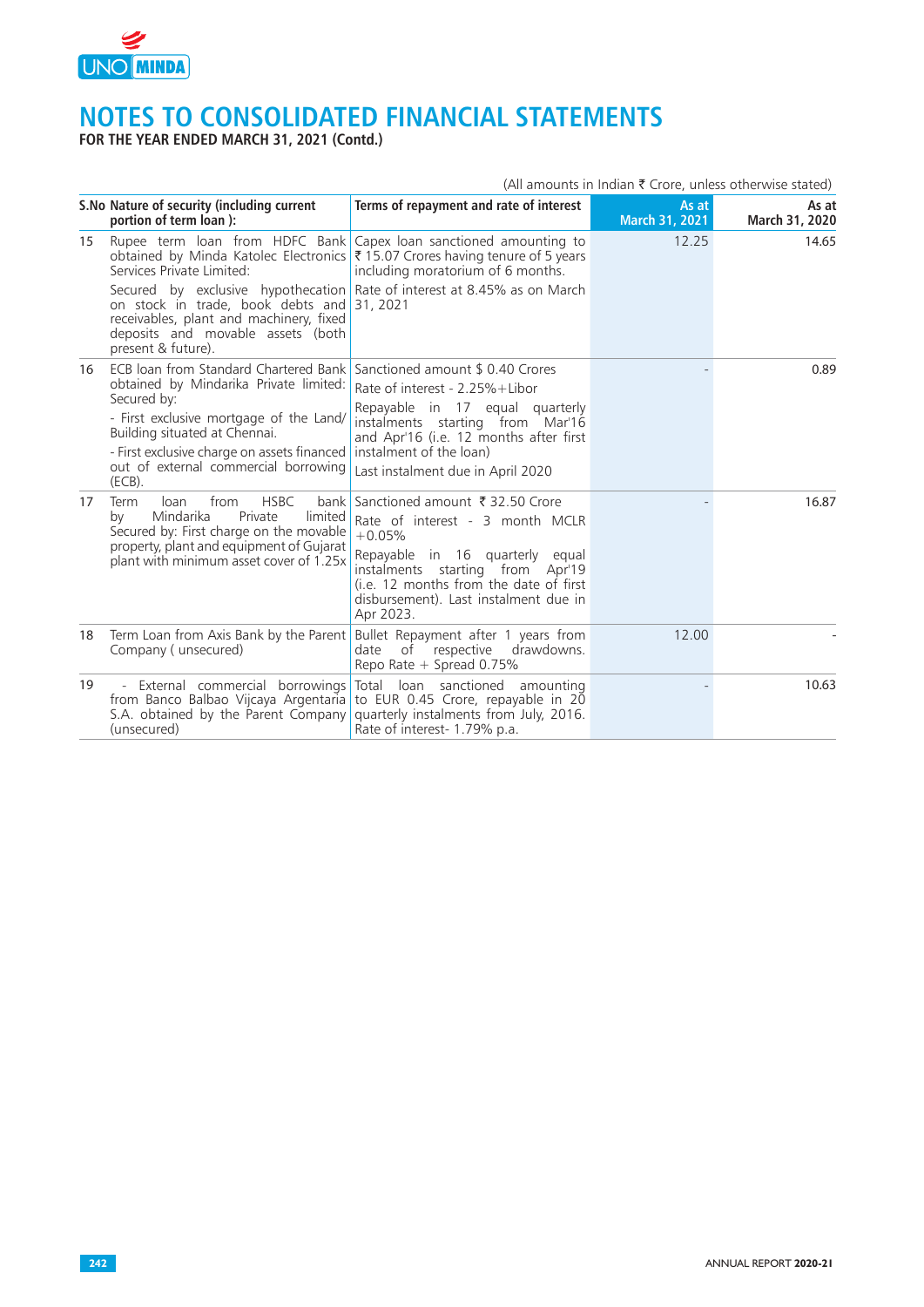**FOR THE YEAR ENDED MARCH 31, 2021 (Contd.)**

|    | S.No Nature of security (including current<br>portion of term loan):                                              | Terms of repayment and rate of interest                                                                                                                                                                                                                                                                                                                                                                                            | As at<br>March 31, 2021 | As at<br>March 31, 2020 |
|----|-------------------------------------------------------------------------------------------------------------------|------------------------------------------------------------------------------------------------------------------------------------------------------------------------------------------------------------------------------------------------------------------------------------------------------------------------------------------------------------------------------------------------------------------------------------|-------------------------|-------------------------|
| 20 | External Commercial Borrowings from<br>Bank of Tokyo Mitsubishi (Unsecured) of<br>Minda TG Rubber Private Limited | USD Nil equivalent to $\bar{\tau}$ Nil (March 31,<br>2020: USD 0.07 Crores equivalent to<br>₹2.94Crores) at an interest rate of 8.95%<br>Quarterly instalments of ₹ 0.50 Crores<br>each starting from September 2016<br>upto June, 2021.<br>USD Nil equivalent to ₹ Nil (March 31,                                                                                                                                                 |                         | 23.07                   |
|    |                                                                                                                   | 2020: USD 0.07 Crores equivalent to<br>₹3.03 Crores) at an interest rate of 9.30%<br>20 Quarterly instalments of ₹ 0.50<br>Crores each starting from September<br>2016 upto June, 2021.                                                                                                                                                                                                                                            |                         |                         |
|    |                                                                                                                   | USD Nil equivalent to ₹ Nil (March 31,<br>2020: USD 0.11 Crores equivalent to<br>₹4.46 Crores) at an interest rate of 8.98%<br>20 Quarterly instalments of ₹ 0.75<br>Crores each starting from Sep 2016<br>upto June, 2021.                                                                                                                                                                                                        |                         |                         |
|    |                                                                                                                   | USD Nil equivalent to ₹ Nil (March 31,<br>2020: USD 0.4 Crores equivalent to<br>₹ 1.86 Crores) at an interest rate of<br>9.05% 16 Quarterly instalments of<br>₹ 0.23 Crores each and 1 installment of<br>₹ 0.23 Crores starting from Dec 2017<br>upto Sep 2021 and 1 quarterly<br>installment of ₹ 0.24 Lacs in Dec 2021.                                                                                                          |                         |                         |
|    |                                                                                                                   | USD Nil equivalent to ₹ Nil (March 31,<br>2020: USD 0.06 Crores equivalent to<br>₹3.35 Crores) at an interest rate of 7.87%<br>4 Quarterly instalments of ₹ 0.18<br>Crores from Dec 2018 to Sep 2019,<br>4 Quarterly instalments of ₹ 0.22<br>Crores from Dec 2019 to Sep 2020<br>4 Quarterly instalments of ₹ 0.33<br>Crores from Dec 2020 to Sep 2021<br>& 4 Quarterly instalments of ₹ 0.28<br>Crores from Dec 2021 to Sep 2022 |                         |                         |
|    |                                                                                                                   | USD Nil equivalent to ₹ Nil (March 31,<br>2020: USD 0.10 Crores equivalent to<br>₹7.42 Crores) at an interest rate of 9.15%<br>5 Quarterly instalments of ₹ 0.16 Crores<br>from Dec 2019 to Dec 2020, 5 Quarterly<br>instalments of $\bar{\tau}$ 0.50 Crores from<br>Mar 2021 to Mar 2022 & 5 Quarterly<br>instalments of ₹ 0.83 Crores from Jun<br>2022 to Jun 2023                                                               |                         |                         |
| 21 | Loan from La Caixa Bank is secured<br>by the corporate guarantee given by<br>Clarton, Spain (Unsecured)           | Repayable in 20 equal quarterly<br>instalments. Rate of Interest 1.50%<br>(March 31, 2019: 2.10%)                                                                                                                                                                                                                                                                                                                                  | 16.91                   | 9.55                    |
| 22 | Unsecured Joan from Bankinter Bank<br>obtained by Light & Systems Technical<br>Center S.L., Spain                 | Term loan for acquisition of fixed assets<br>amounting to Euro 0.03 Crores                                                                                                                                                                                                                                                                                                                                                         | 1.03                    | 1.39                    |
| 23 | Unsecured loan from Santander Bank by<br>Light & Systems Technical Center S.L.,<br>Spain                          | Term loan for acquisition of fixed assets<br>amounting to Euro 0.03 Crores                                                                                                                                                                                                                                                                                                                                                         |                         | 2.02                    |
| 24 | Subsidised loan received from Ministry<br>of Industry, Government of Spain by<br>Clarton Horn, S.A. (Unsecured)   | Total loan sanctioned amounting to<br>Euro 0.05 Crores is repayable in 7 equal<br>annual instalments from year 2016-17.                                                                                                                                                                                                                                                                                                            | 4.75                    | 2.54                    |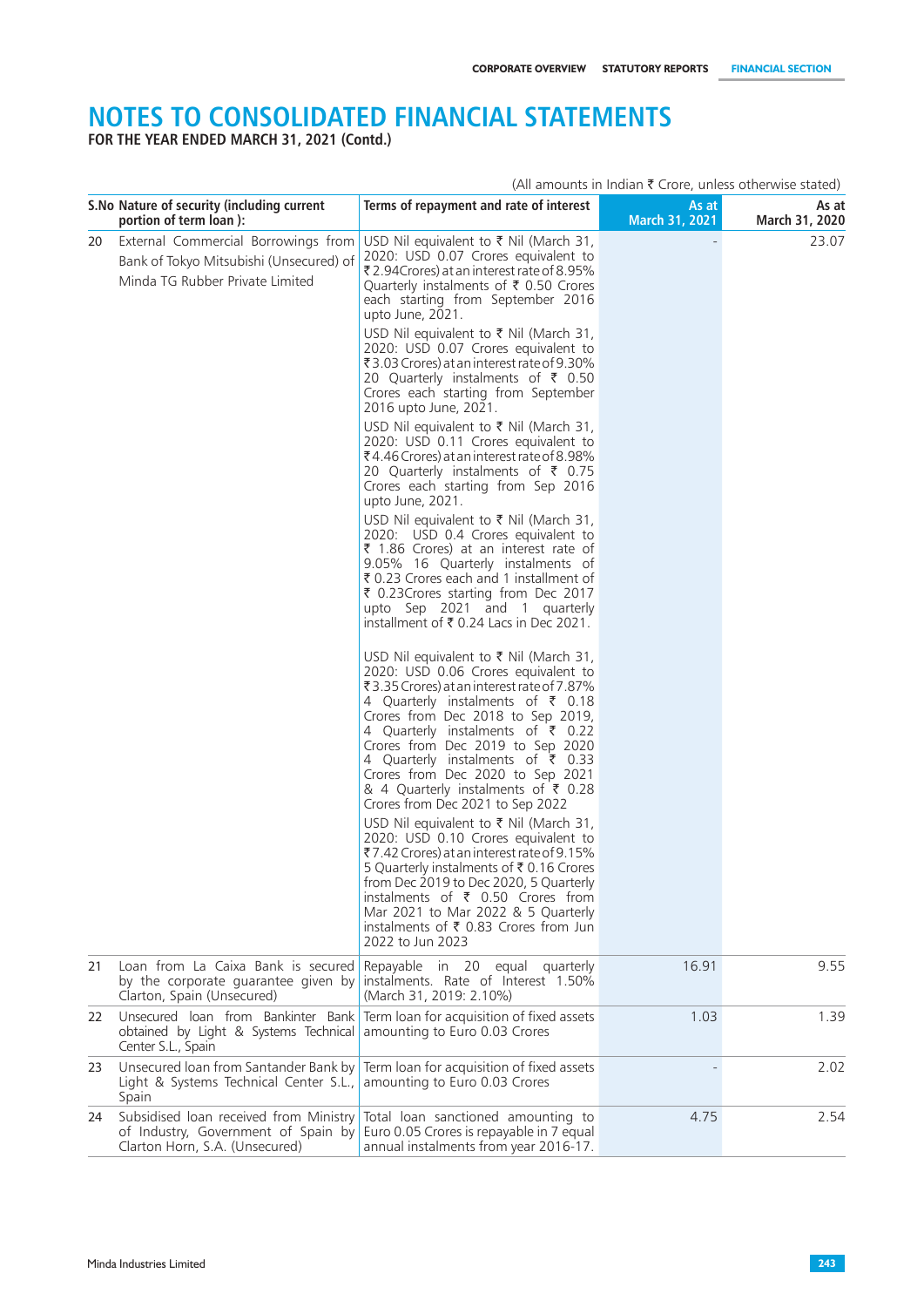

**FOR THE YEAR ENDED MARCH 31, 2021 (Contd.)**

| (All amounts in Indian $\bar{\tau}$ Crore, unless otherwise stated) |                                                                                                                                                                                                                           |                                                                                                  |                         |                         |
|---------------------------------------------------------------------|---------------------------------------------------------------------------------------------------------------------------------------------------------------------------------------------------------------------------|--------------------------------------------------------------------------------------------------|-------------------------|-------------------------|
|                                                                     | S. No Nature of security (including current<br>portion of term loan):                                                                                                                                                     | Terms of repayment and rate of interest                                                          | As at<br>March 31, 2021 | As at<br>March 31, 2020 |
| 25                                                                  | Subsidised loan received from Ministry Total loan sanctioned amounting to<br>of Industry, Government of Spain by<br>Clarton Horn, S.A. (Unsecured)                                                                        | Euro 0.06 Crore repayable in 10 equal<br>annual instalments from year 2017-18.                   | 3.74                    | 1.96                    |
| 26                                                                  | Subsidised loan received from Center Total loan sanctioned amounting to<br>for Industrial Technology Development Eur 0.08 Crores and 50% amount has<br>by Clarton Horn, S.A. (Unsecured)                                  | been received during the year and<br>balance amount will be received at the<br>end of FY 2020-21 | 21.53                   | 3.22                    |
| 27                                                                  | Loan from Indusind Bank by Minda Total loan sanctioned amounting to<br>Germany Gmbh is secured by Corporate Eur 1.91 Crores (March 31, 2019<br>guarantee given by the Parent Company Nil) repayable in 17 equal quarterly | instalments.                                                                                     | 130.73                  | 136.88                  |
|                                                                     |                                                                                                                                                                                                                           | Rate of interest - 1.96% p.a.                                                                    |                         |                         |
|                                                                     | <b>Total</b>                                                                                                                                                                                                              |                                                                                                  | 734.74                  | 958.87                  |

#### **19. OTHER FINANCIAL LIABILITIES (NON-CURRENT)**

(All amounts in Indian  $\bar{\tau}$  Crore, unless otherwise stated)

| <b>Particulars</b>                                                                                                                                                         |                                                                          |       | As at<br>March 31, 2021 |      | As at<br>March 31, 2020 |
|----------------------------------------------------------------------------------------------------------------------------------------------------------------------------|--------------------------------------------------------------------------|-------|-------------------------|------|-------------------------|
| Deferred government grant                                                                                                                                                  |                                                                          |       | 73.33                   |      | 69.30                   |
| Deferred payment liabilities                                                                                                                                               |                                                                          |       |                         |      |                         |
| - Deferred liability (unsecured)                                                                                                                                           |                                                                          |       | 5.55                    |      | 5.55                    |
| - Less: Current maturities of deferred payment liability (refer note 24)                                                                                                   |                                                                          |       | 3.85                    |      | 3.06                    |
|                                                                                                                                                                            |                                                                          |       | 1.70                    |      | 2.49                    |
| Others                                                                                                                                                                     |                                                                          | 14.54 |                         | 3.34 |                         |
|                                                                                                                                                                            |                                                                          |       | 89.57                   |      | 75.13                   |
| Nature of security (including current portion   Terms of repayment and rate of interest<br>of term loan):                                                                  |                                                                          |       | As at<br>March 31, 2021 |      | As at<br>March 31, 2020 |
| Deferred payment credit from HSIIDC<br>(Haryana State Industrial and Infrastructure ₹ 0.55 Crore.<br>Development Corporation Limited) by the<br>Parent Company (Unsecured) | Repayable in 10 half yearly instalments of<br>Rate of interest- 12% p.a. |       |                         | 5.55 | 5.55                    |
| <b>Total</b>                                                                                                                                                               |                                                                          |       |                         | 5.55 | 5.55                    |

### **20. LONG-TERM PROVISIONS**

(All amounts in Indian  $\bar{\tau}$  Crore, unless otherwise stated)

| <b>Particulars</b>                               | As at                 | As at                               |
|--------------------------------------------------|-----------------------|-------------------------------------|
|                                                  | March 31, 2021        | March 31, 2020                      |
| Provision for employee benefits                  |                       |                                     |
| Gratuity (refer note 43)                         | 66.46                 | 62.25                               |
| Compensated absences                             | 22.77                 | 19.42                               |
|                                                  | 89.23                 | 81.67                               |
| <b>Others</b>                                    |                       |                                     |
| Warranty (refer note 46)                         | 3.58                  | 7.13                                |
| Pension (refer note 43)                          | 4.01                  | 4.03                                |
| Others* (refer movement below)                   | 38.25                 | 31.94                               |
| <b>Movement</b>                                  | 135.07                | 124.77                              |
|                                                  |                       |                                     |
| <b>Particulars</b>                               | As at                 | As at                               |
|                                                  | <b>March 31, 2021</b> | March 31, 2020                      |
| <b>Opening balance</b>                           | 31.94                 | 29.80                               |
| Add: provision made / (reversed) during the year | 6.31                  | 2.14                                |
| <b>Closing balance</b>                           | 38.25                 | 31.94                               |
|                                                  |                       | the contract of the contract of the |

\*Amount represents provision for non-export of goods under EPCG scheme, including interest payable on the same.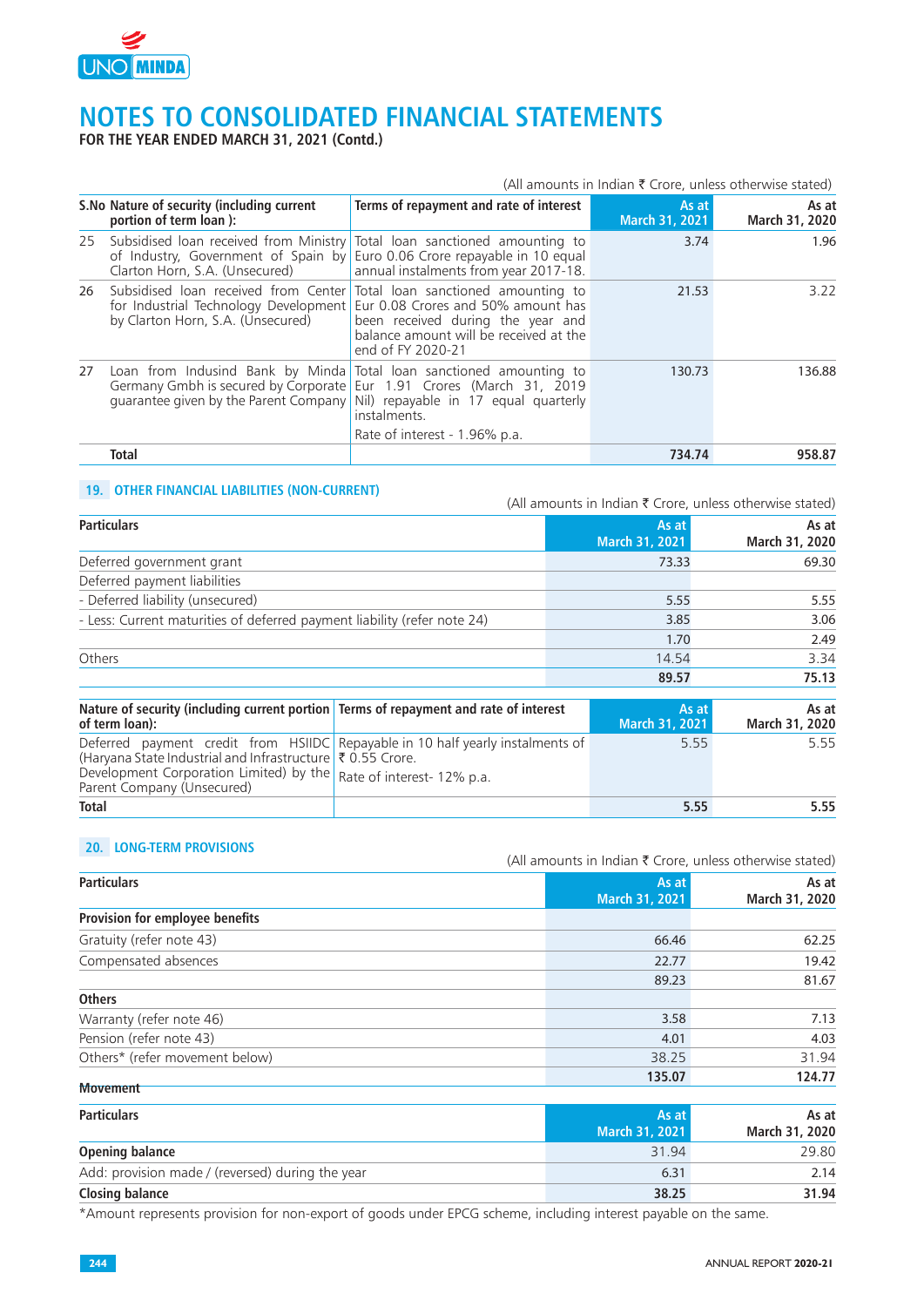**FOR THE YEAR ENDED MARCH 31, 2021 (Contd.)**

## **21. DEFERRED TAX ASSETS/ (LIABILITIES)-NET**

#### **Deferred tax liabilities**

|                                                                           | (All amounts in Indian ₹ Crore, unless otherwise stated) |                         |  |
|---------------------------------------------------------------------------|----------------------------------------------------------|-------------------------|--|
| <b>Particulars</b>                                                        | As at<br>March 31, 2021                                  | As at<br>March 31, 2020 |  |
| <b>Deferred tax liabilities</b>                                           |                                                          |                         |  |
| Differences between written down value of Property, plant & equipment and | 148.78                                                   | 151.30                  |  |
| intangible assets as per Companies Act and Income Tax Act                 |                                                          |                         |  |
|                                                                           | 148.78                                                   | 151.30                  |  |
| Deferred tax assets                                                       |                                                          |                         |  |
| Provision for employee benefits                                           | 40.70                                                    | 36.01                   |  |
| Unabsorbed tax losses                                                     | 19.68                                                    | 20.63                   |  |
| Others                                                                    | 44.94                                                    | 40.03                   |  |
|                                                                           | 105.32                                                   | 96.67                   |  |
|                                                                           | (43.46)                                                  | (54.63)                 |  |
| Total (A)                                                                 |                                                          |                         |  |
| - MAT credit entitlement (B)                                              | 13.53                                                    | 13.61                   |  |
| Deferred tax assets/ (liabilities)- Net $(A + B)$<br>(29.93)              |                                                          | (41.02)                 |  |

Movement in deferred tax assets / (liabilities)

| <b>Particulars</b>                               | Property, plant &<br>equipments and | <b>Provision for</b><br>employee | <b>Others</b> | <b>Unabsorbed</b><br>Losses | <b>MAT</b> credit<br>entitlement | <b>Total</b> |
|--------------------------------------------------|-------------------------------------|----------------------------------|---------------|-----------------------------|----------------------------------|--------------|
|                                                  | intangible assets                   | benefits                         |               |                             |                                  |              |
| As at April 1, 2019 (as earlier published)       | (77.91)                             | 28.83                            | 14.83         | 11.80                       | 21.83                            | (0.62)       |
| Effect of business combination (refer note 55)   | (47.90)                             | 1.62                             | 1.14          |                             | 3.28                             | (41.86)      |
| As at April 1, 2019                              | (125.81)                            | 30.45                            | 15.97         | 11.80                       | 25.11                            | (42.48)      |
| (Charged)/credited:                              |                                     |                                  |               |                             |                                  |              |
| to statement of profit or loss                   | 11.65                               | 2.72                             | 13.31         | 8.83                        | (11.50)                          | 25.01        |
| to other comprehensive income                    |                                     | 2.84                             |               |                             | $\overline{a}$                   | 2.84         |
| Pursuant to acquisition                          | (37.14)                             |                                  |               |                             | $\overline{a}$                   | (37.14)      |
| Utilisation                                      |                                     | $\overline{\phantom{a}}$         | 3.00          |                             | $\overline{a}$                   | 3.00         |
| Others                                           |                                     | $\overline{\phantom{a}}$         | 7.75          |                             | $\overline{a}$                   | 7.75         |
| As at March 31, 2020                             | (151.30)                            | 36.01                            | 40.03         | 20.63                       | 13.61                            | (41.02)      |
| (Charged)/credited:                              |                                     |                                  |               |                             |                                  |              |
| to statement of profit or loss                   | 1.52                                | 5.95                             | 4.91          | (5.05)                      | (9.57)                           | (2.24)       |
| to other comprehensive income                    |                                     | (1.26)                           |               |                             | $\overline{a}$                   | (1.26)       |
| Pursuant to loss of control in subsidiary (Refer | 1.00                                |                                  |               | (1.83)                      | (0.75)                           | (1.58)       |
| note 55)                                         |                                     |                                  |               |                             |                                  |              |
| Others                                           |                                     |                                  |               | 5.93                        | 10.24                            | 16.17        |
| <b>As at March 31, 2021</b>                      | (148.78)                            | 40.70                            | 44.94         | 19.68                       | 13.53                            | (29.93)      |

## **22. SHORT-TERM BORROWINGS**

|                                     | (All amounts in Indian ₹ Crore, unless otherwise stated) |                         |
|-------------------------------------|----------------------------------------------------------|-------------------------|
| <b>Particulars</b>                  | As at<br>March 31, 2021                                  | As at<br>March 31, 2020 |
| Loans repayable on demand           |                                                          |                         |
| from banks (secured)*               | 99.76                                                    | 99.21                   |
| from banks (unsecured)**            | 146.02                                                   | 98.64                   |
| from a related party (unsecured)*** |                                                          | 5.10                    |
| from others (unsecured)*****        | 68.00                                                    | 35.00                   |
|                                     | 313.78                                                   | 237.95                  |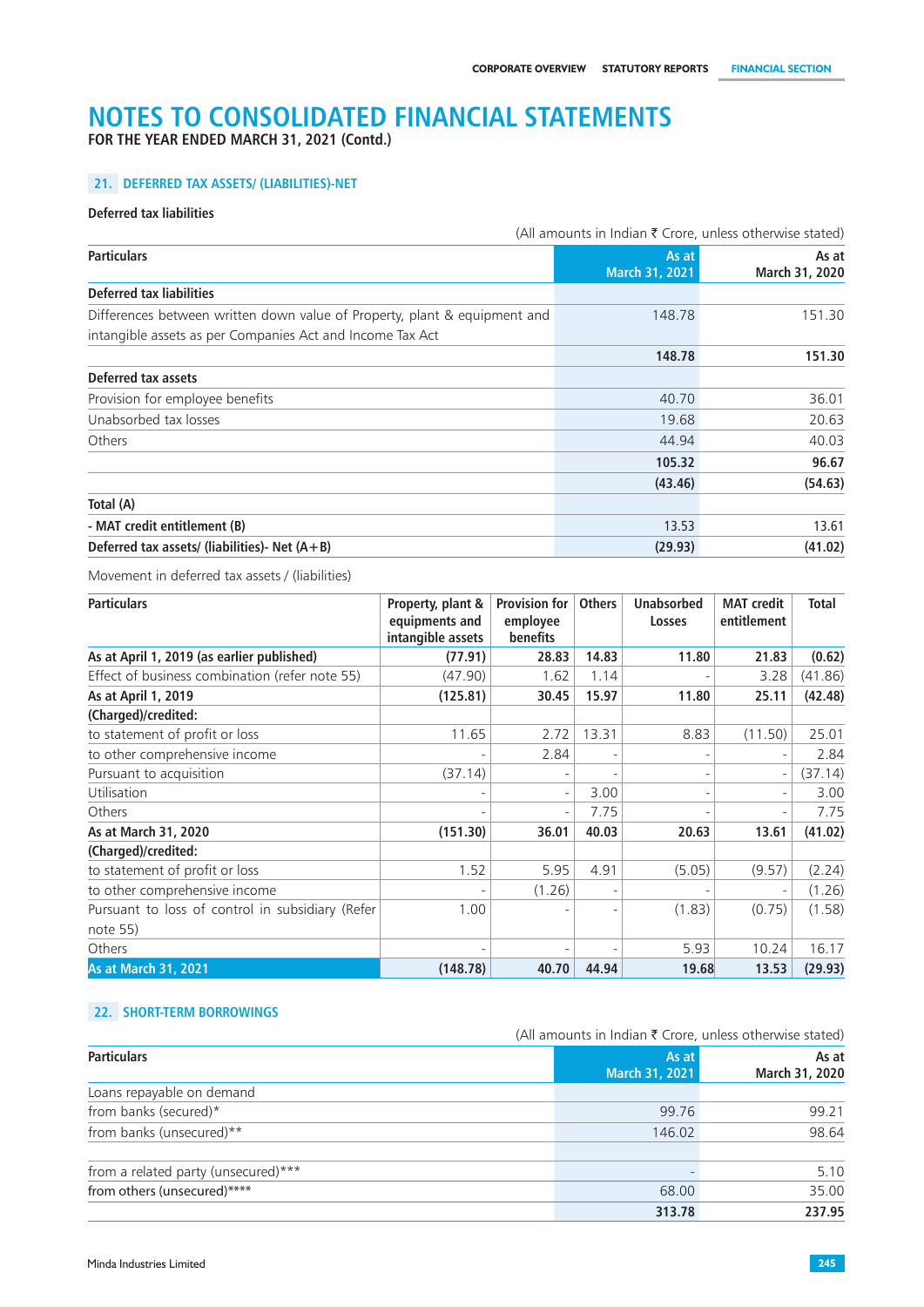

**FOR THE YEAR ENDED MARCH 31, 2021 (Contd.)**

|                | S. No Bank Name (facility) Nature of security                                                                                                                                                                                                                                                                                                                                                                                                                                                                                                                                                                                                                                                                                                                                                                                                                                                                                                                                                                                         | As at<br>March 31, 2021 | As at<br>March 31, 2020 |
|----------------|---------------------------------------------------------------------------------------------------------------------------------------------------------------------------------------------------------------------------------------------------------------------------------------------------------------------------------------------------------------------------------------------------------------------------------------------------------------------------------------------------------------------------------------------------------------------------------------------------------------------------------------------------------------------------------------------------------------------------------------------------------------------------------------------------------------------------------------------------------------------------------------------------------------------------------------------------------------------------------------------------------------------------------------|-------------------------|-------------------------|
|                | *Secured loan from Banks:                                                                                                                                                                                                                                                                                                                                                                                                                                                                                                                                                                                                                                                                                                                                                                                                                                                                                                                                                                                                             |                         |                         |
| $\mathbf{1}$   | HDFC Bank (Cash Credit) obtained by the Parent Company is secured by:<br>First pari passu charge by way of hypothecation of entire current assets of the<br>Company, both present and future.<br>Second pari passu charge on property, plant and equipments of the Company as<br>per detailed below:<br>34-35 K.M. G.T. Karnal Road, Rasoi, Sonipat<br>a)<br>Immovable property at village Nawada Fatehpur, Manesar, Gurugram<br>b)<br>Plot no. 5, Sector - 10, Industrial Area, IIE Pant Nagar, Udham Singh<br>$\mathsf{C}$<br>Nagar, Uttaranchal.<br>Plot no. 5A, Sector - 10, Industrial Area, IIE Pant Nagar, Udham Singh<br>d)<br>Nagar, Uttaranchal.<br>Plot No ME-I and ME-II, Sector 2A, IMT Manesar, Gurugram.<br>e)<br>Negative lien on the following properties:<br>Property at B-6, MIDC, Chakan Industrial Area, Village mahalunge, Taluka<br>a)<br>Khed, Distt. Pune.<br>Property at B-1/5, MIDC Chakan Industrial Area, Village Nagoje, Taluka-<br>b)<br>Khed, Distt. Pune.<br>Rate of interest: 1 year MCLR           | 33.26                   | 31.24                   |
| $\overline{2}$ | Citibank (Cash Credit) obtained by the Parent Company is secured by:<br>First pari passu charge by way of hypothecation of entire current assets of the<br>Company, both present and future.<br>Second pari passu charge on property, plant and equipments of the Company<br>as per detailed below:<br>34-35 K.M. G.T. Karnal Road, Rasoi, Sonipat<br>a)<br>Immovable property at village Nawada Fatehpur, Manesar, Gurugram<br>b)<br>Plot no. 5, Sector - 10, Industrial Area, IIE Pant Nagar, Udham Singh<br>C)<br>Nagar, Uttaranchal.<br>Plot no. 5A, Sector - 10, Industrial Area, IIE Pant Nagar, Udham Singh<br>d)<br>Nagar, Uttaranchal.<br>Plot No ME-I and ME-II, Sector 2A, IMT Manesar, Gurugram.<br>e)<br>Negative lien on the following properties:<br>Property at B-6, MIDC, Chakan Industrial Area, Village mahalunge, Taluka<br>a)<br>Khed, Distt. Pune.<br>Property at B-1/5, MIDC Chakan Industrial Area, Village Nagoje, Taluka-<br>b)<br>Khed, Distt. Pune.<br>Rate of interest: 5% p.a                           | 14.00                   |                         |
| 3              | State Bank of India (Cash Credit) obtained by the Parent Company is secured by:<br>First pari passu charge by way of hypothecation of entire current assets of the<br>Company, both present and future.<br>Second pari passu charge on property, plant and equipments of the Company as<br>per detailed below:<br>34-35 K.M. G.T. Karnal Road, Rasoi, Sonipat<br>a)<br>Immovable property at village Nawada Fatehpur, Manesar, Gurugram<br>b)<br>Plot no. 5, Sector - 10, Industrial Area, IIE Pant Nagar, Udham Singh Nagar,<br>$\mathsf{C}$<br>Uttaranchal.<br>Plot no. 5A, Sector - 10, Industrial Area, IIE Pant Nagar, Udham Singh<br>d)<br>Nagar, Uttaranchal.<br>Plot No ME-I and ME-II, Sector 2A, IMT Manesar, Gurugram.<br>e)<br>Negative lien on the following properties:<br>Property at B-6, MIDC, Chakan Industrial Area, Village mahalunge, Taluka<br>a)<br>Khed, Distt. Pune.<br>Property at B-1/5, MIDC Chakan Industrial Area, Village Nagoje, Taluka-<br>b)<br>Khed, Distt. Pune.<br>Rate of interest: 1 year MCLR | 10.70                   | 24.84                   |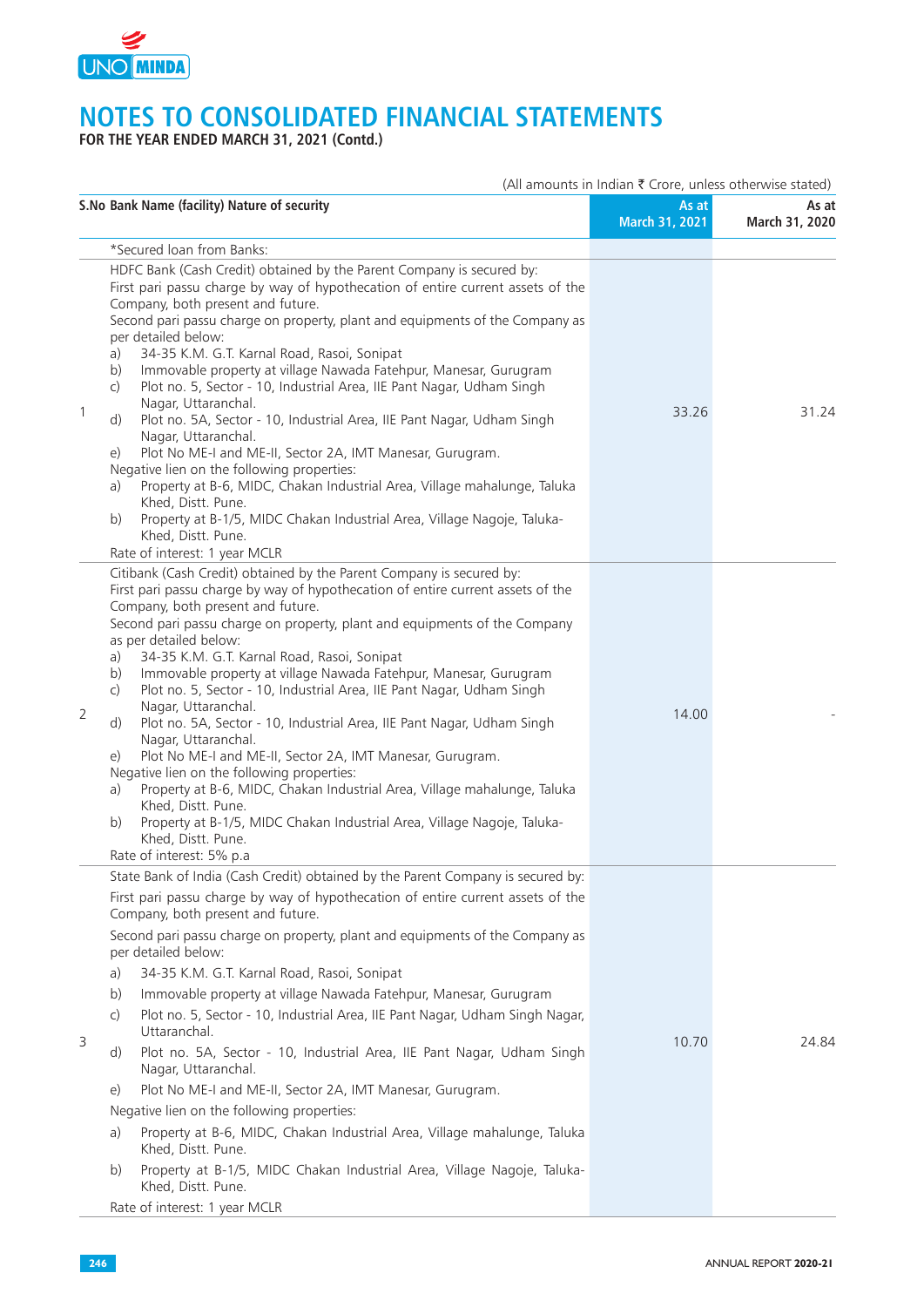**FOR THE YEAR ENDED MARCH 31, 2021 (Contd.)**

|   |                                                  | S.No Bank Name (facility) Nature of security                                                                                                                                                                                                                                                                                                                                                                                                                                                                                                                                                                                                                                                                                                                                                                                                                                                                                                                                                                                                                                                                                                                                                                               | As at<br>March 31, 2021 | As at<br>March 31, 2020 |
|---|--------------------------------------------------|----------------------------------------------------------------------------------------------------------------------------------------------------------------------------------------------------------------------------------------------------------------------------------------------------------------------------------------------------------------------------------------------------------------------------------------------------------------------------------------------------------------------------------------------------------------------------------------------------------------------------------------------------------------------------------------------------------------------------------------------------------------------------------------------------------------------------------------------------------------------------------------------------------------------------------------------------------------------------------------------------------------------------------------------------------------------------------------------------------------------------------------------------------------------------------------------------------------------------|-------------------------|-------------------------|
| 4 | a)<br>b)<br>$\mathsf{C}$<br>d)<br>e)<br>a)<br>b) | Canara Bank (Cash Credit) obtained by the Parent Company is secured by:<br>First pari passu charge by way of hypothecation of entire current assets of the<br>Company, both present and future.<br>Second pari passu charge on property, plant and equipment of the Company as<br>per detailed below:<br>34-35 K.M. G.T. Karnal Road, Rasoi, Sonipat<br>Immovable property at village Nawada Fatehpur, Manesar, Gurugram<br>Plot no. 5, Sector - 10, Industrial Area, IIE Pant Nagar, Udham Singh<br>Nagar, Uttaranchal.<br>Plot no. 5A, Sector - 10, Industrial Area, IIE Pant Nagar, Udham Singh<br>Nagar, Uttaranchal.<br>Plot No ME-I and ME-II, Sector 2A, IMT Manesar, Gurugram.<br>Negative lien on the following properties:<br>Property at B-6, MIDC, Chakan Industrial Area, Village mahalunge, Taluka<br>Khed, Distt. Pune.<br>Property at B-1/5, MIDC Chakan Industrial Area, Village Nagoje, Taluka-                                                                                                                                                                                                                                                                                                          | 6.25                    | 4.54                    |
|   |                                                  | Khed, Distt. Pune.<br>Rate of interest: 9% p.a                                                                                                                                                                                                                                                                                                                                                                                                                                                                                                                                                                                                                                                                                                                                                                                                                                                                                                                                                                                                                                                                                                                                                                             |                         |                         |
| 5 | a)<br>b)<br>C)<br>d)<br>e)<br>a)<br>b)           | Standard Chartered Bank (Cash Credit) obtained by the Parent Company is<br>secured by:<br>First pari passu charge by way of hypothecation of entire current assets of the<br>Company, both present and future.<br>Second pari passu charge on property, plant and equipment of the Company as<br>per detailed below:<br>34-35 K.M. G.T. Karnal Road, Rasoi, Sonipat<br>Immovable property at village Nawada Fatehpur, Manesar, Gurugram<br>Plot no. 5, Sector - 10, Industrial Area, IIE Pant Nagar, Udham Singh<br>Nagar, Uttaranchal.<br>Plot no. 5A, Sector - 10, Industrial Area, IIE Pant Nagar, Udham Singh<br>Nagar, Uttaranchal.<br>Plot No ME-I and ME-II, Sector 2A, IMT Manesar, Gurugram.<br>Negative lien on the following properties:<br>Property at B-6, MIDC, Chakan Industrial Area, Village mahalunge, Taluka<br>Khed, Distt. Pune.<br>Property at B-1/5, MIDC Chakan Industrial Area, Village Nagoje,<br>Taluka-Khed, Distt. Pune.<br>Rate of interest: 4.75% p.a.                                                                                                                                                                                                                                      | 12.00                   | 0.50                    |
| 6 | a)<br>b)<br>C)<br>d)<br>e)                       | Axis Bank rate of interest : MCLR $(3M) + 100$ bps i.e. 9.50% pa.- obtained by<br>Parent Company is secured by:<br>First charge by the way of hypothecation on the entire current assets of the<br>Company (Bawal & Hosur) both present & future.<br>First charge by the way of hypothecation on the entire moveable property,<br>plant and equipment of the Company (Bawal & Hosur) both present &<br>future.<br>Equitable mortgage on land and building both present & future of Hosur<br>Plant situated at Upparapalli, Mathagondapalli, thally Road, Hosur,<br>Tamilnadu, India.<br>Equitable mortgage on land and building both present & future of Bawal<br>Plant situated at 323, Phase II/IV, Sector-3, 'Industrial Growth Centre, Bawal<br>Distt. Rewari, Haryana, India.<br>Hypothecation on all movable property, plant and equipment (except<br>vehicles) of the borrower both present & future. Further secured by way<br>of hypothecation on borrower's entire stocks of raw materials, semi-<br>finished and finished goods, consumable, stores and spares and such<br>other movables including book-debts, bills whether documentary or clean,<br>outstanding monies, receivables both present and future. |                         | 3.70                    |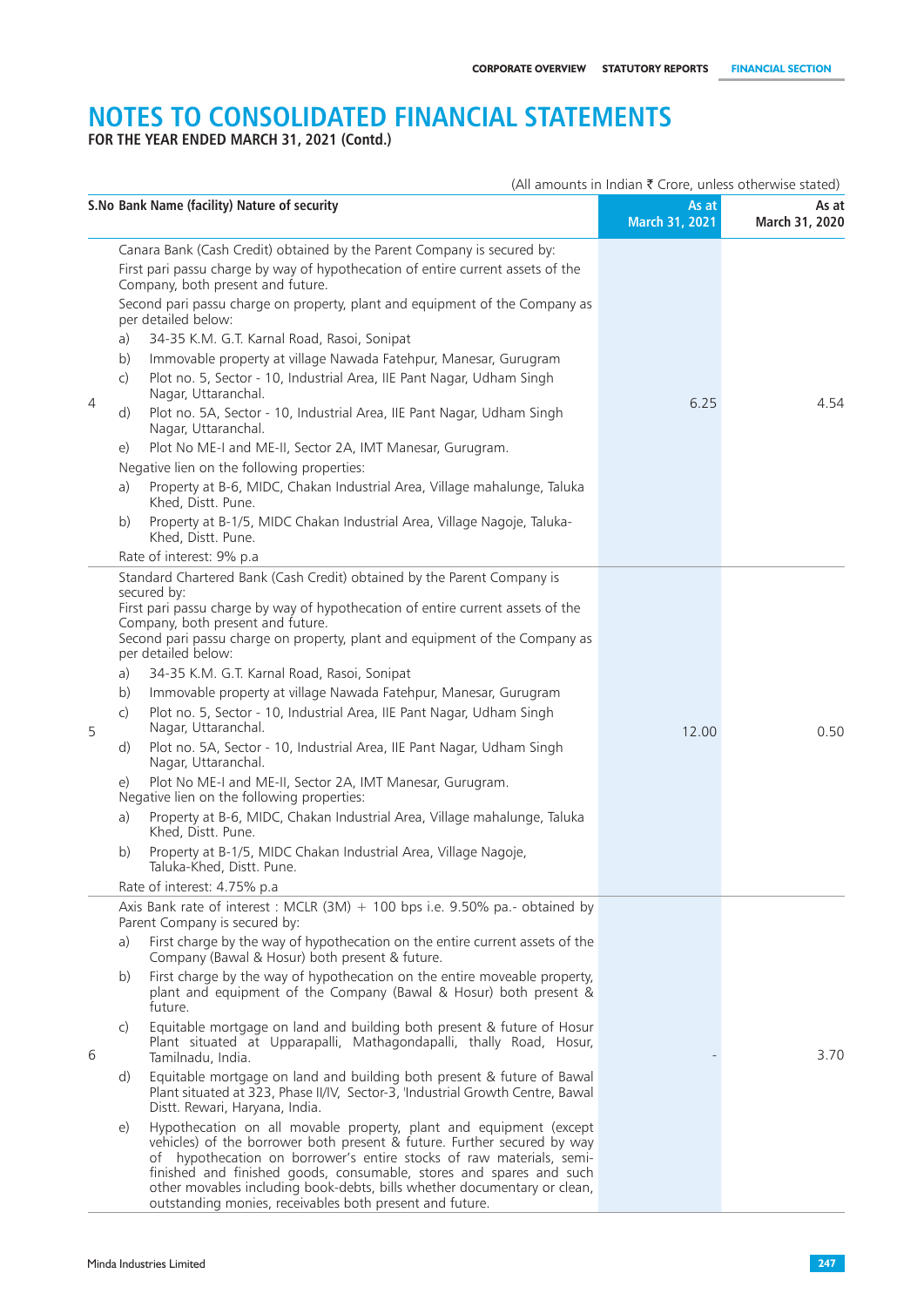

**FOR THE YEAR ENDED MARCH 31, 2021 (Contd.)**

|                | (All amounts in Indian ₹ Crore, unless otherwise stated)                                                                                                                                                                                                                                                                                                                                                                                                 |                         |                         |  |
|----------------|----------------------------------------------------------------------------------------------------------------------------------------------------------------------------------------------------------------------------------------------------------------------------------------------------------------------------------------------------------------------------------------------------------------------------------------------------------|-------------------------|-------------------------|--|
|                | S. No Bank Name (facility) Nature of security                                                                                                                                                                                                                                                                                                                                                                                                            | As at<br>March 31, 2021 | As at<br>March 31, 2020 |  |
|                | Working capital loan from banks amounting to Nil (March 31, 2020: ₹ 0.24) is<br>secured by: Minda Kyoraku Limited is secured by                                                                                                                                                                                                                                                                                                                          |                         |                         |  |
|                | -First pari passu charge on all the current assets of the borrower (both present<br>and future)                                                                                                                                                                                                                                                                                                                                                          |                         |                         |  |
| $\overline{7}$ | -Second pari passu charge on all the movable fixed assets (both present and<br>future)                                                                                                                                                                                                                                                                                                                                                                   |                         | 0.24                    |  |
|                | -Second pari passu charge on all the immovable fixed assets of the borrower<br>located at Bawal Plant.                                                                                                                                                                                                                                                                                                                                                   |                         |                         |  |
|                | Rate of interest - 3 months MCLR $+$ 1.50% spread currently at 10.65% on 31st<br>March 2021.                                                                                                                                                                                                                                                                                                                                                             |                         |                         |  |
| 8              | Rupee cash credit from Axis Bank obtained by Minda Storage Batteries Private<br>Limited amounting to Nil (March 31, 2020: ₹ Nil) is secured by:<br>First pari passu charge on all movable and immovable fixed assets (both present<br>and future).<br>Floating @ MCLR rate plus 75 bps. Currently 8.15% (March 31, 2020: 8.75%)<br>Maximum tenure of loan is for 1 Year from the date of first disbursement.<br>Principal amount is repayable on demand. |                         | 1.45                    |  |
|                | Working capital and PCFC credit from Citi Bank N.A. is secured by                                                                                                                                                                                                                                                                                                                                                                                        |                         |                         |  |
| 9              | Exclusive charge on all present and future stock and book debts of the Company.<br>(PCFC Loan in foreign currency ₹ Nil., Working capital loan ₹ Nil, Buyers credit<br>₹ Nil)                                                                                                                                                                                                                                                                            |                         | 7.79                    |  |
|                | (March 31, 2020- PCFC Loan in foreign currency ₹ 4.60 Crores., Working capital<br>loan ₹ Nil, Buyers credit ₹ 3.19 Crore.)                                                                                                                                                                                                                                                                                                                               |                         |                         |  |
| 10             | Short term loan from HDFC Bank obtained by Mindarika Private Limited:                                                                                                                                                                                                                                                                                                                                                                                    | 9.52                    |                         |  |
|                | Includes obligation against bills discounted and remaining unpaid as at year end.                                                                                                                                                                                                                                                                                                                                                                        |                         |                         |  |
|                | Short term loan from HSBC Bank obtained by Mindarika Private Limited:                                                                                                                                                                                                                                                                                                                                                                                    |                         | 0.05                    |  |
|                | Secured by first pari passu charge on current assets of Mindarika Private                                                                                                                                                                                                                                                                                                                                                                                |                         |                         |  |
| 11             | Limited. Second charge on movable property, plant and equipment of the                                                                                                                                                                                                                                                                                                                                                                                   |                         |                         |  |
|                | Company, both Present & future.                                                                                                                                                                                                                                                                                                                                                                                                                          |                         |                         |  |
|                | Rate of interest Nil on March 31, 2021 (March 31, 2020: 11.45%)                                                                                                                                                                                                                                                                                                                                                                                          |                         |                         |  |
|                | Working capital loan from HDFC Bank carries interest rate of 8.4% obtained                                                                                                                                                                                                                                                                                                                                                                               |                         |                         |  |
|                | by Minda Katolec Electronics Services Private Limited is secured by exclusive                                                                                                                                                                                                                                                                                                                                                                            |                         |                         |  |
| 12             | hypothecation on stock in trade, book debts and receivables, plant and<br>machinery, fixed deposits and movable assets (both present & future).                                                                                                                                                                                                                                                                                                          | 0.19                    |                         |  |
|                | Buyers credit from HDFC Bank carries interest rate at LIBOR +250 basis points                                                                                                                                                                                                                                                                                                                                                                            |                         |                         |  |
|                | by Minda Katolec Electronics Services Private Limited Secured by exclusive                                                                                                                                                                                                                                                                                                                                                                               |                         |                         |  |
| 13             | hypothecation on stock in trade, book debts and receivables, plant and machinery,                                                                                                                                                                                                                                                                                                                                                                        | 3.68                    | 5.24                    |  |
|                | fixed deposits and movable assets (both present & future).                                                                                                                                                                                                                                                                                                                                                                                               |                         |                         |  |
|                | Bills payable outstanding from HDFC Bank carries interest rate of 8.45%                                                                                                                                                                                                                                                                                                                                                                                  |                         |                         |  |
|                | obtained by Minda Katolec Electronics Services Private Limited Secured by                                                                                                                                                                                                                                                                                                                                                                                |                         |                         |  |
| 14             | exclusive hypothecation on stock in trade, book debts and receivables, plant and<br>machinery, fixed deposits and movable assets (both present & future).                                                                                                                                                                                                                                                                                                | 4.40                    | 4.87                    |  |
|                | Primary security (for CC): First charge (hypothecation) on all the current assets of                                                                                                                                                                                                                                                                                                                                                                     |                         |                         |  |
| 15             | the Company including stock, work-in -progress, book debt (both current and<br>non-current), both present and future                                                                                                                                                                                                                                                                                                                                     |                         | 14.75                   |  |
| 16             | Short term loan from HDFC Bank obtained by the parent company<br>Includes obligation against bills discounted and remaining unpaid as at year end                                                                                                                                                                                                                                                                                                        | 5.76                    |                         |  |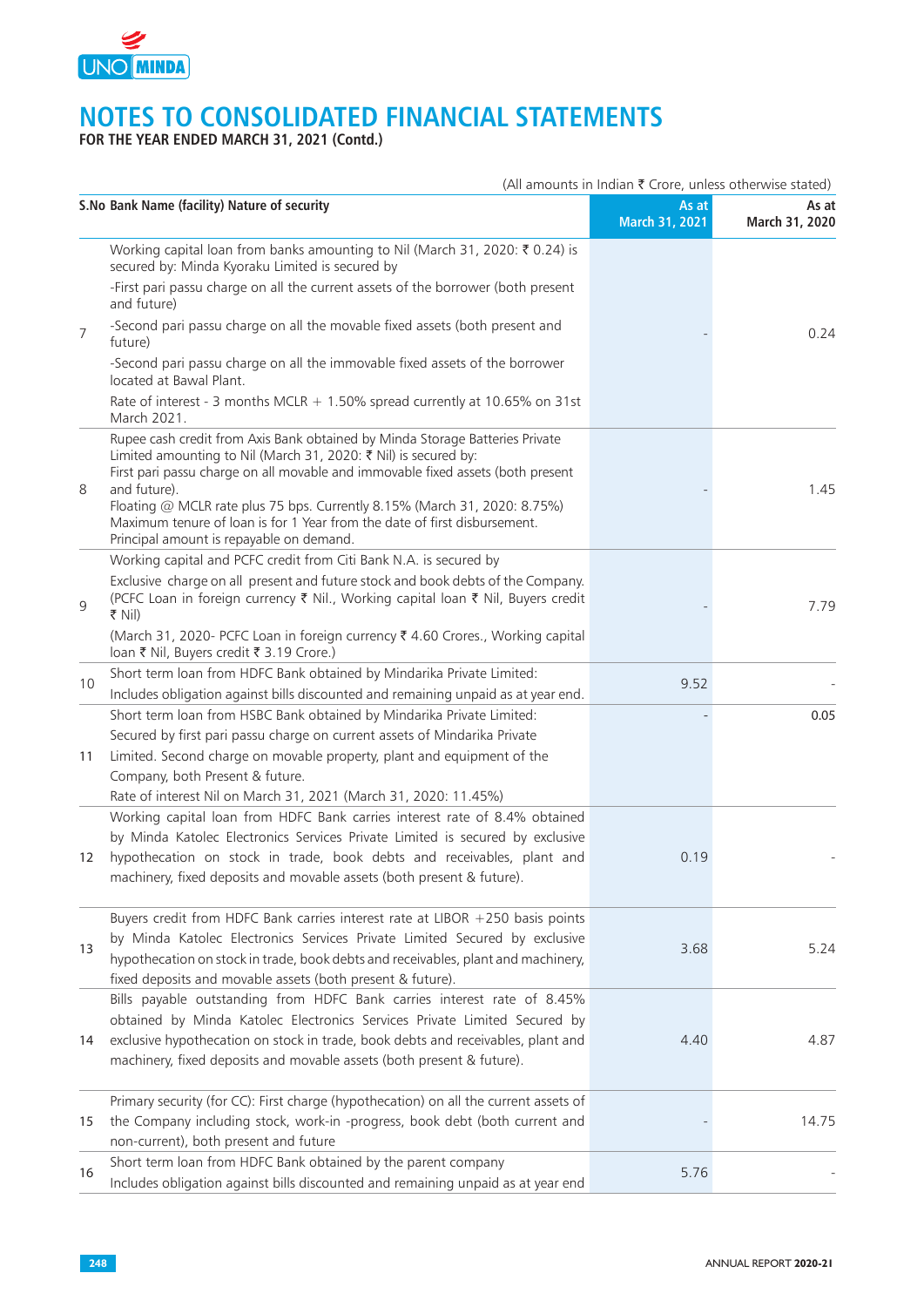**FOR THE YEAR ENDED MARCH 31, 2021 (Contd.)**

| (All amounts in Indian $\bar{\tau}$ Crore, unless otherwise stated)                    |                                                                                                                                                                                                                                          |                         |  |  |
|----------------------------------------------------------------------------------------|------------------------------------------------------------------------------------------------------------------------------------------------------------------------------------------------------------------------------------------|-------------------------|--|--|
|                                                                                        | As at<br>March 31, 2021                                                                                                                                                                                                                  | As at<br>March 31, 2020 |  |  |
| **Unsecured Loan from Banks:                                                           |                                                                                                                                                                                                                                          |                         |  |  |
| Working capital loan from Kotak Mahindra Bank obtained by the Parent Company,          | 9.50                                                                                                                                                                                                                                     |                         |  |  |
| is repayable maximum within 90 days                                                    |                                                                                                                                                                                                                                          |                         |  |  |
| Commercial Paper from Kotak Mahindra Bank by the Parent Company                        | 50.00                                                                                                                                                                                                                                    |                         |  |  |
| Packing Credit loan from HDFC Bank by the Parent Company                               | 12.40                                                                                                                                                                                                                                    | 6.06                    |  |  |
| Working capital demand loan availed by Minda TG Rubber Private Limited of              |                                                                                                                                                                                                                                          | 9.45                    |  |  |
| ₹ NIL (March 31, 2020: 9.45 Crores at interest rate of 7.25%)                          |                                                                                                                                                                                                                                          |                         |  |  |
| Short term Loan from Kotak Bank obtained by Mi Torica India Private Limited            | 17.50                                                                                                                                                                                                                                    |                         |  |  |
| Short term Loan from-Tokyo -Mitsubishi UFJ, Limited by MI Torica India Private Limited |                                                                                                                                                                                                                                          | 15.75                   |  |  |
| From BBVA Bank to subsidiaries of Global Mazinkert, S.L.                               | 17.10                                                                                                                                                                                                                                    | 13.20                   |  |  |
| From La Caixa Bank to subsidiaries of Global Mazinkert, S.L.                           | 22.73                                                                                                                                                                                                                                    | 42.62                   |  |  |
| From Santander Bank to Global Mazinkert, S.L.                                          | 6.46                                                                                                                                                                                                                                     |                         |  |  |
| Working Capital loan from BBVA Bank taken by iSYS RTS GmbH                             | 10.33                                                                                                                                                                                                                                    | 11.56                   |  |  |
| *** Unsecured Loan from related party:                                                 |                                                                                                                                                                                                                                          |                         |  |  |
| From Singhal Fin Cap Limited to Minda Katolec Electronics Services Private             |                                                                                                                                                                                                                                          | 5.10                    |  |  |
|                                                                                        |                                                                                                                                                                                                                                          |                         |  |  |
|                                                                                        |                                                                                                                                                                                                                                          |                         |  |  |
| Working capital loan from Bajaj Finance Limited by the Parent Company, is              | 68.00                                                                                                                                                                                                                                    | 35.00                   |  |  |
| 180 days in case of short term loan, respectively.                                     |                                                                                                                                                                                                                                          |                         |  |  |
| Total                                                                                  | 313.78                                                                                                                                                                                                                                   | 237.95                  |  |  |
|                                                                                        | S.No Bank Name (facility) Nature of security<br>Limited which is repayable on demand carries interest rate of 8.50%p.a.<br>****Unsecured Loan from Others:<br>repayable maximum within 60 days in case of purchase order discounting and |                         |  |  |

### **23. TRADE PAYABLES**

|                                                                                               | (All amounts in Indian $\bar{\tau}$ Crore, unless otherwise stated) |                         |
|-----------------------------------------------------------------------------------------------|---------------------------------------------------------------------|-------------------------|
| <b>Particulars</b>                                                                            | As at<br>March 31, 2021                                             | As at<br>March 31, 2020 |
| Trade payables                                                                                |                                                                     |                         |
| Total outstanding dues of micro enterprises and small enterprises (refer<br>(a)<br>note $45)$ | 181.68                                                              | 100.32                  |
| (b)<br>Total outstanding dues of creditors other than micro and small enterprises*            | 1,108.11<br>1,289.79                                                | 1018.18<br>1,118.50     |

The Group's exposure to currency and liquidity risks related to the above financial liabilities is disclosed in Note 50. \* Includes Acceptances amounting to  $\bar{\tau}$  Nil (previous year  $\bar{\tau}$  5.88 Crore)

### **24. OTHER FINANCIAL LIABILITIES (CURRENT)**

|                                                                 | (All amounts in Indian ₹ Crore, unless otherwise stated) |                |
|-----------------------------------------------------------------|----------------------------------------------------------|----------------|
| <b>Particulars</b>                                              | As at                                                    | As at          |
|                                                                 | March 31, 2021                                           | March 31, 2020 |
| Current maturities of non-current borrowings (refer note 18)    | 195.62                                                   | 178.55         |
| Current portion of deferred payment liabilities (refer note 19) | 3.85                                                     | 3.06           |
| Interest accrued but not due on non-current borrowings          | 4.58                                                     | 5.25           |
| Payble for purchase consideration (refer note 55)               | 463.88                                                   | 463.88         |
| Unpaid dividend                                                 | 0.74                                                     | 0.75           |
| Capital creditors                                               | 31.29                                                    | 48.09          |
| Others                                                          |                                                          |                |
| - Retention deposits payable                                    | 1.42                                                     | 0.93           |
| - Payable to employees                                          | 43.01                                                    | 34.87          |
| - Current portion of deferred Government grants                 | 0.86                                                     | 1.31           |
| - Forward contract payable                                      | 12.12                                                    | 6.97           |
| - Payable for acquisition (refer note 55)                       |                                                          | 34.32          |
| - Payable for other purchase                                    |                                                          | 5.27           |
|                                                                 | 757.37                                                   | 783.25         |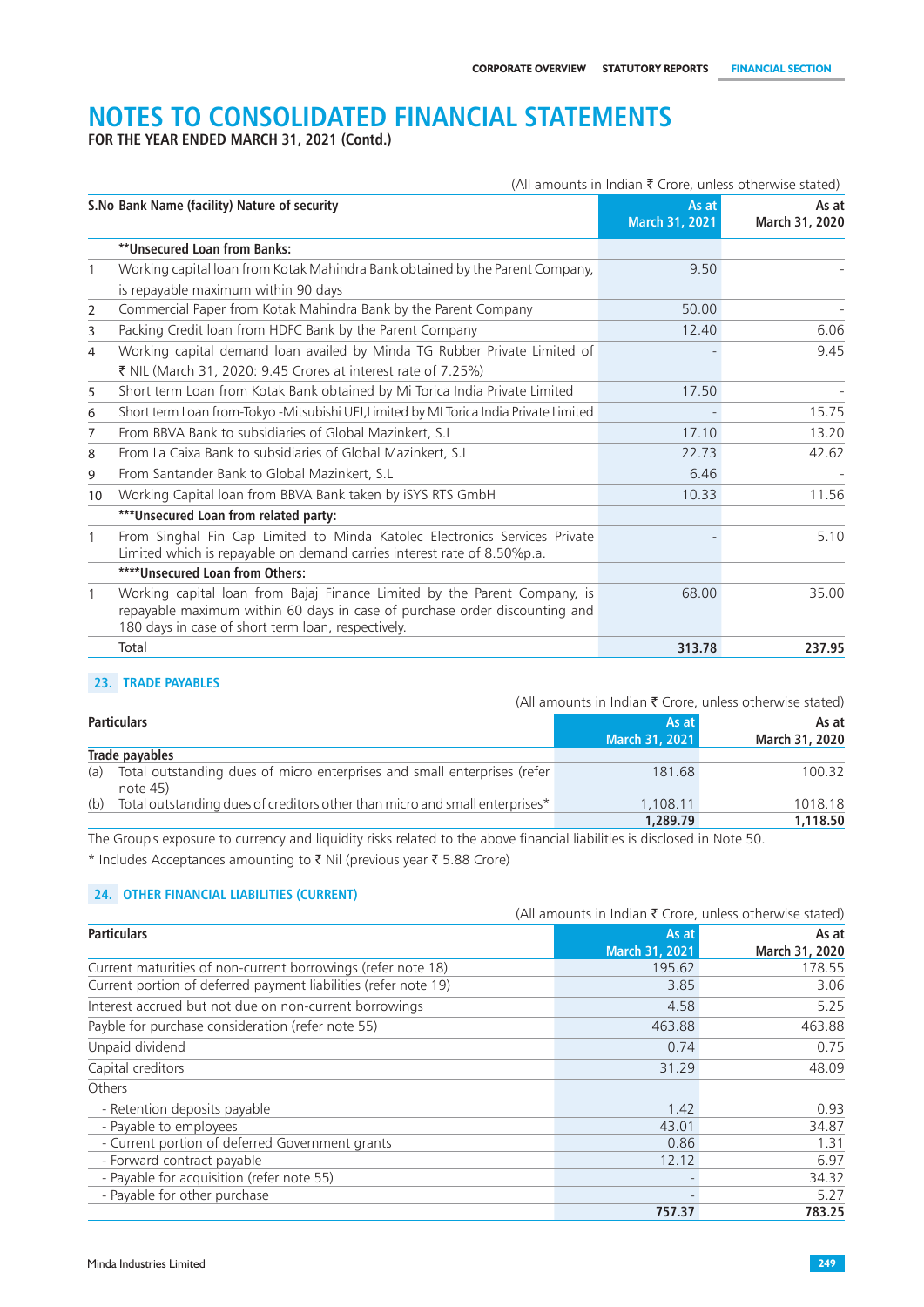

**FOR THE YEAR ENDED MARCH 31, 2021 (Contd.)**

## **25. OTHER LIABILITIES (CURRENT)**

|                                           | (All amounts in Indian ₹ Crore, unless otherwise stated) |                         |
|-------------------------------------------|----------------------------------------------------------|-------------------------|
| <b>Particulars</b>                        | As at<br>March 31, 2021                                  | As at<br>March 31, 2020 |
| Advance from customers                    | 48.01                                                    | 59.47                   |
| Accrued liabilities for expenses          |                                                          | 10.74                   |
| Others                                    |                                                          |                         |
| - Mark to market loss derivative contract |                                                          | 0.04                    |
| - Statutory dues                          | 59.52                                                    | 48.84                   |
| - Others                                  | 2.50                                                     | 2.08                    |
|                                           | 110.03                                                   | 121.17                  |

## **26. SHORT-TERM PROVISIONS**

|                                        |                         | (All amounts in Indian ₹ Crore, unless otherwise stated) |  |
|----------------------------------------|-------------------------|----------------------------------------------------------|--|
| <b>Particulars</b>                     | As at<br>March 31, 2021 | As at<br>March 31, 2020                                  |  |
| Short-term provisions                  |                         |                                                          |  |
| Provision for employee benefits        |                         |                                                          |  |
| Gratuity (refer note 43)               | 3.40                    | 3.88                                                     |  |
| Compensated absences                   | 13.41                   | 15.19                                                    |  |
|                                        | 16.81                   | 19.07                                                    |  |
| <b>Others</b>                          |                         |                                                          |  |
| Provision for warranty (refer note 46) | 13.90                   | 10.33                                                    |  |
| Others                                 | 8.33                    | 3.76                                                     |  |
|                                        | 22.23                   | 14.09                                                    |  |
|                                        | 39.04                   | 33.16                                                    |  |

#### **27. ASSET HELD FOR SALE**

The Parent Company is having a land under lease hold arrangement with Maharashtra Industrial Development Corporation for a period of 99 years. The Company has entered into sale agreement for disposal of said land as per the term and condition agreed.

Pursuant to the above, the said buildings have been reclassified from "Property, plant and equipment" to "Non-current assets held for sale" amounting to ₹ 0.75 Crore and the said land has been reclassified from "Right-of-use assets" to "Non-current assets" held for sale amounting to ₹6.74 Crores at an agreeed sale value of ₹8 Crores. Also, the Company has received advance amounting to ₹4.34 Crores which is disclosed separately in balance sheet as "Liabilities related to assets held for sale".

### **28. REVENUE FROM OPERATIONS \***

|                                      |                                      | (All amounts in Indian ₹ Crore, unless otherwise stated) |  |
|--------------------------------------|--------------------------------------|----------------------------------------------------------|--|
| <b>Particulars</b>                   | For the year ended<br>March 31, 2021 | For the year ended<br>March 31, 2020                     |  |
| Revenue from contract with customers |                                      |                                                          |  |
| Sale of products                     | 6,065.74                             | 6,007.23                                                 |  |
| Sale of services                     | 217.61                               | 145.81                                                   |  |
| Other operating revenues             | 90.39                                | 68.99                                                    |  |
|                                      | 6,373.74                             | 6.222.03                                                 |  |

\* Also refer note 42 for revenue based on geographical location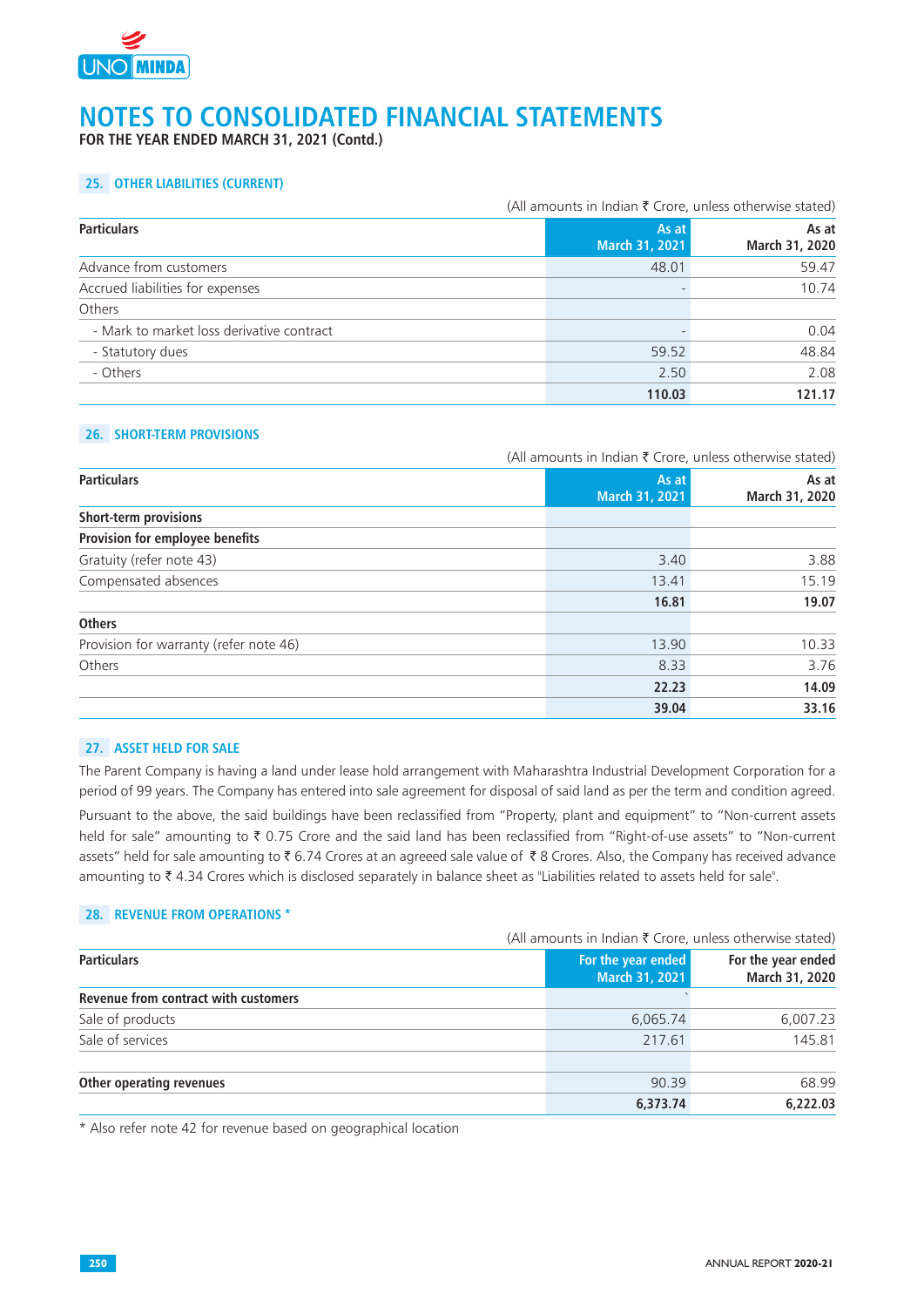**FOR THE YEAR ENDED MARCH 31, 2021 (Contd.)**

## **29. OTHER INCOME**

|                                                            |  | (All amounts in Indian ₹ Crore, unless otherwise stated) |                                      |
|------------------------------------------------------------|--|----------------------------------------------------------|--------------------------------------|
| <b>Particulars</b>                                         |  | For the year ended<br><b>March 31, 2021</b>              | For the year ended<br>March 31, 2020 |
| Interest income on deposits                                |  | 5.85                                                     | 9.60                                 |
| Net gain on foreign currency fluctuations                  |  | 19.35                                                    | 6.17                                 |
| Net profit on sale of property, plant and equipment (net)  |  | 2.50                                                     | 7.87                                 |
| Dividend income                                            |  |                                                          | 0.07                                 |
| Profit on Redemption/sale of shares & Mutual Funds         |  | 4.30                                                     |                                      |
| Income under Package Scheme of Incentives                  |  | 0.41                                                     | 0.86                                 |
| Other non-operating income                                 |  |                                                          |                                      |
| - Liabilities / provisions no longer required written back |  | 3.21                                                     | 1.40                                 |
| - Insurance Claim                                          |  | 0.32                                                     | 0.02                                 |
| - Mark to market gain on forward contract                  |  | 0.56                                                     | 7.08                                 |
| - Miscellaneous income                                     |  | 10.53                                                    | 7.42                                 |
|                                                            |  | 47.03                                                    | 40.49                                |

## **30. COST OF MATERIALS CONSUMED**

|                                                                                 | (All amounts in Indian ₹ Crore, unless otherwise stated) |                                      |
|---------------------------------------------------------------------------------|----------------------------------------------------------|--------------------------------------|
| <b>Particulars</b>                                                              | For the year ended<br><b>March 31, 2021</b>              | For the year ended<br>March 31, 2020 |
| Raw materials (including purchased components and packing material<br>consumed) |                                                          |                                      |
| Opening balance                                                                 | 281.09                                                   | 296.52                               |
| Add: Purchases                                                                  | 3,539.38                                                 | 3,200.88                             |
| Less: Closing inventories                                                       | (358.16)                                                 | (281.09)                             |
| Less: Pursuant to loss of control in a subsidiary                               | (5.63)                                                   |                                      |
| Less: Foreign currency translation adjustment                                   | (0.25)                                                   | (1.59)                               |
|                                                                                 | 3,456.43                                                 | 3,214.72                             |

## **31. PURCHASES OF STOCK IN TRADE**

| <b>JI. FUNCHAJLJ UL JIUCK IN HAPL</b><br>(All amounts in Indian $\bar{\tau}$ Crore, unless otherwise stated) |                                             |                                      |
|--------------------------------------------------------------------------------------------------------------|---------------------------------------------|--------------------------------------|
| <b>Particulars</b>                                                                                           | <b>For the year ended</b><br>March 31, 2021 | For the year ended<br>March 31, 2020 |
| <b>Purchases of stock in trade</b>                                                                           | 528.76                                      | 613.28                               |
|                                                                                                              | 528.76                                      | 613.28                               |

#### **32. CHANGES IN INVENTORIES OF FINISHED GOODS, STOCK IN TRADE AND WORK IN PROGRESS**

|                                           | (All amounts in Indian $\bar{\tau}$ Crore, unless otherwise stated) |                                      |
|-------------------------------------------|---------------------------------------------------------------------|--------------------------------------|
| <b>Particulars</b>                        | For the year ended<br>March 31, 2021                                | For the year ended<br>March 31, 2020 |
| Inventories at the end of the year:       |                                                                     |                                      |
| Work-in-progress                          | 121.84                                                              | 85.40                                |
| Finished goods                            | 111.87                                                              | 97.02                                |
| Stock-in-trade                            | 100.52                                                              | 85.91                                |
|                                           | 334.23                                                              | 268.33                               |
| Inventories at the beginning of the year: |                                                                     |                                      |
| Work-in-progress                          | 85.40                                                               | 71.07                                |
| Finished goods                            | 97.02                                                               | 113.77                               |
| Stock-in-trade                            | 85.91                                                               | 65.77                                |
|                                           | 268.33                                                              | 250.61                               |
| Net (increase)/decrease in inventories    | (65.90)                                                             | (17.72)                              |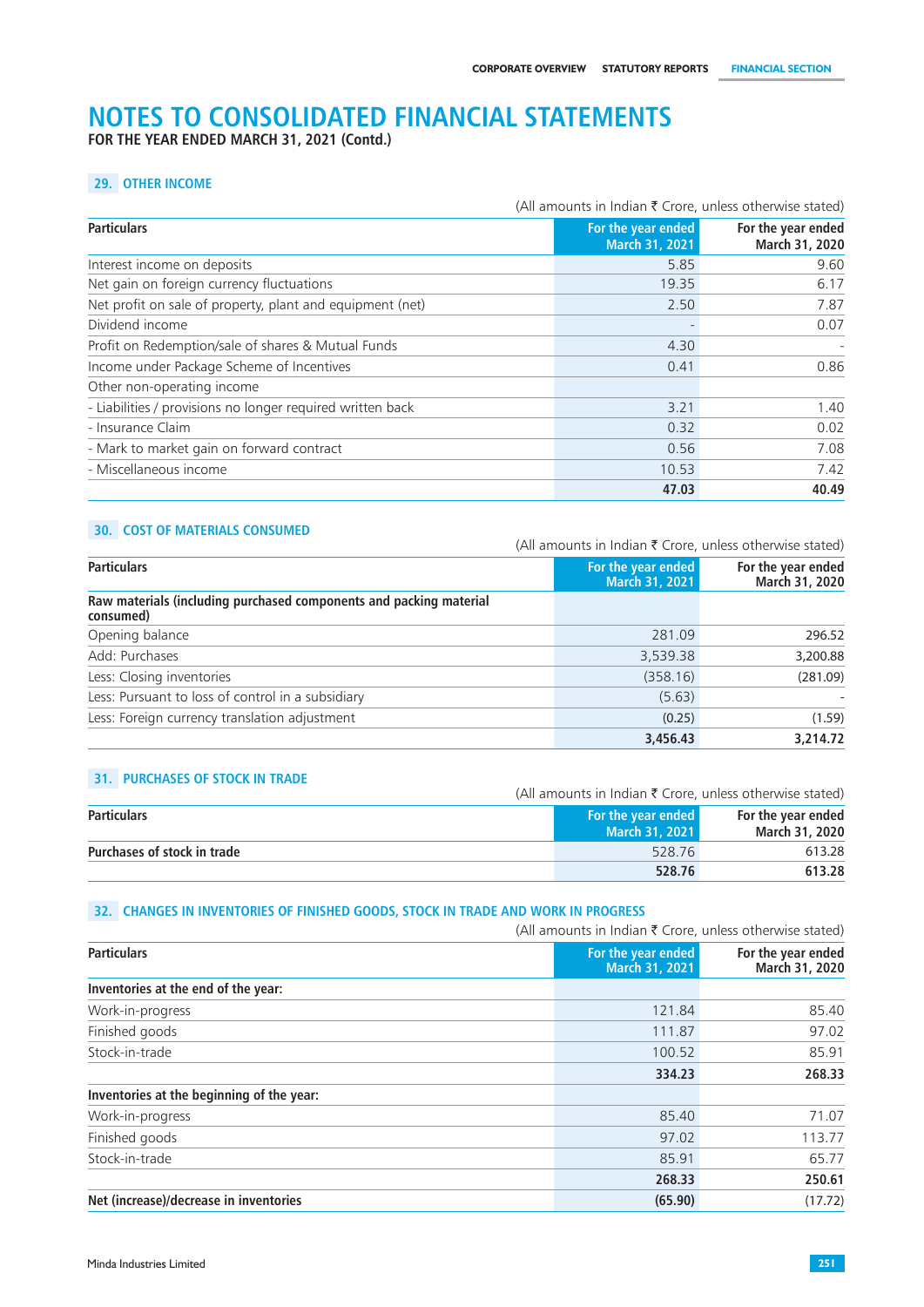

**FOR THE YEAR ENDED MARCH 31, 2021 (Contd.)**

### **33. EMPLOYEE BENEFITS EXPENSE**

|                                                          | (All amounts in Indian $\bar{\tau}$ Crore, unless otherwise stated) |                                      |
|----------------------------------------------------------|---------------------------------------------------------------------|--------------------------------------|
| <b>Particulars</b>                                       | For the year ended<br>March 31, 2021                                | For the year ended<br>March 31, 2020 |
| Salaries and wages                                       | 849.97                                                              | 818.08                               |
| Expense on employee stock option schemes (refer note 48) | 1.05                                                                | 1.20                                 |
| Contribution to provident and other funds                | 81.96                                                               | 72.32                                |
| Staff welfare expense                                    | 48.71                                                               | 52.23                                |
|                                                          | 981.69                                                              | 943.83                               |

#### **34. FINANCE COSTS**

(All amounts in Indian  $\bar{\tau}$  Crore, unless otherwise stated)

| <b>Particulars</b>                    | For the year ended<br>March 31, 2021 | For the year ended<br>March 31, 2020 |
|---------------------------------------|--------------------------------------|--------------------------------------|
| Interest expense on borrowings        | 62.68                                | 80.90                                |
| Interest expense on lease liabilities | 6.53                                 | 7.64                                 |
| Other borrowing costs                 | 4.44                                 | 5.63                                 |
|                                       | 73.65                                | 94.17                                |

## **35. DEPRECIATION AND AMORTISATION EXPENSE**

| <b>Particulars</b>                            |  | (All amounts in Indian ₹ Crore, unless otherwise stated) |                                      |
|-----------------------------------------------|--|----------------------------------------------------------|--------------------------------------|
|                                               |  | For the year ended<br>March 31, 2021                     | For the year ended<br>March 31, 2020 |
| Depreciation on property, plant and equipment |  | 295.32                                                   | 283.84                               |
| Amortisation on intangible fixed assets       |  | 55.16                                                    | 40.72                                |
| Depreciation on right-of-use assets           |  | 24.82                                                    | 15.51                                |
|                                               |  | 375.30                                                   | 340.07                               |

### **36. OTHER EXPENSES**

|                                                                                        | (All amounts in Indian ₹ Crore, unless otherwise stated) |                                      |
|----------------------------------------------------------------------------------------|----------------------------------------------------------|--------------------------------------|
| <b>Particulars</b>                                                                     | For the year ended<br>March 31, 2021                     | For the year ended<br>March 31, 2020 |
| Consumption of stores and spare parts                                                  | 108.79                                                   | 108.98                               |
| Job work charges                                                                       | 55.92                                                    | 61.47                                |
| Power and fuel                                                                         | 149.85                                                   | 148.49                               |
| Rent (refer note 47)                                                                   | 21.14                                                    | 28.60                                |
| Repairs and maintenance:                                                               |                                                          |                                      |
| - Buildings                                                                            | 13.64                                                    | 12.59                                |
| - Machinery                                                                            | 39.30                                                    | 45.10                                |
| - Others                                                                               | 14.37                                                    | 11.08                                |
| Insurance                                                                              | 11.86                                                    | 10.75                                |
| Rates and taxes                                                                        | 4.56                                                     | 4.17                                 |
| Travelling and conveyance                                                              | 38.28                                                    | 60.26                                |
| Director's sitting fee                                                                 | 0.57                                                     | 0.53                                 |
| Legal and professional charges *                                                       | 27.73                                                    | 37.19                                |
| Fixed assets scrapped/ written off                                                     | 1.89                                                     | 1.21                                 |
| Advertisement and sales promotion                                                      | 12.92                                                    | 12.03                                |
| Provision/write off for doubtful trade and other receivables, loans and advances (net) | 4.73                                                     | 4.76                                 |
| Royalty expenses                                                                       | 18.24                                                    | 14.20                                |
| Freight and other distribution overheads                                               | 117.72                                                   | 99.40                                |
| Development Expenses                                                                   | 4.03                                                     | 4.31                                 |
| Data processing expenses                                                               | 1.73                                                     | 2.55                                 |
| Warranty (refer note 46)                                                               | 15.10                                                    | 14.26                                |
| Printing and stationery                                                                | 3.96                                                     | 4.71                                 |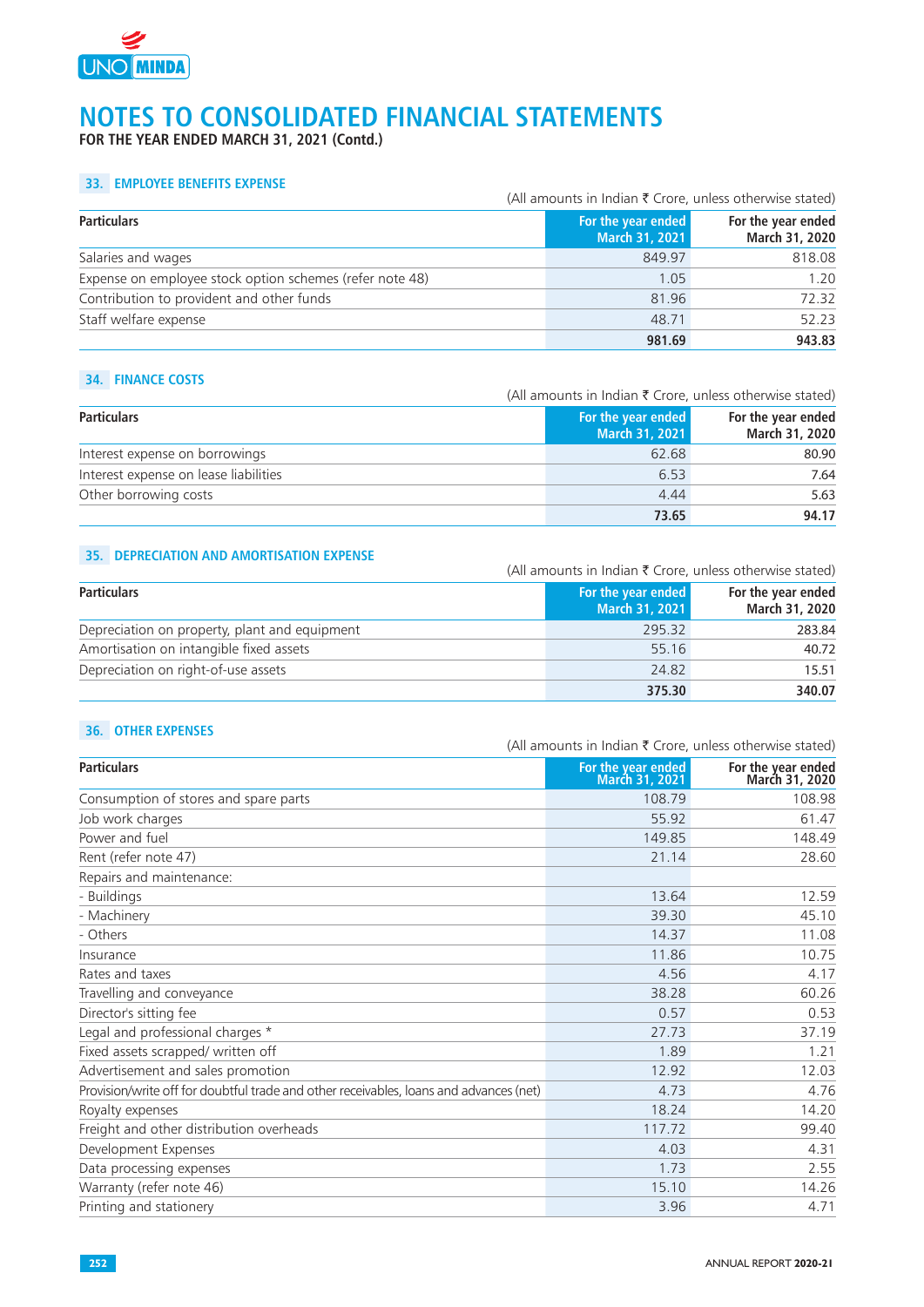**FOR THE YEAR ENDED MARCH 31, 2021 (Contd.)**

| <b>Particulars</b>                                                                | For the year ended<br><b>March 31, 2021</b> | For the year ended<br>March 31, 2020 |
|-----------------------------------------------------------------------------------|---------------------------------------------|--------------------------------------|
| Corporate social responsibility expenditure                                       | 7.43                                        | 8.40                                 |
| Net loss on foreign currency fluctuations (other than considered as finance cost) | 5.00                                        | 38.03                                |
| Net change in fair value of investments measured at FVTPL                         |                                             | 3.55                                 |
| Miscellaneous expenses                                                            | 69.01                                       | 59.49                                |
|                                                                                   | 747.77                                      | 796.12                               |
| Note:                                                                             |                                             |                                      |
| *Includes payments to the Auditors (excluding taxes)                              |                                             |                                      |
| Statutory audit                                                                   | 2.27                                        | 2.32                                 |
| Limited review                                                                    | 0.68                                        | 0.65                                 |
| Certification                                                                     | 0.64                                        | 0.39                                 |
| Reimbursement of expenses                                                         | 0.18                                        | 0.45                                 |
|                                                                                   | 3.77                                        | 3.81                                 |
| Others (not included in payments to auditors above) $#$                           |                                             |                                      |
| Other services                                                                    | 0.85                                        |                                      |
| Reimbursment of expenses                                                          | 0.03                                        |                                      |
|                                                                                   | 0.88                                        |                                      |

# Included in Rights Issue expenses under other equity.

## **37. EXCEPTIONAL ITEMS**

|                                               | (All amounts in Indian $\bar{\tau}$ Crore, unless otherwise stated) |                    |
|-----------------------------------------------|---------------------------------------------------------------------|--------------------|
| <b>Particulars</b>                            | <b>For the year ended</b>                                           | For the year ended |
|                                               | March 31, 2021                                                      | March 31, 2020     |
| Acquisition / amalgamation related expenses * |                                                                     | 33.36              |
| Impairment of land                            |                                                                     | 1.10               |
| Gain on loss of control in subsidiary         | 1.73                                                                |                    |
|                                               | 1.73                                                                | 34.46              |

\*includes acquisition related costs and stamp duty

## **38. EARNINGS PER SHARE**

|                                                                                      | (All amounts in Indian ₹ Crore, unless otherwise stated) |                    |
|--------------------------------------------------------------------------------------|----------------------------------------------------------|--------------------|
| <b>Particulars</b>                                                                   | For the year ended                                       | For the year ended |
|                                                                                      | March 31, 2021                                           | March 31, 2020     |
| Net profit after tax as per Consolidated Statement of Profit and loss                | 206.63                                                   | 155.18             |
| Weighted average number of Equity Shares (in Nos.):                                  |                                                          |                    |
| - Basic                                                                              | 26,73,78,821                                             | 26,22,16,965       |
| - Diluted                                                                            | 27,86,87,216                                             | 27,47,86,257       |
| Basic earnings per share in rupees (Face value $\bar{\tau}$ 2 per share) (In rupees) | 7.73                                                     | 5.92               |
| Diluted earnings per share in rupees (Face value ₹ 2 per share) (In rupees)          | 7.41                                                     | 5.65               |
| Calculation of weighted average number of shares                                     |                                                          |                    |
| For basic earnings per share                                                         |                                                          |                    |
| Opening balance of Equity Shares                                                     | 26,22,16,965                                             | 26,22,16,965       |
| Issued during the year (Rights Issue)                                                | 97,11,739                                                |                    |
| <b>ESOP Exercised</b>                                                                |                                                          |                    |
| Issued during the previous year (Bonus Shares)                                       |                                                          |                    |
| Closing balance of equity shares                                                     | 27, 19, 28, 704                                          | 26,22,16,965       |
| Weighted average number of equity share                                              | 26,73,78,820.80                                          | 26,22,16,965       |
| For diluted earnings per share                                                       |                                                          |                    |
| No. of Equity Shares (weigthed average)                                              | 26,73,78,820.80                                          | 26,22,16,965.00    |
| Dilution of equity (ESOP)                                                            | 1,13,08,395.22                                           | 1,25,69,292.41     |
| Weighted average number of equity share                                              | 27,86,87,216                                             | 27,47,86,257       |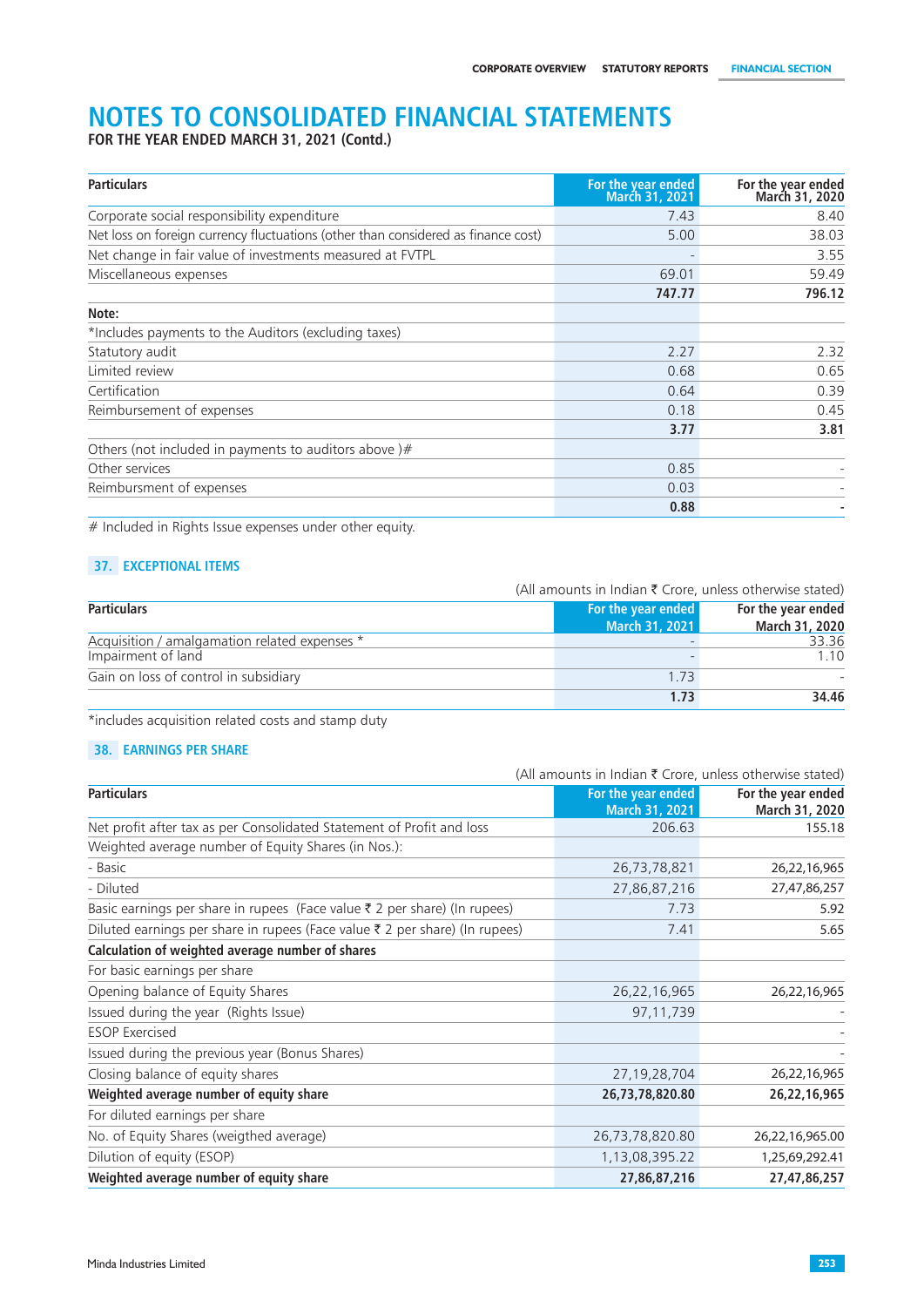

**FOR THE YEAR ENDED MARCH 31, 2021 (Contd.)**

## **39. CONTINGENT LIABILITIES**

(a) Claims made against the Group not acknowledged as debts (including interest, wherever applicable):

|                                                       | (All amounts in Indian $\bar{\tau}$ Crore, unless otherwise stated) |                         |
|-------------------------------------------------------|---------------------------------------------------------------------|-------------------------|
| <b>Particulars</b>                                    | As at<br>March 31, 2021                                             | As at<br>March 31, 2020 |
| Income tax matters *                                  | 13.72                                                               | 17.23                   |
| Excise / Sales tax / Service tax / GST matter **      | 22.06                                                               | 15.85                   |
| Others                                                | 1.25                                                                | 1.95                    |
| Bank guarantee given to custom authorities and others | 0.51                                                                | 0.51                    |
| <b>Total</b>                                          | 37.54                                                               | 35.54                   |

\* The Group has ongoing disputes with income tax authorities relating to tax treatment of certain items. These mainly include disallowed expenses, the tax treatment of certain expenses claimed by the Group as deductions and the computation of, or eligibility of, the Group's use of certain tax incentives or allowances. The Group has a right of appeal to the Commissioner of Income Tax (Appeals), or CIT (A), the Dispute Resolution Panel, or DRP, and to the Income Tax Appellate Tribunal, or ITAT, against adverse decisions by the assessing officer, DRP or CIT (A), as applicable. The income tax authorities have similar rights of appeal to the ITAT against adverse decisions by the CIT (A) or DRP. The Group has a further right of appeal to the High Court or the Hon'ble Supreme Court against adverse decisions by the appellate authorities for matters involving substantial question of law. The income tax authorities have similar rights of appeal.

\*\* Includes show cause demand on applicability of excise duty on designs provided by the customer ₹ 15.16 (Previous year  $\bar{z}$  15.30 crores)

Future cash outflows in respect of the above would be determinable on finalisation of judgments /decisions pending with various forums / authorities.

- (b) Group Companies have made sales to various customers against C-form issued under Central Sales Tax Act on account of which the Group Companies have paid 2% sales tax in place of respective higher rates. Total outstanding forms amounting to  $\bar{\tau}$  0.13 crore ( $\bar{\tau}$  0.53 crore as on March 31, 2020). If the Group Companies do not collect the forms in prescribed time, then the Group Companies may have to pay differential tax, including interest and penalty thereon which is not quantifiable.
- (c) The liability of custom duty towards export obligation undertaken by the Group under export promotion capital goods scheme (EPCG) amounting  $\bar{\tau}$  6.60 crores ( $\bar{\tau}$  14.08 crores as at March 31, 2020). The Group had imported Capital goods under EPCG and saved duty to the tune of  $\bar{\tau}$  6.60 crores ( $\bar{\tau}$  14.08 crores as on March 31, 2020). As per the EPCG terms and conditions, Company needs to export  $\bar{\tau}$  39.60 crores ( $\bar{\tau}$  84.47 crores as on March 31, 2020) i.e. 6 times of duty saved on import of Capital goods on FOB basis within a period of 6 years. If the Group does not export goods in prescribed time, then the Group may have to pay interest and penalty thereon.
- (d) The group has availed MSIP incentive from the Ministry of Electronics amounting to  $\bar{\tau}$  6.01 Crore ( March 31, 2020 ` 5.21Crores). In accordance with the MSIP guidelines, the amount may be refundable to the government if the specified conditions are not fulfilled within prescribed time. Further, an entity in the group has also accounted revenue subsidy of ₹ 3.73 Crore (March 31, 2020 Nil.)
- (e) The Hon'ble Supreme Court of India ("SC") by their order dated February 28, 2019, set out the principles based on which allowances paid to the employees should be identified for inclusion in basic wages for the purposes of computation of Provident Fund contribution. Subsequently, a review petition against this decision has been filed and is pending before the SC for disposal. Further, there are interpretative challenges and considerable uncertainty, including estimating the amount retrospectively.

Pending the outcome of the review petition and directions from the EPFO, the impact for past periods, if any, is not ascertainable reliably and consequently no financial effect has been provided for in the consolidated financial statements.

#### **40. CAPITAL AND OTHER COMMITMENTS (NET OF ADVANCE)**

- a) Estimated amount of contracts remaining to be executed on account of capital and other commitments (net of advance) and not provided for as at March 31, 2021 aggregates to ₹74.76 Crores (March 31, 2020: ₹81.49 Crores).
- b) Estimated amount of investment to be made as per government incentive scheme is  $\bar{\tau}$  199.34 ( $\bar{\tau}$  318.94 Crores as at March 31, 2020).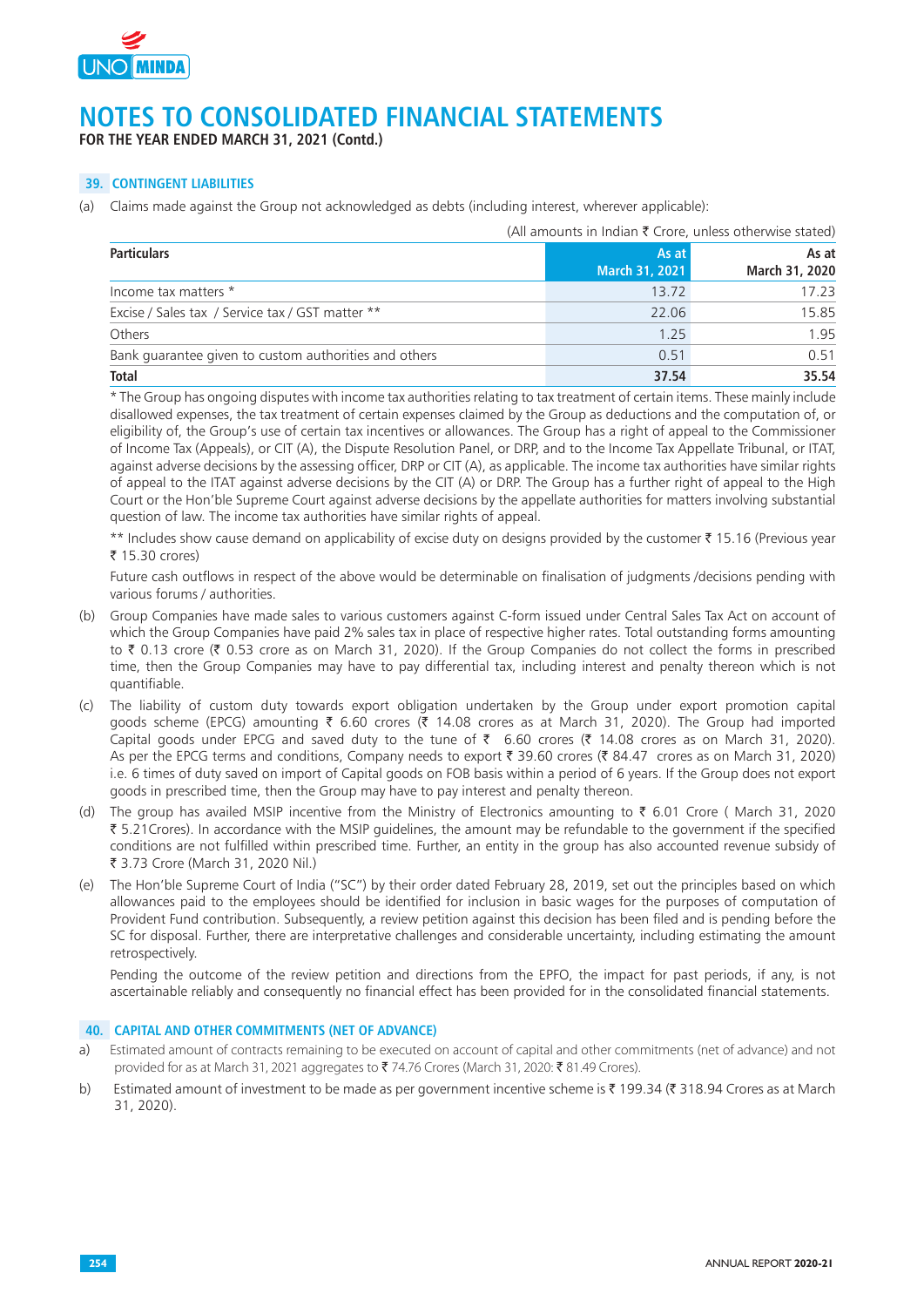**FOR THE YEAR ENDED MARCH 31, 2021 (Contd.)**

**41.** During the year 2002-03, the Director, Town and Country Planning, Chandigarh issued a demand notice on the Company amounting to  $\bar{\zeta}$  0.39 Crore towards revised CLU (change of land use) charges for the land situated at Village Nawada Fatehpur, P.O. Sikanderpur Badda, Gurugram, and Haryana (Manesar land). The Company paid ₹ 0.02 Crore and had also filed a Special Leave Petition (SLP) with the Hon'ble Supreme Court of India, basis which a leave had been granted. Further, the Company had deposited  $\bar{\tau}$  0.09 Crore under protest with the authorities. During the previous years, the Company had filed a writ petition with the High Court of Punjab and Haryana in order to cancel the demand notice and obtain a stay on the balance demand. Further, the Company had withdrawn the petition and accordingly had asked Town and Country Planning, Chandigarh to review and waive of the liability of remaining balance of  $\bar{\tau}$  0.28 Crore and the interest thereon amounting to  $\bar{\tau}$  0.50 Crore (previous year  $\bar{\tau}$  0.47 Crore) towards revised CLU charges after adjusting the amount of  $\bar{\tau}$  0.11 Crore paid earlier.

"The Parent Company had applied for grant of license under 'Affordable Housing Policy- 2013' on the land measuring 5 acres in Manesar land and paid scrutiny fee (non-refundable) amounting to  $\bar{\tau}$  0.03 Crore in this respect, which was received in earlier year. The Company had paid ₹ 0.43 Crore towards CLU charges during the previous year. The Company had further applied for grant of similar license on additional land measuring 5 acres in Manesar land.

During the year, the Company had applied for migration of license received under 'Affordable Housing Policy- 2013' admeasuring 5 acres to "Deen Dayal Awas Yojna Scheme" of the Government and withdrawn other pending applications. Further the Company had applied for Manesar land admeasuring 10 acres (including share of a subsidiary "Mindarika Private Limited") under "Deen Dayal Awas Yojna Scheme" and paid application money of ₹ 0.92 Crores."

The Parent Company had considered the option of re-locating the manufacturing units from Sector 81, Gurgaon to Bawal, Dharuhera, IMT Manesar, Farrukhnagar. The Company considered factors such as price, distance and convenience of employees and other stake holders' and was of the view that shifting to Farrukhnagar Would be a suitable option. In this respect, the Company had approached certain related parties who had land measuring 14.37 acres in Farrukhnagar, Haryana (which is close to existing Manesar plant) and took land on lease for 99 years at a lump-sum rent of  $\bar{\tau}$  0.05 Crores for entire tenure. The Company will apply CLU (change of land use from agricultural to industrial) for Farrukhnagar land. Post approval of CLU, the Company will cancel the lease and purchase the land at fair market price as determined by registered valuer.

#### **42. SEGMENT INFORMATION**

Segment information is prepared in conformity with the accounting policies adopted for preparing and presenting the financial statements of the Group as a whole.

As the Group's business activity primarily falls within a single business segment i.e. auto components including electrical parts and its accessories and ancillary services as primary segment, thus there are no additional disclosures to be provided under Ind AS 108 – 'Operating Segments'. The management considers that the various goods and services provided by the Group constitutes single business segment, since the risk and rewards from these services are not different from one another.

#### **Information about geographical areas**

(All amounts in Indian  $\bar{\tau}$  Crore, unless otherwise stated)

| <b>Particulars</b>       |               | March 31, 2021 | March 31, 2020 |
|--------------------------|---------------|----------------|----------------|
| Revenue from operations* | Within India  | 5,170.03       | 5,152.97       |
|                          | Outside India | 1,203.71       | 1.069.06       |
| Non-current assets**     | Within India  | 2,599.98       | 2.798.13       |
|                          | Outside India | 396.53         | 336.97         |

\* on the basis of location of customers.

\*\* on the basis of location of the assets.

Assets used in the Group's business and liabilities contracted in respect of its business activities, are not identifiable in line with the above geographies as the assets and liabilities contracted are used interchangeably between the geographies.

#### **43. DISCLOSURE PURSUANT TO IND AS 19 ON "EMPLOYEE BENEFITS"**

#### **A. Defined benefit plan**

#### **Define benefit includes**

The Company operates following defined benefit obligations:

- a) Defined benefit plans such as gratuity and
- b) Pension for its eligible employees,

Gratuity is payable to all eligible employees of the Group on retirement/exit, death or permanent disablement in terms of the provisions of the Payment of Gratuity Act, 1972.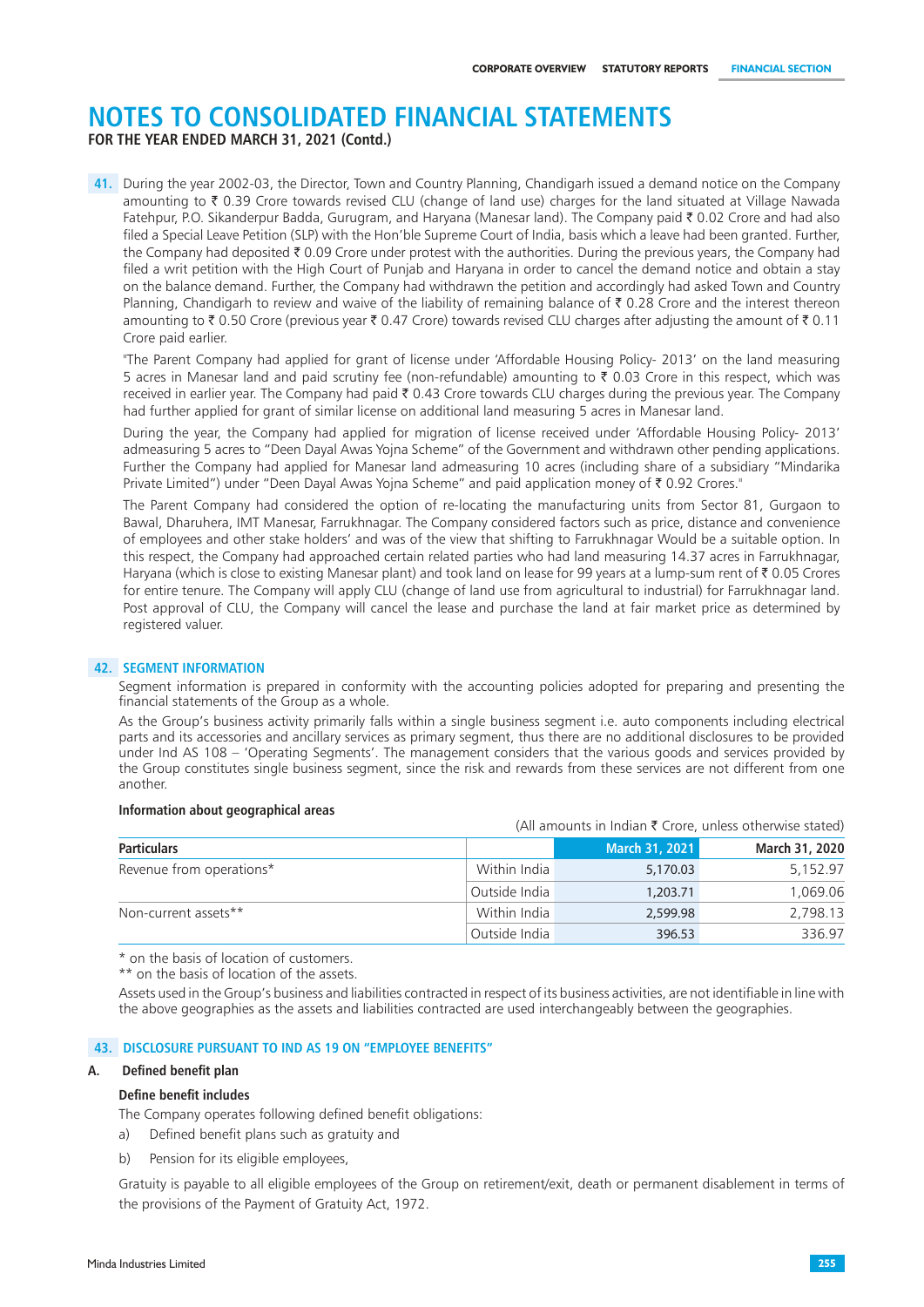

**FOR THE YEAR ENDED MARCH 31, 2021 (Contd.)**

#### **(i) Risk exposure**

#### **Inherent risk**

The plan is defined benefit in nature which is sponsored by the Group and hence it underwrites all the risks pertaining to the plan. In particular, this exposes the Group to actuarial risk such as adverse salary growth, change in demographic experience, inadequate return on underlying plan assets. This may result in an increase in cost of providing these benefits to employees in future. Since the benefits are lump sum in nature, the plan is not subject to any longevity risks.

#### **Salary inflation risk**

Higher than expected increases in salary will increase the defined benefit obligation.

#### **Demographic risk**

This is the risk of variability of results due to unsystematic nature of decrements that include mortality, withdrawal, disability and retirement. The effect of these decrements on the defined benefit obligation is not straight forward and depends upon the combination of salary increase, discount rate and vesting criteria. It is important not to overstate withdrawals because in the financial analysis the retirement benefit of a short career employee typically costs less per year as compared to a long service employee.

### **(ii) Changes in present value of obligation:**

|                                                             | (All amounts in Indian ₹ Crore, unless otherwise stated) |                                            |                                            |                                         |
|-------------------------------------------------------------|----------------------------------------------------------|--------------------------------------------|--------------------------------------------|-----------------------------------------|
| <b>Particulars</b>                                          | <b>Pension Benefits</b>                                  |                                            | <b>Gratuity Benefits</b>                   |                                         |
|                                                             | For the year<br>ended<br>March 31,<br>2021               | For the year<br>ended<br>March 31,<br>2020 | For the year<br>ended<br>March 31,<br>2021 | For the year<br>ended<br>March 31, 2020 |
| Present value of obligation as at the beginning of the year | 4.03                                                     | 3.33                                       | 84.20                                      | 65.73                                   |
| Current service cost                                        |                                                          |                                            | 11.08                                      | 10.43                                   |
| Interest cost                                               | 0.30                                                     | 0.22                                       | 5.81                                       | 4.99                                    |
| Re-measurement (or Actuarial) (gain) / loss arising from:   |                                                          |                                            | (0.48)                                     |                                         |
| change in demographic assumptions (gain) / loss             |                                                          |                                            | (0.17)                                     | (0.01)                                  |
| change in financial assumptions                             | (0.17)                                                   | 0.57                                       | 0.94                                       | 7.60                                    |
| experience variance                                         | (0.16)                                                   | (0.09)                                     | (4.21)                                     | (0.30)                                  |
| others                                                      |                                                          |                                            |                                            |                                         |
| Past service cost                                           |                                                          |                                            |                                            |                                         |
| Benefits paid                                               |                                                          |                                            | (6.45)                                     | (4.90)                                  |
| Others                                                      |                                                          |                                            | (1.09)                                     | 0.65                                    |
| Actuarial (gain)/loss on obligation                         |                                                          |                                            |                                            |                                         |
| Present value of obligation as at the end of year           | 4.01                                                     | 4.03                                       | 89.63                                      | 84.20                                   |
| Long term                                                   | 4.01                                                     | 4.03                                       | 86.22                                      | 80.32                                   |
| Short term                                                  |                                                          |                                            | 3.41                                       | 3.88                                    |

\*The Parent Company and its subsidiary is maintaining its gratuity fund with L.I.C. through Gratuity Trust.

#### **(iii) Changes in the fair value of plan assets:**

The Company is maintaining its gratuity fund with L.I.C. through Gratuity Trust.

| (All amounts in Indian ₹ Crore, unless otherwise stated) |  |  |  |  |  |
|----------------------------------------------------------|--|--|--|--|--|
|----------------------------------------------------------|--|--|--|--|--|

| <b>Particulars</b>                                     | <b>Pension Benefits</b>                    |                                              | <b>Gratuity Benefits</b>                   |                                         |  |
|--------------------------------------------------------|--------------------------------------------|----------------------------------------------|--------------------------------------------|-----------------------------------------|--|
|                                                        | For the year<br>ended<br>March 31,<br>2021 | For the year<br>ended  <br>March 31,<br>2020 | For the year<br>ended<br>March 31,<br>2021 | For the year<br>ended<br>March 31, 2020 |  |
| Fair value of plan assets at the beginning of the year |                                            | $\overline{\phantom{a}}$                     | 18.12                                      | 17.76                                   |  |
| Investment Income                                      |                                            |                                              |                                            |                                         |  |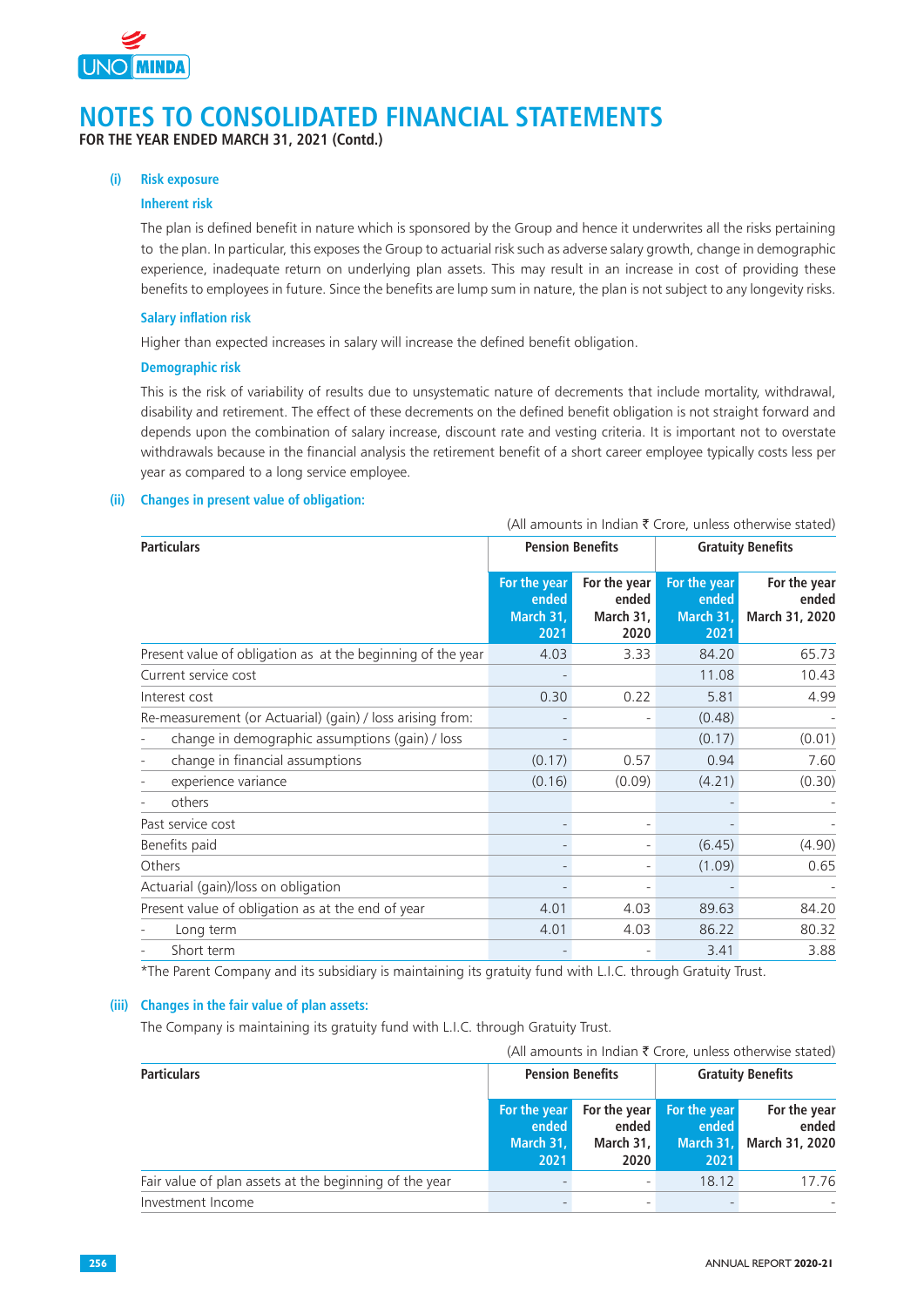**FOR THE YEAR ENDED MARCH 31, 2021 (Contd.)**

| <b>Particulars</b>                               |                                            | <b>Pension Benefits</b>                      | <b>Gratuity Benefits</b>                   |                                         |
|--------------------------------------------------|--------------------------------------------|----------------------------------------------|--------------------------------------------|-----------------------------------------|
|                                                  | For the year<br>ended<br>March 31,<br>2021 | For the year<br>ended<br>March $31,$<br>2020 | For the year<br>ended<br>March 31,<br>2021 | For the year<br>ended<br>March 31, 2020 |
| Expected return on plan assets                   |                                            | ٠                                            | 0.76                                       |                                         |
| Return on plan assets                            |                                            | ٠                                            | 0.46                                       | 1.30                                    |
| Actuarial gain/loss for the year                 |                                            | ٠                                            |                                            |                                         |
| Employer contributions                           |                                            | $\overline{\phantom{a}}$                     |                                            |                                         |
| Benefits paid                                    |                                            | $\overline{\phantom{a}}$                     | (0.55)                                     | (0.21)                                  |
| Others                                           |                                            | $\overline{\phantom{a}}$                     | 0.98                                       | (0.78)                                  |
| Fair value of plan assets at the end of the year |                                            | $\overline{\phantom{a}}$                     | 19.77                                      | 18.07                                   |

#### **(IV) THE AMOUNTS RECOGNISED IN THE CONSOLIDATED BALANCE SHEET ARE AS FOLLOWS:**

|                                                                |                                            |                                              |                                            | ((All amounts in Indian $\bar{\tau}$ Crore, unless otherwise stated) |
|----------------------------------------------------------------|--------------------------------------------|----------------------------------------------|--------------------------------------------|----------------------------------------------------------------------|
| <b>Particulars</b>                                             | <b>Pension Benefits</b>                    |                                              |                                            | <b>Gratuity Benefits</b>                                             |
|                                                                | For the year<br>ended<br>March 31,<br>2021 | For the year<br>ended<br>March $31,$<br>2020 | For the year<br>ended<br>March 31,<br>2021 | For the year<br>ended<br>March 31, 2020                              |
| Present value of obligation as at the end of the year          | (4.01)                                     | (4.03)                                       | (89.63)                                    | (84.20)                                                              |
| Fair value of plan assets as at the end of the year            |                                            |                                              | 19.77                                      | 18.07                                                                |
| Unfunded status                                                | (4.01)                                     | (4.03)                                       | (69.86)                                    | (66.13)                                                              |
| Net asset/(liability) recognized in consolidated balance sheet | (4.01)                                     | (4.03)                                       | (69.86)                                    | (66.13)                                                              |

### **(V) EXPENSES RECOGNISED IN THE CONSOLIDATED STATEMENT OF PROFIT AND LOSS:**

|                                                                         | (All amounts in Indian ₹ Crore, unless otherwise stated) |                                              |                                            |                                         |  |
|-------------------------------------------------------------------------|----------------------------------------------------------|----------------------------------------------|--------------------------------------------|-----------------------------------------|--|
| <b>Particulars</b>                                                      | <b>Pension Benefits</b>                                  |                                              | <b>Gratuity Benefits</b>                   |                                         |  |
|                                                                         | For the year<br>ended<br>March 31,<br>2021               | For the year<br>ended<br>March $31,$<br>2020 | For the year<br>ended<br>March 31,<br>2021 | For the year<br>ended<br>March 31, 2020 |  |
| Current service cost                                                    |                                                          |                                              | 11.08                                      | 10.43                                   |  |
| Past service cost                                                       |                                                          | $\overline{\phantom{a}}$                     |                                            |                                         |  |
| Interest cost                                                           | 0.30                                                     | 0.22                                         | 5.81                                       | 4.99                                    |  |
| Return on plan assets                                                   |                                                          | $\overline{\phantom{a}}$                     | (1.22)                                     | (1.30)                                  |  |
| Expenses recognized in the consolidated statement of<br>profit and loss | 0.30                                                     | 0.22                                         | 15.67                                      | 14.12                                   |  |

#### **(VI) RE-MEASUREMENTS RECOGNISED IN OTHER COMPREHENSIVE INCOME (OCI):**

|                                                                    | (All amounts in Indian ₹ Crore, unless otherwise stated) |                                            |                                            |                                         |
|--------------------------------------------------------------------|----------------------------------------------------------|--------------------------------------------|--------------------------------------------|-----------------------------------------|
| <b>Particulars</b>                                                 | <b>Pension Benefits</b>                                  |                                            | <b>Gratuity Benefits</b>                   |                                         |
|                                                                    | For the year<br>ended<br>March 31.<br>2021               | For the year<br>ended<br>March 31.<br>2020 | For the year<br>ended<br>March 31.<br>2021 | For the year<br>ended<br>March 31, 2020 |
| Actuarial (gains) / losses                                         |                                                          |                                            |                                            |                                         |
| - change in demographic assumptions                                |                                                          |                                            | (0.17)                                     | (0.01)                                  |
| - change in financial assumptions                                  | (0.17)                                                   | 0.57                                       | 0.94                                       | 7.60                                    |
| - experience variance (i.e. Actual experience vs -<br>assumptions) | (0.16)                                                   | (0.09)                                     | (4.21)                                     | (0.30)                                  |
| Components of defined benefit costs recognised in other            | (0.33)                                                   | 0.48                                       | (3.44)                                     | 7.29                                    |
| comprehensive income                                               |                                                          |                                            |                                            |                                         |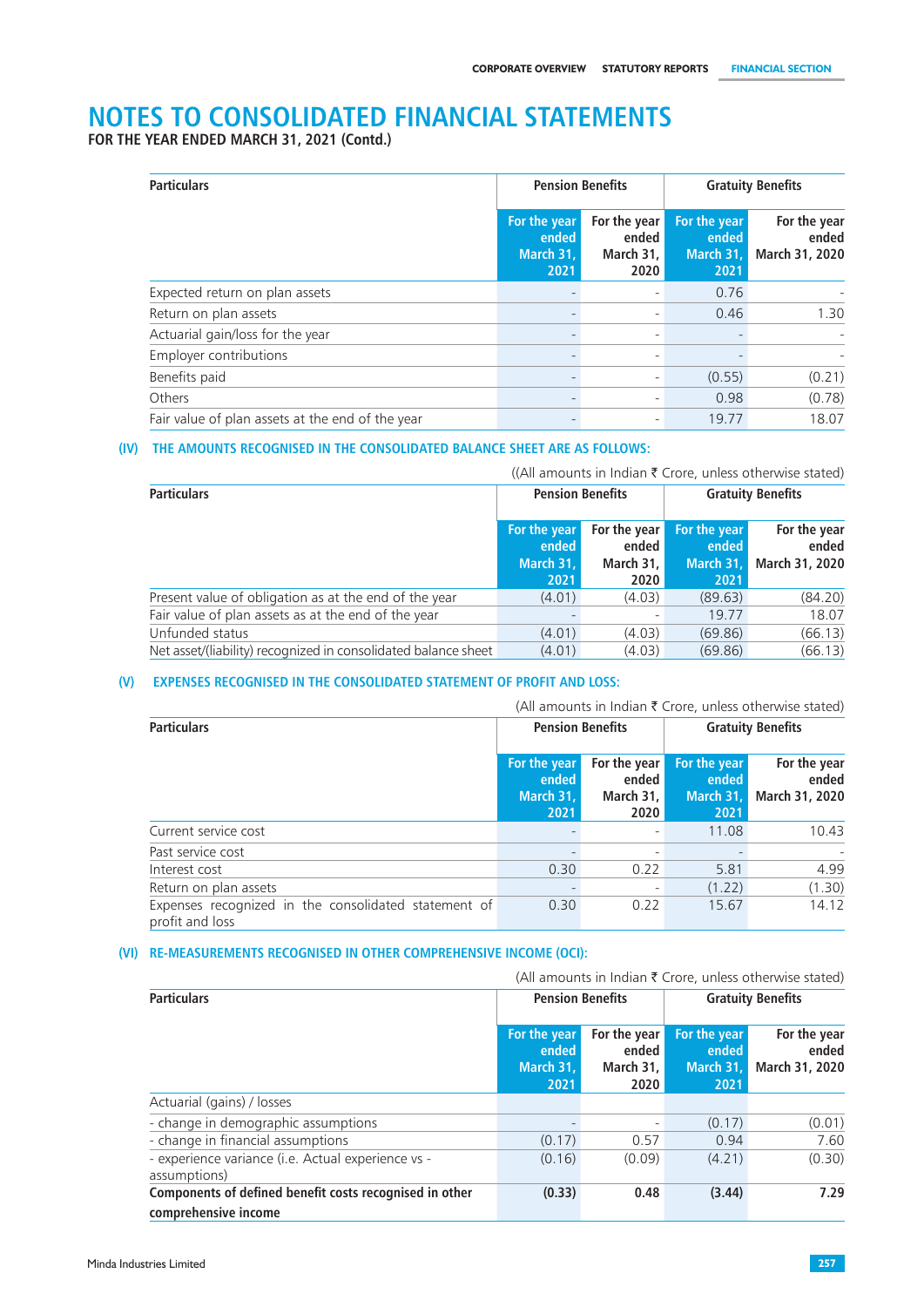

**FOR THE YEAR ENDED MARCH 31, 2021 (Contd.)**

#### **(vii) Maturity profile of defined benefit obligation:**

| (All amounts in Indian $\bar{\tau}$ Crore, unless otherwise stated)       |                                            |                                                     |                                            |                                         |
|---------------------------------------------------------------------------|--------------------------------------------|-----------------------------------------------------|--------------------------------------------|-----------------------------------------|
| <b>Particulars</b><br><b>Gratuity Benefits</b><br><b>Pension Benefits</b> |                                            |                                                     |                                            |                                         |
|                                                                           | For the year<br>ended<br>March 31,<br>2021 | For the year<br>ended  <br>March 31,<br><b>2020</b> | For the year<br>ended<br>March 31,<br>2021 | For the year<br>ended<br>March 31, 2020 |
| Within 1 year                                                             | 0.27                                       | 0.34                                                | 4.60                                       | 5.78                                    |
| 2 to 5 years                                                              | 0.97                                       | 0.86                                                | 17.60                                      | 16.51                                   |
| 6 to 10 years                                                             | 1.94                                       | 1.79                                                | 30.88                                      | 29.78                                   |
| More than 10 years                                                        | 11.20                                      | 11.20                                               | 166.87                                     | 164.06                                  |

#### **(viii) Principal actuarial assumptions at the balance sheet date are as follows:**

### **a) Economic assumptions:**

The principal assumptions are the discount rate and salary growth rate. The discount rate is generally based upon the market yields available on Government bonds at the accounting date with a term that matches that of the liabilities and the salary growth rate taking account of inflation, seniority, promotion and other relevant factors on long term basis.

| <b>Particulars</b>              | <b>Pension Benefits</b> |                | <b>Gratuity Benefits</b>                                                                             |                   |
|---------------------------------|-------------------------|----------------|------------------------------------------------------------------------------------------------------|-------------------|
|                                 | March 31, 2021          | March 31, 2020 | For the year ended For the year ended For the year ended For the year ended<br><b>March 31, 2021</b> | March 31, 2020    |
| Discount rate                   | 5.91%                   | 6.28%          | $6.85\%$                                                                                             | $6.64\% - 6.85\%$ |
| Future salary increase          | 5.50%                   | $5.50\%$       | $6.00\%$ - $8.00\%$                                                                                  | $5.50\% - 8.00\%$ |
| Expected return on plant assets |                         |                | $8.00\%$                                                                                             | 8.00%             |

#### **b) Demographic assumptions:**

(All amounts in Indian  $\bar{\tau}$  Crore, unless otherwise stated)

| <b>Particulars</b>        |                | <b>Pension Benefits</b> |                                                                                   | <b>Gratuity Benefits</b>             |  |
|---------------------------|----------------|-------------------------|-----------------------------------------------------------------------------------|--------------------------------------|--|
|                           | March 31, 2021 | March 31, 2020          | For the year ended For the year ended For the year ended<br><b>March 31, 2021</b> | For the year ended<br>March 31, 2020 |  |
| i) Retirement Age (Years) | 58.00          | 58.00                   | 58.00                                                                             | 58.00                                |  |
| ii) Mortality Table       |                | IALM (2012-14)          |                                                                                   | IALM (2006-08); IALM (2012-14)       |  |
| iii) Ages                 |                | Withdrawal Rate (%)     | Withdrawal Rate (%)                                                               |                                      |  |
| Up to 30 years            | 3.00           | 3.00                    | 3.00                                                                              | 3.00                                 |  |
| From 31 to 44 years       | 2.00           | 2.00                    | 2.00                                                                              | 2.00                                 |  |
|                           | 1.00           | 1.00                    | 1.00                                                                              | 1.00                                 |  |

#### **(ix) Sensitivity analysis for significant assumptions:**

Increase/(Decrease) on present value of defined benefits obligation at the end of the year

| (All amounts in Indian ₹ Crore, unless otherwise stated) |                                      |                |                                                         |                                      |
|----------------------------------------------------------|--------------------------------------|----------------|---------------------------------------------------------|--------------------------------------|
| <b>Particulars</b>                                       | <b>Pension Benefits</b>              |                | <b>Gratuity Benefits</b>                                |                                      |
|                                                          | For the year ended<br>March 31, 2021 | March 31, 2020 | For the year ended For the year ended<br>March 31, 2021 | For the year ended<br>March 31, 2020 |
| 1% increase in discount rate                             | (0.53)                               | (0.60)         | (71.67)                                                 | (63.80)                              |
| 1% decrease in discount rate                             | 0.73                                 | 0.57           | 90.55                                                   | 81.94                                |
| 1% increase in salary escalation rate                    | 0.67                                 | 0.75           | 89.35                                                   | 80.71                                |
| 1% decrease in salary escalation rate                    | (0.62)                               | (0.49)         | (72.39)                                                 | (64.54)                              |
| 50% increase in attrition rate                           | (0.59)                               | (0.66)         | (79.31)                                                 | (70.72)                              |
| 50% decrease in attrition rate                           | 0.61                                 | 0.68           | 81.37                                                   | 72.81                                |
| 10% increase in mortality rate                           | (0.60)                               | (0.67)         | (80.22)                                                 | (71.60)                              |
| 10% decrease in mortality rate                           | 0.60                                 | 0.67           | 80.23                                                   | 71.61                                |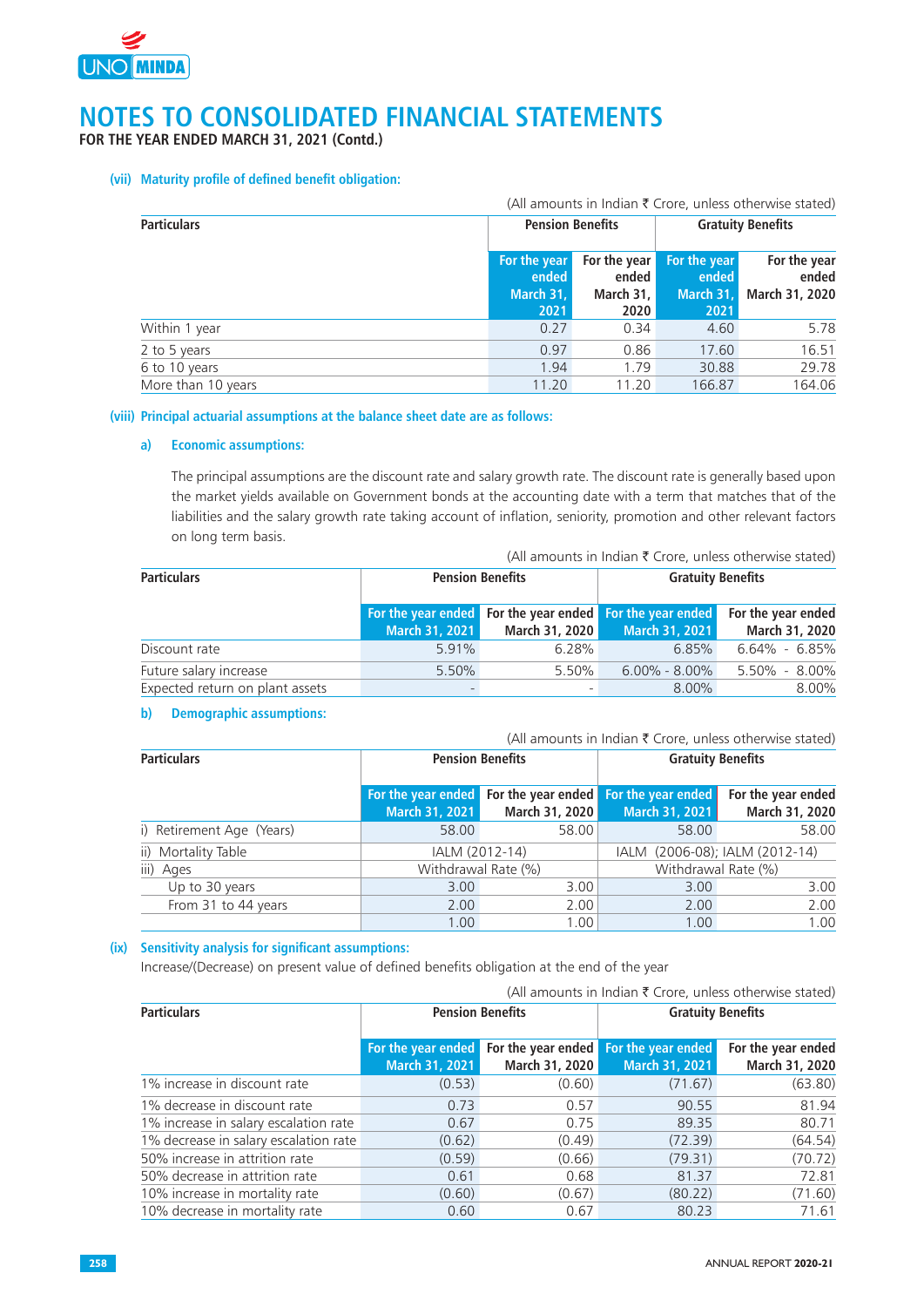**FOR THE YEAR ENDED MARCH 31, 2021 (Contd.)**

#### **44. INCOME TAXES**

#### **Reconciliation of effective tax rate:**

|                                                                                                                                          | (All amounts in Indian $\bar{\tau}$ Crore, unless otherwise stated) |                                      |
|------------------------------------------------------------------------------------------------------------------------------------------|---------------------------------------------------------------------|--------------------------------------|
| <b>Particulars</b>                                                                                                                       | For the year ended<br>March 31, 2021                                | For the year ended<br>March 31, 2020 |
| Profit before income tax expense (inclusive of other comprehensive<br>income excluding share of profit in associates and joint ventures) | 340.81                                                              | 238.61                               |
| Tax at India's tax rate of 34.944% (previous year 34.608%)                                                                               | 119.09                                                              | 83.38                                |
| Tax effect of amounts which are not deductible in calculating taxable<br>income (net off exempt income)                                  | 4.91                                                                | 15.49                                |
| Tax effect due to B/f Losses                                                                                                             | (0.64)                                                              |                                      |
| Tax on foreign dividend                                                                                                                  |                                                                     | (3.79)                               |
| Tax effect due to Capital Gain Taxable @ 20% instead of @ 30%                                                                            | (0.60)                                                              |                                      |
| Weighted deduction for expenditure incurred on research and<br>development                                                               |                                                                     | (11.48)                              |
| Difference of tax rate due to subsidiaries having lower tax rate                                                                         | (7.98)                                                              | (7.76)                               |
| Unabsorbed losses where deferred tax not recognised                                                                                      | 2.16                                                                | 9.20                                 |
| Change in tax rates                                                                                                                      | (8.77)                                                              | (10.12)                              |
| Other adjustments                                                                                                                        | (6.38)                                                              | (9.14)                               |
| Income tax expense (inclusive of other comprehensive income tax<br>component)                                                            | 101.79                                                              | 65.78                                |

**45.** The Ministry of Micro, Small and Medium Enterprises has issued an Office Memorandum dated August 26, 2008 which recommends that the Micro and Small Enterprises should mention in their correspondence with their customers the Entrepreneurs Memorandum number as allocated after filing of the said Memorandum. Accordingly, the disclosures in below respect of the amounts payable to such enterprises as at the year-end has been made based on information received and available with the Group.

| <b>Particulars</b>                                                                                                                                                                                                                                                              | For the year ended<br>March 31, 2021 | For the year ended<br>March 31, 2020 |
|---------------------------------------------------------------------------------------------------------------------------------------------------------------------------------------------------------------------------------------------------------------------------------|--------------------------------------|--------------------------------------|
| The amounts remaining unpaid to micro and small suppliers as at the<br>end of the year                                                                                                                                                                                          |                                      |                                      |
| Principal                                                                                                                                                                                                                                                                       | 181.02                               | 100.02                               |
| Interest                                                                                                                                                                                                                                                                        | 0.66                                 | 0.30                                 |
| The amount of interest paid by the buyer as per the Micro Small and<br>Medium Enterprises Development Act, 2006 (MSMED Act 2006)                                                                                                                                                | 1.03                                 | 0.04                                 |
| The Amounts of the payments made to micro and small suppliers beyond<br>the appointed day during the year                                                                                                                                                                       | 73.99                                | 245.49                               |
| The amount of interest due and payable for the period of delay in making<br>payment (which have been paid but beyond the appointed day during<br>the year) but without adding the interest specified under the MSMED<br>Act 2006                                                | 0.24                                 | 1.67                                 |
| The amount of interest accrued and remaining unpaid at the end of the year                                                                                                                                                                                                      | 0.38                                 | 1.97                                 |
| The amount of further interest remaining due and payable even in the<br>succeeding years, until such date when the interest dues as above are<br>actually paid to the small enterprise, for the purpose of disallowance as a<br>deductible expenditure under the MSMED Act 2006 | 0.03                                 |                                      |

#### (All amounts in Indian  $\bar{\tau}$  Crore, unless otherwise stated)

## **46. PROVISION FOR CONTINGENCIES**

#### **Warranty**

The Group has made warranty provision on account of sale of products with warranty clause. These provisions are based on management's best estimate and past trends. Actual expenses for warranty are charged directly against the provision.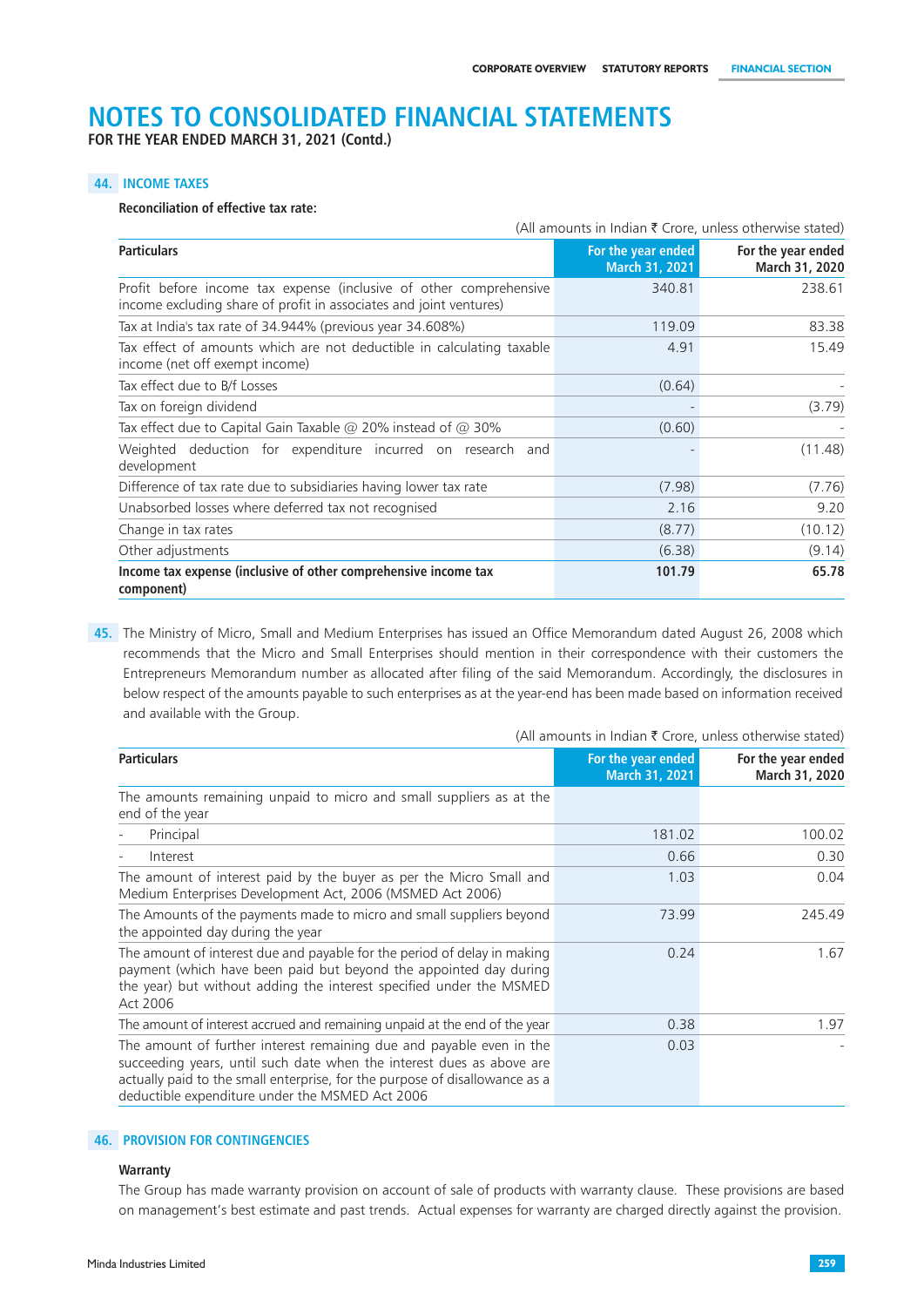

**FOR THE YEAR ENDED MARCH 31, 2021 (Contd.)**

Un-utilised provision is reversed on expiry of the warranty period. The movement of the provision is as follows:

|                                          |                         | (All amounts in Indian ₹ Crore, unless otherwise stated) |  |
|------------------------------------------|-------------------------|----------------------------------------------------------|--|
| <b>Particulars</b>                       | As at<br>March 31, 2021 | As at<br>March 31, 2020                                  |  |
| Balance as at beginning of the year      | 17.46                   | 18.20                                                    |  |
| Add: Provision made during the year      | 15.10                   | 14.26                                                    |  |
| Less: Utilised/ reversed during the year | (15.08)                 | (15.00)                                                  |  |
| Balance as at the end of the year        | 17.48                   | 17.46                                                    |  |
| Non-current                              | 3.58                    | 7.13                                                     |  |
| Current                                  | 13.90                   | 10.33                                                    |  |

## **47. LEASE**

(i) Amount recognised in Balance sheet:

The balance sheet shows the following amount related to leases :

|                                |  | (All amounts in Indian ₹ Crore, unless otherwise stated) |                         |
|--------------------------------|--|----------------------------------------------------------|-------------------------|
| <b>Particulars</b>             |  | As at<br>March 31, 2021                                  | As at<br>March 31, 2020 |
| <b>Right of use assets</b>     |  |                                                          |                         |
| Leasehold land                 |  | 80.92                                                    | 68.49                   |
| Builidng                       |  | 77.97                                                    | 95.24                   |
| Plant and Machinery and others |  | 16.04                                                    | 2.21                    |
| <b>Total</b>                   |  | 174.93                                                   | 165.94                  |

The following is the break-up of current and non-current lease liabilities:

|                               | (All amounts in Indian $\bar{\tau}$ Crore, unless otherwise stated) |                         |  |
|-------------------------------|---------------------------------------------------------------------|-------------------------|--|
| <b>Particulars</b>            | As at I<br>March 31, 2021                                           | As at<br>March 31, 2020 |  |
| Current lease liabilities     | 20.16                                                               | 18.76                   |  |
| Non-current lease liabilities | 90.55                                                               | 98.06                   |  |
| Total                         | 110.71                                                              | 116.82                  |  |

The maturity analysis of lease liabilities are disclosed in note 50

|                                      |                         | (All amounts in Indian ₹ Crore, unless otherwise stated) |  |
|--------------------------------------|-------------------------|----------------------------------------------------------|--|
| <b>Particulars</b>                   | As at<br>March 31, 2021 | As at<br>March 31, 2020                                  |  |
| Balance at the beginning             | 116.82                  |                                                          |  |
| Transition adjustment of Ind AS 116  |                         | 116.05                                                   |  |
| Additions during the year            | 30.73                   | 16.26                                                    |  |
| Effect of business combination       |                         | 1.69                                                     |  |
| Finance cost accrued during the year | 6.53                    | 7.64                                                     |  |
| Deletions/Adjustment                 | (15.92)                 | (3.86)                                                   |  |
| Payment of lease liabilities         | (27.45)                 | (20.96)                                                  |  |
| <b>Total</b>                         | 110.71                  | 116.82                                                   |  |

(ii) Amount recognised in the statement of Profit and loss:

The statement of Profit and loss shows the following amount related to leases :

|                                            | (All amounts in Indian $\bar{\tau}$ Crore, unless otherwise stated) |                         |
|--------------------------------------------|---------------------------------------------------------------------|-------------------------|
| <b>Particulars</b>                         | As at<br>March 31, 2021                                             | As at<br>March 31, 2020 |
| Depreciation charge of right of use assets |                                                                     |                         |
| Leasehold land                             | 3.85                                                                | 0.74                    |
| <b>Builidng</b>                            | 14.38                                                               | 14.04                   |
| Plant and Machinery and others             | 6.59                                                                | 0.73                    |
| <b>Total</b>                               | 24.82                                                               | 15.51                   |

The maturity analysis of lease liabilities are disclosed in note 50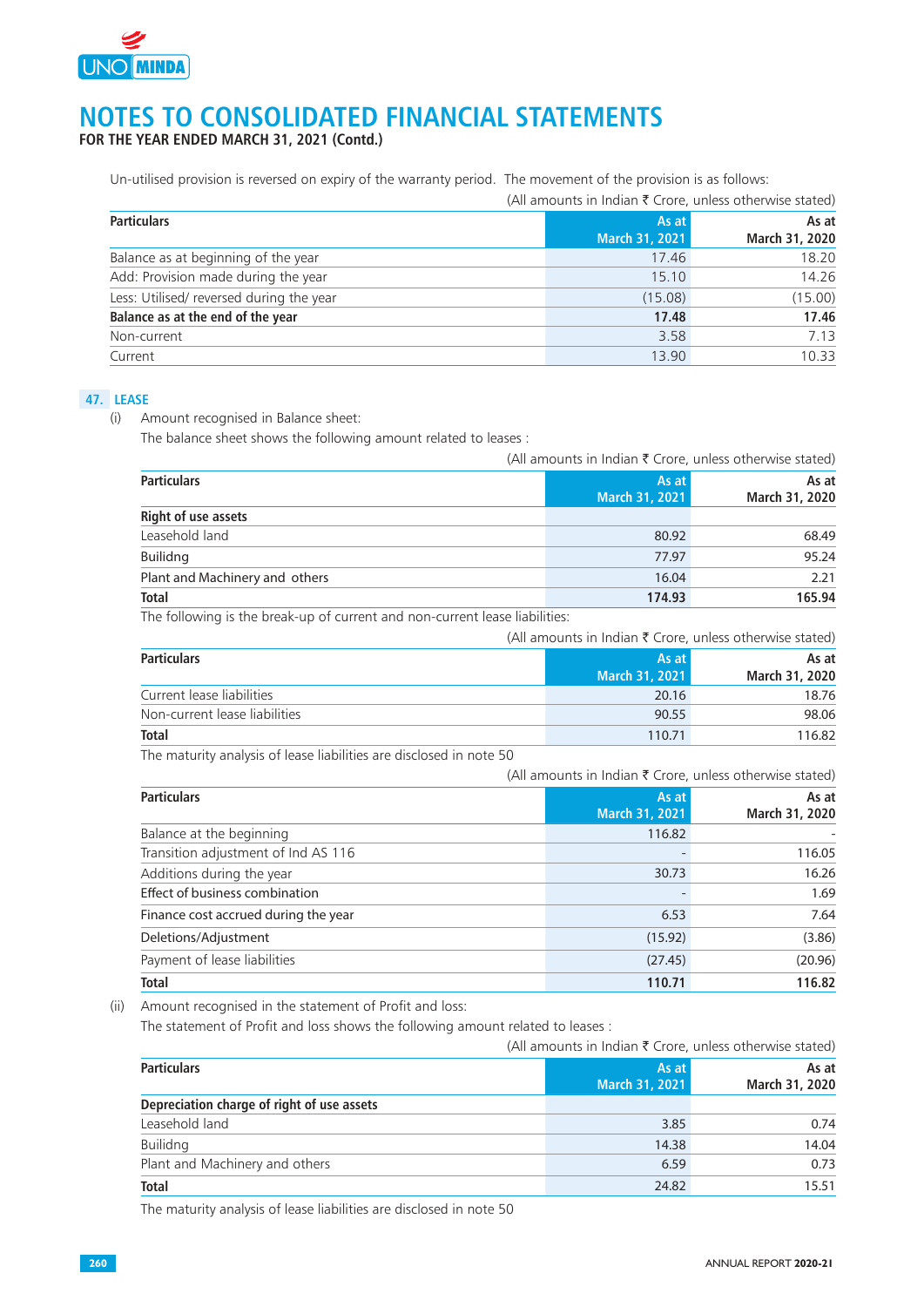**FOR THE YEAR ENDED MARCH 31, 2021 (Contd.)**

(iii) Lease commitments are the undiscounted future cash out flows from the lease contracts which are not recorded in the measurement of lease liabilities. These include potential future payments related to leases with term less than twelve months and leases of low value assets.

|                                   | (All amounts in Indian ₹ Crore, unless otherwise stated) |                         |  |
|-----------------------------------|----------------------------------------------------------|-------------------------|--|
| <b>Particulars</b>                | As at<br>March 31, 2021                                  | As at<br>March 31, 2020 |  |
| Payable within one year           | 12.06                                                    | 11.99                   |  |
| Payable between one to five years | 32.76                                                    | 32.69                   |  |
| Payable after five years          | 120.94                                                   | 119.07                  |  |
| Total                             | 165.76                                                   | 163.75                  |  |

#### **48. SHARE BASED PAYMENTS**

#### **(a) UNO Minda Employee Stock Option Scheme – 2019**

The shareholders of the Parent Company had approved the UNO Minda Employee Stock Option Scheme – 2019 (herein referred as UNOMINDA ESOS-2019) through postal ballot resolution dated March 25, 2019.

During the previous year, the NRC has approved and granted options to Eligible Employees of the Parent Company and its Subsidiaries.The plan envisaged grant of stock options to eligible employees at market price in accordance with Securities and Exchange Board of India (Share Based Employee Benefits) Regulations, 2014.

This scheme provided for conditional grant of stock options at nominal value to eligible employees as determined by the Nomination and Remuneration Committee from time to time. The vesting conditions under this scheme include the Company achieving the target market capitalisation. The maximum number of equity shares to be granted under the scheme shall not exceed 7,866,500 options, convertible into equity shares of the Company. The scheme is monitored and supervised by the Nomination and Remuneration Committee of the Board of Directors in compliance with the provisions of Securities and Exchange Board of India (Share Based Employee Benefits) Regulations, 2014 and amendments thereof from time to time.

| <b>Particulars</b>                                                  | <b>Scheme Name</b>          |
|---------------------------------------------------------------------|-----------------------------|
| <b>Scheme</b>                                                       | <b>Minda Employee Stock</b> |
|                                                                     | <b>Option Scheme 2020</b>   |
| Year                                                                | 2019-20                     |
| Date of Grant                                                       | 16/05/2019 &                |
|                                                                     | 28/01/2021                  |
| No. of options granted                                              | 10,12,259                   |
| Vesting conditions                                                  | Achieving target of         |
|                                                                     | market capitalization       |
|                                                                     | of the Company on or        |
|                                                                     | before 31 May 2022          |
| Exercise period                                                     | 2 Year from the date        |
|                                                                     | of Vesting                  |
| Exercise price $(\overline{\zeta})$ per share                       | $325/-$                     |
| Fair value of the option on the date of grant $(\bar{x})$ per share | $41.31/-$                   |

#### **No. of Share outstanding at year end for Minda Employee Stock Option Scheme 2019**

|                                                                          | (All amounts in Indian $\bar{\tau}$ Crore, unless otherwise stated) |                         |
|--------------------------------------------------------------------------|---------------------------------------------------------------------|-------------------------|
| <b>Particulars</b>                                                       | As at<br>March 31, 2021                                             | As at<br>March 31, 2020 |
| Outstanding at the beginning of the year                                 | 10,12,259                                                           |                         |
| Granted during the year                                                  | 88,325                                                              | 10,12,259               |
| Forfeited/ Expired during the year                                       | 25,272                                                              |                         |
| Exercised during the year*                                               |                                                                     |                         |
| Exercisable at the end of the year                                       |                                                                     |                         |
| Outstanding at the end of the year                                       | 10,75,312                                                           | 10,12,259               |
| Weighted average exercise price during the year $(\bar{\tau})$ per share | <b>NA</b>                                                           | <b>NA</b>               |

#### **Fair valuation**

The fair value of options has been done by an independent merchant banker on the date of grant using the Binomial Model.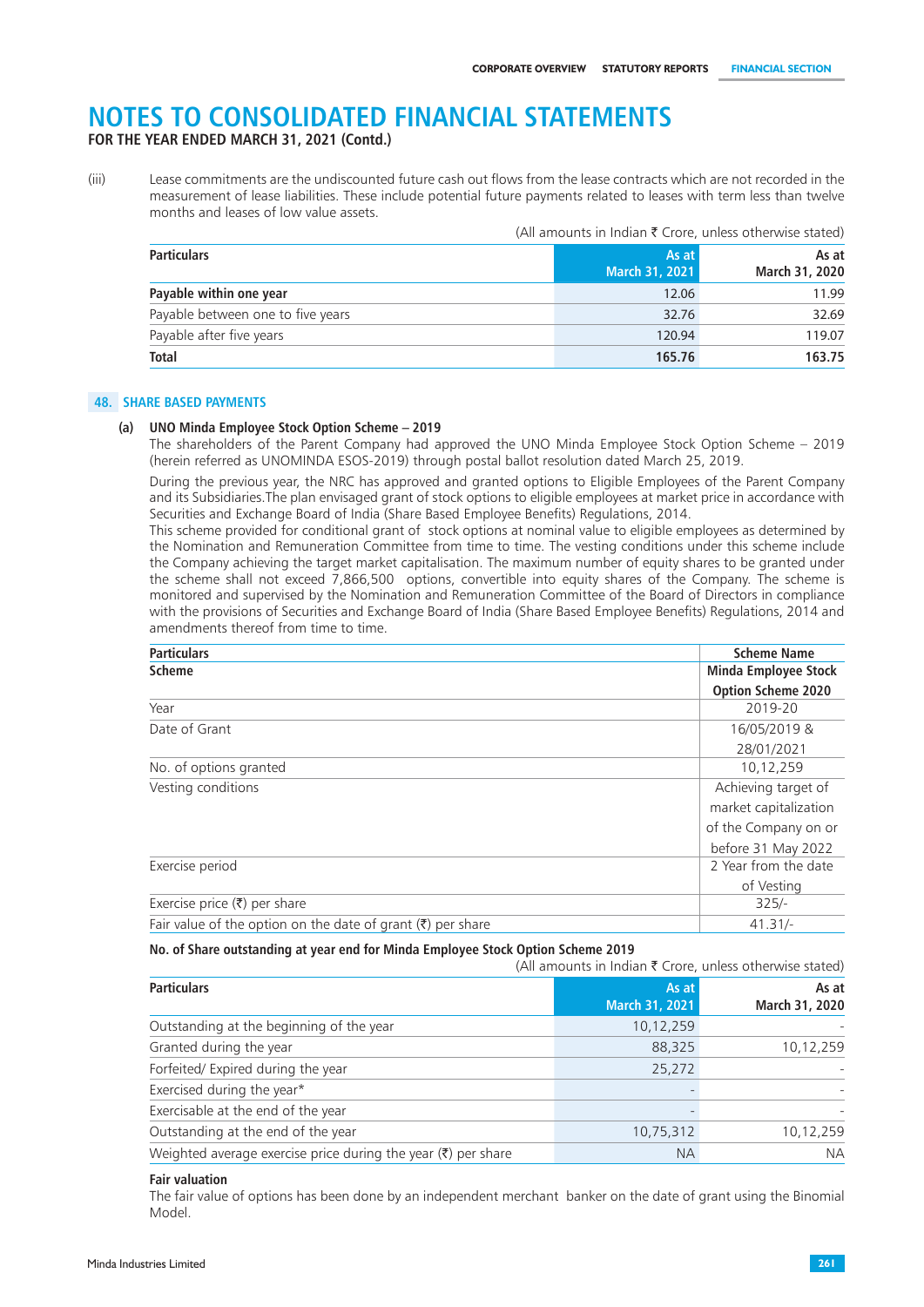

**FOR THE YEAR ENDED MARCH 31, 2021 (Contd.)**

#### **The following assumptions were used for calculation of fair value of grants:**

| <b>Particulars</b>                                                                   |         |
|--------------------------------------------------------------------------------------|---------|
| Risk-free interest rate (%)                                                          | 7.13%   |
| Expected life of options (years) [(year to vesting) $+$ (contractual option term)/2] | 4 years |
| Expected volatility (%)                                                              | 41%     |
| Dividend yield                                                                       | 0.63%   |
| Share price as at grant date (In ₹)                                                  | 318     |

The Risk free rate being considered for the calculation is the interest rate applicable for a maturity equal to the expected life of the options based on the zero-coupon yield curve for Government Securities or 10 years Government bonds. Volatility calculation is a measure of the amount by which a price has fluctuated or is expected to fluctuate during the period.The measure volatility is used in option- pricing model is the annualised standard deviation of the continuously compounded rate of the return of the stock over a period of time. The dividend yield for the year is derived by dividing the dividend for the period with the current market price.

**49.** The Group Companies have established a comprehensive system of maintenance of information and documents as required by the transfer pricing legislation under section 92-92F of the Income Tax Act, 1961. Since the law requires existence of such information and documentation to be contemporaneous in nature, the Group Companies are in the process of updating the documentation for the transactions entered into with the associated enterprises during the financial year and expects such records to be in existence latest by due date as required under the law. The management is of the opinion that its transactions with the associated enterprises are at arm's length so that the aforesaid legislation will not have any impact on the financial statements, particularly on the amount of tax expense and that of provision for taxation.

#### **50. FINANCIAL RISK MANAGEMENT OBJECTIVES**

The Group, as an active supplier for the automobile industry expose its business and products to various market risks, credit risk and liquidity risk. The Group's decentralised management structure with the main activities in the plants make necessary organised risk management system. The regulations, instructions, implementation rules and in particular, the regular communication throughout the tightly controlled management process consisting of planning, controlling and monitoring collectively form the risk management system used to define, record and minimise operating, financial and strategic risks. Below notes explain the sources of risks in which the Group is exposed to and how it manages the risks:

#### **a) Market risk**

Market risk is the risk that the fair value of future cash flows of a financial instrument will fluctuate because of changes in market prices. Market prices comprises three types of risk: currency rate risk, interest rate risk and price risks, such as equity price risk and commodity price risk. The sensitivity analyses in the following sections relate to the position as at March 31, 2021. The analyses exclude the impact of movements in market variables on; the carrying values of gratuity and other post-retirement obligations; provisions; and the non-financial assets and liabilities.

#### **(i) Foreign currency risk**

The Group's risk management policy is to hedge a part of its estimated foreign currency exposure in respect of forecast sales and purchases. The Group uses forward exchange contracts and currency options to hedge its currency risk.

| <b>Nature of contracts</b>                                                     | Currency<br><b>Hedged</b> | <b>Outstanding</b><br><b>Foreign Currency</b><br>amount as at<br>March 31, 2021* | Amount<br>$(\overline{\zeta})$ | Outstanding<br><b>Foreign Currency</b><br>amount as at<br>March 31, 2020* | Amount<br>(₹) |
|--------------------------------------------------------------------------------|---------------------------|----------------------------------------------------------------------------------|--------------------------------|---------------------------------------------------------------------------|---------------|
| Forward exchange contracts (Trade Receivables)                                 | <b>USD</b>                | USD 29,73,193                                                                    | 21.85                          | USD 12,05,163                                                             | 9.09          |
| Forward exchange contracts (Trade Receivables)                                 | EURO                      | EUR 3,90,000                                                                     | 3.36                           |                                                                           |               |
| Cross currency and interest rate swaps (to hedge<br>the foreign currency loan) | <b>USD</b>                | USD 41.97.742                                                                    | 30.86                          | USD 53,97,097                                                             | 40.69         |
| Forward exchange contracts (Trade Payables)                                    | JPY                       |                                                                                  | $\overline{\phantom{a}}$       | JPY 6,50,00,000                                                           | 4.53          |
| Forward exchange contracts (Trade Payables)                                    | <b>USD</b>                | USD 23,54,230                                                                    | 17.30                          | USD 20.52.880                                                             | 15.48         |
| Currency options (to hedge the ECB loan)                                       | <b>USD</b>                | <b>EUR</b><br>1,51,93,177                                                        | 130.81                         | EUR.<br>1,73,69,109                                                       | 144.25        |
| Currency options (to hedge the ECB loan)                                       | <b>USD</b>                | <b>USD</b><br>1.06.75.100                                                        | 78.47                          | <b>USD</b><br>1,49,45,140                                                 | 112.67        |

\* Foreign currency figures in absolute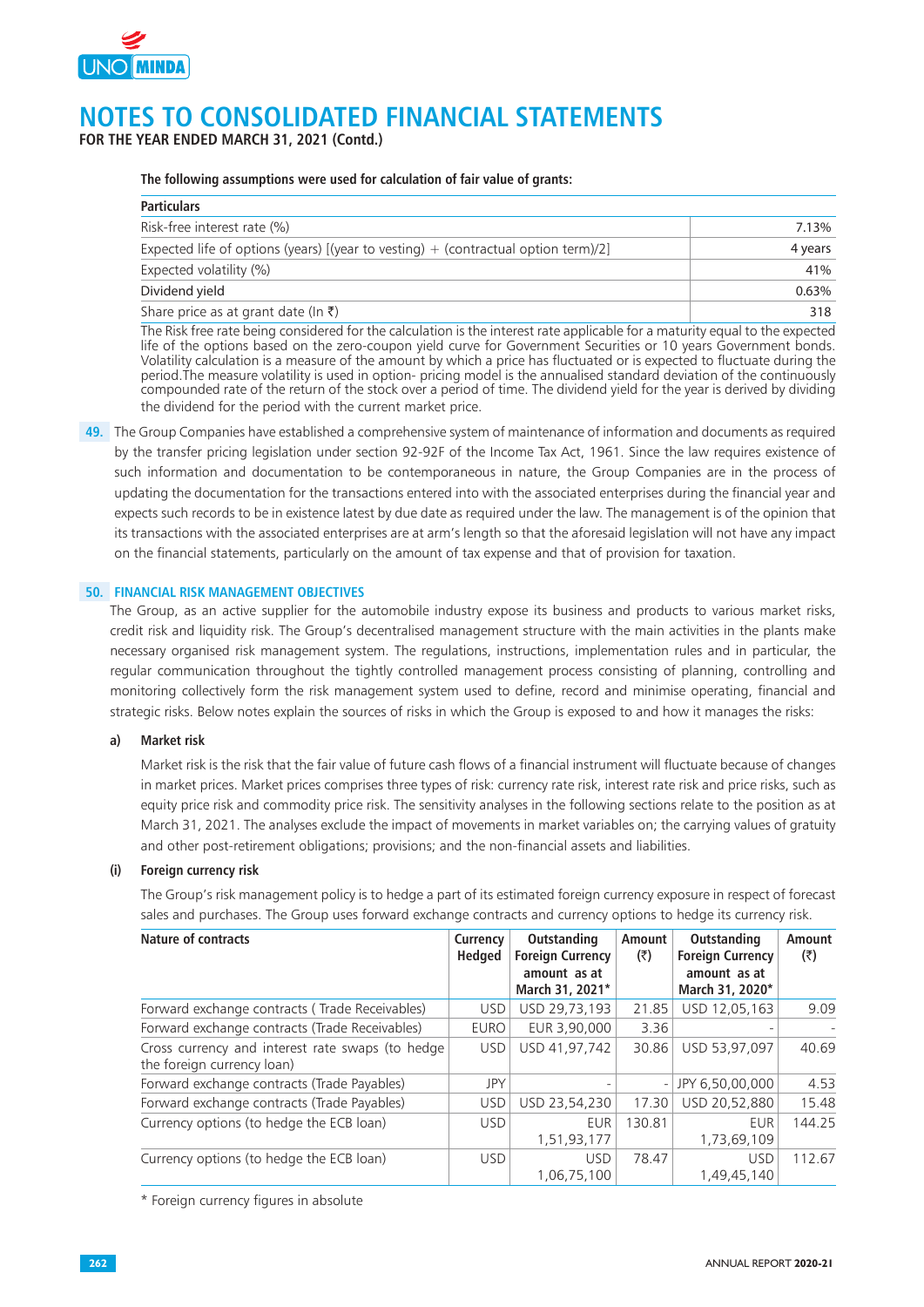**FOR THE YEAR ENDED MARCH 31, 2021 (Contd.)**

#### **Particulars of un-hedged foreign currency exposure**

|                                   |                                                          |                                         |               |                                                   | (All amounts in Indian ₹ Crore, unless otherwise stated) |               |
|-----------------------------------|----------------------------------------------------------|-----------------------------------------|---------------|---------------------------------------------------|----------------------------------------------------------|---------------|
|                                   | As at March 31, 2021                                     |                                         |               | As at March 31, 2020                              |                                                          |               |
| Currency                          | <b>Foreign</b><br>currency<br>Amount in<br><b>Crores</b> | <b>Exchange</b><br>rate (in $\bar{z}$ ) | <b>Amount</b> | Foreign<br>currency<br>Amount in<br><b>Crores</b> | <b>Exchange</b><br>rate (in $\bar{z}$ )                  | <b>Amount</b> |
| <b>Trade receivables</b>          |                                                          |                                         |               |                                                   |                                                          |               |
| <b>USD</b>                        | 0.87                                                     | 73.50                                   | 63.67         | 0.62                                              | 75.39                                                    | 46.87         |
| <b>EUR</b>                        | 0.25                                                     | 86.10                                   | 21.54         | 0.28                                              | 83.05                                                    | 23.65         |
| JPY                               | 9.57                                                     | 0.66                                    | 6.35          | 3.02                                              | 0.70                                                     | 2.10          |
| GBP                               | 0.00                                                     | 100.95                                  | 0.18          | 0.00                                              | 93.08                                                    | 0.10          |
| Trade payable & Capital creditors |                                                          |                                         |               |                                                   |                                                          |               |
| <b>USD</b>                        | 1.55                                                     | 73.50                                   | 113.87        | 1.92                                              | 75.39                                                    | 144.51        |
| <b>JPY</b>                        | 21.31                                                    | 0.66                                    | 14.14         | 21.76                                             | 0.70                                                     | 15.17         |
| <b>EUR</b>                        | 0.15                                                     | 86.10                                   | 13.20         | 0.13                                              | 83.05                                                    | 11.00         |
| <b>TWD</b>                        | 0.04                                                     | 2.57                                    | 0.10          | 0.05                                              | 2.24                                                     | 0.12          |
| THB                               | 0.00                                                     |                                         |               | 0.50                                              | 2.31                                                     | 1.14          |
| <b>Advance to vendors</b>         |                                                          |                                         |               |                                                   |                                                          |               |
| <b>EUR</b>                        | 0.01                                                     | 86.10                                   | 1.23          |                                                   | 83.05                                                    |               |
| <b>USD</b>                        | 0.19                                                     | 73.50                                   | 13.82         | 0.26                                              | 75.39                                                    | 19.60         |
| GBP                               | 0.00                                                     | 100.95                                  | 0.01          |                                                   | 93.08                                                    |               |
| <b>JPY</b>                        | 0.76                                                     | 0.66                                    | 0.51          | 1.21                                              | 0.70                                                     | 0.84          |
| <b>Advance from customers</b>     |                                                          |                                         |               |                                                   |                                                          |               |
| <b>USD</b>                        | 0.01                                                     | 73.50                                   | 0.99          | 0.01                                              | 75.39                                                    | 0.75          |
| EUR                               | 0.00                                                     | 86.10                                   | 0.26          | 0.00                                              | 83.05                                                    | 0.01          |
| <b>Bank balances</b>              |                                                          |                                         |               |                                                   |                                                          |               |
| <b>TWD</b>                        | 0.03                                                     | 2.57                                    | 0.09          |                                                   | 2.24                                                     |               |
| <b>USD</b>                        | 0.02                                                     | 73.50                                   | 1.16          | 0.11                                              | 75.39                                                    | 8.07          |
| JPY                               | 0.06                                                     | 0.66                                    | 0.04          | 3.30                                              | 0.70                                                     | 2.30          |
| <b>EUR</b>                        |                                                          | 86.10                                   |               | 0.03                                              | 83.05                                                    | 2.49          |
| <b>Borrowings</b>                 |                                                          |                                         |               |                                                   |                                                          |               |
| <b>USD</b>                        | 2.80                                                     | 73.50                                   | 205.81        | 3.54                                              | 75.39                                                    | 266.87        |
| <b>EUR</b>                        |                                                          | 86.10                                   |               | 0.42                                              | 83.05                                                    | 34.88         |

#### **Foreign currency risk sensitivity**

The following tables demonstrate the sensitivity to a reasonably possible change in currency exchange rates, with all other variables held constant. The impact on the Group profit before tax is due to changes in the fair value of monetary assets and liabilities.

|                           |               |                             | (All amounts in Indian $\bar{\tau}$ Crore, unless otherwise stated) |                          |  |
|---------------------------|---------------|-----------------------------|---------------------------------------------------------------------|--------------------------|--|
| Exposure gain/(loss)      |               | <b>As at March 31, 2021</b> |                                                                     | As at March 31, 2020     |  |
| <b>Particulars</b>        | Change $+1\%$ | Change -1%                  | Change $+1\%$                                                       | Change -1%               |  |
| <b>Trade receivables</b>  |               |                             |                                                                     |                          |  |
| <b>USD</b>                | 0.64          | (0.64)                      | 0.47                                                                | (0.47)                   |  |
| <b>EUR</b>                | 0.22          | (0.22)                      | 0.24                                                                | (0.24)                   |  |
| <b>JPY</b>                | 0.06          | (0.06)                      | 0.02                                                                | (0.02)                   |  |
| GBP                       | 0.00          | (0.00)                      | 0.00                                                                | (0.00)                   |  |
| Trade payables            |               |                             |                                                                     |                          |  |
| <b>USD</b>                | (1.14)        | 1.14                        | (1.45)                                                              | 1.45                     |  |
| <b>JPY</b>                | (0.14)        | 0.14                        | (0.15)                                                              | 0.15                     |  |
| <b>EUR</b>                | (0.13)        | 0.13                        | (0.11)                                                              | 0.11                     |  |
| <b>TWD</b>                | (0.00)        | 0.00                        | (0.00)                                                              | 0.00                     |  |
| <b>THB</b>                |               |                             | (0.01)                                                              | 0.01                     |  |
| <b>Advance to vendors</b> |               |                             |                                                                     | $\overline{\phantom{a}}$ |  |
| <b>EUR</b>                | 0.01          | (0.01)                      |                                                                     | $\overline{\phantom{a}}$ |  |
| <b>USD</b>                | 0.14          | (0.14)                      | 0.20                                                                | (0.20)                   |  |
| GBP                       | 0.00          | (0.00)                      |                                                                     |                          |  |
| <b>JPY</b>                | 0.01          | (0.01)                      | 0.01                                                                | (0.01)                   |  |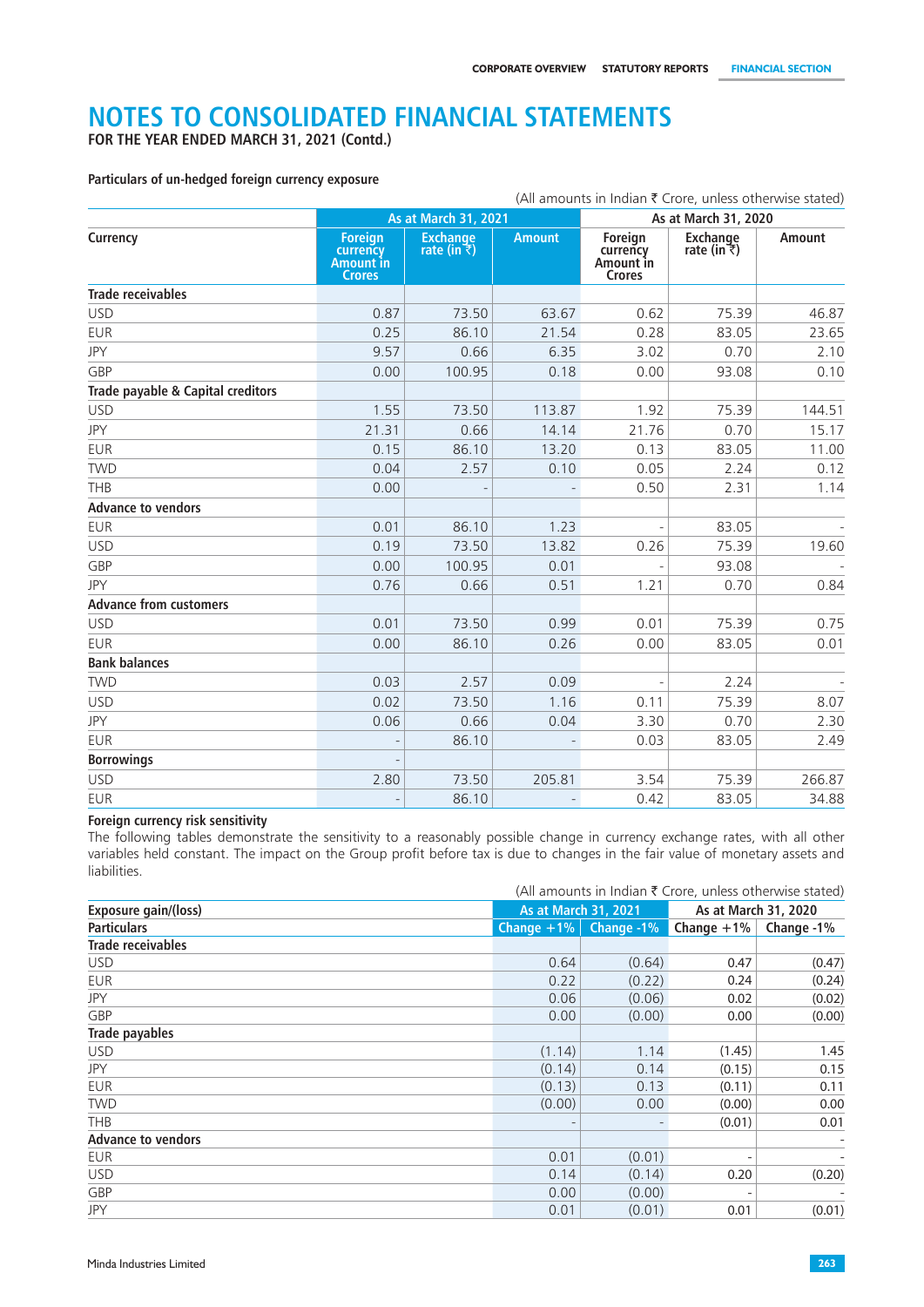

**FOR THE YEAR ENDED MARCH 31, 2021 (Contd.)**

| <b>Advance from customers</b> |        |        |                          |        |
|-------------------------------|--------|--------|--------------------------|--------|
| <b>USD</b>                    | (0.01) | 0.01   | (0.01)                   | 0.01   |
| <b>EUR</b>                    | (0.00) | 0.00   | (0.00)                   | 0.00   |
| <b>Bank balances</b>          |        |        |                          |        |
| <b>TWD</b>                    | 0.00   | (0.00) | $\overline{\phantom{0}}$ |        |
| <b>USD</b>                    | 0.01   | (0.01) | 0.08                     | (0.08) |
| JPY                           | 0.00   | (0.00) | 0.02                     | (0.02) |
| <b>EUR</b>                    |        |        | 0.02                     | (0.02) |
| <b>Borrowings</b>             |        |        |                          |        |
| <b>USD</b>                    | (2.06) | 2.06   | (2.67)                   | 2.67   |
| <b>EUR</b>                    |        |        | (0.35)                   | 0.35   |

#### **(ii) Interest rate risk**

Interest rate risk is the risk that the fair value or future cash flows of a financial instrument will fluctuate because of changes in market interest rates. The Group's main interest rate risk arises from long-term borrowings with variable rates, which exposes the Group to cash flow interest rate risk. During March 31, 2021 and March 31, 2020, the Group's borrowings at variable rate were mainly denominated in INR, EURO and USD.

The Group's fixed rate borrowings are carried at amortised cost.

The exposure of the Group's borrowing to interest rate changes at the end of the reporting period are as follows:

|                          | (All amounts in indian < Crore, unless otherwise stated) |                         |
|--------------------------|----------------------------------------------------------|-------------------------|
| <b>Particulars</b>       | 'As at l<br>March 31, 2021                               | As at<br>March 31, 2020 |
| Variable rate borrowings | 790.02                                                   | 1,056.87                |
| Fixed rate borrowings    | 258.50                                                   | 139.95                  |
| <b>Total</b>             | 1.048.52                                                 | 1,196.82                |

#### **Sensitivity analysis**

For floating rate liabilities, the analysis is prepared assuming the amount of the liability outstanding at the end of the reporting period was outstanding for the whole year.

#### (All amounts in Indian  $\bar{\tau}$  Crore, unless otherwise stated)

 $\overline{(\lambda]}$  amounts in Indian  $\overline{\tau}$  Crore, unless otherwise stated)

| <b>Particulars</b> | Impact on profit before tax                 |                                      |  |
|--------------------|---------------------------------------------|--------------------------------------|--|
|                    | For the year ended<br><b>March 31, 2021</b> | For the year ended<br>March 31, 2020 |  |
| Increase by 0.5%   | (3.95)                                      | (5.28)                               |  |
| Decrease by 0.5%   | 3.95                                        | 5.28                                 |  |

#### **(iii) Commodity price risks**

Fluctuation in commodity price in market affects directly or indirectly the price of raw material and components used by the Group. The Group sells its products mainly to auto makers (Original Equipment Manufacturer) whereby there is a regular negotiation / adjustment of prices on the basis of changes in commodity prices.

#### **b) Liquidity Risk**

Liquidity risk is the risk that the Company may not be able to meet its present and future cash and collateral obligations without incurring unacceptable losses. The Company's objective is to, at all times maintain optimum levels of liquidity to meet its cash and collateral requirements. The Company closely monitors its liquidity position and deploys a robust cash management system. It maintains adequate sources of financing including loans from banks at an optimised cost.

#### **(i) The table below summarises the maturity profile of the Group's financial liabilities based on contractual undiscounted payments.**

|                             |           |           | (All amounts in Indian ₹ Crore, unless otherwise stated) |              |
|-----------------------------|-----------|-----------|----------------------------------------------------------|--------------|
| As at March 31, 2021        | 0-1 Years | 1-5 Years | More than 5<br>Years                                     | <b>Total</b> |
| <b>Borrowings</b>           | 509.40    | 538.67    | 0.45                                                     | 1,048.52     |
| Lease liabilities           | 20.16     | 48.84     | 41.71                                                    | 110.71       |
| Trade payable               | 1,289.79  |           | $\overline{\phantom{a}}$                                 | 1,289.79     |
| Other financial liabilities | 561.75    | 89.57     | $\overline{\phantom{a}}$                                 | 651.32       |
| As at March 31, 2020        |           |           |                                                          |              |
| <b>Borrowings</b>           | 416.50    | 653.64    | 126.68                                                   | 1,196.82     |
| Lease liabilities           | 18.76     | 45.17     | 52.89                                                    | 116.82       |
| Trade payable               | 1,118.50  | 0.50      |                                                          | 1,118.99     |
| Other financial liabilities | 604.69    | 75.14     | $\overline{\phantom{a}}$                                 | 679.83       |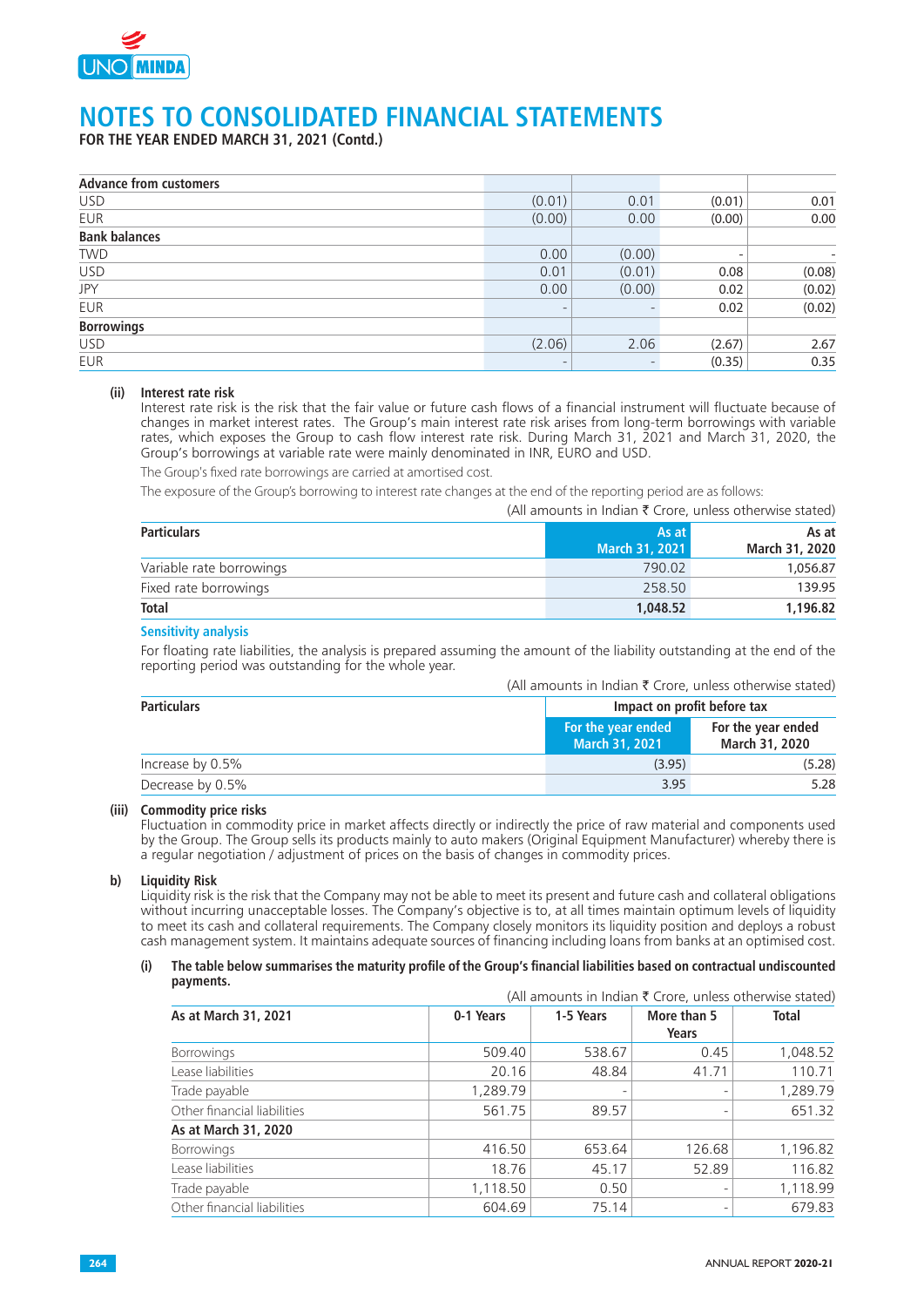**FOR THE YEAR ENDED MARCH 31, 2021 (Contd.)**

#### **(ii) Financing arrangements**

The Group had access to the following undrawn borrowing facilities at the end of the reporting period.

|                                                               | (All amounts in Indian $\bar{\tau}$ Crore, unless otherwise stated) |                         |
|---------------------------------------------------------------|---------------------------------------------------------------------|-------------------------|
| <b>Particulars</b>                                            | As at<br>March 31, 2021                                             | As at<br>March 31, 2020 |
| Floating rate                                                 | As per Note 21                                                      | As per Note 21          |
| - Expiring within one year (cash credit and other facilities) | 269.84                                                              | 239.89                  |

#### **c) Credit risk**

Credit risk is the risk of financial loss to the Group if a customer or counterparty to a financial instrument fails to meet its contractual obligations towards the Group and arises principally from the Group's receivables from customers and deposits with banking institutions. The maximum amount of the credit exposure is equal to the carrying amounts of these receivables.

The Group has developed guidelines for the management of credit risk from trade receivables. The Group's primary customers are major automobile manufacturers (OEMs) with good credit ratings. All clients are subjected to credit assessments as a precautionary measure, and the adherence of all clients to payment due dates is monitored on an on-going basis, thereby practically eliminating the risk of default. The Group has deposited liquid funds at various banking institutions. No impairment loss is considered necessary in respect of fixed deposits that are with recognised commercial banks and are not past due over past years.

#### **51. (I) THE FOLLOWING TABLE SUMMARISES THE INFORMATION RELATING TO EACH OF THE GROUP'S SUBSIDIARIES THAT HAS MATERIAL NCI, BEFORE ANY INTRA-GROUP ELIMINATIONS**

|                                                      | (All amounts in Indian $\bar{\tau}$ Crore, unless otherwise stated) |                                                                |                                     |
|------------------------------------------------------|---------------------------------------------------------------------|----------------------------------------------------------------|-------------------------------------|
| As at March 31, 2021                                 | Minda Kyoraku<br>Limited                                            | Minda Kosei<br><b>Aluminum Wheel</b><br><b>Private Limited</b> | <b>Mindarika Private</b><br>Limited |
| <b>NCI percentage</b>                                | 32.40%                                                              | 30.01%                                                         | 49.00%                              |
| Non-current assets                                   | 103.13                                                              | 497.65                                                         | 199.98                              |
| Current assets                                       | 82.04                                                               | 196.13                                                         | 226.15                              |
| Non-current liabilities                              | 20.77                                                               | 145.75                                                         | 38.85                               |
| Current liabilities                                  | 45.64                                                               | 121.67                                                         | 141.90                              |
| Net assets                                           | 118.76                                                              | 426.36                                                         | 245.38                              |
| Net assets attributable to NCI                       | 38.48                                                               | 127.95                                                         | 120.24                              |
| Revenue                                              | 165.38                                                              | 518.71                                                         | 660.43                              |
| Profit/(Loss)                                        | 17.94                                                               | 59.91                                                          | 34.41                               |
| OCI                                                  | 0.08                                                                | 0.28                                                           | 0.37                                |
| Total comprehensive income                           | 18.02                                                               | 60.19                                                          | 34.78                               |
| Profit/(Loss) allocated to NCI                       | 5.81                                                                | 17.98                                                          | 16.86                               |
| <b>OCI allocated to NCI</b>                          | 0.03                                                                | 0.08                                                           | 0.18                                |
| Total comprehensive income allocated to NCI          | 5.84                                                                | 18.06                                                          | 17.04                               |
| Cash flows from (used in) operating activities       | 26.31                                                               | 37.03                                                          | 29.16                               |
| Cash flows from (used in) investing activities       | (10.15)                                                             | (16.53)                                                        | (10.42)                             |
| Cash flows from (used in) financing activities       | (12.66)                                                             | (26.14)                                                        | (20.91)                             |
| Net increase (decrease) in cash and cash equivalents | 3.50                                                                | (5.64)                                                         | (2.17)                              |
| As at March 31, 2020                                 | Minda Kyoraku<br>Limited                                            | Minda Kosei<br><b>Aluminum Wheel</b><br><b>Private Limited</b> | <b>Mindarika Private</b><br>Limited |
| NCI percentage                                       | 32.40%                                                              | 30.01%                                                         | 49.00%                              |
| Non-current assets                                   | 108.97                                                              | 507.52                                                         | 219.88                              |
| Current assets                                       | 62.28                                                               | 159.62                                                         | 171.82                              |
| Non-current liabilities                              | 28.49                                                               | 164.46                                                         | 54.11                               |
| Current liabilities                                  | 40.79                                                               | 136.50                                                         | 120.47                              |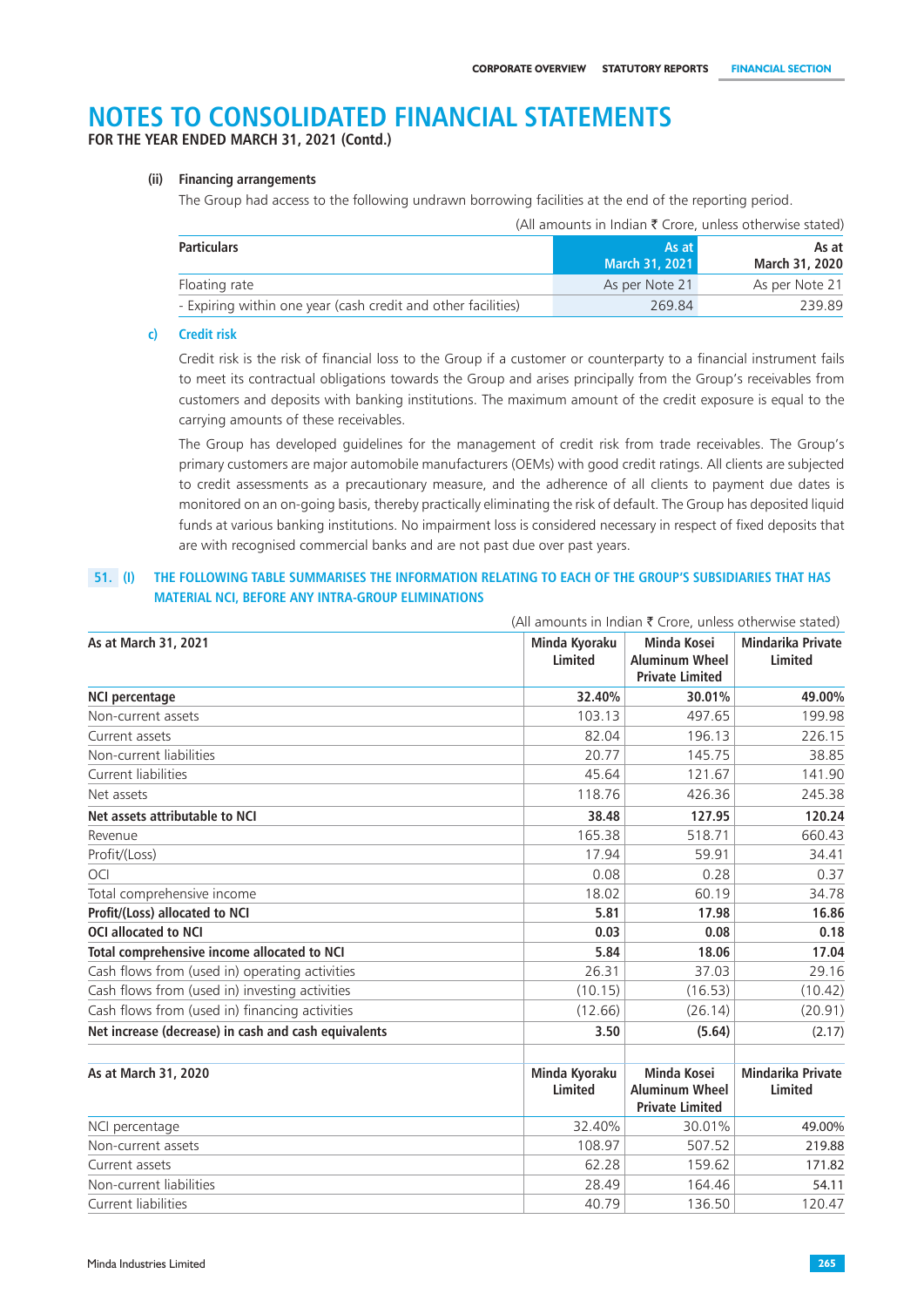

**FOR THE YEAR ENDED MARCH 31, 2021 (Contd.)**

|                                                      | (All amounts in Indian ₹ Crore, unless otherwise stated) |          |         |
|------------------------------------------------------|----------------------------------------------------------|----------|---------|
| Net assets                                           | 101.97                                                   | 366.18   | 217.12  |
| Net assets attributable to NCI                       | 33.04                                                    | 109.89   | 106.39  |
| Revenue                                              | 158.83                                                   | 533.91   | 711.35  |
| Profit/(Loss)                                        | 6.22                                                     | 65.54    | 26.16   |
| OCI                                                  | (0.29)                                                   | (0.42)   | (0.42)  |
| Total comprehensive income                           | 5.93                                                     | 65.12    | 25.74   |
| Profit/(Loss) allocated to NCI                       | 2.02                                                     | 19.67    | 12.82   |
| <b>OCI allocated to NCI</b>                          | (0.09)                                                   | (0.13)   | (0.21)  |
| Total comprehensive income allocated to NCI          | 1.92                                                     | 19.54    | 12.61   |
| Cash flows from (used in) operating activities       | 42.44                                                    | 219.41   | 102.59  |
| Cash flows from (used in) investing activities       | (3.95)                                                   | (81.38)  | (25.58) |
| Cash flows from (used in) financing activities       | (9.36)                                                   | (130.75) | (57.86) |
| Net increase (decrease) in cash and cash equivalents | 29.13                                                    | 7.28     | 19.15   |

(ii) Details of subsidiaries which have been consolidated are as follows:

| Name of Company                                          | Country of<br>Incorp<br>oration |                   | <b>Ownership interest held</b><br>by Group | <b>Non</b><br><b>Controlling</b><br>Interest | Non<br><b>Controlling</b><br>Interest | Reporting<br>date used for<br>consolidation |
|----------------------------------------------------------|---------------------------------|-------------------|--------------------------------------------|----------------------------------------------|---------------------------------------|---------------------------------------------|
|                                                          |                                 | As at             | As at                                      | As at                                        | As at                                 |                                             |
|                                                          |                                 | March 31,<br>2021 | March 31,<br>2020                          | March 31,<br>2021                            | March 31,<br>2020                     |                                             |
| <b>Subsidiaries</b>                                      |                                 |                   |                                            |                                              |                                       |                                             |
| Minda Kyoraku Limited                                    | India                           | 67.60%            | 67.60%                                     | 32.40%                                       | 32.40%                                | March 31, 2021                              |
| Minda Kosei Aluminum Wheel Private Limited               | India                           | 69.99%            | 69.99%                                     | 30.01%                                       | 30.01%                                | March 31, 2021                              |
| Minda TG Rubber Private Limited                          | India                           |                   | 51.00%                                     | $\qquad \qquad -$                            | 49.00%                                | March 31, 2020                              |
| Minda Storage Batteries Private Limited                  | India                           | 100.00%           | 100.00%                                    |                                              | $\overline{a}$                        | March 31, 2021                              |
| YA Auto Industries (partnership firm)                    | India                           | 51.00%            | 51.00%                                     | 49.00%                                       | 49.00%                                | March 31, 2021                              |
| Minda Katolec Electronic Services Private Limited        | India                           | 51.00%            | 51.00%                                     | 49.00%                                       | 49.00%                                | March 31, 2021                              |
| Mindarika Private Limited                                | India                           | 51.00%            | 51.00%                                     | 49.00%                                       | 49.00%                                | March 31, 2021                              |
| <b>iSYS RTS GmbH</b>                                     | Germany                         | 80.00%            | 80.00%                                     | 20.00%                                       | 20.00%                                | March 31, 2021                              |
| Harita Fehrer Limited                                    | India                           | 100.00%           | 100.00%                                    |                                              | $\overline{a}$                        | March 31, 2021                              |
| MI Torica India Private Limited                          | India                           | 60.00%            | 60.00%                                     | 40.00%                                       | 40.00%                                | March 31, 2021                              |
| Downstream subsidiary of MI Torica India Private Limited |                                 |                   |                                            |                                              |                                       |                                             |
| MITIL Polymer Private Limited                            | India                           | 57.00%            | 57.00%                                     | 43.00%                                       | 43.00%                                | March 31, 2021                              |
| Global Mazinkert S.L.                                    | Spain                           | 100.00%           | 100.00%                                    |                                              |                                       | March 31, 2021                              |
| Downstream subsidiaries of Global Mazinkert, S.L.        |                                 |                   |                                            |                                              |                                       |                                             |
| Clarton Horn, Spain                                      | Spain                           | 100.00%           | 100.00%                                    | $\overline{a}$                               | $\overline{a}$                        | March 31, 2021                              |
| Clarton Horn, Morocco                                    | Morocco                         | 100.00%           | 100.00%                                    | $\overline{a}$                               | $\overline{a}$                        | March 31, 2021                              |
| Clarton Horn, Signalkoustic                              | Germany                         | 100.00%           | 100.00%                                    | $\overline{\phantom{a}}$                     | $\frac{1}{2}$                         | March 31, 2021                              |
| Clarton Horn, Mexico                                     | Mexico                          | 100.00%           | 100.00%                                    | $\overline{\phantom{a}}$                     | $\blacksquare$                        | March 31, 2021                              |
| Light & Systems Technical Centre, S.L. Spain             | Spain                           | 100.00%           | 100.00%                                    | $\overline{\phantom{a}}$                     | $\overline{\phantom{a}}$              | March 31, 2021                              |
| PT Minda Asean Automotive                                | Indonesia                       | 100.00%           | 100.00%                                    | $\overline{\phantom{a}}$                     | $\overline{a}$                        | March 31, 2021                              |
| Downstream subsidiary of PT Minda Asean Automotive       |                                 |                   |                                            |                                              |                                       |                                             |
| PT Minda Trading                                         | Indonesia                       | 100.00%           | 100.00%                                    | $\overline{\phantom{a}}$                     | $\frac{1}{2}$                         | March 31, 2021                              |
| Sam Global Pte Limited                                   | Singapore                       | 100.00%           | 100.00%                                    | $\overline{\phantom{0}}$                     | $\overline{\phantom{0}}$              | March 31, 2021                              |
| Downstream subsidiaries of Sam Global Pte Limited        |                                 |                   |                                            |                                              |                                       |                                             |
| Minda Industries Vietnam Company Limited                 | Vietnam                         | 100.00%           | 100.00%                                    | $\overline{a}$                               | $\frac{1}{2}$                         | March 31, 2021                              |
| Minda Korea Co Limited                                   | Korea                           | 100.00%           | $\overline{a}$                             |                                              | $\overline{a}$                        | March 31, 2021                              |
| Minda Delvis GmbH                                        | Germany                         | 100.00%           | 100.00%                                    | $\overline{a}$                               | $\overline{a}$                        | March 31, 2021                              |
| <b>Downstream subsidiaries of Minda Delvis GmbH</b>      |                                 |                   |                                            |                                              |                                       |                                             |
| Delvis Products GmbH                                     | Germany                         | 100.00%           | 100.00%                                    |                                              | $\overline{\phantom{0}}$              | March 31, 2021                              |
| Delvis Solutions GmbH                                    | Germany                         | 100.00%           | 100.00%                                    |                                              | $\overline{a}$                        | March 31, 2021                              |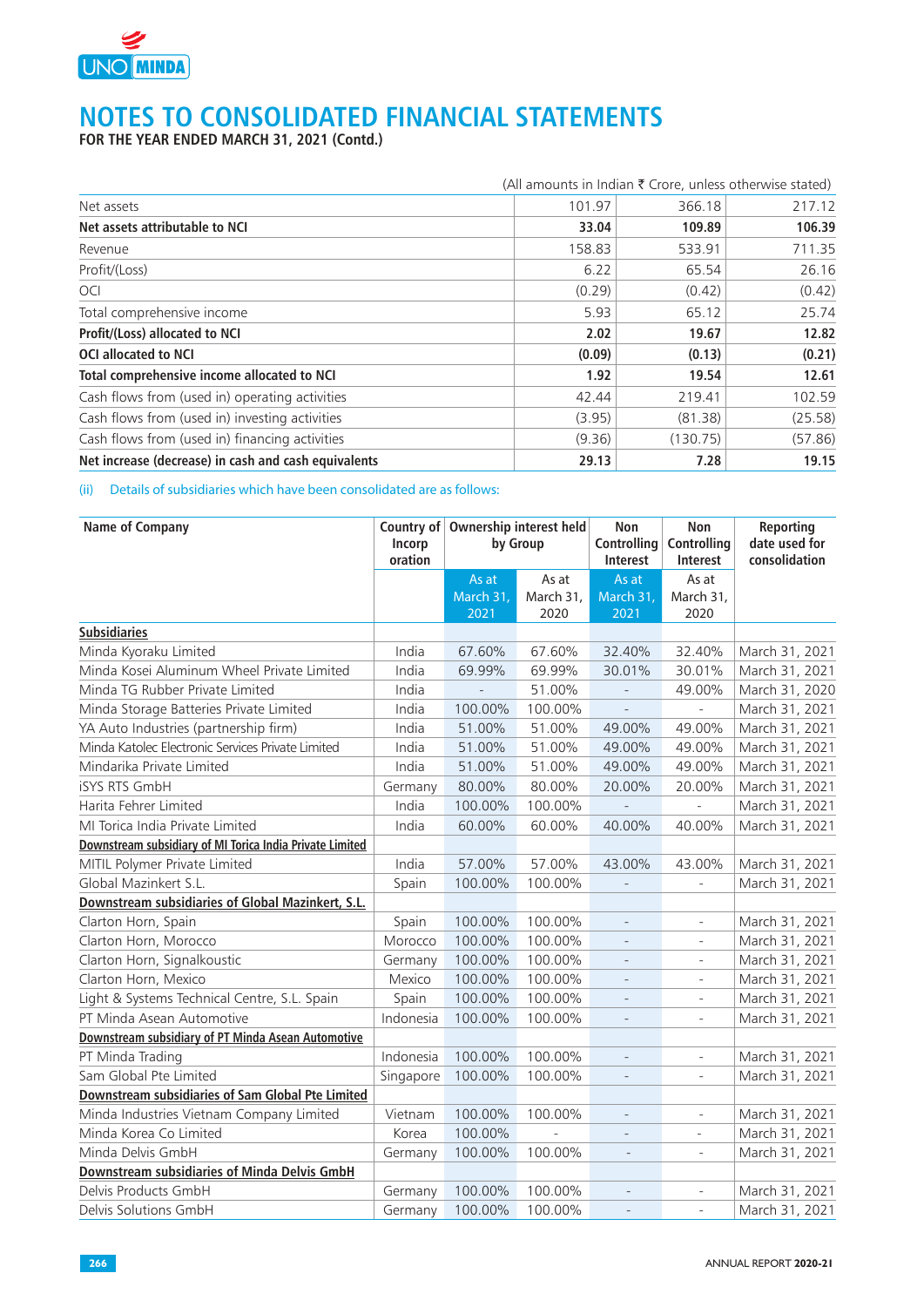**FOR THE YEAR ENDED MARCH 31, 2021 (Contd.)**

**(iii) Details of joint ventures and associates which have been accounted as per equity method are as follows:**

|                                                                                            |                                 |                                          |                                                  |                          |                   | (All amounts in Indian $\bar{\tau}$ Crore, unless otherwise stated) |
|--------------------------------------------------------------------------------------------|---------------------------------|------------------------------------------|--------------------------------------------------|--------------------------|-------------------|---------------------------------------------------------------------|
| Name of Company                                                                            | Country of<br>Incorp<br>oration | $%$ of<br>Ownership<br>March 31,<br>2021 | interest at $\vert$ Ouoted fair value as at $\#$ |                          |                   | Carrying amount as at                                               |
| Interest in joint ventures consolidating using equity<br>method of accounting              |                                 |                                          | March 31.<br>2021                                | March 31,<br>2020        | March 31.<br>2021 | March 31,<br>2020                                                   |
| Minda Westport Technologies Limited (formerly<br>known as Minda Emer Technologies Limited) | India                           | 49.10%                                   |                                                  |                          | 8.19              | 5.07                                                                |
| Rinder Riduco, S.A.S. Columbia                                                             | Columbia (USA)                  | 50.00%                                   | $\overline{\phantom{a}}$                         | $\overline{\phantom{a}}$ | 10.40             | 8.88                                                                |
| ROKI Minda Co. Pvt. Ltd.                                                                   | India                           | 49.00%                                   |                                                  | $\overline{a}$           | 110.67            | 92.11                                                               |
| Minda TTE DAPS Private Limited                                                             | India                           | 50.00%                                   | $\overline{\phantom{a}}$                         | $\overline{a}$           |                   | 3.38                                                                |
| Minda Onkyo India Private Limited                                                          | India                           | 50.00%                                   | $\overline{\phantom{a}}$                         |                          | 3.56              |                                                                     |
| Minda TG Rubber Private Ltd. (Refer note 55)                                               | India                           | 49.90%                                   | $\overline{\phantom{a}}$                         | ÷,                       | 26.10             |                                                                     |
| Densoten Minda India Private Limited                                                       | India                           | 49.00%                                   | $\overline{\phantom{a}}$                         | $\overline{a}$           | 53.41             | 45.51                                                               |
| Minda D-ten India Private Limited                                                          | India                           | 51.00%                                   | $\overline{\phantom{a}}$                         | ÷,                       | 7.89              | 7.33                                                                |
| Toyoda Gosei Minda India Pvt. Ltd.                                                         | India                           | 47.80%                                   | $\overline{\phantom{a}}$                         | ÷,                       | 231.08            | 193.05                                                              |
| Kosei Minda Mould Private Limited                                                          | India                           | 49.90%                                   |                                                  |                          | 4.34              | 4.61                                                                |
| Tokai Rika Minda India Private Limited                                                     | India                           | 30.00%                                   |                                                  | $\overline{a}$           | 63.34             |                                                                     |
| Interest in associates consolidating using equity<br>method of accounting                  |                                 |                                          |                                                  |                          |                   |                                                                     |
| Minda NexGenTech Limited                                                                   | India                           | 26.00%                                   | $\overline{\phantom{a}}$                         | ÷,                       | 2.47              | 0.99                                                                |
| Yogendra Engineering (partnership firm)                                                    | India                           | 48.90%                                   | $\overline{\phantom{a}}$                         | $\overline{a}$           | 0.08              | 0.08                                                                |
| Auto Components (partnership firm)                                                         | India                           | 48.90%                                   |                                                  |                          | 2.64              | 2.91                                                                |
| Kosei Minda Aluminum Company Pvt. Ltd.                                                     | India                           | 30.00%                                   |                                                  |                          | 3.52              | 8.20                                                                |

# As all entities are unlisted therefore there is no quoted price.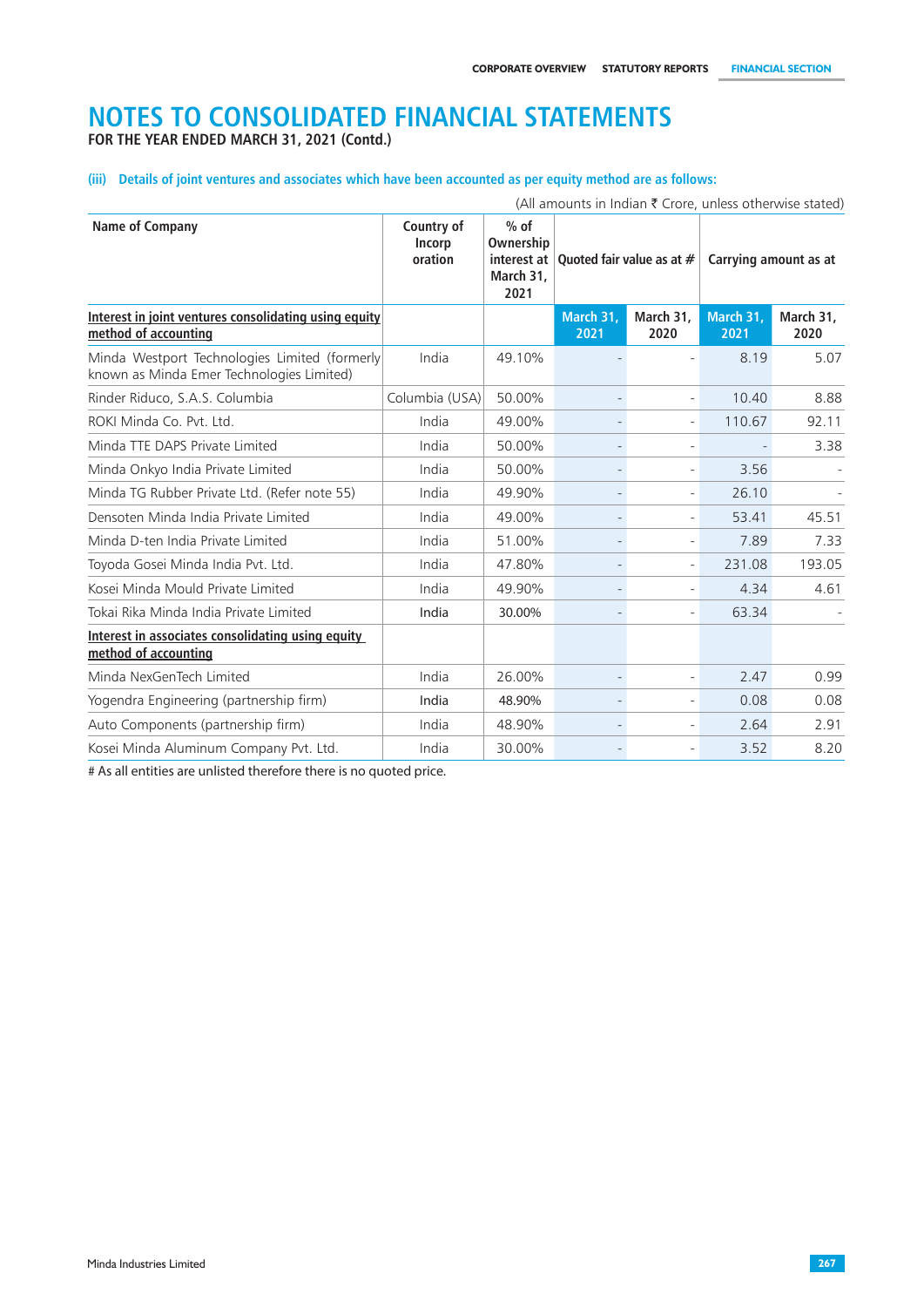

| Particulars                                       | et assets (total assets minus<br>total liabilities)<br>z |                      | Share in profit or loss                   |                      | Share in other comprehensive<br>income                      |                      | Share in total comprehensive<br>income                      |                      |
|---------------------------------------------------|----------------------------------------------------------|----------------------|-------------------------------------------|----------------------|-------------------------------------------------------------|----------------------|-------------------------------------------------------------|----------------------|
|                                                   | consolidated<br>net assets<br>As % of                    | Amount in<br>₹ Crore | consolidated<br>profit or loss<br>As % of | Amount in<br>₹ Crore | comprehensive<br>consolidated<br>As % of<br>income<br>other | Amount in<br>₹ Crore | comprehensive<br>consolidated<br>income<br>of total<br>As % | Amount in<br>₹ Crore |
| <b>Holding Company</b>                            |                                                          |                      |                                           |                      |                                                             |                      |                                                             |                      |
| Minda Industries Limited                          | 73.02%                                                   | 1,647.84             | 57.58%                                    | 118.98               | 18.58%                                                      | 2.66                 | 55.06%                                                      | 121.64               |
| Subsidiary Companies<br>Indian                    |                                                          |                      |                                           |                      |                                                             |                      |                                                             |                      |
| Minda Kyoraku Limited                             | 5.26%                                                    | 118.76               | 8.68%                                     | 17.94                | 0.53%                                                       | 0.08                 | 8.16%                                                       | 18.02                |
| Minda Kosei Aluminum Wheel Private Limited        | 18.89%                                                   | 426.36               | 29.00%                                    | 59.91                | 1.95%                                                       | 0.28                 | 27.24%                                                      | 60.19                |
| Minda TG Rubber Private Ltd.                      | 0.00%                                                    |                      | $-1.06%$                                  | (2.18)               | 0.00%                                                       |                      | $-0.99%$                                                    | (2.18)               |
| Minda Storage Batteries Private Limited           | 4.99%                                                    | 112.58               | $-0.95%$                                  | (1.97)               | $-0.56%$                                                    | (0.08)               | $-0.93%$                                                    | (2.05)               |
| YA Auto Industries (partnership firm)             | 0.16%                                                    | 3.70                 | 4.26%                                     | 8.80                 | 0.00%                                                       |                      | 3.98%                                                       | 8.80                 |
| Minda Katolec Electronic Services Private Limited | $0.35\%$                                                 | 7.93                 | $-3.67%$                                  | (7.58)               | $0.35\%$                                                    | 0.05                 | $-3.41%$                                                    | (7.53)               |
| Mindarika Private Limited                         | 10.87%                                                   | 245.38               | 16.65%                                    | 34.41                | 2.56%                                                       | 0.37                 | 15.74%                                                      | 34.77                |
| MI Torica India Private Limited                   | 1.07%                                                    | 24.23                | 1.20%                                     | 2.48                 | 0.07%                                                       | 0.01                 | 1.13%                                                       | 2.49                 |
| Harita Fehrer Limited                             | 8.63%                                                    | 194.79               | 9.08%                                     | 18.76                | 5.94%                                                       | (0.85)               | 8.11%                                                       | 17.91                |
| Foreign                                           |                                                          |                      |                                           |                      |                                                             |                      |                                                             |                      |
| Global Mazinkert S.L.                             | 1.83%                                                    | 41.32                | $-8.02%$                                  | (16.57)              | 7.82%                                                       | 1.12                 | $-6.99%$                                                    | (15.45)              |
| PT Minda Asean Automotive                         | 4.02%                                                    | 90.63                | 6.82%                                     | 14.09                | 58.54%                                                      | 8.38                 | 10.17%                                                      | 22.47                |
| Sam Global Pte Ltd.                               | 1.29%                                                    | 29.19                | 2.47%                                     | 5.10                 | 14.95%                                                      | 2.14                 | 3.28%                                                       | 7.24                 |
| ISYS RTS GmbH                                     | 0.89%                                                    | 19.99                | 1.20%                                     | 2.47                 | 4.26%                                                       | 0.61                 | 1.39%                                                       | 3.08                 |
| Minority interest in all subsidiaries             |                                                          |                      |                                           |                      |                                                             |                      |                                                             |                      |
| Indian                                            |                                                          |                      |                                           |                      |                                                             |                      |                                                             |                      |
| Minda Kyoraku Limited                             | $-1.71%$                                                 | (38.48)              | $-2.81%$                                  | (5.81)               | $-0.17%$                                                    | (0.02)               | $-2.64%$                                                    | (5.84)               |
| Minda Kosei Aluminum Wheel Private Limited        | $-5.67%$                                                 | (127.95)             | $-8.70%$                                  | (17.98)              | $-0.59%$                                                    | (0.08)               | 8.18%                                                       | (18.07)              |
| Minda TG Rubber Private Ltd.                      | 0.00%                                                    |                      | 0.52%                                     | 1.07                 | 0.00%                                                       |                      | 0.48%                                                       | 1.07                 |
| YA Auto (partnership firm)                        | $-0.08%$                                                 | (1.81)               | $-2.09%$                                  | (4.31)               | 0.00%                                                       |                      | $-1.95%$                                                    | (4.31)               |
| Minda Katolec Electronic Services Private Limited | $-0.17%$                                                 | (3.89)               | 1.80%                                     | 3.71                 | $-0.17%$                                                    | (0.02)               | 1.67%                                                       | 3.68                 |
| Mindarika Private Limited                         | $-5.33%$                                                 | (120.24)             | $-8.16%$                                  | (16.86)              | $-1.26%$                                                    | (0.18)               | $-7.71%$                                                    | (17.04)              |
| MI Torica India Private Limited                   | $-0.45%$                                                 | (10.10)              | $-0.54%$                                  | (1.13)               | $-0.03\%$                                                   | (0.00)               | $-0.51%$                                                    | (1.13)               |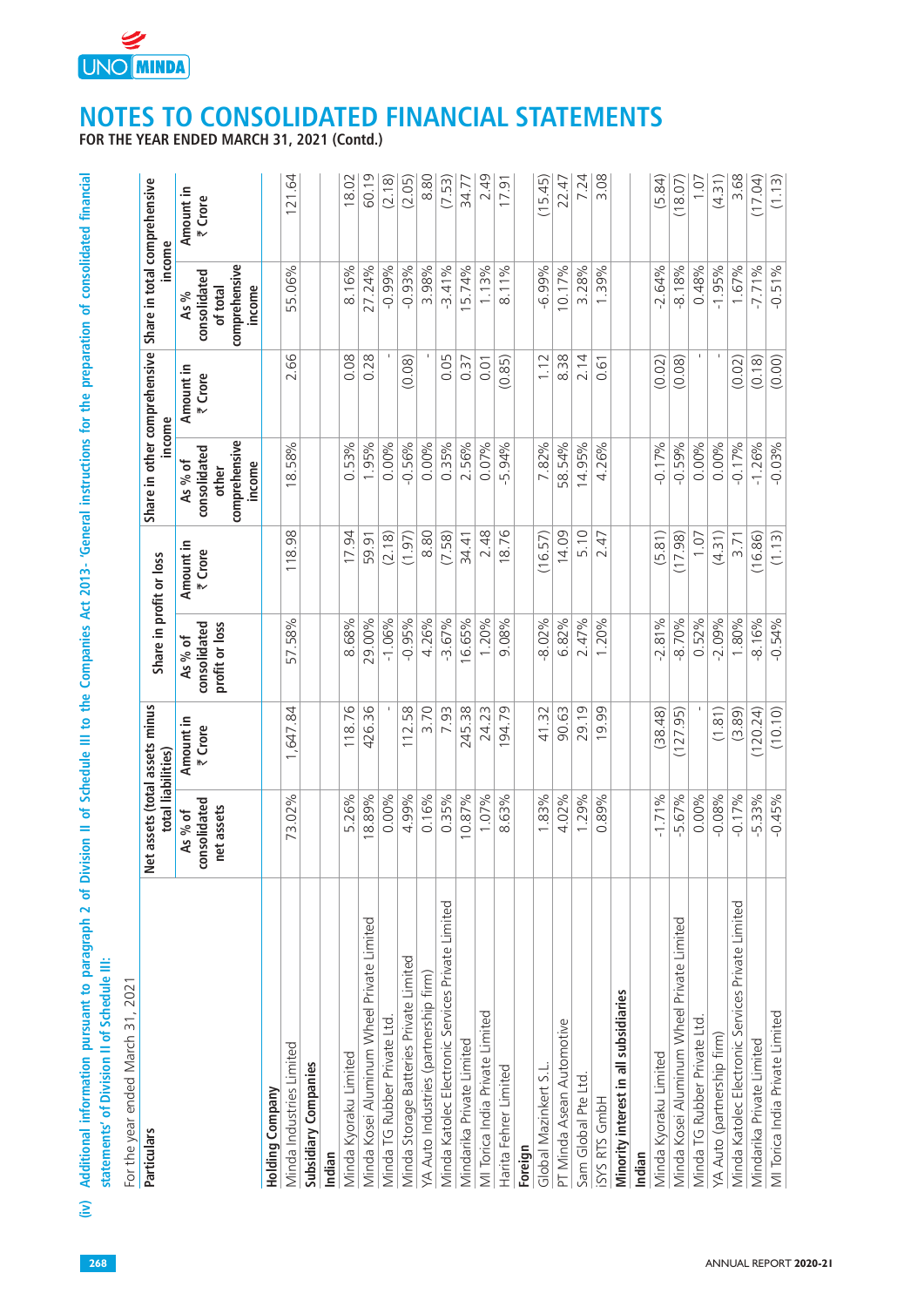| Particulars                                              | total liabilities)<br>z               | et assets (total assets minus | Share in profit or loss                   |                      | income                                                      |                      | Share in other comprehensive Share in total comprehensive<br>income |                      |
|----------------------------------------------------------|---------------------------------------|-------------------------------|-------------------------------------------|----------------------|-------------------------------------------------------------|----------------------|---------------------------------------------------------------------|----------------------|
|                                                          | consolidated<br>net assets<br>As % of | Amount in<br>₹ Crore          | profit or loss<br>consolidated<br>As % of | Amount in<br>₹ Crore | comprehensive<br>consolidated<br>income<br>As % of<br>other | Amount in<br>₹ Crore | comprehensive<br>consolidated<br>income<br>of total<br>As %         | Amount in<br>₹ Crore |
| Foreign                                                  |                                       |                               |                                           |                      |                                                             |                      |                                                                     |                      |
| ISYS RTS GmbH                                            | $-0.18%$                              | (4.00)                        | $-0.24%$                                  | (0.49)               | $-0.85%$                                                    | (0.12)               | $-0.28%$                                                            | (0.62)               |
| Associate Companies (Investment as per Equity<br>method) |                                       |                               |                                           |                      |                                                             |                      |                                                                     |                      |
| Indian                                                   |                                       |                               |                                           |                      |                                                             |                      |                                                                     |                      |
| Minda NexGenTech Limited                                 | J.                                    | J.                            | 0.71%                                     | 1.47                 | J.                                                          | J.                   | 0.67%                                                               | 1.47                 |
| Yogendra Engineering (partnership firm)                  | J.                                    | J.                            | 0.00%                                     |                      | J.                                                          | I.                   | 0.00%                                                               |                      |
| Auto Components (partnership firm)                       |                                       |                               | 1.66%                                     | 3.44                 | J.                                                          | J.                   | 1.56%                                                               | 3.44                 |
| Kosei Minda Aluminum Company Private Limited             | J.                                    | J.                            | $-2.27%$                                  | (4.68)               | J.                                                          | J.                   | $-2.12%$                                                            | (4.68)               |
| Joint venture companies (As per equity method)           |                                       |                               |                                           |                      |                                                             |                      |                                                                     |                      |
| Indian                                                   |                                       |                               |                                           |                      |                                                             |                      |                                                                     |                      |
| Minda Emer Technologies Limited                          | J.                                    | J.                            | 1.54%                                     | 3.18                 | J.                                                          | J.                   | 1.44%                                                               | 3.18                 |
| Rinder Riduco S.A.S.                                     |                                       | J.                            | 0.86%                                     | 1.77                 |                                                             | I.                   | 0.80%                                                               | 1.77                 |
| ROKI Minda Co. Pvt. Ltd                                  | J.                                    | J.                            | 8.98%                                     | 18.56                | J.                                                          | f.                   | 8.40%                                                               | 18.56                |
| Minda TTE DAPS Private Limited                           |                                       | J.                            | $-2.37%$                                  | (4.89)               |                                                             | I.                   | $-2.21%$                                                            | (4.89)               |
| Minda Onkyo Private Limited                              |                                       | J.                            | $-3.85%$                                  | (7.96)               | J.                                                          | J.                   | $-3.60%$                                                            | (7.96)               |
| Denso Ten Minda India Private Limited                    |                                       |                               | 4.87%                                     | 10.05                |                                                             |                      | 4.55%                                                               | 10.05                |
| Minda D-Ten India Private Limited                        | I.                                    |                               | 0.47%                                     | 0.97                 | J.                                                          | $\mathbf{I}$         | 0.44%                                                               | 0.97                 |
| Toyoda Gosei Minda India Pvt. Ltd                        |                                       | J.                            | 2.21%                                     | 4.58                 |                                                             | J.                   | 2.07%                                                               | 4.58                 |
| Kosei Minda Mould Private Limited                        |                                       |                               | $-0.15%$                                  | (0.31)               | J.                                                          |                      | $-0.14%$                                                            | (0.31)               |
| Tokai Rika Minda India Private Limited                   |                                       |                               | $-0.97%$                                  | (2.01)               |                                                             |                      | $-0.91%$                                                            | (2.01)               |
| <b>Total eliminations</b>                                | $-17.71%$                             | (399.68)                      | $-14.70%$                                 | (30.37)              |                                                             |                      | $-13.75%$                                                           | (30.37)              |
| <b>TOTAL</b>                                             | 100.00%                               | 2,256.57                      | 100.00%                                   | 206.63               | 100.00%                                                     | 14.31                | 100.00%                                                             | 220.94               |
|                                                          |                                       |                               |                                           |                      |                                                             |                      |                                                                     |                      |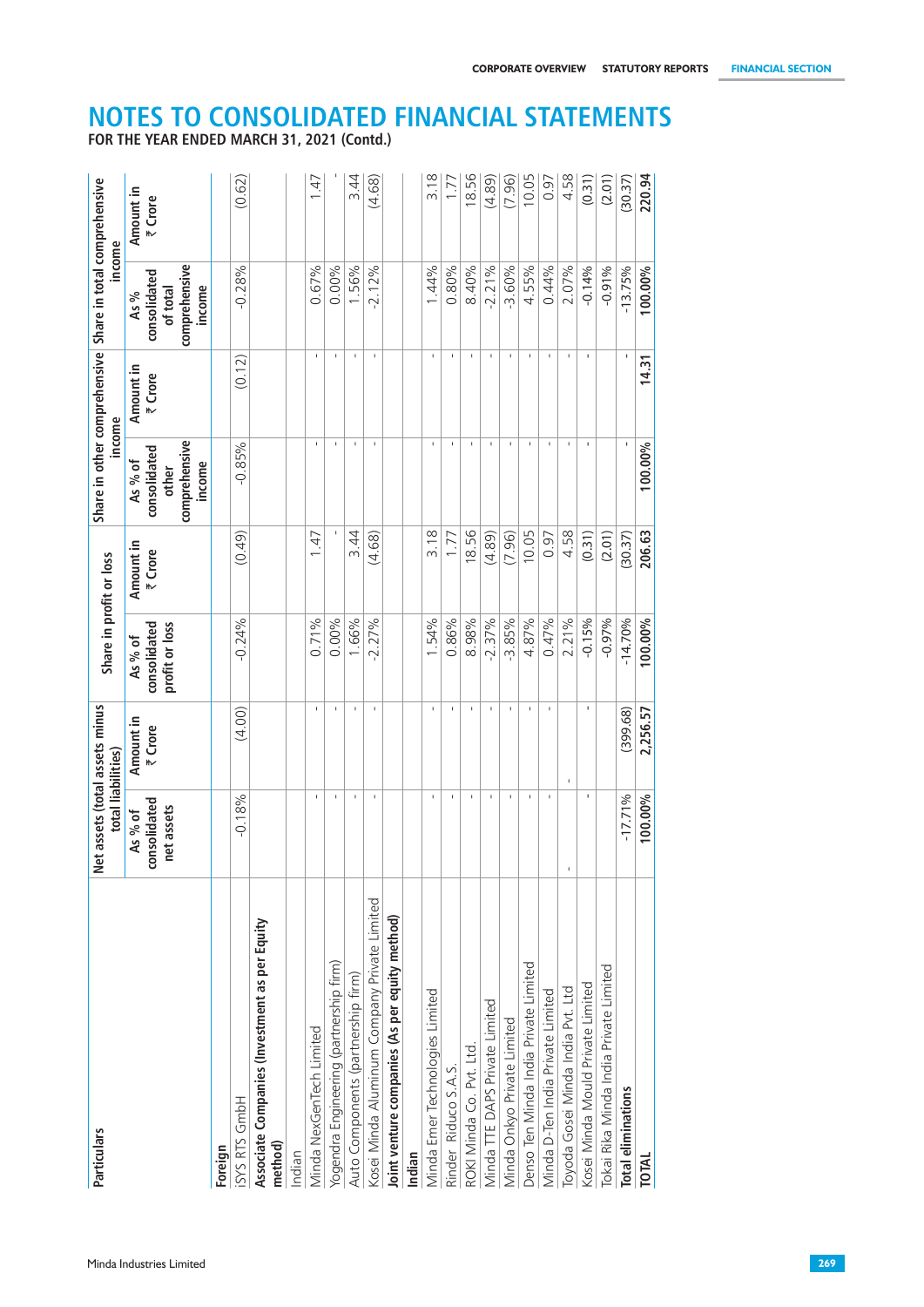

| Particulars                                       | et assets (total assets minus<br>total liabilities)<br>z |                      | Share in profit or loss                   |                      | Share in other comprehensive<br>income                      |                      | Share in total comprehensive<br>income                      |                      |
|---------------------------------------------------|----------------------------------------------------------|----------------------|-------------------------------------------|----------------------|-------------------------------------------------------------|----------------------|-------------------------------------------------------------|----------------------|
|                                                   | consolidated<br>net assets<br>As % of                    | Amount in<br>₹ Crore | profit or loss<br>consolidated<br>As % of | Amount in<br>₹ Crore | comprehensive<br>consolidated<br>As % of<br>income<br>other | Amount in<br>₹ Crore | comprehensive<br>consolidated<br>income<br>of total<br>As % | Amount in<br>₹ Crore |
| Holding Company                                   |                                                          |                      |                                           |                      |                                                             |                      |                                                             |                      |
| Minda Industries Limited                          | 72.51%                                                   | 1,349.41             | 57.46%                                    | 89.17                | 196.93%                                                     | (3.80)               | 55.71%                                                      | 85.37                |
| Subsidiary Companies                              |                                                          |                      |                                           |                      |                                                             |                      |                                                             |                      |
| Indian                                            |                                                          |                      |                                           |                      |                                                             |                      |                                                             |                      |
| Minda Kyoraku Limited                             | 5.48%                                                    | 101.97               | 4.01%                                     | 6.22                 | 15.03%                                                      | (0.29)               | 3.87%                                                       | 5.93                 |
| Minda Kosei Aluminum Wheel Private Limited        | 19.68%                                                   | 366.18               | 42.23%                                    | 65.54                | 21.77%                                                      | (0.42)               | 42.49%                                                      | 65.12                |
| Minda TG Rubber Private Ltd.                      | 2.23%                                                    | 41.53                | $-1.77%$                                  | (2.75)               | $-0.52%$                                                    | 0.01                 | $-1.79%$                                                    | (2.74)               |
| Minda Storage Batteries Private Limited           | 6.16%                                                    | 114.55               | $-9.22%$                                  | (14.31)              | 12.96%                                                      | (0.25)               | $-9.50%$                                                    | (14.56)              |
| YA Auto Industries (partnership firm)             | 0.30%                                                    | 5.53                 | 5.17%                                     | 8.03                 | 0.00%                                                       |                      | 5.24%                                                       | 8.03                 |
| Minda Katolec Electronic Services Private Limited | $-0.24%$                                                 | (4.54)               | $-7.82%$                                  | (12.13)              | $-2.59%$                                                    | 0.05                 | $-7.88%$                                                    | (12.08)              |
| Mindarika Private Limited                         | 11.67%                                                   | 217.12               | 16.86%                                    | 26.16                | 21.77%                                                      | (0.42)               | 16.80%                                                      | 25.74                |
| MI Torica India Private Limited                   | 1.20%                                                    | 22.37                | 1.91%                                     | 2.97                 | 3.63%                                                       | (0.07)               | 1.89%                                                       | 2.90                 |
| Harita Fehrer Limited                             | 9.50%                                                    | 176.82               | 14.42%                                    | 22.37                | 10.88%                                                      | (0.21)               | 14.46%                                                      | 22.16                |
| Foreign                                           |                                                          |                      |                                           |                      |                                                             |                      |                                                             |                      |
| Global Mazinkert S.L.                             | 2.92%                                                    | 54.29                | $-11.44%$                                 | (17.75)              | $-435.32%$                                                  | 8.40                 | $-6.10%$                                                    | (9.35)               |
| PT Minda Asean Automotive                         | 4.76%                                                    | 88.65                | 20.14%                                    | 31.26                | 299.54%                                                     | (5.78)               | 16.63%                                                      | 25.48                |
| Sam Global Pte Ltd.                               | 1.33%                                                    | 24.83                | 3.94%                                     | 6.11                 | 24.88%                                                      | (0.48)               | 3.67%                                                       | 5.63                 |
| ISYS RTS GmbH                                     | 0.91%                                                    | 16.91                | 0.88%                                     | 1.37                 | $-58.04\%$                                                  | 1.12                 | 1.62%                                                       | 2.49                 |
| Minority interest in all subsidiaries             |                                                          |                      |                                           |                      |                                                             |                      |                                                             |                      |
| Indian                                            |                                                          |                      |                                           |                      |                                                             |                      |                                                             |                      |
| Minda Kyoraku Limited                             | $-1.78%$                                                 | (33.04)              | $-1.30%$                                  | (2.02)               | $-4.87%$                                                    | 0.09                 | $-1.25%$                                                    | (1.92)               |
| Minda Kosei Aluminum Wheel Private Limited        | $-5.90%$                                                 | (109.89)             | $-12.67%$                                 | (19.67)              | $-6.53%$                                                    | 0.13                 | $-12.75%$                                                   | (19.54)              |
| Minda TG Rubber Private Ltd.                      | $-1.09%$                                                 | (20.35)              | 0.87%                                     | 1.35                 | 0.25%                                                       | (0.00)               | 0.88%                                                       | $1.\overline{34}$    |
| YA Auto (partnership firm)                        | $-0.15%$                                                 | (2.71)               | $-2.54%$                                  | (3.93)               | 0.00%                                                       |                      | $-2.57%$                                                    | (3.93)               |
| Minda Katolec Electronic Services Private Limited | 0.12%                                                    | 2.22                 | 3.83%                                     | 5.94                 | 1.27%                                                       | (0.02)               | 3.86%                                                       | 5.92                 |
| Mindarika Private Limited                         | $-5.72%$                                                 | (106.39)             | 8.26%                                     | (12.82)              | $-10.67%$                                                   | 0.21                 | $-8.23%$                                                    | (12.61)              |
| MI Torica India Private Limited                   | $-0.50%$                                                 | (9.31)               | $-0.84%$                                  | (1.30)               | $-1.45%$                                                    | 0.03                 | $-0.83%$                                                    | (1.27)               |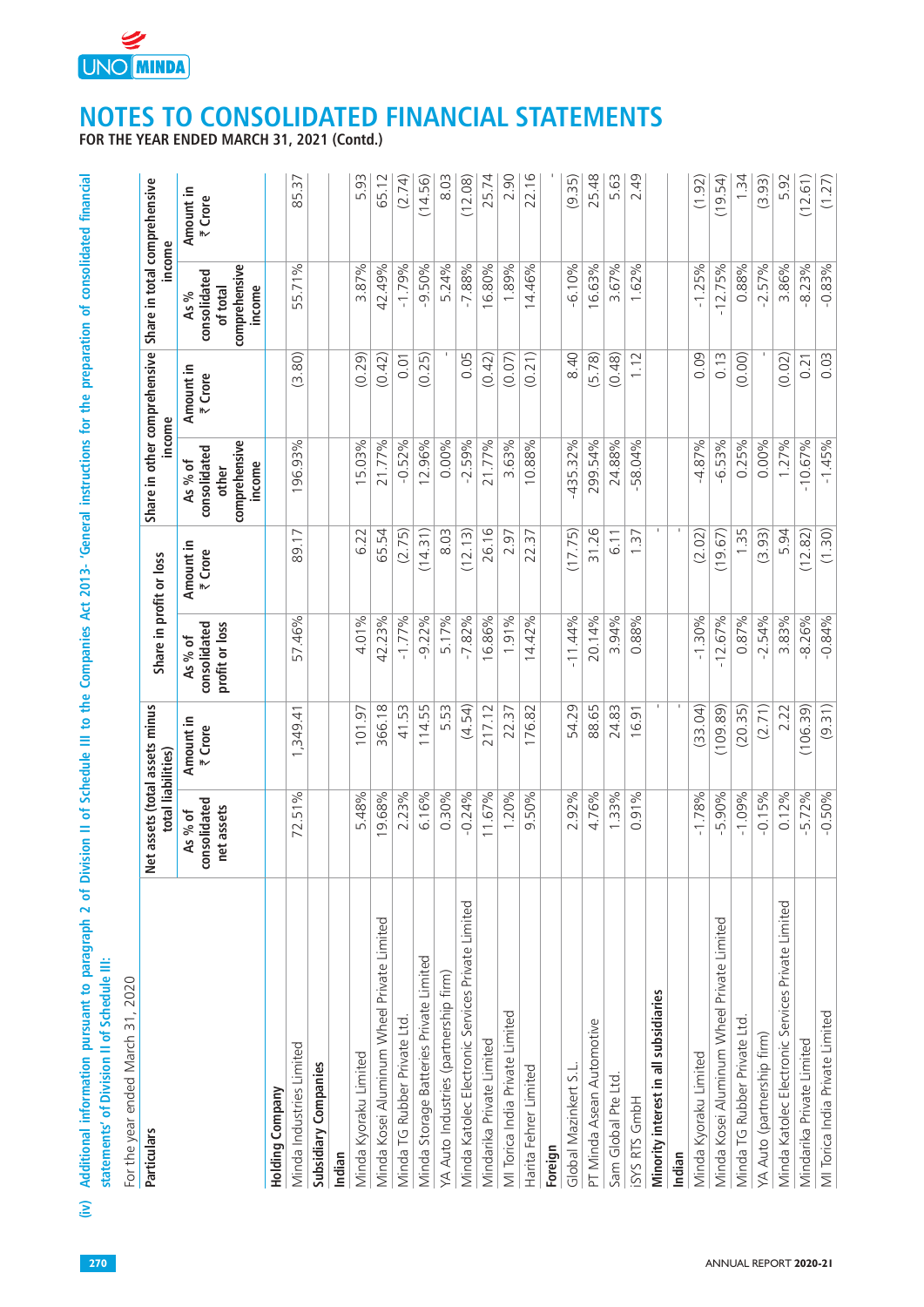| Particulars                                                                                                  | total liabilities)<br>z              | et assets (total assets minus | Share in profit or loss                   |                      | income                                                      |                      | Share in other comprehensive Share in total comprehensive<br>income |                      |
|--------------------------------------------------------------------------------------------------------------|--------------------------------------|-------------------------------|-------------------------------------------|----------------------|-------------------------------------------------------------|----------------------|---------------------------------------------------------------------|----------------------|
|                                                                                                              | onsolidated<br>net assets<br>As % of | Amount in<br>₹ Crore          | profit or loss<br>consolidated<br>As % of | Amount in<br>₹ Crore | comprehensive<br>consolidated<br>As % of<br>income<br>other | Amount in<br>₹ Crore | comprehensive<br>consolidated<br>income<br>of total<br>As %         | Amount in<br>₹ Crore |
| Foreign                                                                                                      |                                      |                               |                                           |                      |                                                             |                      |                                                                     |                      |
| ISYS RTS GmbH                                                                                                | $-0.18%$                             | (3.38)                        | $-0.18%$                                  | (0.27)               | 11.61%                                                      | (0.22)               | $-0.32%$                                                            | (0.50)               |
| Associate companies (Investment as per equity<br>method)                                                     |                                      |                               |                                           |                      |                                                             |                      |                                                                     |                      |
| Indian                                                                                                       |                                      |                               |                                           |                      |                                                             |                      |                                                                     |                      |
| Minda NexGenTech Limited                                                                                     | -1                                   | л.                            | 0.11%                                     | 0.17                 | 0.00%                                                       | $\mathbf{I}$         | 0.11%                                                               | 0.17                 |
| Yogendra Engineering (partnership firm)                                                                      | -                                    | п.                            | 0.00%                                     |                      | 0.00%                                                       | $\mathbf{I}$         | 0.00%                                                               |                      |
| Auto Components (partnership firm)                                                                           | $\mathbf{I}$                         | л.                            | 1.73%                                     | 2.68                 | 0.00%                                                       | $\mathbf{I}$         | 1.75%                                                               | 2.68                 |
| Kosei Minda Aluminum Company Private Limited                                                                 | л.                                   | л.                            | $-5.00%$                                  | (7.76)               | 0.00%                                                       | л.                   | $-5.06%$                                                            | (7.76)               |
| Joint venture companies (As per equity method)                                                               |                                      |                               |                                           |                      |                                                             |                      |                                                                     |                      |
| Indian                                                                                                       |                                      |                               |                                           |                      |                                                             |                      |                                                                     |                      |
| Minda Emer Technologies Limited                                                                              | л.                                   | п.                            | 1.12%                                     | 1.74                 | 0.00%                                                       | -11                  | 1.14%                                                               | 1.74                 |
| Rinder Riduco S.A.S.                                                                                         | -1                                   | $\blacksquare$                | 1.10%                                     | 1.70                 | 0.00%                                                       | $\mathbf{I}$         | 1.11%                                                               | 1.70                 |
| ROKI Minda Co. Pvt. Ltd.                                                                                     | -11                                  | - 11                          | 11.97%                                    | 18.57                | 0.00%                                                       | $\mathbf{L}$         | 12.12%                                                              | 18.57                |
| Minda TTE DAPS Private Limited                                                                               | -11                                  | $\mathbf{L}$                  | $-0.01%$                                  | (0.02)               | 0.00%                                                       | $\mathbf{L}$         | $-0.01%$                                                            | (0.02)               |
| Minda Onkyo Private Limited                                                                                  |                                      | $\mathbf{I}$                  | $-6.60%$                                  | (10.24)              | 0.00%                                                       | $\mathbf{I}$         | $-6.68%$                                                            | (10.24)              |
| Limited<br>(Formerly Fujitsu Ten Minda India Private Limited)"<br>Private<br>India<br>Minda<br>Ten<br>"Denso |                                      |                               | 4.33%                                     | 6.72                 | 0.00%                                                       |                      | 4.38%                                                               | 6.72                 |
| Minda D-Ten India Private Limited                                                                            | л.                                   | л.                            | 0.79%                                     | 1.23                 | 0.00%                                                       | л.                   | 0.80%                                                               | 1.23                 |
| Toyoda Gosei Minda India Pvt. Ltd                                                                            |                                      | $\mathbf{I}$                  | $-0.11%$                                  | (0.17)               | 0.00%                                                       | $\mathbf I$          | $-0.11%$                                                            | (0.17)               |
| Kosei Minda Mould Private Limited                                                                            |                                      |                               | $-1.06%$                                  | (1.65)               | 0.00%                                                       | $\mathbf{I}$         | $-1.08%$                                                            | (1.65)               |
| <b>Total eliminations</b>                                                                                    | $-23.20%$                            | (431.69)                      | (0.24)                                    | (37.33)              | 0.00%                                                       |                      | $-24.36%$                                                           | (37.33)              |
| <b>TOTAL</b>                                                                                                 | 100.00%                              | 1,861.08                      | 100.00%                                   | 155.18               | 100.00%                                                     | (1.93)               | 100.00%                                                             | 153.25               |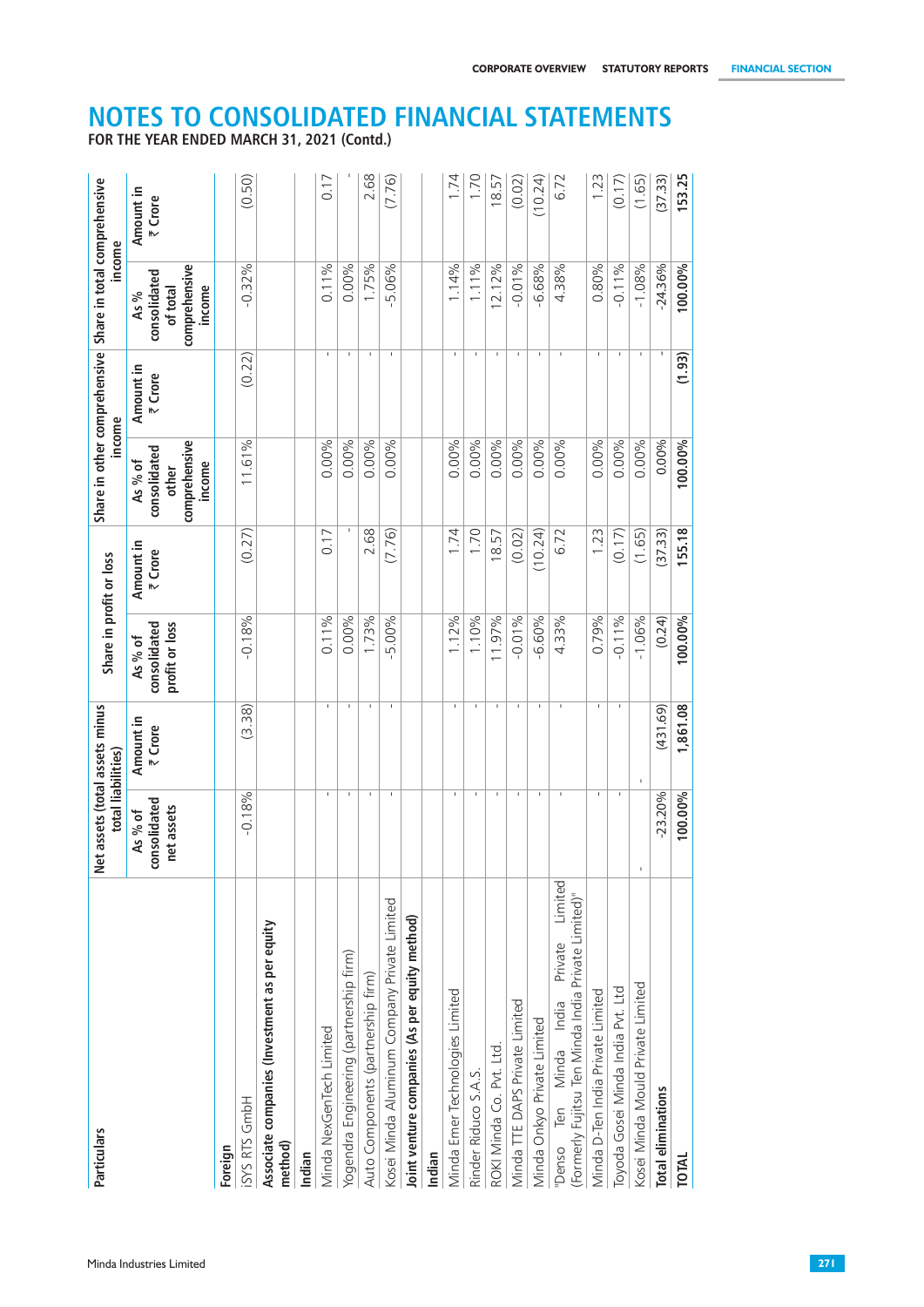

### **NOTES TO CONSOLIDATED FINANCIAL STATEMENTS FOR THE YEAR ENDED MARCH 31, 2021 (Contd.)**

#### (v) Summarised Balance Sheet and Statement of profit and loss of Material joint ventures and associates

|                                            |                                    |                                                             |                                             |                                                          |                                                        | (All amounts in Indian $\bar{\tau}$ Crore, unless otherwise stated) |
|--------------------------------------------|------------------------------------|-------------------------------------------------------------|---------------------------------------------|----------------------------------------------------------|--------------------------------------------------------|---------------------------------------------------------------------|
| March 31, 2021                             |                                    |                                                             | <b>Joint Venture</b>                        |                                                          |                                                        | <b>Associates</b>                                                   |
| <b>Particulars</b>                         | <b>ROKI Minda</b><br>Co. Pvt. Ltd. | <b>Densoten</b><br>Minda India<br><b>Private</b><br>Limited | Toyoda<br>Gosei<br>Minda India<br>Pvt. Ltd. | <b>Minda</b><br>Onkyo India<br><b>Private</b><br>Limited | Tokai Rika<br>Minda India<br>Private<br><b>Limited</b> | Kosei Minda<br><b>Aluminum</b><br>Company<br>Pvt. Ltd.              |
| Total non-current assets                   | 183.27                             | 90.46                                                       | 446.42                                      | 15.64                                                    | 146.30                                                 | 132.60                                                              |
| Total current assets                       | 153.60                             | 154.92                                                      | 261.58                                      | 51.32                                                    | 329.87                                                 | 45.99                                                               |
| Total non-current liabilities              | 6.35                               | 52.59                                                       | 63.14                                       | 4.76                                                     | 1.70                                                   | 30.75                                                               |
| Total current liabilities                  | 104.66                             | 83.79                                                       | 169.92                                      | 55.08                                                    | 271.10                                                 | 136.10                                                              |
| Net assets                                 | 225.86                             | 109.00                                                      | 474.94                                      | 7.12                                                     | 203.37                                                 | 11.74                                                               |
| Proportion of Group's ownership            | 49.00%                             | 49.00%                                                      | 47.80%                                      | 50.00%                                                   | 30.00%                                                 | 30.00%                                                              |
| Carrying amount of investment              | 110.67                             | 53.41                                                       | 227.02                                      | 3.56                                                     | 61.01                                                  | 3.52                                                                |
| Revenue                                    | 412.08                             | 273.27                                                      | 530.40                                      | 47.11                                                    | 529.70                                                 | 78.57                                                               |
| Interest income                            | 0.88                               | 1.01                                                        |                                             | 0.01                                                     | 2.90                                                   | 0.01                                                                |
| Finance costs                              | 3.21                               | 0.78                                                        | 5.61                                        | 1.24                                                     | 14.60                                                  | 6.06                                                                |
| Depreciation and amortisation              | 35.17                              | 11.08                                                       | 51.25                                       | 2.95                                                     | 30.40                                                  | 12.22                                                               |
| Income tax expense                         | 13.74                              | 10.92                                                       | 2.36                                        | 1.71                                                     | (6.60)                                                 |                                                                     |
| Total comprehensive income                 | 37.88                              | 20.52                                                       | 10.33                                       | (15.91)                                                  | (6.70)                                                 | (15.61)                                                             |
| Groups share of total comprehensive income | 18.56                              | 10.05                                                       | 4.94                                        | (7.96)                                                   | (2.01)                                                 | (4.68)                                                              |

| March 31, 2020                             |                                    |                                                      | <b>Joint Venture</b>                            |                                                | <b>Associates</b>                                      |
|--------------------------------------------|------------------------------------|------------------------------------------------------|-------------------------------------------------|------------------------------------------------|--------------------------------------------------------|
| <b>Particulars</b>                         | <b>ROKI Minda</b><br>Co. Pvt. Ltd. | Densoten<br>Minda India<br><b>Private</b><br>Limited | <b>Toyoda Gosei</b><br>Minda India<br>Pvt. Ltd. | Minda Onkyo<br><b>India Private</b><br>Limited | Kosei Minda<br><b>Aluminum</b><br>Company Pvt.<br>Ltd. |
| Total non-current assets                   | 204.39                             | 93.08                                                | 395.21                                          | 20.18                                          | 142.90                                                 |
| Total current assets                       | 114.43                             | 123.61                                               | 112.44                                          | 48.12                                          | 35.34                                                  |
| Total non-current liabilities              | 19.14                              | 50.68                                                | 34.06                                           | 20.73                                          | 38.09                                                  |
| Total current liabilities                  | 111.70                             | 73.13                                                | 69.71                                           | 51.54                                          | 112.81                                                 |
| Net assets                                 | 187.98                             | 92.88                                                | 403.88                                          | (3.97)                                         | 27.34                                                  |
| <b>Proportion of Group's ownership</b>     | 49.00%                             | 49.00%                                               | 47.80%                                          | 50.00%                                         | 30.00%                                                 |
| Carrying amount of investment              | 92.11                              | 45.51                                                | 193.05                                          |                                                | 8.20                                                   |
| Revenue                                    | 419.61                             | 321.65                                               | 415.20                                          | 59.85                                          | 115.41                                                 |
| Interest income                            | 0.61                               | 0.41                                                 | 1.34                                            | 0.01                                           | 0.94                                                   |
| Finance costs                              | 5.18                               | 5.17                                                 | 5.21                                            | 1.83                                           | 8.52                                                   |
| Depreciation and amortisation              | 30.03                              | 10.35                                                | 42.77                                           | 2.62                                           | 13.15                                                  |
| Income tax expense                         | 10.95                              | 4.68                                                 | 0.26                                            | 0.31                                           |                                                        |
| Total comprehensive income                 | 38.12                              | 14.66                                                | (0.08)                                          | (20.46)                                        | (25.87)                                                |
| Groups share of total comprehensive income | 18.68                              | 7.19                                                 | (0.04)                                          | (10.23)                                        | (7.76)                                                 |

(vi) Commitment and contingent Liabilities in respect of associates and Joint ventures

|                                                                                                     |                         | (All amounts in Indian ₹ Crore, unless otherwise stated) |
|-----------------------------------------------------------------------------------------------------|-------------------------|----------------------------------------------------------|
| <b>Particulars</b>                                                                                  | As at<br>March 31, 2021 | As at<br>March 31, 2020                                  |
| Share of Joint Venture's contingent liabilities in respect of following                             |                         |                                                          |
| Income tax matter                                                                                   | 2.24                    | 0.28                                                     |
| Liabilities of customs duty towards export obligation undertaken by the<br>Group under EPCG schemes | 1.61                    | 0.46                                                     |
| Claim against the company not acknowledged as debt                                                  | 0.91                    |                                                          |
| Bank quarantee given to custom authorities and others                                               | 0.39                    | 0.00                                                     |
| Indirect Tax                                                                                        | 5.85                    | 6.61                                                     |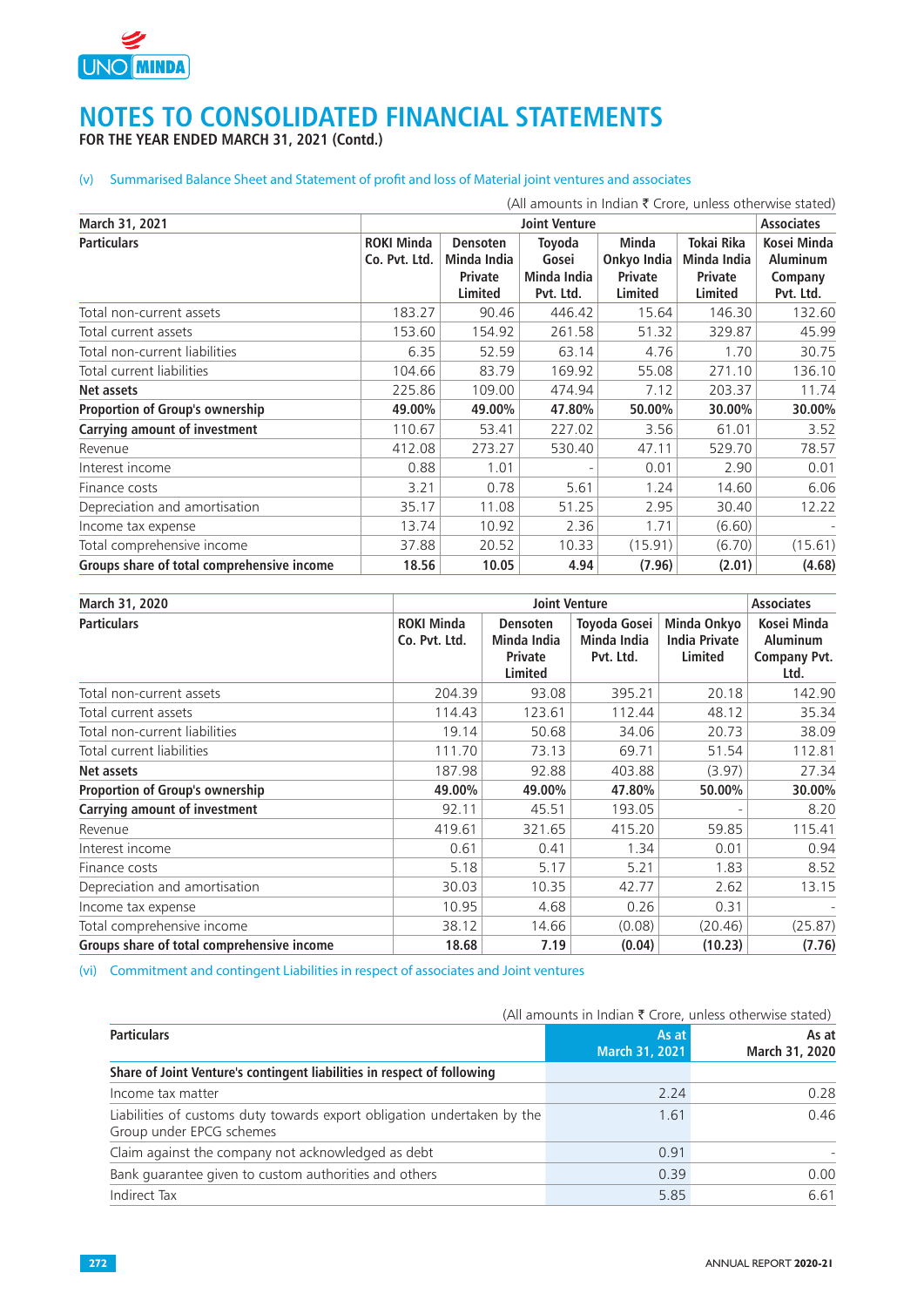**FOR THE YEAR ENDED MARCH 31, 2021 (Contd.)**

|                                                                                                          |                         | (All amounts in Indian $\bar{\tau}$ Crore, unless otherwise stated) |
|----------------------------------------------------------------------------------------------------------|-------------------------|---------------------------------------------------------------------|
| <b>Particulars</b>                                                                                       | As at<br>March 31, 2021 | As at<br>March 31, 2020                                             |
| <b>Commitments-joint ventures</b>                                                                        |                         |                                                                     |
| Estimated amount of contracts remaining to be executed on capital and<br>other account (Net of advances) | 65.20                   | 89.62                                                               |
| Share of associate's contingent liabilities in respect of following                                      |                         |                                                                     |
| Bank guarantee given to custom authorities and others                                                    | 0.71                    |                                                                     |
| Indirect Tax                                                                                             | 0.44                    | 0.42                                                                |
| Liabilities of customs duty towards export obligation undertaken by the<br>Group under EPCG schemes      | 2.09                    | 2.09                                                                |
| Commitments-associate                                                                                    |                         |                                                                     |
| Estimated amount of contracts remaining to be executed on capital and<br>other account (Net of advances) |                         |                                                                     |

As per the EPCG terms and conditions, Associates/ Joint Venture needs to export  $\bar{z}$  60.80 crores ( $\bar{z}$  47.40 crores as on March 31, 2020) i.e. 6 times of duty saved on import of Capital goods on FOB basis within a period of 6-8 years. If the Associates/ Joint Venture does not export goods in prescribed time, then the Associates/ Joint Venture may have to pay interest and penalty thereon.

#### **52. RELATED PARTY DISCLOSURES**

(i) Related parties with whom transactions have taken place during the year/ previous year and the nature of related party relationship:

| Nature of related party transaction          | Name of related party                                                                      |  |
|----------------------------------------------|--------------------------------------------------------------------------------------------|--|
| <b>Associates</b>                            | Minda NexGenTech Limited                                                                   |  |
|                                              | Kosei Minda Aluminum Company Private Limited                                               |  |
| Partnership firms                            | Auto Component (Firm)                                                                      |  |
|                                              | Yogendra Engineering (Firm)                                                                |  |
|                                              | Minda Westport Technologies Limited (formerly known<br>as Minda Emer Technologies Limited) |  |
|                                              | Roki Minda Co. Private Limited                                                             |  |
|                                              | Rinder Riduco, S.A.S. Columbia (Stepdown Joint Venture<br>of Global Mazinkert)             |  |
|                                              | Minda TTE Daps Private Limited (Formerly as Minda Daps<br>Private Limited)                 |  |
| Joint ventures (jointly controlled entities) | Minda Onkyo India Private Limited                                                          |  |
|                                              | Minda D-Ten India Private Limited                                                          |  |
|                                              | Denso Ten Minda India Private Limited                                                      |  |
|                                              | Toyoda Gosei Minda India Private Limited                                                   |  |
|                                              | Kosei Minda Mould Private Limited                                                          |  |
|                                              | Minda TG Rubber Private Limited (w.e.f. 15 March 2021)                                     |  |
|                                              | Tokai Rika Minda India Private Limited (w.e.f. 24 March 2021)                              |  |
|                                              | Mr. Nirmal K. Minda                                                                        |  |
|                                              | {Chairman and Managing Director('CMD')}                                                    |  |
| Key management personnel (KMP)               | Mr. Anand K. Minda (Director)                                                              |  |
|                                              | Mr. Alok Dutta (Independent Director)                                                      |  |
|                                              | Mr. Satish Sekhri (Independent Director)                                                   |  |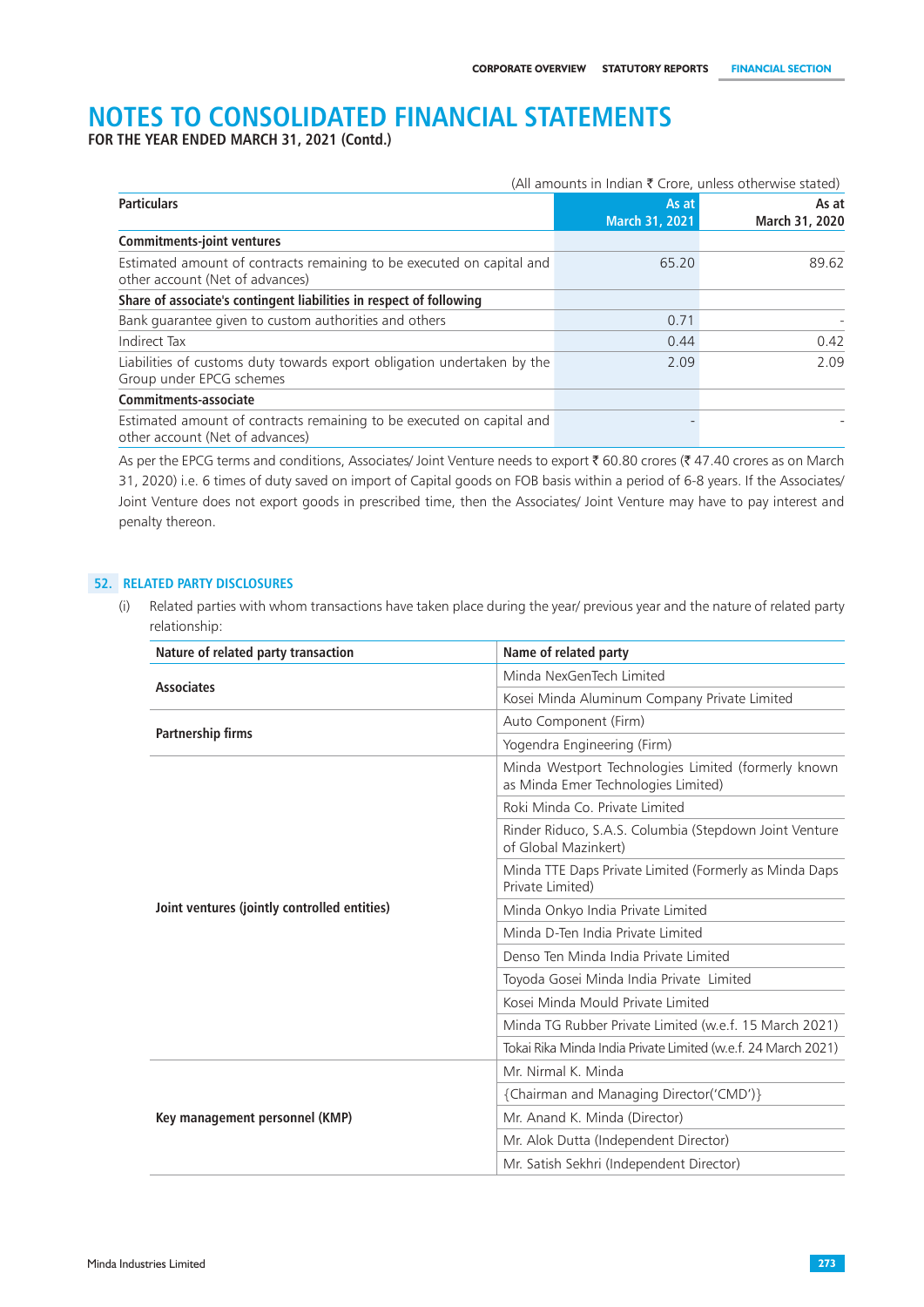

|                                                             | Mr. Chandan Chowdhury (Independent Director) (w.e.f<br>07 August 2019)                                            |
|-------------------------------------------------------------|-------------------------------------------------------------------------------------------------------------------|
|                                                             | Mr. Krishan Kumar Jalan (Independent Director) (w.e.f 16<br>May 2019)                                             |
|                                                             | Ms. Praveen Tripathi (Independent Director)                                                                       |
|                                                             | Ms. Paridhi Minda (Executive Director)                                                                            |
|                                                             | Mr. Sunil Bohra (CFO)                                                                                             |
|                                                             | Mr. Tarun Kumar Srivastava ( Company Secretary)                                                                   |
|                                                             | Mrs. Suman Minda (wife of CMD)                                                                                    |
|                                                             | Ms. Paridhi Minda (daughter of CMD)                                                                               |
| Relatives of key management personnel                       | Ms. Pallak Minda (daughter of CMD)                                                                                |
|                                                             | Mr. Vivek Jindal (son-in-law of CMD)                                                                              |
|                                                             | Mr. Amit Minda (Son of KMP)                                                                                       |
|                                                             | Other entities over which key management personnel and their relatives are able to exercise significant influence |
| Minda Investments Limited                                   |                                                                                                                   |
| Minda International Limited                                 |                                                                                                                   |
| Minda Infrastructure LLP                                    |                                                                                                                   |
| Minda Industries Firm                                       |                                                                                                                   |
| Minda Finance Limited                                       |                                                                                                                   |
| Singhal Fincap Ltd                                          |                                                                                                                   |
| Pioneer Finest Ltd                                          |                                                                                                                   |
| Samaira Engineering (Firm)                                  |                                                                                                                   |
| S.M.Auto Industries (Firm)                                  |                                                                                                                   |
| Shankar Moulding Ltd.                                       |                                                                                                                   |
| Minda Nabtesco Automotive Private Limited                   |                                                                                                                   |
| Minda I Connect Private Limited                             |                                                                                                                   |
| Minda Projects Limited                                      |                                                                                                                   |
| SN Castings Limited                                         |                                                                                                                   |
| Jindal Mectec Private Limited                               |                                                                                                                   |
| Minda Industries Ltd Gratuity Scheme Trust                  |                                                                                                                   |
| Minda Industries Ltd Managerial Superannuation Scheme Trust |                                                                                                                   |
| Minda Spectrum Advisory Limited                             |                                                                                                                   |
| Minda Mindpro Limited                                       |                                                                                                                   |
| Moga Devi Charitable Trust                                  |                                                                                                                   |
| Suman Nirmal Minda Charitable Trust                         |                                                                                                                   |
| Shree Aumji Habitation Pvt. Ltd                             |                                                                                                                   |
| Shree Aumji Real Estate SEZ Pvt. Ltd                        |                                                                                                                   |
| Shree Aumji Construction Pvt. Ltd                           |                                                                                                                   |
| Spectrum Techno Construction Pvt. Ltd                       |                                                                                                                   |
| Shree Aumji Buildwell Pvt. Ltd                              |                                                                                                                   |
| Shree Aumji Promoters & Builders Pvt. Ltd                   |                                                                                                                   |
| Shree Aumji Buildtech Pvt. Ltd                              |                                                                                                                   |
| Midway Infrastructure Pvt. Ltd                              |                                                                                                                   |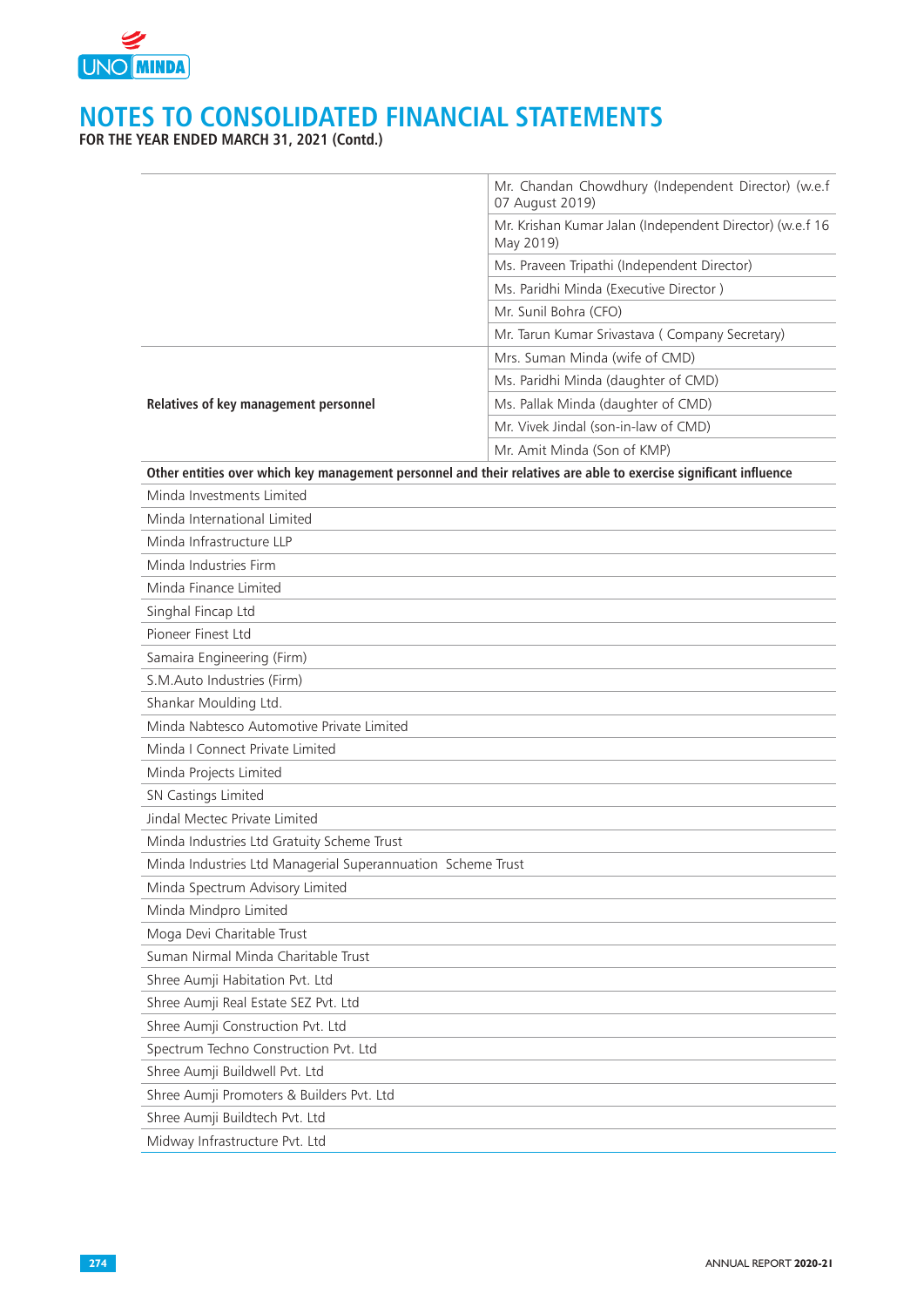| Particulars                             | Associates                                                                |                   |                         |                   | Entities over which key                                                                   |                          |                                           |                   |
|-----------------------------------------|---------------------------------------------------------------------------|-------------------|-------------------------|-------------------|-------------------------------------------------------------------------------------------|--------------------------|-------------------------------------------|-------------------|
|                                         | where Group has significant<br>(including partnership firms<br>influence) |                   | Joint venture companies |                   | management personnel and<br>exercise significant influence<br>their relatives are able to |                          | Key management personnel<br>and relatives |                   |
| Transactions during the year            | March 31,<br>2021                                                         | 2020<br>March 31, | March 31,<br>2021       | 2020<br>March 31, | March 31,<br>2021                                                                         | 2020<br>March 31,        | March 31,<br>2021                         | 2020<br>March 31, |
| Sale of products                        | 0.92                                                                      | 0.70              | 59.28                   | 61.95             | 22.25                                                                                     | 19.31                    | $\mathbf{I}$                              |                   |
| Purchase of products                    | 83.17                                                                     | 68.12             | 15.89                   | 6.78              | 206.80                                                                                    | 200.60                   | $\mathbf{I}$                              |                   |
| Sale of Property, plant & equipment     | $\mathbf{I}$                                                              | $\mathbf{I}$      | $\mathbf{I}$            | 0.02              | 0.07                                                                                      | 0.01                     | $\mathbf{I}$                              |                   |
| Purchase of Property, plant & equipment | $\mathbf{I}$                                                              | $\mathbf I$       | 6.04                    |                   | 20.76                                                                                     | 135.12                   | $\mathbf{I}$                              |                   |
| Services Rendered                       | 0.12                                                                      | 0.27              | 15.78                   | 10.32             | 0.69                                                                                      | 1.85                     | $\mathbf I$                               |                   |
| Services received                       | 0.69                                                                      | 0.08              | 0.20                    | 0.71              | 25.44                                                                                     | 26.29                    | 2.15                                      | 2.00              |
| Remuneration*                           |                                                                           |                   |                         |                   | $\mathbf{I}$                                                                              |                          | 11.49                                     | 8.06              |
| Dividend received                       | $\mathbf{I}$                                                              | $\mathbf I$       | 2.56                    | 2.72              | $\mathbf{I}$                                                                              | $\overline{\phantom{a}}$ | $\mathbf{I}$                              |                   |
| Interest paid                           | $\mathbf{I}$                                                              | $\mathbf I$       | 0.15                    | $\mathbf{I}$      | 0.10                                                                                      | 0.96                     | $\mathbf{I}$                              |                   |
| Unsecured Loan Given/ Repayment         | $\mathbf{I}$                                                              | $\,$ $\,$         | 0.30                    | $\mathbf{1}$      | 5.00                                                                                      | 36.00                    | $\mathbf{I}$                              |                   |
| Unsecured Loan Received                 | $\blacksquare$                                                            |                   | 0.60                    | $\pm$             | $\mathbf{I}$                                                                              | 3.00                     | $\mathbf{I}$                              |                   |
| Share of profits                        | 4.01                                                                      | 3.30              | $\mathbf I$             | $\mathbf{L}$      | $\mathbf{I}$                                                                              |                          | $\mathbf{I}$                              |                   |
| Royalty received                        | 1.06                                                                      | 0.25              | $\mathbf I$             |                   | 0.84                                                                                      |                          | $\mathbf I$                               |                   |
| Dividend paid on equity share capital   |                                                                           |                   | $\Gamma$                | $\mathbf{1}$      | 2.53                                                                                      | 7.88                     | 3.72                                      | 11.58             |
| Donation                                |                                                                           |                   | $\mathbf I$             |                   | 3.66                                                                                      | 4.24                     | $\mathbf{L}$                              |                   |
| Investment in shares / partnership firm | (3.70)                                                                    | (3.19)            | 89.89                   | 7.50              | 22.59                                                                                     |                          | $\mathbf{I}$                              |                   |

**FOR THE YEAR ENDED MARCH 31, 2021 (Contd.)**

# **NOTES TO CONSOLIDATED FINANCIAL STATEMENTS**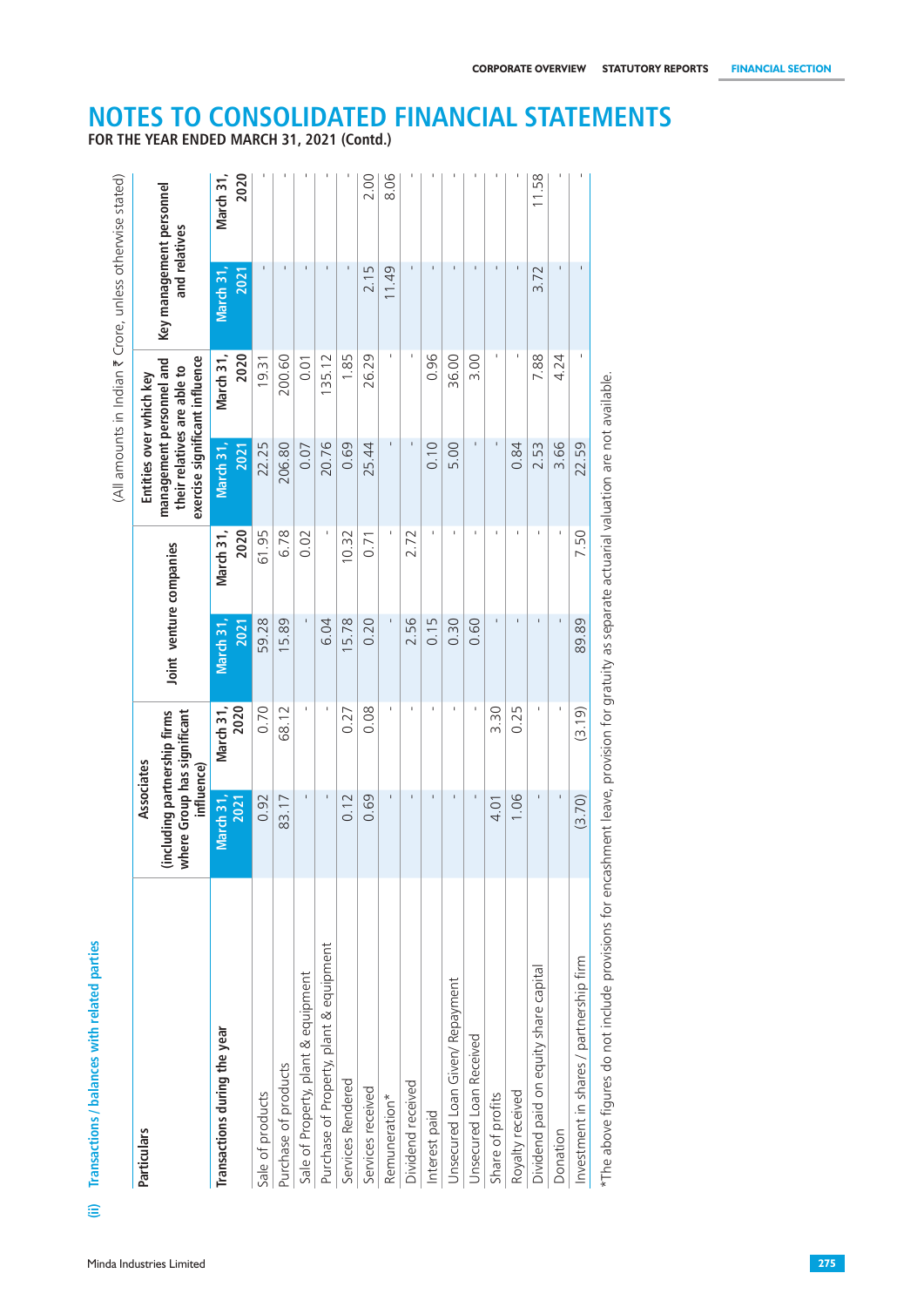

**FOR THE YEAR ENDED MARCH 31, 2021 (Contd.)**

#### (iii) Balances with related parties

|                                             |                              |                          |       |                                             |                                                                                                                                   |                     |                     | (All amounts in Indian $\bar{\tau}$ Crore, unless otherwise stated) |
|---------------------------------------------|------------------------------|--------------------------|-------|---------------------------------------------|-----------------------------------------------------------------------------------------------------------------------------------|---------------------|---------------------|---------------------------------------------------------------------|
| Summary of balances with<br>related parties |                              | <b>Associates</b>        |       | Joint venture<br>companies                  | <b>Entities over which</b><br>key management<br>personnel and their<br>relatives are able to<br>exercise significant<br>influence |                     |                     | Key management<br>personnel and<br>relatives                        |
| Balance as at year end                      | March 31.<br>2021            | March $31.$<br>2020      | 2021  | March 31,   March 31,   March 31,  <br>2020 | 2021                                                                                                                              | March $31.$<br>2020 | March $31.$<br>2021 | March 31,<br>2020                                                   |
| Balance outstanding-Receivable              | $\qquad \qquad -$            | 0.17                     | 13.33 | 12.58                                       | 17.06                                                                                                                             | 14.91               |                     |                                                                     |
| Balance outstanding-Payable                 | 11.96                        | 8.94                     | 2.76  | 1.74                                        | 30.39                                                                                                                             | 46.59               | 4.50                | 0.23                                                                |
| Loan Outstanding                            | $\qquad \qquad \blacksquare$ | $\overline{\phantom{0}}$ |       |                                             | $\overline{\phantom{0}}$                                                                                                          | 5.10                |                     |                                                                     |

#### (iv) Material transactions with related parties during the year ended March 31, 2021

(All amounts in Indian  $\bar{\tau}$  Crore, unless otherwise stated)

| <b>Related party</b>                     | <b>Nature of transaction</b> | <b>Amount</b> |
|------------------------------------------|------------------------------|---------------|
| Transactions during the year             |                              |               |
| Samaira Engineering                      | Purchase of goods            | 123.80        |
| Auto Components                          | Purchase of goods            | 83.17         |
| SN Castings Limited                      | Purchase of goods            | 31.09         |
| Shankar Moulding Limited                 | Purchase of goods            | 34.67         |
| Minda I Connect Private Limited          | Sale of goods                | 17.55         |
| Toyoda Gosei Minda India Private Limited | Sale of goods                | 48.36         |
| Minda Infrastructure LLP                 | Purchase of FA               | 20.33         |
| Kosei Minda Mould Private Limited        | Purchase of FA               | 6.04          |
| Roki Minda Co. Private Limited           | Services rendered            | 4.96          |
| Toyoda Gosei Minda India Private Limited | Services rendered            | 6.21          |
| Minda Investments Limited                | Services received            | 18.64         |
| Minda Projects Limited                   | Services received            | 4.56          |
| Singhal Fincap Limited                   | Interest Paid                | 0.10          |
| Paridhi Minda                            | Remuneration                 | 0.53          |
| Mr Nirmal K Minda                        | Dividend paid                | 2.19          |
| Mrs Suman Minda                          | Dividend paid                | 1.30          |
| Minda Investments Limited                | Dividend paid                | 2.14          |
| Singhal Fincap Limited                   | Unsecured loan repaid        | 5.00          |
| Minda Onkyo Private Limited              | Investment in shares         | 13.54         |
| Toyoda Gosei Minda India Private Limited | Investment in shares         | 33.46         |
| Tokai Rika Minda India Private Limited   | Investment in shares         | 42.89         |
| Suman Nirmal Minda Charitable Trust      | Donation                     | 3.66          |
| Minda Finance Limited                    | Acquisition of shares in     | 22.59         |
|                                          | Joint Venture                |               |

|                                          | (All amounts in Indian ₹ Crore, unless otherwise stated) |               |  |
|------------------------------------------|----------------------------------------------------------|---------------|--|
| <b>Related party</b>                     | <b>Nature of transaction</b>                             | <b>Amount</b> |  |
| Balance as at year end                   |                                                          |               |  |
| Samaira Engineering                      | Payable                                                  | 17.28         |  |
| Auto Components                          | Payable                                                  | 11.96         |  |
| Shankar Moulding Limited                 | Payable                                                  | 6.02          |  |
| Minda TTE Daps Private Limited           | Receivables                                              | 3.91          |  |
| Toyoda Gosei Minda India Private Limited | Receivables                                              | 5.10          |  |
| Minda I Connect Private Limited          | Receivables                                              | 16.04         |  |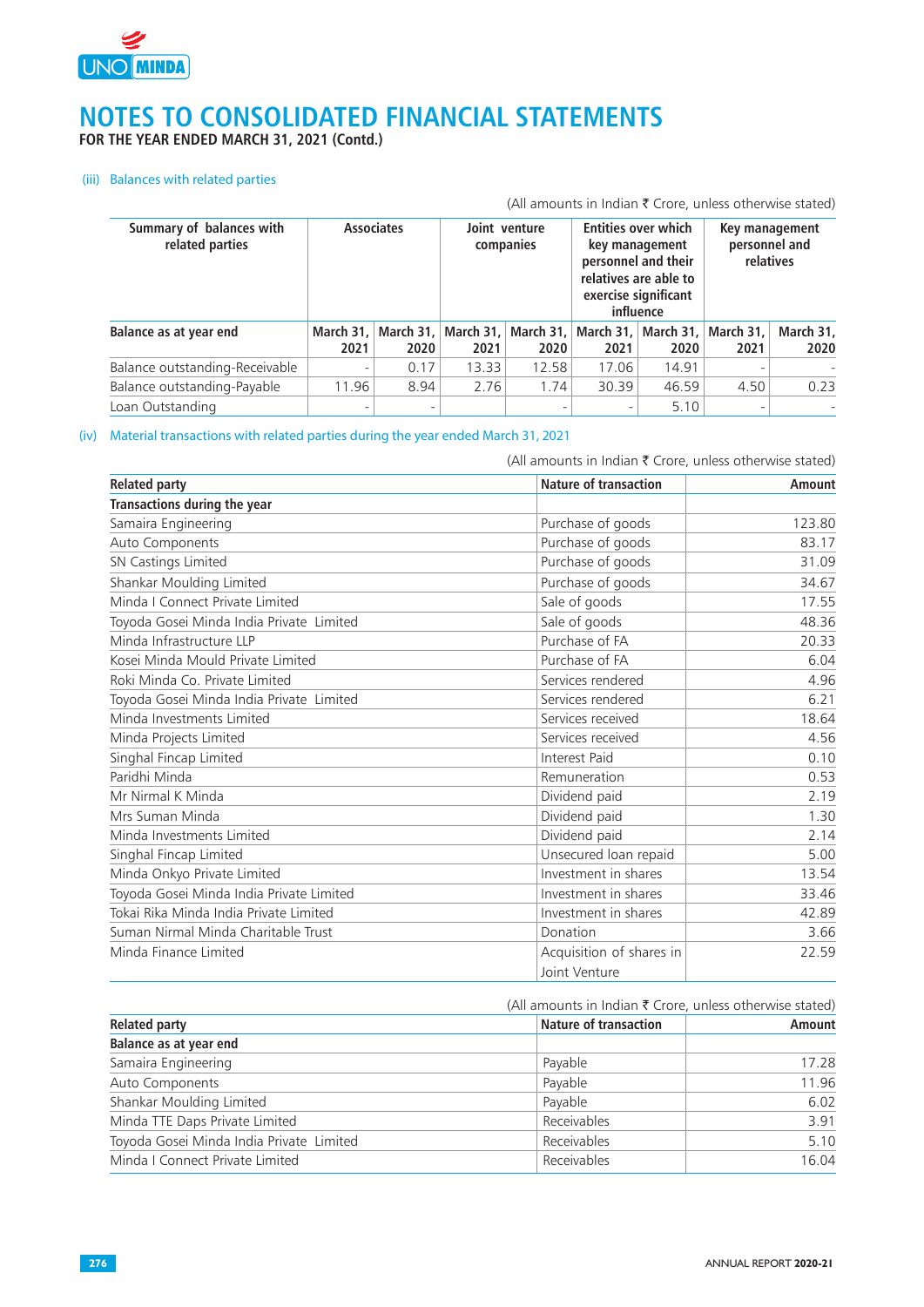**FOR THE YEAR ENDED MARCH 31, 2021 (Contd.)**

**Material transactions with related parties during the year ended March 31, 2020**

| (All amounts in Indian ₹ Crore, unless otherwise stated) |                                                          |               |  |  |
|----------------------------------------------------------|----------------------------------------------------------|---------------|--|--|
| <b>Related party</b>                                     | <b>Nature of transaction</b>                             | <b>Amount</b> |  |  |
| <b>Transactions during the year</b>                      |                                                          |               |  |  |
| Samaira Engineering                                      | Purchase of goods                                        | 128.34        |  |  |
| Auto Components                                          | Purchase of goods                                        | 68.11         |  |  |
| SN Castings Limited                                      | Purchase of goods                                        | 30.96         |  |  |
| Shankar Moulding Limited                                 | Purchase of goods                                        | 22.79         |  |  |
| Minda I Connect Private Limited                          | Sale of goods                                            | 15.09         |  |  |
| Toyoda Gosei Minda India Private Limited                 | Sale of goods                                            | 51.19         |  |  |
| Minda Projects Limited                                   | Purchase of FA                                           | 53.21         |  |  |
| Minda Infrastructure LLP                                 | Purchase of FA                                           | 81.76         |  |  |
| Roki Minda Co. Private Limited                           | Services rendered                                        | 1.81          |  |  |
| Minda D-Ten India Private Limited                        | Services rendered                                        | 0.93          |  |  |
| Kosei Minda Aluminum Company Private Limited             | Services rendered                                        | 0.01          |  |  |
| Minda Emer Technologies Limited                          | Services rendered                                        | 0.67          |  |  |
| Toyoda Gosei Minda India Private Limited                 | Services rendered                                        | 3.76          |  |  |
| Minda Investments Limited                                | Services received                                        | 21.46         |  |  |
| Minda Projects Limited                                   | Services received                                        | 3.47          |  |  |
| Singhal Fincap Limited                                   | Interest Paid                                            | 0.96          |  |  |
| Pallak Minda                                             | Remuneration                                             | 0.60          |  |  |
| Paridhi Minda                                            | Remuneration                                             | 0.60          |  |  |
| Mr Nirmal K Minda                                        | Dividend paid                                            | 6.86          |  |  |
| Mrs Suman Minda                                          | Dividend paid                                            | 4.05          |  |  |
| Minda Investments Limited                                | Dividend paid                                            | 6.70          |  |  |
| Singhal Fincap Limited                                   | Unsecured loan repaid                                    | 36.00         |  |  |
| Singhal Fincap Limited                                   | Unsecured loan received                                  | 3.00          |  |  |
| Suman Nirmal Minda Charitable Trust                      | Donation                                                 | 4.24          |  |  |
|                                                          | (All amounts in Indian ₹ Crore, unless otherwise stated) |               |  |  |
| <b>Related party</b>                                     | <b>Nature of transaction</b>                             | <b>Amount</b> |  |  |
| Balance as at year end                                   |                                                          |               |  |  |
| Samaira Engineering                                      | Payable                                                  | 19.29         |  |  |
| Minda Projects Limited                                   | Payable                                                  | 5.32          |  |  |
| Auto Components                                          | Payable                                                  | 8.94          |  |  |
| Shankar Moulding Limited                                 | Payable                                                  | 6.12          |  |  |
| Minda Infrastructure LLP                                 | Payable                                                  | 9.16          |  |  |
| Roki Minda Co. Private Limited                           | Receivables                                              | 0.46          |  |  |
| Rinder Riduco, S.A.S. Columbia                           | Receivables                                              | 2.30          |  |  |
| Toyoda Gosei Minda India Private Limited                 | Receivables                                              | 4.47          |  |  |
| Minda I Connect Private Limited                          | Receivables                                              | 12.64         |  |  |

Singhal Fincap Limited 5.10

Note: Remuneration to key managerial personnel given in note (v) below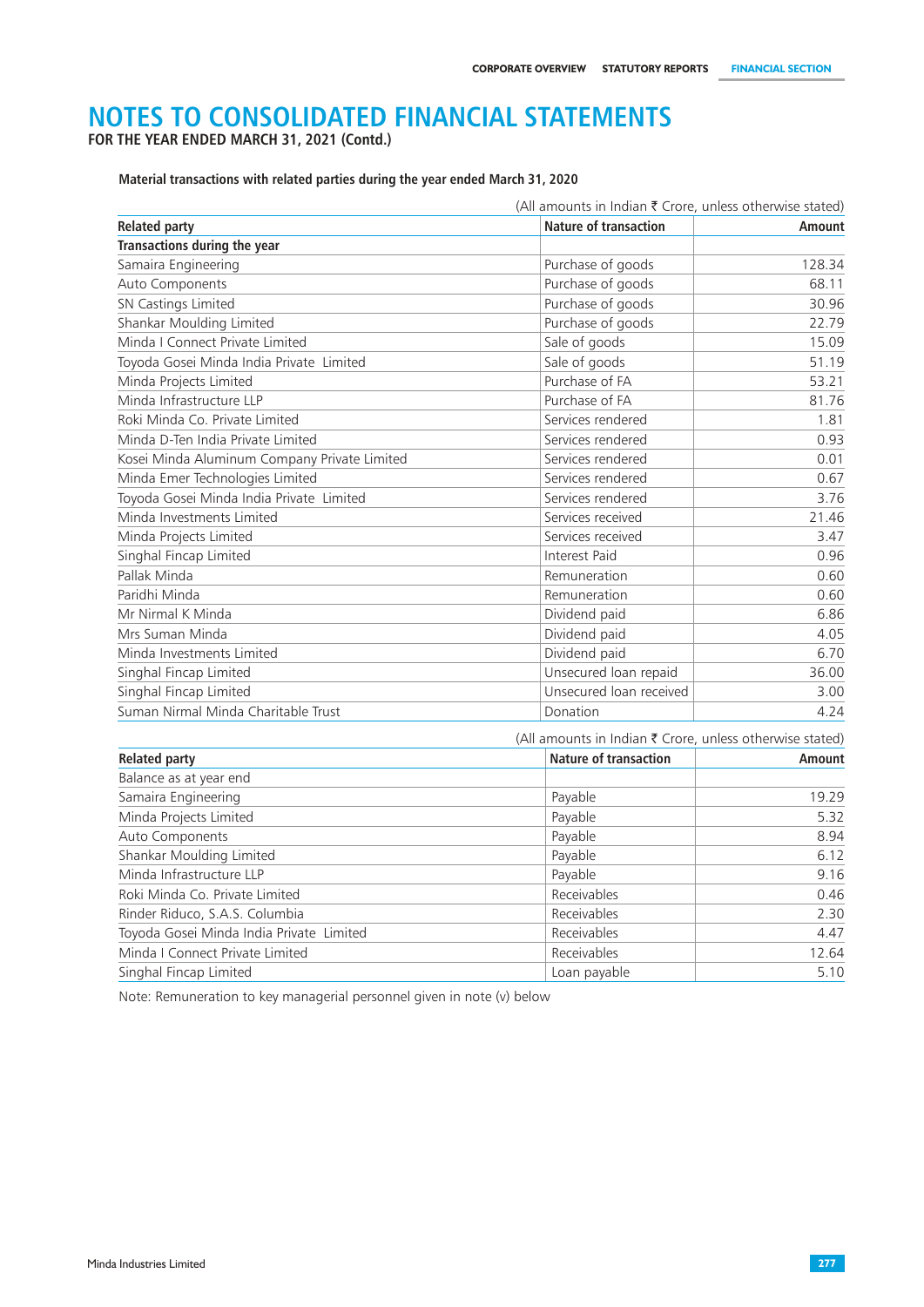

**FOR THE YEAR ENDED MARCH 31, 2021 (Contd.)**

#### **(v) Key managerial personnel compensation**

#### **Remuneration to Chairman & Managing Director (i.e. Mr. Nirmal K Minda)\***

|                     |                                      | (All amounts in Indian $\bar{\tau}$ Crore, unless otherwise stated) |
|---------------------|--------------------------------------|---------------------------------------------------------------------|
| <b>Particulars</b>  | For the year ended<br>March 31, 2021 | For the year ended<br>March 31, 2020                                |
| Short Term Benefit  | 2.29                                 | 2.30                                                                |
| Commission          | 4.50                                 | 0.40                                                                |
| Others - Allowances | 0.30                                 | 0.24                                                                |
| <b>Total</b>        | 7.09                                 | 2.94                                                                |

#### **Remuneration to Independent Directors**

|                         | (All amounts in Indian $\bar{\tau}$ Crore, unless otherwise stated) |                                      |  |
|-------------------------|---------------------------------------------------------------------|--------------------------------------|--|
| <b>Particulars</b>      | For the year ended<br><b>March 31, 2021</b>                         | For the year ended<br>March 31, 2020 |  |
| Sitting Fees            |                                                                     |                                      |  |
| Mr. Alok Dutta          |                                                                     | 0.01                                 |  |
| Mr. Satish Sekhri       | 0.09                                                                | 0.09                                 |  |
| Ms. Praveen Tripathi    | 0.08                                                                | 0.08                                 |  |
| Mr. Krishan Kumar Jalan | 0.09                                                                | 0.08                                 |  |
| Mr. Chandan Chowdhury   | 0.04                                                                | 0.02                                 |  |
| <b>Total</b>            | 0.30                                                                | 0.28                                 |  |

#### **Remuneration to Key Managerial Personnel other than Managing Director and Independent Directors**

|                                                |                    | (All amounts in Indian $\bar{\tau}$ Crore, unless otherwise stated) |                                      |  |
|------------------------------------------------|--------------------|---------------------------------------------------------------------|--------------------------------------|--|
| <b>Particulars</b>                             | For the year ended | March 31, 2021                                                      | For the year ended<br>March 31, 2020 |  |
| Short Term Benefit                             |                    |                                                                     |                                      |  |
| Mr. Sunil Bohra (Chief Financial Officer)      |                    | 3.46                                                                | 3.78                                 |  |
| Mr. Tarun Kumar Srivastava (Company Secretary) |                    | 0.23                                                                | 0.24                                 |  |
| Ms. Paridhi Minda                              |                    | 0.50                                                                | 0.57                                 |  |
| Others - Allowances                            |                    |                                                                     |                                      |  |
| Mr. Sunil Bohra (Chief Financial Officer)      |                    | 0.17                                                                | 0.20                                 |  |
| Mr. Tarun Kumar Srivastava (Company Secretary) |                    | 0.01                                                                | 0.02                                 |  |
| Ms. Paridhi Minda                              |                    | 0.03                                                                | 0.04                                 |  |
| <b>Total</b>                                   |                    | 4.40                                                                | 4.85                                 |  |

\*The above remuneration excludes provision for gratuity and leave benefits as separate actuarial valuation is not available.

#### **53. CAPITAL MANAGEMENT**

The Group's objectives when managing capital is to safeguard their ability to continue as a going concern, so that they can continue to provide returns for shareholders and benefits for other stakeholders, and maintain an optimal capital structure to reduce the cost of capital.

Consistent with others in the industry, the Group monitors Net Debt to EBITDA ratio i.e. Net debt (total borrowings net of cash and cash equivalents) divided by EBITDA (Profit before tax and exceptional items plus depreciation and amortisation expense excluding share of profit/ loss of associates/ joint venture plus finance costs minus other income). The Group's strategy is to ensure that the Net Debt to EBITDA is managed at an optimal level considering the above factors. The Net Debt to EBITDA ratios were as follows:

(All amounts in Indian  $\bar{\tau}$  Crore, unless otherwise stated)

| <b>Particulars</b>        | As at          | As at          |
|---------------------------|----------------|----------------|
|                           | March 31, 2021 | March 31, 2020 |
| Net Debt                  | 842.91         | 933.15         |
| EBITDA                    | 724.99         | 671.79         |
| <b>Net Debt to EBITDA</b> | 1.16           | .39            |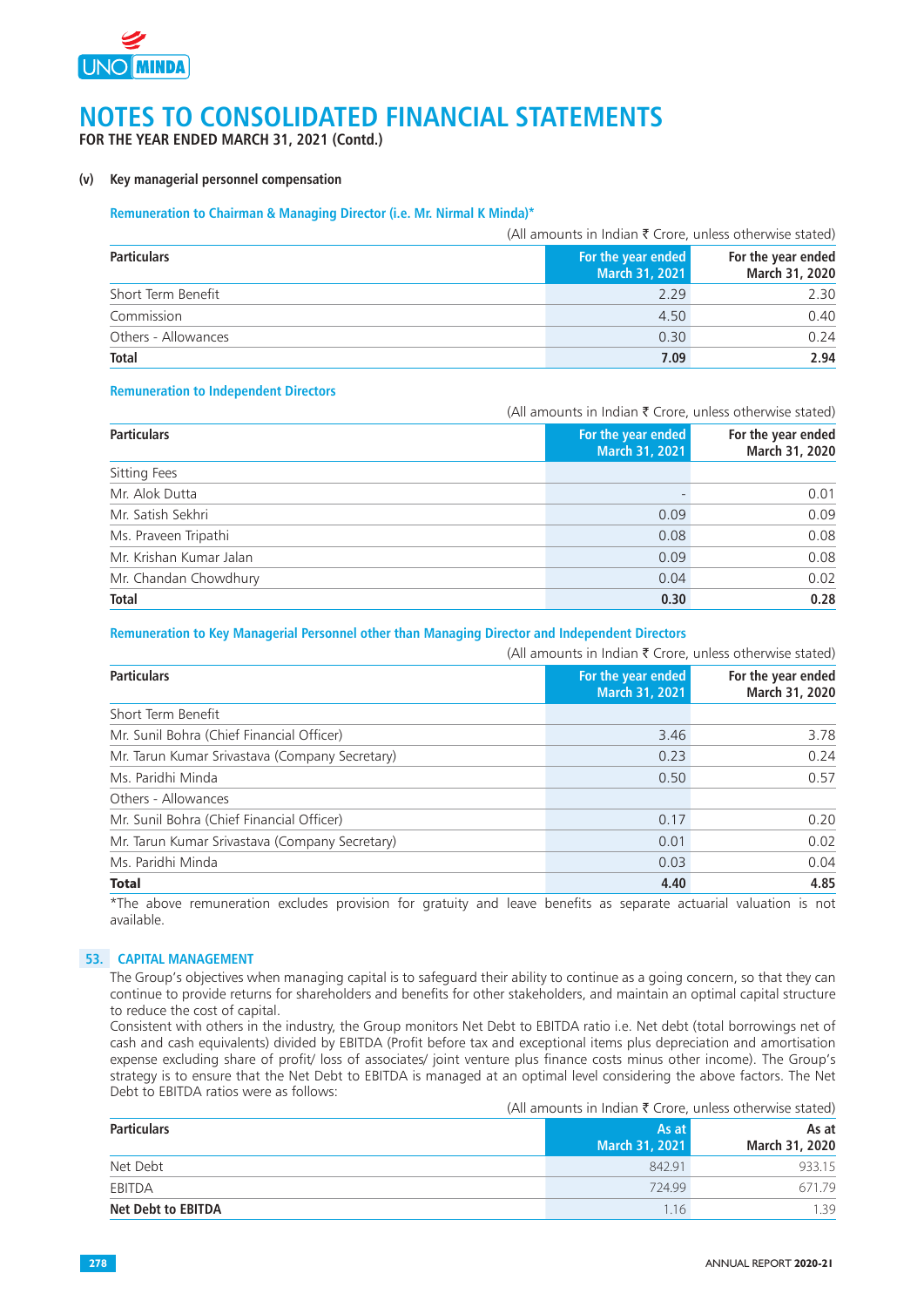**FOR THE YEAR ENDED MARCH 31, 2021 (Contd.)**

#### **54. FAIR VALUE MEASUREMENTS**

Set out below, is a comparison by class of the carrying amounts and fair value of the Group's financial instruments.

|              |                                                                 | (All amounts in Indian ₹ Crore, unless otherwise stated) |          |          |                      |  |
|--------------|-----------------------------------------------------------------|----------------------------------------------------------|----------|----------|----------------------|--|
|              | Category                                                        | <b>As at March 31, 2021</b>                              |          |          | As at March 31, 2020 |  |
|              | <b>Financial assets at amortised cost</b>                       |                                                          |          |          |                      |  |
|              | Investments in associates and joint ventures                    | 530.17                                                   | 530.17   | 398.32   | 398.32               |  |
|              | Loans (current / non current)                                   | 30.20                                                    | 30.20    | 22.43    | 22.43                |  |
|              | Trade receivables                                               | 1,198.82                                                 | 1,198.82 | 863.24   | 863.24               |  |
|              | Cash and cash equivalents                                       | 205.61                                                   | 205.61   | 263.67   | 263.67               |  |
|              | Other bank balances                                             | 32.57                                                    | 32.57    | 77.24    | 77.24                |  |
|              | Other financial assets (current / non current)                  | 30.98                                                    | 30.98    | 50.16    | 50.16                |  |
| <b>Total</b> |                                                                 | 2.028.35                                                 | 2.028.35 | 1.675.06 | 1,675.06             |  |
| 2)           | <b>Financial liabilities at amortised cost</b>                  |                                                          |          |          |                      |  |
|              | Borrowings (current / non current) (including current maturity) | 1,048.52                                                 | 1.048.52 | 1,196.82 | 1,196.82             |  |
|              | Lease liabilities (current / non current)                       | 110.71                                                   | 110.71   | 116.82   | 116.82               |  |
|              | Trade payables                                                  | 1,289.79                                                 | 1,289.79 | 1,118.99 | 1.118.99             |  |
|              | Other financial liabilities (current / non current)             | 651.32                                                   | 651.32   | 679.83   | 679.83               |  |
| <b>Total</b> |                                                                 | 3.100.35                                                 | 3.100.35 | 3.112.47 | 3.112.47             |  |

\* Management has assessed that investments, loans, trade receivables, cash and cash equivalents, other bank balances, other financial assets, borrowings, lease liabilities trade payables and other financial liabilities approximate their carrying amounts largely due to the short-term maturities of these instruments.

#### **Discount rate used in determining fair value**

The interest rate used to discount estimated future cash flows, where applicable, are based on the incremental borrowing rate of borrower which in case of financial liabilities is average market cost of borrowings of the Group and in case of financial asset is the average market rate of similar credit rated instrument. The Group maintains policies and procedures to value financial assets or financial liabilities using the best and most relevant data available.

The fair value of the financial assets and liabilities is included at the amount at which the instrument could be exchanged in a current transaction between willing parties, other than in a forced or liquidation sale.

Investments amount to  $\bar{\tau}$  1.56 crores ( $\bar{\tau}$  24.95 crores on March 31, 2020) is valued at fair value (level 1).

#### **55. BUSINESS COMBINATION (IND AS 103)**

#### **Year ended March 31, 2021**

#### **(i) Scheme of Amalgamation**

 **a)** The Scheme of Amalgamation ('Scheme') filed during the year ended March 31, 2019 under the provisions of Section 230 to 232 of the Companies Act, 2013, for amalgamation of Harita Limited ("Transferor Company 1") and Harita Venu Private Limited ("Transferor Company 2") and Harita Cheema Private Limited ("Transferor Company 3") and Harita Financial Services Limited ("Transferor Company 4") and Harita Seating Systems Limited ("Transferor Company 5") and Minda Industries Limited ("Transferee Company") was approved by the Hon'ble National Company Law Tribunal vide its orders dated 01 February 2021 and 23 February 2021 with appointed date of April 1, 2019. Consequently, the Parent Company has given effect to the scheme as per Ind AS 103- Business Combinations in the consolidated financial statements w.e.f. appointed date i.e. April 1, 2019 in accordance with General Circular No. 09/2019 by Ministry of Corporate Affairs dated August 21, 2019. The Company received the certified copy of the said order and filed the same with the respective Registrar of Companies on April 1, 2021. Accordingly figures of previous year have been restated to give effect to the Scheme.

The management believes that this merger will offer product, customer, sales channel and technology synergies and create value for all stakeholders of the Company.

#### **b) Detail of consideration**

The scheme provides for issue of equity shares or non-convertible redeemable preference shares by the Transferee Company in the manner set out in the Scheme on amalgamation of the Transferor Companies with the Transferee Company. On the Scheme of amalgamation becoming effective, the Company may issue

(i) 12,527,570 equity shares having face value of  $\bar{\tau}$  2 each (after considering cancellation of shares on account of cross holding) if all the eligible shareholders of Transferor Companies opt for equity shares of Transferee Company Or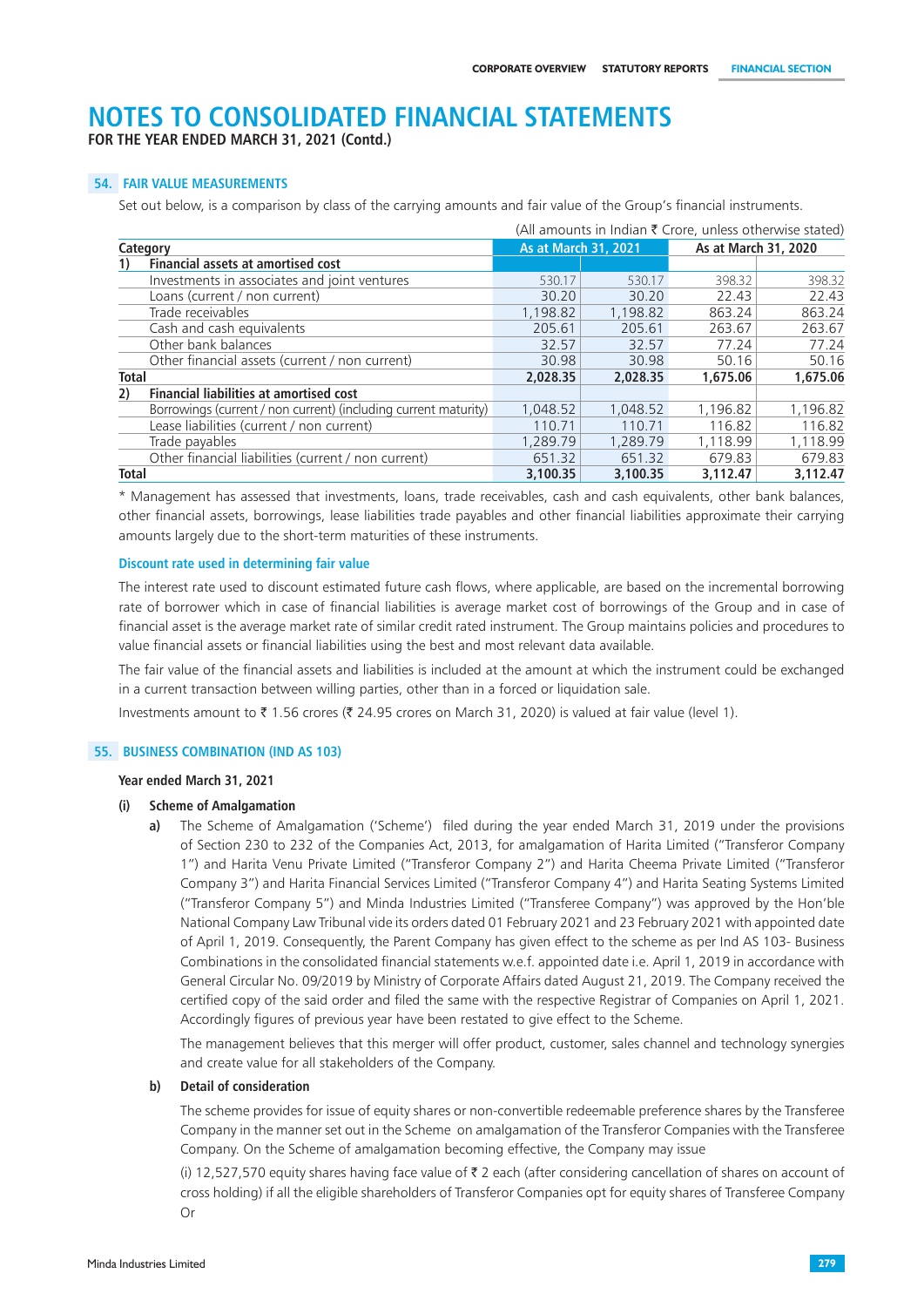

**FOR THE YEAR ENDED MARCH 31, 2021 (Contd.)**

(ii) 29,331,337 preference shares having face value of  $\bar{\tau}$  100/- each (after considering cancellation of shares on account of cross holding) if all the eligible shareholders of Transferor Companies opt for preference shares of Transferee Company except for 1,653,152 equity shares having face value of  $\bar{\tau}$  2 each to be issued to non resident shareholders. This is in view of the applicable law where eligible non resident member shall compulsorily be issued Transferee Company's equity shares, the amount of such consideration being  $\bar{\tau}$  52 crore. Accordingly, it is accounted for under Other Equity. During the year, these shares were acquired from a non resident member and accordingly adequate accounting is carried out in Other Equity.

Since as on the date of these financial statements, the resident shareholders of the Transferor Companies have the option to opt for either equity shares or non convertible redeemable preference shares of the Transferee Company towards the consideration, an amount of  $\bar{\tau}$  348.88 crore has been shown in the current financial liabilities as per applicable accounting standards.

Minority shareholder in Harita Fehrer Limited (subsidiary of Transferror Company 5) exercised its right to sell its stake at an agreed valuation of  $\bar{z}$  115 crores as per the agreement. Accordingly an amount of  $\bar{z}$  115 crores has been considered as current financial liability in these financial statements by a corresponding debit to Investment thereby making it as 100% subsidiary of the Company.

#### **c) Fair Value of the Consideration transferred**

As per Ind AS 103 – Business Combinations, purchase consideration has been allocated on the basis of fair valuation determined by an independent valuer which is as follows:

|                       |                                                                      | (All amounts in Indian ₹ Crore, unless otherwise stated) |
|-----------------------|----------------------------------------------------------------------|----------------------------------------------------------|
| <b>Particulars</b>    |                                                                      | Amount                                                   |
| <b>ASSETS</b>         |                                                                      |                                                          |
|                       | <b>Non-current assets</b>                                            |                                                          |
|                       | Property, plant and equipment                                        | 257.19                                                   |
|                       | Right-of-use assets                                                  | 29.35                                                    |
|                       | Capital work-in-progress                                             | 18.99                                                    |
|                       | Intangible assets                                                    | 108.04                                                   |
|                       | <b>Financial assets</b>                                              |                                                          |
| (i)                   | Investments                                                          | 0.58                                                     |
| (ii)                  | Loans                                                                | 2.52                                                     |
| (iii)                 | Other financial assets                                               | 0.13                                                     |
|                       | Income tax asset (net)                                               | 3.77                                                     |
|                       | Other non-current assets                                             | 3.23                                                     |
|                       | <b>Total non-current assets</b>                                      | 423.80                                                   |
| <b>Current assets</b> |                                                                      |                                                          |
| Inventories           |                                                                      | 50.73                                                    |
|                       | <b>Financial assets</b>                                              |                                                          |
| (i)                   | Investment                                                           | 10.05                                                    |
| (i)                   | Trade receivables                                                    | 192.46                                                   |
| (ii)                  | Cash and cash equivalents                                            | 28.11                                                    |
| (iii)                 | Bank balances other than those included in cash and cash equivalents | 0.34                                                     |
| (iv)                  | Loans                                                                | 0.84                                                     |
| (v)                   | Other financial assets                                               | 5.59                                                     |
|                       | Other current assets                                                 | 25.28                                                    |
|                       | <b>Total current assets</b>                                          | 313.40                                                   |
| <b>Total Assets</b>   |                                                                      | 737.20                                                   |
| <b>Liabilities</b>    |                                                                      |                                                          |
|                       | <b>Non-current liabilities</b>                                       |                                                          |
| Provisions            |                                                                      | 5.83                                                     |
|                       | Deferred tax liabilities (net)                                       | 41.86                                                    |
|                       | <b>Total non-current liabilities</b>                                 | 47.69                                                    |
|                       | <b>Current liabilities</b>                                           |                                                          |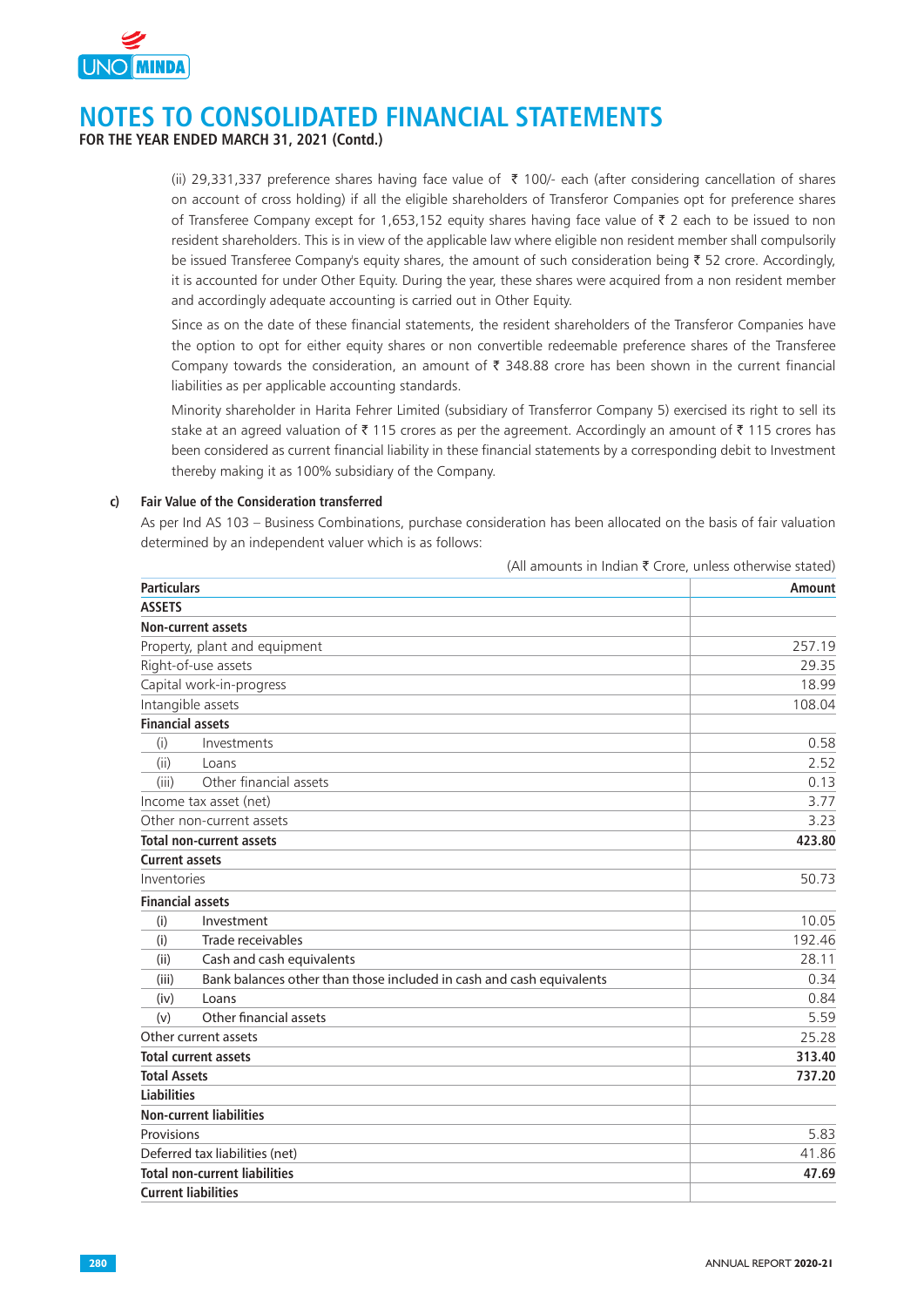**FOR THE YEAR ENDED MARCH 31, 2021 (Contd.)**

| <b>Financial liabilities</b>                |        |
|---------------------------------------------|--------|
| <b>Borrowings</b><br>(i)                    | 31.68  |
| (ii)<br>Trade payables                      | 201.58 |
| (iii)<br>Other financial liabilities        | 10.43  |
| Other current liabilities                   | 10.00  |
| Provisions                                  | 3.86   |
| <b>Total current liabilities</b>            | 257.55 |
| <b>Total Equity and Liabilities</b>         | 305.24 |
| Fair value of the net asset acquired #      | 431.96 |
| Fair value of the consideration transferred | 515.88 |
| Goodwill*                                   | 83.92  |

# Includes fair value of the net assets of Harita Fehrer Limited (subsidiary of Transferror Company 5)

\*This goodwill is attributed to the expected synergies in product, customer, sales channel, technology and cost.

Above goodwill is evaluated for impairment annually. The recoverable amount of these cash generating units have been determined based on value in use model. Value in use has been determined based on future sales estimates, margins, growth rate, discount rate, etc. As at March 31, 2021, the estimated cash flows for a period of 5 years were developed using internal forecasts. Weighted average cost of capital and long term revenue growth is considered as 17% and 4% respectively. The management believes that any reasonably possible change in the key assumptions would not cause the carrying amount to exceed the recoverable amount of the cash generating unit.

- **d)** Costs amounting to  $\bar{\tau}$  20.39 crores related to acquisition (including stamp duty on assets transferred) is charged to Statement of Profit and Loss on the appointed date.
- **e)** Harita Venu Private Limited and Harita Cheema Private Limited (Transferor Companies) were registered under section 45-IA of the Reserve Bank of India Act, 1934 and which have been surrendered post approval of the scheme by the NCLT.
- **f)** The approved scheme has allowed the Parent Company to take benefit of the authorised share capital of the Transferor Companies.

#### **(ii) Acquistion of stake in Tokai Rika Minda India Private Limited**

The Parent Company has acquired 30% stake in Tokai Rika Minda India Private Limited during the year for a cash consideration of ` 65.48 crore. Consequently, Tokai Rika Minda has been considered as an Joint Venture while preparing the consolidated financial statements. Fair value of assets and liability acquired in respect of the said acquisition are as follows:

| <b>Particulars</b>                     | Amount |
|----------------------------------------|--------|
| Non Current asset                      | 157.97 |
| Current assets                         | 346.99 |
| Borrowing                              | 176.55 |
| Other non current liabilities          | 1.97   |
| Current liabilities                    | 115.94 |
| Total net identifiable assets acquired | 210.50 |
| % Holding by the Group                 | 30.00% |
| Net worth allocated to the Group       | 63.15  |
| <b>Cost of Investment</b>              | 65.48  |
| <b>Capital Reserve/(Goodwill)</b>      | (2.33) |
|                                        |        |

(All amounts in Indian  $\bar{\tau}$  Crore, unless otherwise stated)

**(iii)** During the year, Minda TG Rubber India Private Limited ("MTG") has issued fresh equity shares to Toyoda Gosei Co. Limited (other Joint venture partner) resulting in increase of their shareholding from 49.90% to 51.00% and reduction of shareholding and control of the Parent Company from 51.00% to 49.90% resulting into loss of control. Accordingly gain of ` 1.73 Crores has been accounted under exception items. Now investment in MTG is considered as an investment in Joint Venture.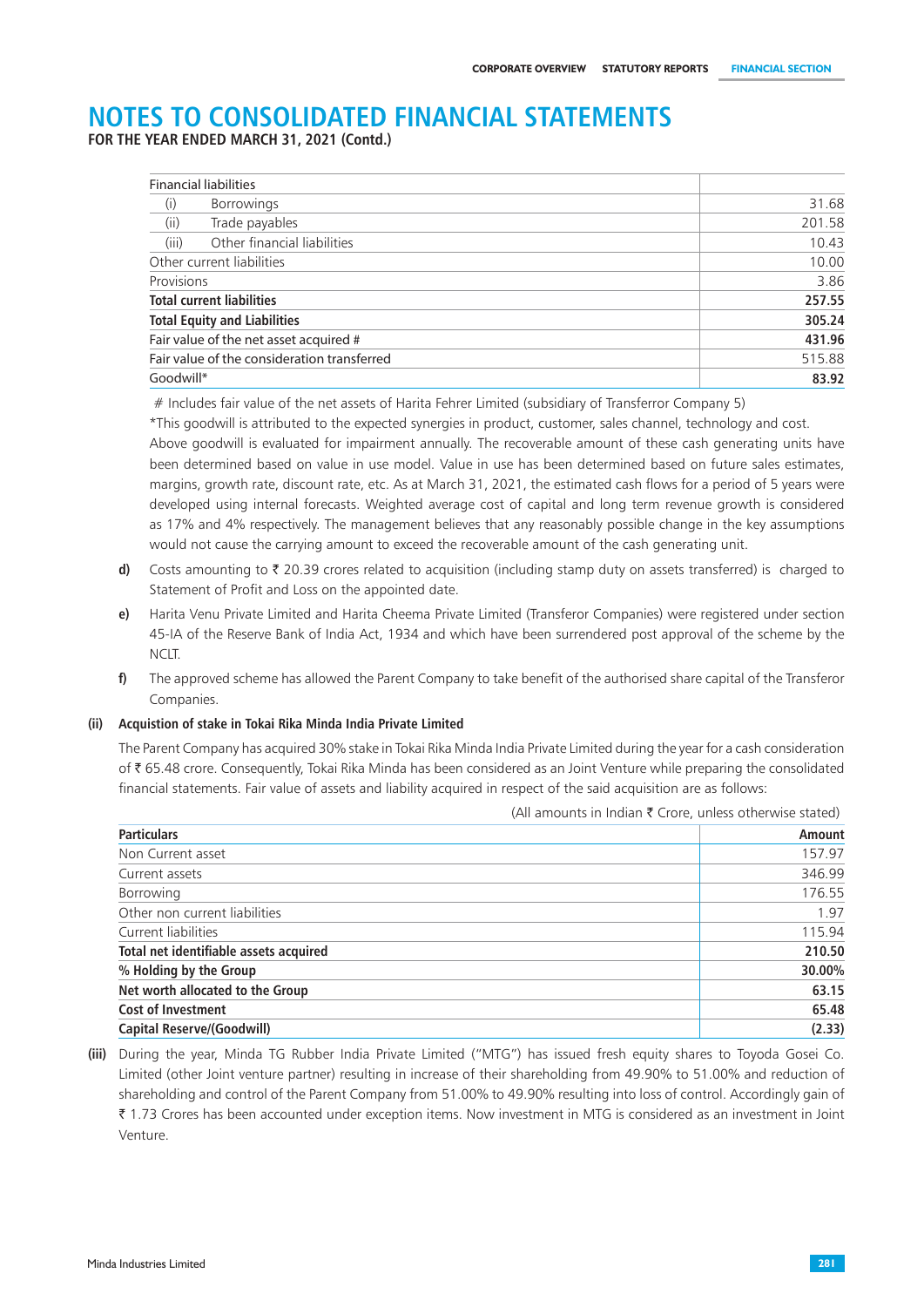

**FOR THE YEAR ENDED MARCH 31, 2021 (Contd.)**

#### **Year ended March 31, 2020**

**(i) A.** The Group has acquired control in the following entities during the year. Business combination is accounted on fair value basis.

| Name of the entity                           | Relationship                        | Date of<br>$^{\shortmid}$ acquisition $\mid$ stake (%) | Existina | <b>Post acquisition</b><br>stake (%) |
|----------------------------------------------|-------------------------------------|--------------------------------------------------------|----------|--------------------------------------|
| Delvis GmbH and its two subsidiaries: Delvis | Step down Subsidiary of   12-Dec-19 |                                                        | $0.00\%$ | 100.00%                              |
| solution Gmbh and Delvis Products GmbH       | Minda Germany GmbH                  |                                                        |          |                                      |

\* During the year, Minda Germany GmbH and Delvis GmbH has been amalgamated. The name of Minda Germany GmbH has been renamed to Minda Delvis GmbH.

**B.** Total consideration for business combinations was Euro 2.07 Crores which includes contingent consideration amounting to Euro 0.42 Crores. Contingent Consideration is payable if Consolidated EBITDA of the acquired Companies exceeds Euro 0.25 Crores for the calendar year 2019. The Company has paid Contingent Consideration amounting to  $\bar{z}$  34.32 Crores, which was recorded under other financial liabilities during the previous year. (refer note 24)

#### **C. Identifiable assets acquired and liabilities assumed**

Fair value of the assets and liabilities recognised as a results of acquisitions are as follows:

| <b>Particulars</b>                     | <b>Delvis GmbH</b> |
|----------------------------------------|--------------------|
| Non Current asset                      | 154.26             |
| Current assets                         | 79.26              |
| Borrowing                              | 2.43               |
| Other non current liabilities          | 46.73              |
| Current liabilities                    | 49.88              |
| Total net identifiable assets acquired | 134.48             |
| % Holding by the Group                 | 100.00%            |
| Net worth allocated to the Group       | 134.48             |
| <b>Cost of Investment</b>              | 171.62             |
| <b>Capital Reserve/(Goodwill)</b>      | (37.14)            |

#### **D. Revenue and profit or loss of the acquiree since the acquisition date**

| <b>Particulars</b>         | <b>Delvis GmbH</b> |
|----------------------------|--------------------|
| Revenue from Operation     | 66.66              |
| Total comprehensive income | (1.86)             |

Disclosure as per B64(q)(ii) of Ind AS 103 has not been presented as it is impracticable due to different accounting periods.

**56.** Goodwill amounting to ₹192.99 crores allocated to three subsidiaries, Mindarika Private Limited, Minda Delvis GmbH and iSYS RTS GmbH is evaluated for impairment. The recoverable amount of these cash generating units have been determined based on value in use model. Value in use has been determined based on future sales estimates, margins, growth rate, discount rate, etc. As at March 31, 2021, the estimated cash flows for a period of 5 years were developed using internal forecasts, and weighted average cost of capital of 7.00% to 15.00%. The management believes that any reasonably possible change in the key assumptions would not cause the carrying amount to exceed the recoverable amount of the cash generating unit.

The remaining goodwill (related to different cash generating units individually immaterial) has been evaluated based on the cash flow forecasts of the related CGUs and the recoverable amounts of these CGUs exceeded their carrying amounts.